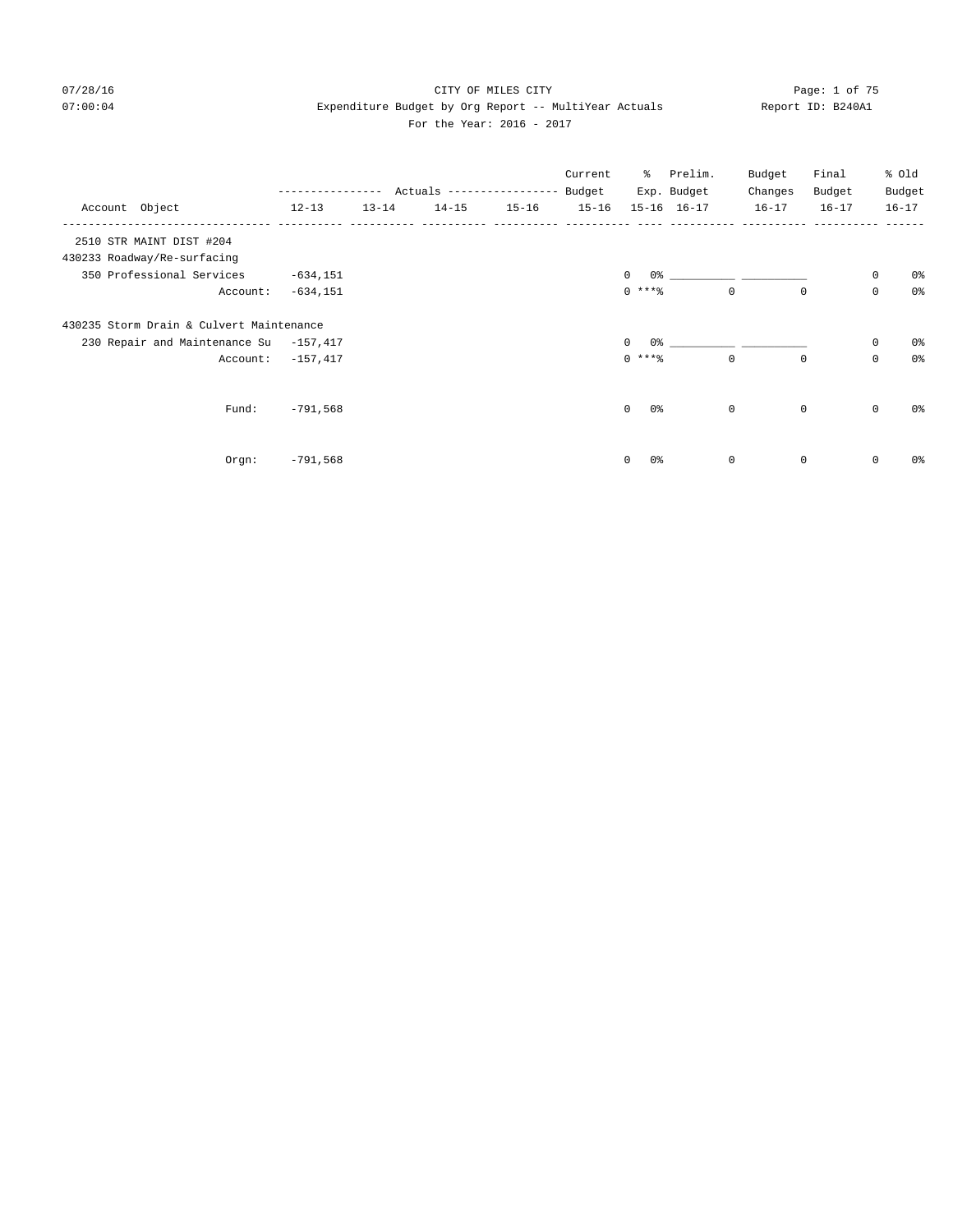1 Mayor

Add'l server

## 07/28/16 CITY OF MILES CITY Page: 2 of 75 07:00:04 Expenditure Budget by Org Report -- MultiYear Actuals Report ID: B240A1 For the Year: 2016 - 2017

|  | For the Year: 2016 - 2017 |  |  |
|--|---------------------------|--|--|
|  |                           |  |  |

| 1 Mayor                       |                                                       |                |        |        |              |          |                                           |                     |             |           |
|-------------------------------|-------------------------------------------------------|----------------|--------|--------|--------------|----------|-------------------------------------------|---------------------|-------------|-----------|
|                               |                                                       |                |        |        | Current      |          | % Prelim.                                 | Budget              | Final       | % old     |
|                               | ---------------    Actuals ----------------    Budget |                |        |        |              |          | Exp. Budget                               | Changes             | Budget      | Budget    |
| Account Object<br>$12 - 13$   |                                                       | $13 - 14$      |        |        |              |          | 14-15 15-16 15-16 15-16 16-17 16-17 16-17 |                     |             | $16 - 17$ |
| 1000 GENERAL                  |                                                       |                |        |        |              |          |                                           |                     |             |           |
| 410200 Executive Services(01) |                                                       |                |        |        |              |          |                                           |                     |             |           |
| 111 Salaries and Wages - Perm | 20,000                                                | 17,375         | 20,000 | 21,000 |              |          | $20,000$ $105\%$ $22,000$ $\_\_$          |                     | 22,000      | 110%      |
| 142 Workers' Compensation 96  |                                                       | 68             | 83     | 86     |              |          | 82 105% 86                                |                     | 86          | 104%      |
| 143 Health Insurance          | 6,660                                                 | 1,237          | 7,871  | 3,864  |              |          |                                           |                     | $\mathbf 0$ | 0%        |
| 144 FICA                      | 1,526                                                 | 1,322          | 1,007  | 1,314  | 1,607        | 82%      |                                           | $1,683$ ___________ | 1,683       | 104%      |
| 145 PERS                      | 1,414                                                 | 1,402          | 1,634  | 827    | 1,737        |          |                                           |                     | 0           | 0%        |
| 190 On Behalf Retirement Paym | 2,157                                                 | 2,205          |        |        | $\mathbf{0}$ | 0%       |                                           |                     | $\mathbf 0$ | 0%        |
| 210 Office Supplies and Mater | 695                                                   | 56             | 23     |        | 125          | 0 %      |                                           | 125                 | 125         | 100%      |
| 214 Small Items of Equipment  |                                                       |                |        |        |              | 500 0%   |                                           |                     | 500         | 100%      |
| 220 Operating Expenses        |                                                       | 154            | 655    | 146    |              |          | $0$ *** $\frac{1}{6}$                     |                     | $\circ$     | 0%        |
| 311 Postage, Box Rent, Etc.   | 9                                                     | $\overline{1}$ |        | 2      |              |          | $0 \times + *$ 8                          |                     | 0           | 0%        |
| 345 Telephone                 | 419                                                   | 400            | 359    | 348    | 550          | 63%      |                                           | 550 350             | 550         | 100%      |
| 347 Internet                  |                                                       |                |        |        | 100          | 0%       |                                           | 100 000             | 100         | 100%      |
| 350 Professional Services     | 83                                                    | 83             | 83     | 83     | 150          | 55%      |                                           | 150 30              | 150         | 100%      |
| 360 Contr R & M               | 839                                                   | 1,259          | 1,142  | 1,018  |              | 650 157% |                                           |                     | 775         | 119%      |

 370 Travel 1,655 609 3,155 1,120 2,722 41% 1,120 \_\_\_\_\_\_\_\_\_\_ 1,120 41% 380 Training Services 300 170 280 150 400 38% 400 \_\_\_\_\_\_\_\_\_\_ 400 100%

Account: 35,853 26,341 36,292 29,958 36,349 82% 27,489 0 27,489 75%

Fund: 35,853 26,341 36,292 29,958 36,349 82% 27,489 0 27,489 75%

Orgn: 35,853 26,341 36,292 29,958 36,349 82% 27,489 0 27,489 75%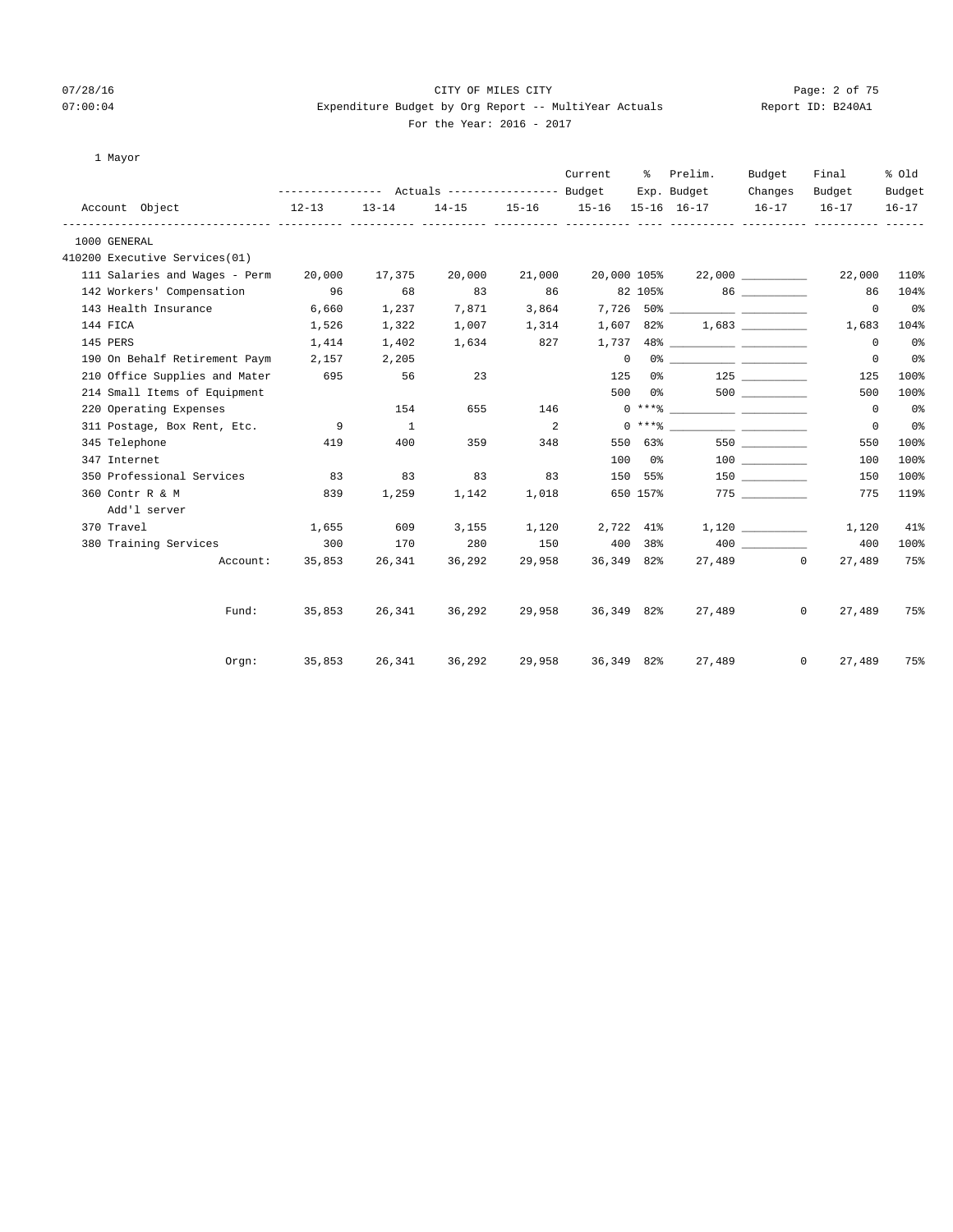## 07/28/16 CITY OF MILES CITY Page: 3 of 75 07:00:04 Expenditure Budget by Org Report -- MultiYear Actuals Report ID: B240A1 For the Year: 2016 - 2017

### 2 City Council

|                                          |           |           |           |           | Current     | ႜ              | Prelim.     | Budget                                    | Final                 | % old          |
|------------------------------------------|-----------|-----------|-----------|-----------|-------------|----------------|-------------|-------------------------------------------|-----------------------|----------------|
|                                          |           |           |           |           |             |                | Exp. Budget | Changes                                   | Budget                | Budget         |
| Account Object                           | $12 - 13$ | $13 - 14$ | $14 - 15$ | $15 - 16$ | $15 - 16$   |                | 15-16 16-17 | $16 - 17$                                 | $16 - 17$             | $16 - 17$      |
| 1000 GENERAL                             |           |           |           |           |             |                |             |                                           |                       |                |
| 410100 Legislative Services(02)          |           |           |           |           |             |                |             |                                           |                       |                |
| 111 Salaries and Wages - Perm            | 24,000    | 24,250    | 24,000    | 23,250    | 24,000 97%  |                |             |                                           | 24,014                | 100%           |
| 141 Unemployment Insurance               |           | 13        |           | 5         |             | $0***$ $*$     |             | <u> 1989 - John Harrison, mars et al.</u> | $\mathbf{0}$          | 0%             |
| 142 Workers' Compensation                | 115       | 95        | 101       | 161       |             | 95 169%        |             |                                           | 98                    | 103%           |
| 144 FICA                                 | 1,836     | 1,855     | 1,836     | 1,778     | 1,837 97%   |                |             |                                           | 1,837                 | 100%           |
| 145 PERS                                 | 636       | 615       | 490       | 372       |             | 497 75%        |             |                                           | 251                   | 50%            |
| 220 Operating Expenses                   | 487       | 178       |           | 235       |             | 200 118%       |             |                                           | 200                   | 100%           |
| 350 Professional Services                | 2,850     |           |           | 750       |             | 500 150%       |             | $15,000$ __________                       | 15,000                | 3000%          |
| City portion of Wage Survey              |           |           |           |           |             |                |             |                                           |                       |                |
| 370 Travel                               |           |           | 159       |           | 500         | 0%             |             | 500 000                                   | 500                   | 100%           |
| 380 Training Services                    | 165       |           |           |           | 500         | 0 <sup>°</sup> |             | 500 000                                   | 500                   | 100%           |
| Account:                                 | 30,089    | 27,006    | 26,586    | 26,551    | 28,129      | 94%            |             | 42,400 0                                  | 42,400                | 150%           |
| 410105 Safety Culture-Supplies           |           |           |           |           |             |                |             |                                           |                       |                |
| 230 Repair and Maintenance Su            |           |           |           |           | 500         | 0%             |             |                                           | 800                   | 160%           |
| 330 Publicity, Subscriptions             |           |           |           | 176       |             | $0***$ $*$     |             |                                           | $\mathbf 0$           | 0%             |
| Account:                                 |           |           |           | 176       |             | 500 35%        | 800         |                                           | $\Omega$<br>800       | 160%           |
| 470300 Ecomonic Development              |           |           |           |           |             |                |             |                                           |                       |                |
| 350 Professional Services                | 13,438    | 13,569    | 13,646    | 5,000     |             | 5,000 100%     |             | 15,995                                    | 15,995                | 319%           |
| Account:                                 | 13,438    | 13,569    | 13,646    | 5,000     |             | 5,000 100%     |             | 15,995                                    | $\circ$<br>15,995     | 319%           |
| 521000 Interfund Operating Transfers Out |           |           |           |           |             |                |             |                                           |                       |                |
| 820 Transfers to Other Funds             |           | 53,875    |           | 23,779    |             |                |             |                                           | 0                     | 0 <sup>°</sup> |
| Account:                                 |           | 53,875    |           | 23,779    | 23,779 100% |                | $\sim$ 0    | $\Omega$                                  | 0                     | 0%             |
|                                          |           |           |           |           |             |                |             |                                           |                       |                |
| Fund:                                    | 43,527    | 94,450    | 40,232    | 55,506    | 57,408 97%  |                | 59,195      |                                           | $\mathbf 0$<br>59,195 | 103%           |
| Orgn:                                    | 43,527    | 94,450    | 40,232    | 55,506    | 57,408 97%  |                | 59,195      |                                           | $\mathbf 0$<br>59,195 | 103%           |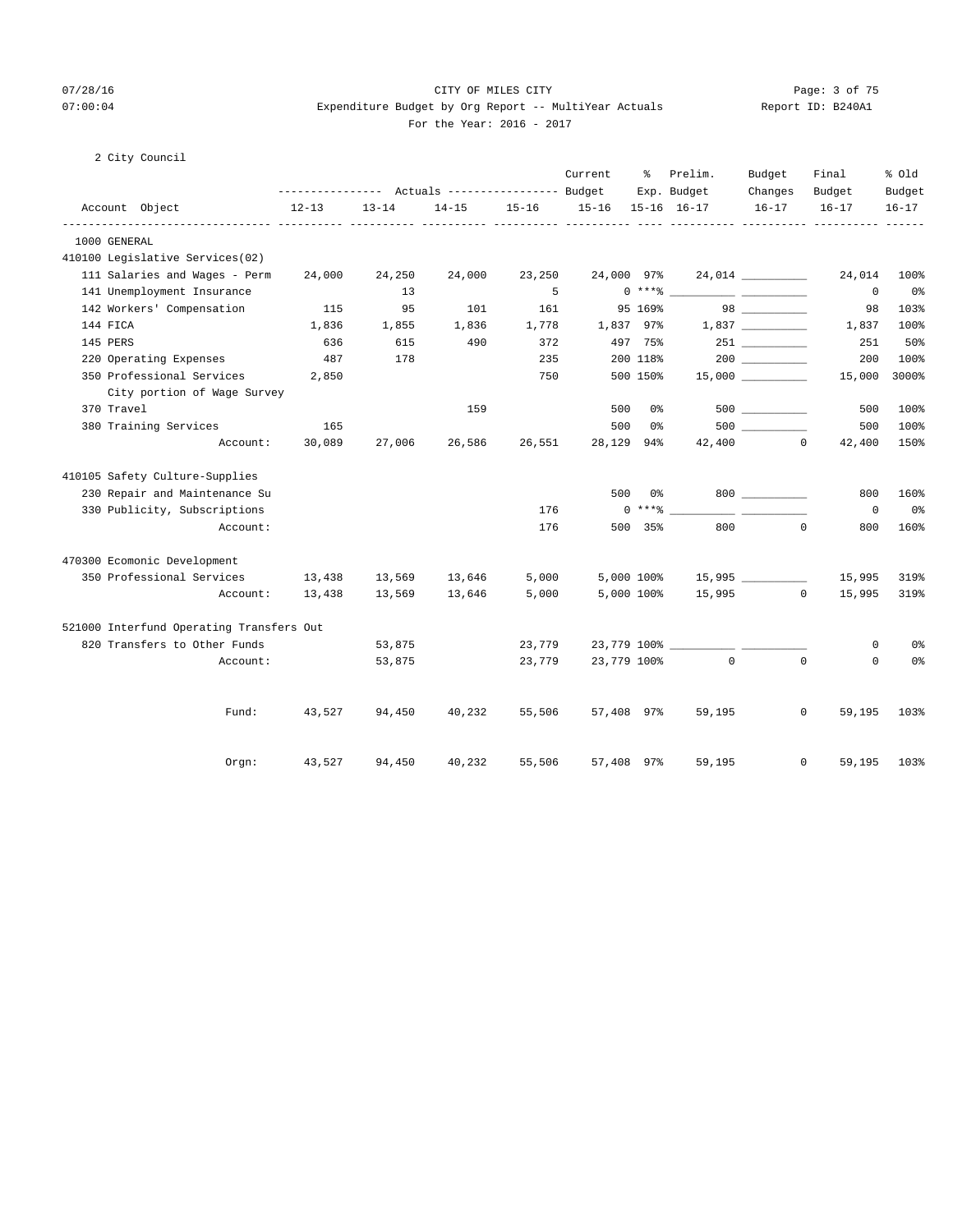### 07/28/16 CITY OF MILES CITY Page: 4 of 75 07:00:04 Expenditure Budget by Org Report -- MultiYear Actuals Report ID: B240A1 For the Year: 2016 - 2017

|  |  | 3 City Clerk |  |
|--|--|--------------|--|
|--|--|--------------|--|

|                                            |           |           |           |           | Current     | ፟፟፟         | Prelim.<br>Exp. Budget | Budget<br>Changes                                                                                                                                                                                                                                                                                                                                                                                                                                                          | Final<br>Budget | % Old<br>Budget |
|--------------------------------------------|-----------|-----------|-----------|-----------|-------------|-------------|------------------------|----------------------------------------------------------------------------------------------------------------------------------------------------------------------------------------------------------------------------------------------------------------------------------------------------------------------------------------------------------------------------------------------------------------------------------------------------------------------------|-----------------|-----------------|
| Account Object                             | $12 - 13$ | $13 - 14$ | $14 - 15$ | $15 - 16$ | $15 - 16$   |             | $15 - 16$ $16 - 17$    | $16 - 17$                                                                                                                                                                                                                                                                                                                                                                                                                                                                  | $16 - 17$       | $16 - 17$       |
| 1000 GENERAL                               |           |           |           |           |             |             |                        |                                                                                                                                                                                                                                                                                                                                                                                                                                                                            |                 |                 |
| 410500 Financial Services(03)              |           |           |           |           |             |             |                        |                                                                                                                                                                                                                                                                                                                                                                                                                                                                            |                 |                 |
| 111 Salaries and Wages - Perm              | 108,964   | 105,320   | 106,293   | 103,603   | 110,973 93% |             |                        | $119,530$ ________                                                                                                                                                                                                                                                                                                                                                                                                                                                         | 119,530         | 107%            |
| 121 OVERTIME-PERMANENT                     | 353       |           |           |           | 0           |             | 0 %                    |                                                                                                                                                                                                                                                                                                                                                                                                                                                                            | 0               | 0%              |
| 131 VACATION                               | 10,144    | 6,790     | 6,471     | 10,707    |             | 2,200 487%  |                        |                                                                                                                                                                                                                                                                                                                                                                                                                                                                            | 2,200           | 100%            |
| 132 SICK LEAVE                             | 6,845     | 2,685     | 5,658     | 3,833     |             | 700 548%    |                        | $700$ ________                                                                                                                                                                                                                                                                                                                                                                                                                                                             | 700             | 100%            |
| 133 OTHER LEAVE PAY                        | 1,243     | 2,675     | 3,486     | 3,338     |             | 9,855 34%   |                        |                                                                                                                                                                                                                                                                                                                                                                                                                                                                            | 10,043          | 101%            |
| 141 Unemployment Insurance                 | 468       | 531       | 551       | 183       |             | 186 98%     |                        |                                                                                                                                                                                                                                                                                                                                                                                                                                                                            | 210             | 112%            |
| 142 Workers' Compensation                  | 1,120     | 1,077     | 1,501     | 1,474     |             | 1,427 103%  |                        |                                                                                                                                                                                                                                                                                                                                                                                                                                                                            | 1,685           | 118%            |
| 143 Health Insurance                       | 18,706    | 22,289    | 21,363    | 22,015    | 23,177 95%  |             |                        | 24,817 _________                                                                                                                                                                                                                                                                                                                                                                                                                                                           | 24,817          | 107%            |
| 144 FICA                                   | 10,188    | 9,016     | 9,356     | 9,316     |             | $9,465$ 98% |                        | $10,712$ _________                                                                                                                                                                                                                                                                                                                                                                                                                                                         | 10,712          | 113%            |
| 145 PERS                                   | 7,316     | 9,227     | 9,506     | 9,585     | 10,232 94%  |             |                        | $11,721$ ________                                                                                                                                                                                                                                                                                                                                                                                                                                                          | 11,721          | 114%            |
| 196 CLOTHING ALLOTMENT                     | 495       | 450       | 450       | 300       |             | 450 67%     |                        | $450$ ________                                                                                                                                                                                                                                                                                                                                                                                                                                                             | 450             | 100%            |
| 210 Office Supplies and Mater              | 2,999     | 2,726     | 2,113     | 1,569     |             | $3,000$ 52% |                        |                                                                                                                                                                                                                                                                                                                                                                                                                                                                            | 2,000           | 66%             |
| 214 Small Items of Equipment               | 2,472     | 298       | 564       | 459       | 5,580       | 8 දි        |                        | $2,550$ __________                                                                                                                                                                                                                                                                                                                                                                                                                                                         | 2,550           | 45%             |
| Computer<br>\$900                          |           |           |           |           |             |             |                        |                                                                                                                                                                                                                                                                                                                                                                                                                                                                            |                 |                 |
| Software (ACH) 1100                        |           |           |           |           |             |             |                        |                                                                                                                                                                                                                                                                                                                                                                                                                                                                            |                 |                 |
| Misc Equi<br>\$200                         |           |           |           |           |             |             |                        |                                                                                                                                                                                                                                                                                                                                                                                                                                                                            |                 |                 |
| Monitor<br>\$200                           |           |           |           |           |             |             |                        |                                                                                                                                                                                                                                                                                                                                                                                                                                                                            |                 |                 |
| Laminator (ID'S) \$150                     |           |           |           |           |             |             |                        |                                                                                                                                                                                                                                                                                                                                                                                                                                                                            |                 |                 |
| 220 Operating Expenses                     | 3,535     | 609       | 3,590     | 2,309     |             | 2,600 89%   |                        | $2,600$ _________                                                                                                                                                                                                                                                                                                                                                                                                                                                          | 2,600           | 100%            |
| 230 Repair and Maintenance Su              |           |           |           |           | 200         |             | 0 %                    | $\frac{1}{2} \left( \frac{1}{2} \right) \left( \frac{1}{2} \right) \left( \frac{1}{2} \right) \left( \frac{1}{2} \right) \left( \frac{1}{2} \right) \left( \frac{1}{2} \right) \left( \frac{1}{2} \right) \left( \frac{1}{2} \right) \left( \frac{1}{2} \right) \left( \frac{1}{2} \right) \left( \frac{1}{2} \right) \left( \frac{1}{2} \right) \left( \frac{1}{2} \right) \left( \frac{1}{2} \right) \left( \frac{1}{2} \right) \left( \frac{1}{2} \right) \left( \frac$ | 0               | 0%              |
| 311 Postage, Box Rent, Etc.                | 1,960     | $-306$    | 2,402     | 1,020     |             | $3,600$ 28% |                        |                                                                                                                                                                                                                                                                                                                                                                                                                                                                            | 3,600           | 100%            |
| 320 Printing, Duplicating, Ty              | 451       | 260       | 246       | 146       |             | 250 58%     |                        |                                                                                                                                                                                                                                                                                                                                                                                                                                                                            | 100             | 40%             |
| 330 Publicity, Subscriptions               | 681       | 901       | 6,140     | 2,353     |             | 1,400 168%  |                        | $2,200$ __________                                                                                                                                                                                                                                                                                                                                                                                                                                                         | 2,200           | 157%            |
| 334 Memberships, Registration              | 2,838     | 2,858     | 2,673     | 2,908     |             | $3,400$ 86% |                        | $3,000$ __________                                                                                                                                                                                                                                                                                                                                                                                                                                                         | 3,000           | 88%             |
| 345 Telephone                              | 693       | 673       | 612       | 729       |             | 750 97%     |                        |                                                                                                                                                                                                                                                                                                                                                                                                                                                                            | 750             | 100%            |
| 347 Internet                               | 222       | 237       | 234       | 254       |             | 250 102%    |                        |                                                                                                                                                                                                                                                                                                                                                                                                                                                                            | 250             | 100%            |
| 350 Professional Services                  | 21,434    | 23,176    | 21,158    | 23,991    | 22,000 109% |             |                        | $25,000$ __________                                                                                                                                                                                                                                                                                                                                                                                                                                                        | 25,000          | 113%            |
| Full Audit- Fed Govt grants over \$750,000 |           |           |           |           |             |             |                        |                                                                                                                                                                                                                                                                                                                                                                                                                                                                            |                 |                 |
| Post Employee- \$5000                      |           |           |           |           |             |             |                        |                                                                                                                                                                                                                                                                                                                                                                                                                                                                            |                 |                 |
| 360 Contr R & M                            | 4,590     | 13,511    | 9,207     | 10,478    | 15,732 67%  |             |                        | $20,700$ ___________                                                                                                                                                                                                                                                                                                                                                                                                                                                       | 20,700          | 131%            |
| Annual Maintenance \$5400-                 |           |           |           |           |             |             |                        |                                                                                                                                                                                                                                                                                                                                                                                                                                                                            |                 |                 |
| Data Image<br>\$3600                       |           |           |           |           |             |             |                        |                                                                                                                                                                                                                                                                                                                                                                                                                                                                            |                 |                 |
| Munic Code \$5500                          |           |           |           |           |             |             |                        |                                                                                                                                                                                                                                                                                                                                                                                                                                                                            |                 |                 |
| Google Ap<br>\$3200                        |           |           |           |           |             |             |                        |                                                                                                                                                                                                                                                                                                                                                                                                                                                                            |                 |                 |
| Google Arch \$2112                         |           |           |           |           |             |             |                        |                                                                                                                                                                                                                                                                                                                                                                                                                                                                            |                 |                 |
| City Silo \$420                            |           |           |           |           |             |             |                        |                                                                                                                                                                                                                                                                                                                                                                                                                                                                            |                 |                 |
| Add'l server item<br>\$500.00              |           |           |           |           |             |             |                        |                                                                                                                                                                                                                                                                                                                                                                                                                                                                            |                 |                 |
| 370 Travel                                 | 921       | 788       | 455       | 1,129     |             | 1,500 75%   |                        |                                                                                                                                                                                                                                                                                                                                                                                                                                                                            | 2,000           | 133%            |
| Would like to send Ally to training        |           |           |           |           |             |             |                        |                                                                                                                                                                                                                                                                                                                                                                                                                                                                            |                 |                 |
| 380 Training Services                      | 274       | 898       | 843       | 980       |             | 1,000 98%   |                        |                                                                                                                                                                                                                                                                                                                                                                                                                                                                            | 1,400           | 140%            |
| Would like to send Ally to training        |           |           |           |           |             |             |                        |                                                                                                                                                                                                                                                                                                                                                                                                                                                                            |                 |                 |
| 382 Books                                  | 306       | 13        | 13        |           | 200         | 0%          |                        |                                                                                                                                                                                                                                                                                                                                                                                                                                                                            | 200             | 100%            |
| 390 Other Purchased Services               |           |           | 203       |           | 0           | 0%          |                        |                                                                                                                                                                                                                                                                                                                                                                                                                                                                            |                 | 300 ******      |
| 513 Liability                              | 67,923    | 63,584    | 28,656    | 26,637    | 26,638 100% |             |                        |                                                                                                                                                                                                                                                                                                                                                                                                                                                                            | 22,496          | 84%             |
| True #                                     |           |           |           |           |             |             |                        |                                                                                                                                                                                                                                                                                                                                                                                                                                                                            |                 |                 |
| 521 Surety Bonds for Official              | 923       | 983       | 983       | 750       |             | 750 100%    |                        |                                                                                                                                                                                                                                                                                                                                                                                                                                                                            | 750             | 100%            |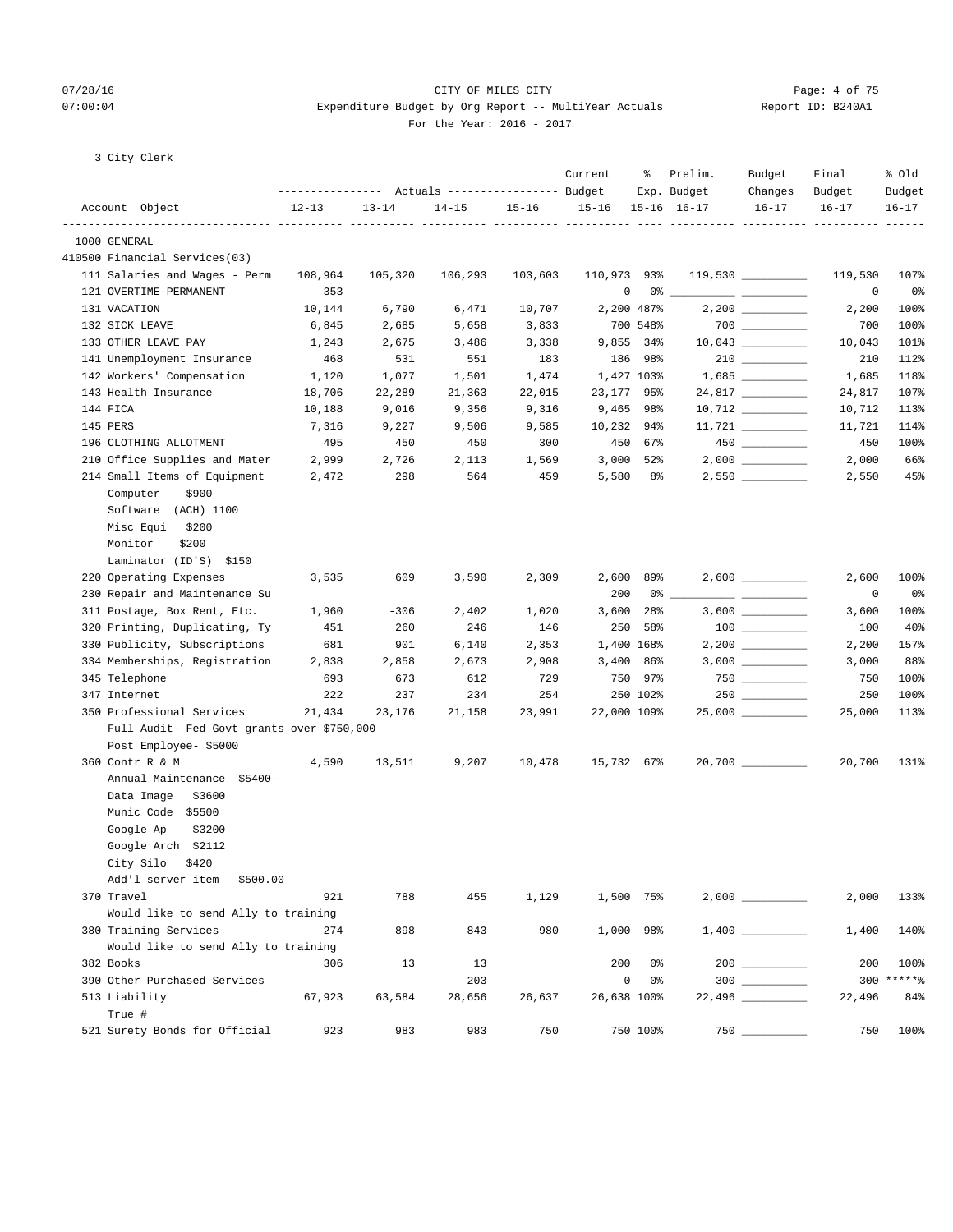## 07/28/16 Page: 5 of 75 07:00:04 Expenditure Budget by Org Report -- MultiYear Actuals Report ID: B240A1 For the Year: 2016 - 2017

## 3 City Clerk

|                           |                  |           |                           |           | Current   | ႜၟ          | Prelim.     | Budget       | Final     | % Old        |
|---------------------------|------------------|-----------|---------------------------|-----------|-----------|-------------|-------------|--------------|-----------|--------------|
|                           | ---------------- |           | Actuals ----------------- |           | Budget    |             | Exp. Budget | Changes      | Budget    | Budget       |
| Account Object            | $12 - 13$        | $13 - 14$ | $14 - 15$                 | $15 - 16$ | $15 - 16$ | $15 - 16$   | $16 - 17$   | $16 - 17$    | $16 - 17$ | $16 - 17$    |
| 555 Bank Service Charges  |                  |           |                           |           |           | 0<br>0%     | 100         |              |           | $100$ *****% |
| Account:                  | 278,064          | 271,269   | 244,727                   | 240,066   | 257,515   | 93%         | 272,064     | $\mathbf{0}$ | 272,064   | 105%         |
| 411101 Labor Negotiations |                  |           |                           |           |           |             |             |              |           |              |
| 350 Professional Services | 12,677           | 8,615     | 11,814                    | 18,394    |           | 18,400 100% |             | 10,000       | 10,000    | 54%          |
| Account:                  | 12,677           | 8,615     | 11,814                    | 18,394    |           | 18,400 100% | 10,000      | $\mathbf 0$  | 10,000    | 54%          |
|                           |                  |           |                           |           |           |             |             |              |           |              |
| Fund:                     | 290,741          | 279,884   | 256,541                   | 258,460   | 275,915   | 94%         | 282,064     | $\mathbf 0$  | 282,064   | 102%         |
|                           |                  |           |                           |           |           |             |             |              |           |              |
| Orgn:                     | 290,741          | 279,884   | 256,541                   | 258,460   | 275,915   | 94%         | 282,064     | $\mathbf{0}$ | 282,064   | 102%         |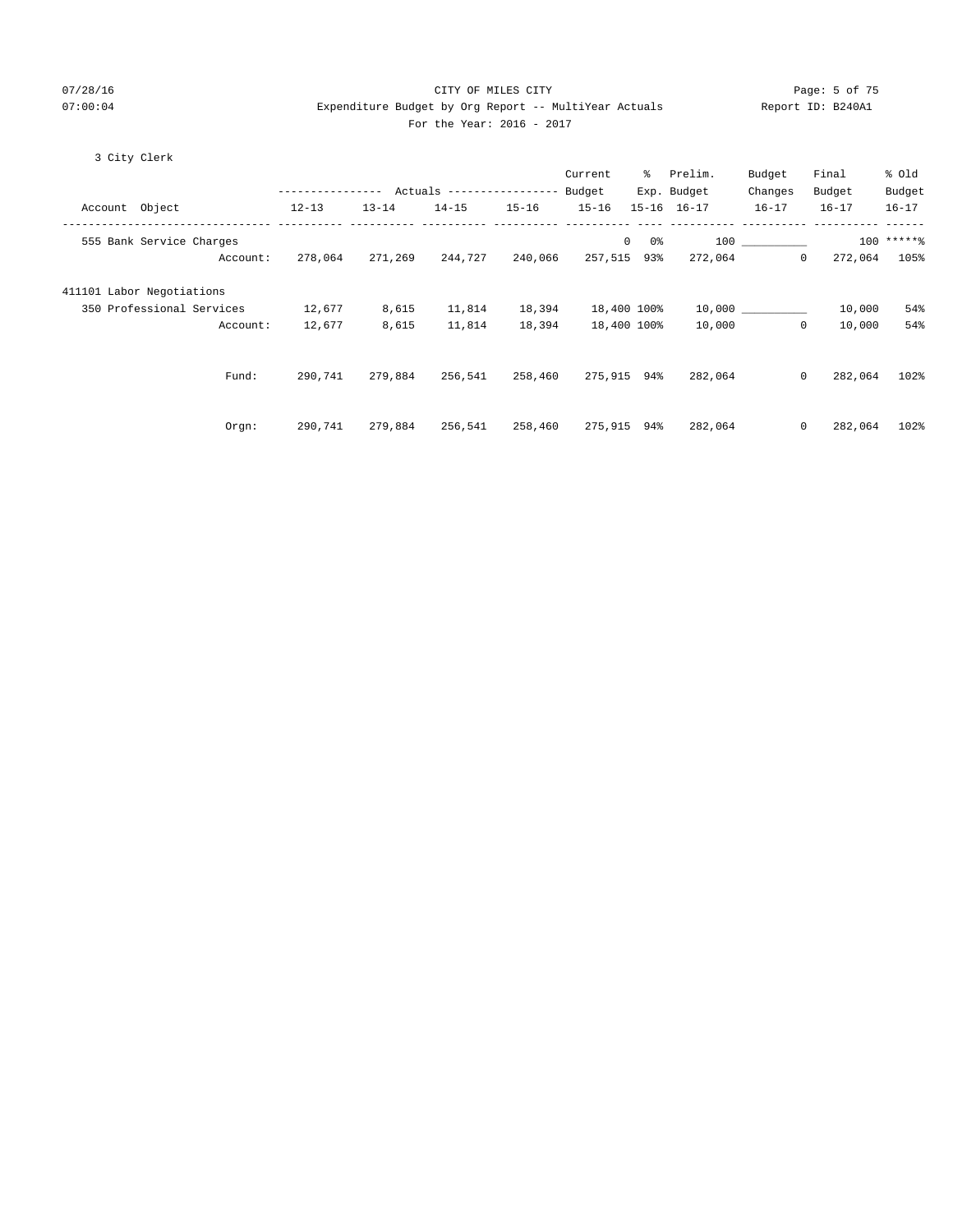## 07/28/16 CITY OF MILES CITY Page: 6 of 75 07:00:04 Expenditure Budget by Org Report -- MultiYear Actuals Report ID: B240A1

For the Year: 2016 - 2017

4 Attorney

|                                                                                |           |         |                                                              |             |                | Current                 | ႜၟ       | Prelim.                            | Budget                                 | Final                   | % Old               |
|--------------------------------------------------------------------------------|-----------|---------|--------------------------------------------------------------|-------------|----------------|-------------------------|----------|------------------------------------|----------------------------------------|-------------------------|---------------------|
| Account Object                                                                 | $12 - 13$ |         | --------------- Actuals ---------------- Budget<br>$13 - 14$ |             |                | 14-15 15-16 15-16       |          | Exp. Budget<br>$15 - 16$ $16 - 17$ | Changes<br>$16 - 17$                   | Budget<br>$16 - 17$     | Budget<br>$16 - 17$ |
|                                                                                |           |         |                                                              |             |                |                         |          |                                    |                                        |                         |                     |
| 1000 GENERAL                                                                   |           |         |                                                              |             |                |                         |          |                                    |                                        |                         |                     |
| 411100 Legal Services(04)                                                      |           |         |                                                              |             |                |                         |          |                                    |                                        |                         |                     |
| 111 Salaries and Wages - Perm $104,757$ 84,966                                 |           |         |                                                              | 98,097      | 96,961         | 97,975 99%              |          |                                    |                                        | 100,906                 | 102%                |
| Admin Assist Cox is requesting an increase from 25-29 hours to 30 hours per    |           |         |                                                              |             |                |                         |          |                                    |                                        |                         |                     |
| week. This would qualify her for benefits. This is the increase you see above. |           |         |                                                              |             |                |                         |          |                                    |                                        |                         |                     |
| This position could easily justify a 40/hr employee. Dan                       |           |         |                                                              |             |                |                         |          |                                    |                                        |                         |                     |
| 7/19 changed spreadsheet per finance committee request to 29 hours and no      |           |         |                                                              |             |                |                         |          |                                    |                                        |                         |                     |
| insurance                                                                      |           |         |                                                              |             |                |                         |          |                                    |                                        |                         |                     |
| 131 VACATION<br>132 SICK LEAVE                                                 |           |         | 2,879<br>32                                                  | 4,693<br>88 | 3,611<br>1,013 | 3,000 120%<br>1,500 68% |          |                                    | 1,500                                  | 3,000<br>1,500          | 100%<br>100%        |
| 141 Unemployment Insurance                                                     |           | 367     | 396                                                          | 463         | 153            | 154 99%                 |          |                                    | $160$ ________                         | 160                     | 103%                |
| 142 Workers' Compensation                                                      |           | 2,366   | 1,703                                                        | 576         | 591            |                         | 564 105% |                                    | 624                                    | 624                     | 110%                |
| 144 FICA                                                                       |           | 8,017   | 6,725                                                        | 7,874       | 7,777          | 7,839 99%               |          |                                    | 8,070 __________                       | 8,070                   | 102%                |
| 145 PERS                                                                       |           | 6,994   | 7,092                                                        | 8,405       | 8,401          | 8,475 99%               |          |                                    |                                        | 8,829                   | 104%                |
| 196 CLOTHING ALLOTMENT                                                         |           | 38      | 38                                                           | 56          | 75             |                         | 100 75%  |                                    |                                        | 100                     | 100%                |
| 210 Office Supplies and Mater                                                  |           | 1,066   | 1,585                                                        | 1,057       | 687            |                         | 500 137% |                                    |                                        | 500                     | 100%                |
| 214 Small Items of Equipment                                                   |           |         |                                                              | 827         | 425            |                         | 450 94%  |                                    |                                        | 425                     | 94%                 |
| 220 Operating Expenses                                                         |           | 603     | 818                                                          | 2,371       | 1,859          | 1,500 124%              |          |                                    | 1,500                                  | 1,500                   | 100%                |
| 311 Postage, Box Rent, Etc.                                                    |           | 300     | 791                                                          | 628         | 391            |                         | 600 65%  |                                    | 600                                    | 600                     | 100%                |
| 345 Telephone                                                                  |           | 129     | 83                                                           | 37          | 91             |                         | 120 76%  |                                    |                                        | 120                     | 100%                |
| 350 Professional Services                                                      |           | 1,733   | 12,108                                                       | 10,370      | 13,824         | 15,501 89%              |          |                                    | $15,500$ ___________                   | 15,500                  | 99%                 |
| 360 Contr R & M                                                                |           | 100     |                                                              |             |                |                         | 100 0%   |                                    | $\begin{tabular}{c} 100 \end{tabular}$ | 100                     | 100%                |
| 370 Travel                                                                     |           | 346     | 392                                                          | 414         | 610            |                         | 550 111% |                                    | 550                                    | 550                     | 100%                |
|                                                                                | Account:  | 126,816 | 119,608                                                      | 135,956     | 136,469        | 138,928 98%             |          |                                    | 142,484 0                              | 142,484                 | 102%                |
|                                                                                | Fund:     | 126,816 | 119,608                                                      | 135,956     | 136,469        | 138,928 98%             |          | 142,484                            |                                        | $\mathbf{0}$<br>142,484 | 102%                |
|                                                                                |           |         |                                                              |             |                |                         |          |                                    |                                        |                         |                     |
|                                                                                | Orem:     | 126,816 | 119,608                                                      | 135,956     | 136,469        | 138,928 98%             |          | 142,484                            |                                        | $\mathbf{0}$<br>142,484 | 102%                |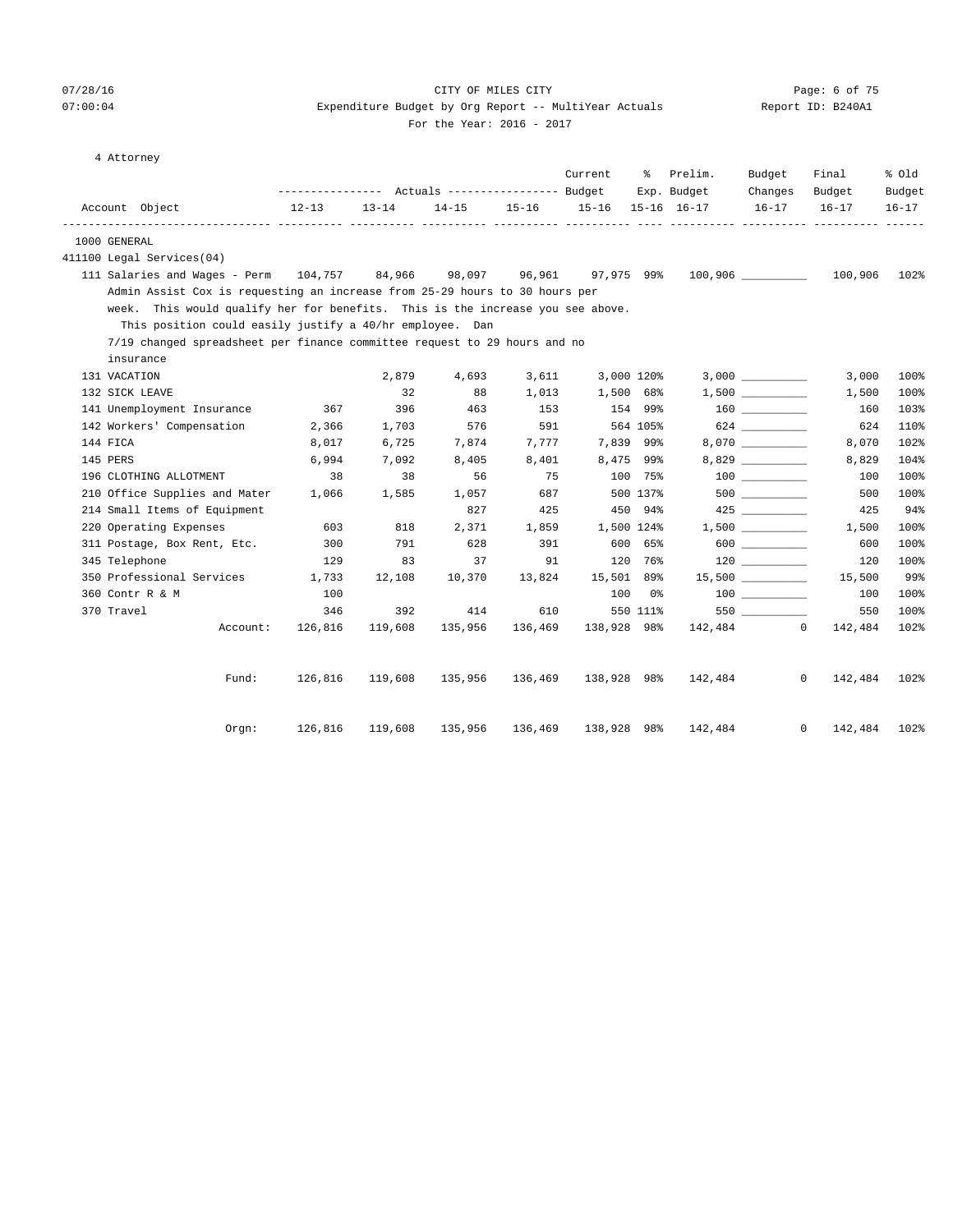## 07/28/16 CITY OF MILES CITY Page: 7 of 75 07:00:04 Expenditure Budget by Org Report -- MultiYear Actuals Report ID: B240A1 For the Year: 2016 - 2017

5 Police

| Actuals ----------------- Budget<br>----------------<br>Exp. Budget<br>Budget<br>Budget<br>Account Object<br>$12 - 13$<br>$13 - 14$<br>$14 - 15$<br>$15 - 16$<br>$15 - 16$<br>$15 - 16$ $16 - 17$<br>$16 - 17$<br>$16 - 17$<br>$16 - 17$<br>1000 GENERAL<br>420140 Crime Control and Investigation(05)<br>111 Salaries and Wages - Perm<br>706,732 91%<br>606,856<br>644,909<br>651,460<br>642,152<br>742,193<br>121 OVERTIME-PERMANENT<br>$21,500$ __________<br>38,507<br>39,349<br>32,030<br>61,583<br>41,500 148%<br>21,500<br>131 VACATION<br>32,554<br>32,380<br>35,801<br>45,253<br>30,000 151%<br>30,000<br>7,500 _________<br>132 SICK LEAVE<br>15,537<br>19,721<br>11,292<br>7,500 151%<br>7,500<br>12,186<br>28,840<br>8,004 445%<br>360%<br>133 OTHER LEAVE PAY<br>8,948<br>2,164<br>4,831<br>35,637<br>28,840<br>$21,500$ __________<br>134 HOLIDAY PAY<br>21,500 160%<br>100%<br>30,667<br>28,194<br>29,692<br>34,387<br>21,500<br>141 Unemployment Insurance<br>1,218 104%<br>113%<br>2,608<br>3,500<br>3,502<br>1,263<br>1,388<br>34,709 116%<br>142 Workers' Compensation<br>30,866<br>33,792<br>36,127<br>40,221<br>43,761<br>126%<br>123%<br>143 Health Insurance<br>98,153<br>99,117<br>98,790<br>102,426<br>107,304 95%<br>132,356<br>120%<br>144 FICA<br>11,332<br>9,731<br>11,176<br>12,218<br>10,974 111%<br>13,254<br>$132,631$ _________<br>119%<br>146 Police Pension<br>86,471<br>93,816<br>93,691<br>94,591<br>110,569 86%<br>132,631<br>190 On Behalf Retirement Paym<br>187,355<br>212,480<br>0<br>0 %<br>0<br>$\frac{1}{1-\frac{1}{1-\frac{1}{1-\frac{1}{1-\frac{1}{1-\frac{1}{1-\frac{1}{1-\frac{1}{1-\frac{1}{1-\frac{1}{1-\frac{1}{1-\frac{1}{1-\frac{1}{1-\frac{1}{1-\frac{1}{1-\frac{1}{1-\frac{1}{1-\frac{1}{1-\frac{1}{1-\frac{1}{1-\frac{1}{1-\frac{1}{1-\frac{1}{1-\frac{1}{1-\frac{1}{1-\frac{1}{1-\frac{1}{1-\frac{1}{1-\frac{1}{1-\frac{1}{1-\frac{1}{1-\frac{1}{1-\frac{1}{1-\frac{1}{1-\frac{1}{1-\frac{1}{1-\frac{1$<br>196 CLOTHING ALLOTMENT<br>12,123<br>12,330<br>12,000<br>11,370<br>12,960 88%<br>12,960<br>7,000 _________<br>210 Office Supplies and Mater<br>6,000 132%<br>5,890<br>4,399<br>4,806<br>7,901<br>7,000<br>$11,500$ _________<br>214 Small Items of Equipment<br>14,000 89%<br>10,342<br>22,899<br>19,536<br>12,493<br>11,500<br>$13,125$ _________<br>220 Operating Expenses<br>16,125 125%<br>81%<br>12,329<br>16,199<br>15,236<br>20,217<br>13,125<br>$500$ _________<br>226 Clothing and Uniforms<br>500 63%<br>100%<br>580<br>444<br>144<br>317<br>500<br>4,800 132%<br>100%<br>227 Firearm Supplies<br>4,823<br>1,220<br>7,681<br>6,350<br>4,800<br>9,000 138%<br>111%<br>230 Repair and Maintenance Su<br>8,350<br>10,320<br>11,430<br>12,445<br>10,000<br>$38,000$ __________<br>231 Gas, Oil, Diesel Fuel, Gr<br>100%<br>38,345<br>37,632<br>35,789<br>19,717<br>38,000 52%<br>38,000<br>311 Postage, Box Rent, Etc.<br>1,000 103%<br>100%<br>920<br>842<br>1,023<br>1,028<br>1,000<br>320 Printing, Duplicating, Ty<br>$0***8$<br>28<br>0<br>0%<br>$\overline{\phantom{a}}$ . The contract of $\overline{\phantom{a}}$<br>330 Publicity, Subscriptions<br>300 185%<br>$300$<br>110<br>110<br>323<br>554<br>300<br>100%<br>2,708 65%<br>100%<br>334 Memberships, Registration<br>1,800<br>2,129<br>1,614<br>1,762<br>2,708<br>345 Telephone<br>4,500 89%<br>100%<br>3,555<br>3,785<br>3,739<br>3,996<br>4,500<br>$0***8$<br>346 Garbage Service<br>473<br>$-59$<br>0%<br>516<br>516<br>0<br><u> The Communication of the Communication of the Communication of the Communication of the Communication of the Communication of the Communication of the Communication of the Communication of the Communication of the Commun</u><br>800 107%<br>800<br>100%<br>347 Internet<br>722<br>787<br>1,063<br>853<br>800<br>$20,000$ __________<br>105%<br>350 Professional Services<br>15,032<br>11,689<br>16,301<br>25,239<br>19,000 133%<br>20,000<br>204 389%<br>196%<br>360 Contr R & M<br>475<br>209<br>587<br>794<br>400<br>366 R&M Vehicles - Police/Ani<br>18,000 97%<br>100%<br>16,299<br>18,025<br>32,698<br>17,390<br>18,000<br>370 Travel<br>4,500 97%<br>100%<br>10,527<br>3,903<br>5,437<br>4,385<br>4,500<br>380 Training Services<br>7,000 99%<br>128%<br>7,868<br>3,638<br>6,179<br>6,959<br>9,000<br>94%<br>512 Insurance on Vehicles & E<br>1,475<br>999<br>1,346<br>1,347 100%<br>1,269<br>1,032<br>True #<br>513 Liability<br>0<br>0%<br>1,413<br>0<br>0%<br>25%<br>700 Grants, Contributions & I 15,970<br>4,000<br>15,970 25%<br>$4,000$ $\_$<br>4,000<br>15,970<br>15,970<br>No SRO Officer<br>$5,000$ 94% $5,000$ $\frac{1}{200}$<br>791 Shop With A Cop<br>4,689<br>2,241<br>5,000<br>40,000 ******<br>940 Machinery & Equipment<br>$0\qquad 0$ $\approx$<br>Account: 1,318,875 1,387,674 1,204,555 1,244,797 1,261,724 99% 1,384,285<br>$0 \quad 1,384,285$<br>420142 Drug Enforcement<br>111 Salaries and Wages - Perm<br>37,250<br>28,724<br>22,639<br>$\mathbf{0}$<br>0<br>2,689<br>121 OVERTIME-PERMANENT<br>2,644<br>1,889<br>$\mathbf{0}$<br>0<br>131 VACATION<br>1,301<br>1,626<br>4,242<br>0<br>0<br>$0$ $\frac{1}{2}$ $\frac{1}{2}$ $\frac{1}{2}$ $\frac{1}{2}$ $\frac{1}{2}$ $\frac{1}{2}$ $\frac{1}{2}$ $\frac{1}{2}$ $\frac{1}{2}$ $\frac{1}{2}$ $\frac{1}{2}$ $\frac{1}{2}$ $\frac{1}{2}$ $\frac{1}{2}$ $\frac{1}{2}$ $\frac{1}{2}$ $\frac{1}{2}$ $\frac{1}{2}$ $\frac{1}{2}$ $\frac{1}{2}$ $\frac{1}{2}$ $\frac{1}{2$<br>132 SICK LEAVE<br>355<br>2,133<br>0<br>2,151<br>$\mathbf{0}$ |  |  | Current | ႜ | Prelim. | Budget  | Final | % old |
|-------------------------------------------------------------------------------------------------------------------------------------------------------------------------------------------------------------------------------------------------------------------------------------------------------------------------------------------------------------------------------------------------------------------------------------------------------------------------------------------------------------------------------------------------------------------------------------------------------------------------------------------------------------------------------------------------------------------------------------------------------------------------------------------------------------------------------------------------------------------------------------------------------------------------------------------------------------------------------------------------------------------------------------------------------------------------------------------------------------------------------------------------------------------------------------------------------------------------------------------------------------------------------------------------------------------------------------------------------------------------------------------------------------------------------------------------------------------------------------------------------------------------------------------------------------------------------------------------------------------------------------------------------------------------------------------------------------------------------------------------------------------------------------------------------------------------------------------------------------------------------------------------------------------------------------------------------------------------------------------------------------------------------------------------------------------------------------------------------------------------------------------------------------------------------------------------------------------------------------------------------------------------------------------------------------------------------------------------------------------------------------------------------------------------------------------------------------------------------------------------------------------------------------------------------------------------------------------------------------------------------------------------------------------------------------------------------------------------------------------------------------------------------------------------------------------------------------------------------------------------------------------------------------------------------------------------------------------------------------------------------------------------------------------------------------------------------------------------------------------------------------------------------------------------------------------------------------------------------------------------------------------------------------------------------------------------------------------------------------------------------------------------------------------------------------------------------------------------------------------------------------------------------------------------------------------------------------------------------------------------------------------------------------------------------------------------------------------------------------------------------------------------------------------------------------------------------------------------------------------------------------------------------------------------------------------------------------------------------------------------------------------------------------------------------------------------------------------------------------------------------------------------------------------------------------------------------------------------------------------------------------------------------------------------------------------------------------------------------------------------------------------------------------------------------------------------------------------------------------------------------------------------------------------------------------------------------------------------------------------------------------------------------------------------------------------------------------------------------------------------------------------------------------------------------------------------------------------------------------------------------------------------------------------------------------------------------------------------------------------------------------------------------------------------------------------------------------------------------------------------------------------------------------------------------------------------------------------------------------------------------------------------------------------------------------------------------------------------------------------------------------------------------------------------------------------------------------------------------------------------------|--|--|---------|---|---------|---------|-------|-------|
|                                                                                                                                                                                                                                                                                                                                                                                                                                                                                                                                                                                                                                                                                                                                                                                                                                                                                                                                                                                                                                                                                                                                                                                                                                                                                                                                                                                                                                                                                                                                                                                                                                                                                                                                                                                                                                                                                                                                                                                                                                                                                                                                                                                                                                                                                                                                                                                                                                                                                                                                                                                                                                                                                                                                                                                                                                                                                                                                                                                                                                                                                                                                                                                                                                                                                                                                                                                                                                                                                                                                                                                                                                                                                                                                                                                                                                                                                                                                                                                                                                                                                                                                                                                                                                                                                                                                                                                                                                                                                                                                                                                                                                                                                                                                                                                                                                                                                                                                                                                                                                                                                                                                                                                                                                                                                                                                                                                                                                                                                                       |  |  |         |   |         | Changes |       |       |
|                                                                                                                                                                                                                                                                                                                                                                                                                                                                                                                                                                                                                                                                                                                                                                                                                                                                                                                                                                                                                                                                                                                                                                                                                                                                                                                                                                                                                                                                                                                                                                                                                                                                                                                                                                                                                                                                                                                                                                                                                                                                                                                                                                                                                                                                                                                                                                                                                                                                                                                                                                                                                                                                                                                                                                                                                                                                                                                                                                                                                                                                                                                                                                                                                                                                                                                                                                                                                                                                                                                                                                                                                                                                                                                                                                                                                                                                                                                                                                                                                                                                                                                                                                                                                                                                                                                                                                                                                                                                                                                                                                                                                                                                                                                                                                                                                                                                                                                                                                                                                                                                                                                                                                                                                                                                                                                                                                                                                                                                                                       |  |  |         |   |         |         |       |       |
|                                                                                                                                                                                                                                                                                                                                                                                                                                                                                                                                                                                                                                                                                                                                                                                                                                                                                                                                                                                                                                                                                                                                                                                                                                                                                                                                                                                                                                                                                                                                                                                                                                                                                                                                                                                                                                                                                                                                                                                                                                                                                                                                                                                                                                                                                                                                                                                                                                                                                                                                                                                                                                                                                                                                                                                                                                                                                                                                                                                                                                                                                                                                                                                                                                                                                                                                                                                                                                                                                                                                                                                                                                                                                                                                                                                                                                                                                                                                                                                                                                                                                                                                                                                                                                                                                                                                                                                                                                                                                                                                                                                                                                                                                                                                                                                                                                                                                                                                                                                                                                                                                                                                                                                                                                                                                                                                                                                                                                                                                                       |  |  |         |   |         |         |       |       |
|                                                                                                                                                                                                                                                                                                                                                                                                                                                                                                                                                                                                                                                                                                                                                                                                                                                                                                                                                                                                                                                                                                                                                                                                                                                                                                                                                                                                                                                                                                                                                                                                                                                                                                                                                                                                                                                                                                                                                                                                                                                                                                                                                                                                                                                                                                                                                                                                                                                                                                                                                                                                                                                                                                                                                                                                                                                                                                                                                                                                                                                                                                                                                                                                                                                                                                                                                                                                                                                                                                                                                                                                                                                                                                                                                                                                                                                                                                                                                                                                                                                                                                                                                                                                                                                                                                                                                                                                                                                                                                                                                                                                                                                                                                                                                                                                                                                                                                                                                                                                                                                                                                                                                                                                                                                                                                                                                                                                                                                                                                       |  |  |         |   |         |         |       |       |
|                                                                                                                                                                                                                                                                                                                                                                                                                                                                                                                                                                                                                                                                                                                                                                                                                                                                                                                                                                                                                                                                                                                                                                                                                                                                                                                                                                                                                                                                                                                                                                                                                                                                                                                                                                                                                                                                                                                                                                                                                                                                                                                                                                                                                                                                                                                                                                                                                                                                                                                                                                                                                                                                                                                                                                                                                                                                                                                                                                                                                                                                                                                                                                                                                                                                                                                                                                                                                                                                                                                                                                                                                                                                                                                                                                                                                                                                                                                                                                                                                                                                                                                                                                                                                                                                                                                                                                                                                                                                                                                                                                                                                                                                                                                                                                                                                                                                                                                                                                                                                                                                                                                                                                                                                                                                                                                                                                                                                                                                                                       |  |  |         |   |         |         |       | 105%  |
|                                                                                                                                                                                                                                                                                                                                                                                                                                                                                                                                                                                                                                                                                                                                                                                                                                                                                                                                                                                                                                                                                                                                                                                                                                                                                                                                                                                                                                                                                                                                                                                                                                                                                                                                                                                                                                                                                                                                                                                                                                                                                                                                                                                                                                                                                                                                                                                                                                                                                                                                                                                                                                                                                                                                                                                                                                                                                                                                                                                                                                                                                                                                                                                                                                                                                                                                                                                                                                                                                                                                                                                                                                                                                                                                                                                                                                                                                                                                                                                                                                                                                                                                                                                                                                                                                                                                                                                                                                                                                                                                                                                                                                                                                                                                                                                                                                                                                                                                                                                                                                                                                                                                                                                                                                                                                                                                                                                                                                                                                                       |  |  |         |   |         |         |       | 51%   |
|                                                                                                                                                                                                                                                                                                                                                                                                                                                                                                                                                                                                                                                                                                                                                                                                                                                                                                                                                                                                                                                                                                                                                                                                                                                                                                                                                                                                                                                                                                                                                                                                                                                                                                                                                                                                                                                                                                                                                                                                                                                                                                                                                                                                                                                                                                                                                                                                                                                                                                                                                                                                                                                                                                                                                                                                                                                                                                                                                                                                                                                                                                                                                                                                                                                                                                                                                                                                                                                                                                                                                                                                                                                                                                                                                                                                                                                                                                                                                                                                                                                                                                                                                                                                                                                                                                                                                                                                                                                                                                                                                                                                                                                                                                                                                                                                                                                                                                                                                                                                                                                                                                                                                                                                                                                                                                                                                                                                                                                                                                       |  |  |         |   |         |         |       | 100%  |
|                                                                                                                                                                                                                                                                                                                                                                                                                                                                                                                                                                                                                                                                                                                                                                                                                                                                                                                                                                                                                                                                                                                                                                                                                                                                                                                                                                                                                                                                                                                                                                                                                                                                                                                                                                                                                                                                                                                                                                                                                                                                                                                                                                                                                                                                                                                                                                                                                                                                                                                                                                                                                                                                                                                                                                                                                                                                                                                                                                                                                                                                                                                                                                                                                                                                                                                                                                                                                                                                                                                                                                                                                                                                                                                                                                                                                                                                                                                                                                                                                                                                                                                                                                                                                                                                                                                                                                                                                                                                                                                                                                                                                                                                                                                                                                                                                                                                                                                                                                                                                                                                                                                                                                                                                                                                                                                                                                                                                                                                                                       |  |  |         |   |         |         |       | 100%  |
|                                                                                                                                                                                                                                                                                                                                                                                                                                                                                                                                                                                                                                                                                                                                                                                                                                                                                                                                                                                                                                                                                                                                                                                                                                                                                                                                                                                                                                                                                                                                                                                                                                                                                                                                                                                                                                                                                                                                                                                                                                                                                                                                                                                                                                                                                                                                                                                                                                                                                                                                                                                                                                                                                                                                                                                                                                                                                                                                                                                                                                                                                                                                                                                                                                                                                                                                                                                                                                                                                                                                                                                                                                                                                                                                                                                                                                                                                                                                                                                                                                                                                                                                                                                                                                                                                                                                                                                                                                                                                                                                                                                                                                                                                                                                                                                                                                                                                                                                                                                                                                                                                                                                                                                                                                                                                                                                                                                                                                                                                                       |  |  |         |   |         |         |       |       |
|                                                                                                                                                                                                                                                                                                                                                                                                                                                                                                                                                                                                                                                                                                                                                                                                                                                                                                                                                                                                                                                                                                                                                                                                                                                                                                                                                                                                                                                                                                                                                                                                                                                                                                                                                                                                                                                                                                                                                                                                                                                                                                                                                                                                                                                                                                                                                                                                                                                                                                                                                                                                                                                                                                                                                                                                                                                                                                                                                                                                                                                                                                                                                                                                                                                                                                                                                                                                                                                                                                                                                                                                                                                                                                                                                                                                                                                                                                                                                                                                                                                                                                                                                                                                                                                                                                                                                                                                                                                                                                                                                                                                                                                                                                                                                                                                                                                                                                                                                                                                                                                                                                                                                                                                                                                                                                                                                                                                                                                                                                       |  |  |         |   |         |         |       |       |
|                                                                                                                                                                                                                                                                                                                                                                                                                                                                                                                                                                                                                                                                                                                                                                                                                                                                                                                                                                                                                                                                                                                                                                                                                                                                                                                                                                                                                                                                                                                                                                                                                                                                                                                                                                                                                                                                                                                                                                                                                                                                                                                                                                                                                                                                                                                                                                                                                                                                                                                                                                                                                                                                                                                                                                                                                                                                                                                                                                                                                                                                                                                                                                                                                                                                                                                                                                                                                                                                                                                                                                                                                                                                                                                                                                                                                                                                                                                                                                                                                                                                                                                                                                                                                                                                                                                                                                                                                                                                                                                                                                                                                                                                                                                                                                                                                                                                                                                                                                                                                                                                                                                                                                                                                                                                                                                                                                                                                                                                                                       |  |  |         |   |         |         |       |       |
|                                                                                                                                                                                                                                                                                                                                                                                                                                                                                                                                                                                                                                                                                                                                                                                                                                                                                                                                                                                                                                                                                                                                                                                                                                                                                                                                                                                                                                                                                                                                                                                                                                                                                                                                                                                                                                                                                                                                                                                                                                                                                                                                                                                                                                                                                                                                                                                                                                                                                                                                                                                                                                                                                                                                                                                                                                                                                                                                                                                                                                                                                                                                                                                                                                                                                                                                                                                                                                                                                                                                                                                                                                                                                                                                                                                                                                                                                                                                                                                                                                                                                                                                                                                                                                                                                                                                                                                                                                                                                                                                                                                                                                                                                                                                                                                                                                                                                                                                                                                                                                                                                                                                                                                                                                                                                                                                                                                                                                                                                                       |  |  |         |   |         |         |       |       |
|                                                                                                                                                                                                                                                                                                                                                                                                                                                                                                                                                                                                                                                                                                                                                                                                                                                                                                                                                                                                                                                                                                                                                                                                                                                                                                                                                                                                                                                                                                                                                                                                                                                                                                                                                                                                                                                                                                                                                                                                                                                                                                                                                                                                                                                                                                                                                                                                                                                                                                                                                                                                                                                                                                                                                                                                                                                                                                                                                                                                                                                                                                                                                                                                                                                                                                                                                                                                                                                                                                                                                                                                                                                                                                                                                                                                                                                                                                                                                                                                                                                                                                                                                                                                                                                                                                                                                                                                                                                                                                                                                                                                                                                                                                                                                                                                                                                                                                                                                                                                                                                                                                                                                                                                                                                                                                                                                                                                                                                                                                       |  |  |         |   |         |         |       |       |
|                                                                                                                                                                                                                                                                                                                                                                                                                                                                                                                                                                                                                                                                                                                                                                                                                                                                                                                                                                                                                                                                                                                                                                                                                                                                                                                                                                                                                                                                                                                                                                                                                                                                                                                                                                                                                                                                                                                                                                                                                                                                                                                                                                                                                                                                                                                                                                                                                                                                                                                                                                                                                                                                                                                                                                                                                                                                                                                                                                                                                                                                                                                                                                                                                                                                                                                                                                                                                                                                                                                                                                                                                                                                                                                                                                                                                                                                                                                                                                                                                                                                                                                                                                                                                                                                                                                                                                                                                                                                                                                                                                                                                                                                                                                                                                                                                                                                                                                                                                                                                                                                                                                                                                                                                                                                                                                                                                                                                                                                                                       |  |  |         |   |         |         |       |       |
|                                                                                                                                                                                                                                                                                                                                                                                                                                                                                                                                                                                                                                                                                                                                                                                                                                                                                                                                                                                                                                                                                                                                                                                                                                                                                                                                                                                                                                                                                                                                                                                                                                                                                                                                                                                                                                                                                                                                                                                                                                                                                                                                                                                                                                                                                                                                                                                                                                                                                                                                                                                                                                                                                                                                                                                                                                                                                                                                                                                                                                                                                                                                                                                                                                                                                                                                                                                                                                                                                                                                                                                                                                                                                                                                                                                                                                                                                                                                                                                                                                                                                                                                                                                                                                                                                                                                                                                                                                                                                                                                                                                                                                                                                                                                                                                                                                                                                                                                                                                                                                                                                                                                                                                                                                                                                                                                                                                                                                                                                                       |  |  |         |   |         |         |       |       |
|                                                                                                                                                                                                                                                                                                                                                                                                                                                                                                                                                                                                                                                                                                                                                                                                                                                                                                                                                                                                                                                                                                                                                                                                                                                                                                                                                                                                                                                                                                                                                                                                                                                                                                                                                                                                                                                                                                                                                                                                                                                                                                                                                                                                                                                                                                                                                                                                                                                                                                                                                                                                                                                                                                                                                                                                                                                                                                                                                                                                                                                                                                                                                                                                                                                                                                                                                                                                                                                                                                                                                                                                                                                                                                                                                                                                                                                                                                                                                                                                                                                                                                                                                                                                                                                                                                                                                                                                                                                                                                                                                                                                                                                                                                                                                                                                                                                                                                                                                                                                                                                                                                                                                                                                                                                                                                                                                                                                                                                                                                       |  |  |         |   |         |         |       | 0%    |
|                                                                                                                                                                                                                                                                                                                                                                                                                                                                                                                                                                                                                                                                                                                                                                                                                                                                                                                                                                                                                                                                                                                                                                                                                                                                                                                                                                                                                                                                                                                                                                                                                                                                                                                                                                                                                                                                                                                                                                                                                                                                                                                                                                                                                                                                                                                                                                                                                                                                                                                                                                                                                                                                                                                                                                                                                                                                                                                                                                                                                                                                                                                                                                                                                                                                                                                                                                                                                                                                                                                                                                                                                                                                                                                                                                                                                                                                                                                                                                                                                                                                                                                                                                                                                                                                                                                                                                                                                                                                                                                                                                                                                                                                                                                                                                                                                                                                                                                                                                                                                                                                                                                                                                                                                                                                                                                                                                                                                                                                                                       |  |  |         |   |         |         |       | 100%  |
|                                                                                                                                                                                                                                                                                                                                                                                                                                                                                                                                                                                                                                                                                                                                                                                                                                                                                                                                                                                                                                                                                                                                                                                                                                                                                                                                                                                                                                                                                                                                                                                                                                                                                                                                                                                                                                                                                                                                                                                                                                                                                                                                                                                                                                                                                                                                                                                                                                                                                                                                                                                                                                                                                                                                                                                                                                                                                                                                                                                                                                                                                                                                                                                                                                                                                                                                                                                                                                                                                                                                                                                                                                                                                                                                                                                                                                                                                                                                                                                                                                                                                                                                                                                                                                                                                                                                                                                                                                                                                                                                                                                                                                                                                                                                                                                                                                                                                                                                                                                                                                                                                                                                                                                                                                                                                                                                                                                                                                                                                                       |  |  |         |   |         |         |       | 116%  |
|                                                                                                                                                                                                                                                                                                                                                                                                                                                                                                                                                                                                                                                                                                                                                                                                                                                                                                                                                                                                                                                                                                                                                                                                                                                                                                                                                                                                                                                                                                                                                                                                                                                                                                                                                                                                                                                                                                                                                                                                                                                                                                                                                                                                                                                                                                                                                                                                                                                                                                                                                                                                                                                                                                                                                                                                                                                                                                                                                                                                                                                                                                                                                                                                                                                                                                                                                                                                                                                                                                                                                                                                                                                                                                                                                                                                                                                                                                                                                                                                                                                                                                                                                                                                                                                                                                                                                                                                                                                                                                                                                                                                                                                                                                                                                                                                                                                                                                                                                                                                                                                                                                                                                                                                                                                                                                                                                                                                                                                                                                       |  |  |         |   |         |         |       | 82%   |
|                                                                                                                                                                                                                                                                                                                                                                                                                                                                                                                                                                                                                                                                                                                                                                                                                                                                                                                                                                                                                                                                                                                                                                                                                                                                                                                                                                                                                                                                                                                                                                                                                                                                                                                                                                                                                                                                                                                                                                                                                                                                                                                                                                                                                                                                                                                                                                                                                                                                                                                                                                                                                                                                                                                                                                                                                                                                                                                                                                                                                                                                                                                                                                                                                                                                                                                                                                                                                                                                                                                                                                                                                                                                                                                                                                                                                                                                                                                                                                                                                                                                                                                                                                                                                                                                                                                                                                                                                                                                                                                                                                                                                                                                                                                                                                                                                                                                                                                                                                                                                                                                                                                                                                                                                                                                                                                                                                                                                                                                                                       |  |  |         |   |         |         |       |       |
|                                                                                                                                                                                                                                                                                                                                                                                                                                                                                                                                                                                                                                                                                                                                                                                                                                                                                                                                                                                                                                                                                                                                                                                                                                                                                                                                                                                                                                                                                                                                                                                                                                                                                                                                                                                                                                                                                                                                                                                                                                                                                                                                                                                                                                                                                                                                                                                                                                                                                                                                                                                                                                                                                                                                                                                                                                                                                                                                                                                                                                                                                                                                                                                                                                                                                                                                                                                                                                                                                                                                                                                                                                                                                                                                                                                                                                                                                                                                                                                                                                                                                                                                                                                                                                                                                                                                                                                                                                                                                                                                                                                                                                                                                                                                                                                                                                                                                                                                                                                                                                                                                                                                                                                                                                                                                                                                                                                                                                                                                                       |  |  |         |   |         |         |       |       |
|                                                                                                                                                                                                                                                                                                                                                                                                                                                                                                                                                                                                                                                                                                                                                                                                                                                                                                                                                                                                                                                                                                                                                                                                                                                                                                                                                                                                                                                                                                                                                                                                                                                                                                                                                                                                                                                                                                                                                                                                                                                                                                                                                                                                                                                                                                                                                                                                                                                                                                                                                                                                                                                                                                                                                                                                                                                                                                                                                                                                                                                                                                                                                                                                                                                                                                                                                                                                                                                                                                                                                                                                                                                                                                                                                                                                                                                                                                                                                                                                                                                                                                                                                                                                                                                                                                                                                                                                                                                                                                                                                                                                                                                                                                                                                                                                                                                                                                                                                                                                                                                                                                                                                                                                                                                                                                                                                                                                                                                                                                       |  |  |         |   |         |         |       |       |
|                                                                                                                                                                                                                                                                                                                                                                                                                                                                                                                                                                                                                                                                                                                                                                                                                                                                                                                                                                                                                                                                                                                                                                                                                                                                                                                                                                                                                                                                                                                                                                                                                                                                                                                                                                                                                                                                                                                                                                                                                                                                                                                                                                                                                                                                                                                                                                                                                                                                                                                                                                                                                                                                                                                                                                                                                                                                                                                                                                                                                                                                                                                                                                                                                                                                                                                                                                                                                                                                                                                                                                                                                                                                                                                                                                                                                                                                                                                                                                                                                                                                                                                                                                                                                                                                                                                                                                                                                                                                                                                                                                                                                                                                                                                                                                                                                                                                                                                                                                                                                                                                                                                                                                                                                                                                                                                                                                                                                                                                                                       |  |  |         |   |         |         |       |       |
|                                                                                                                                                                                                                                                                                                                                                                                                                                                                                                                                                                                                                                                                                                                                                                                                                                                                                                                                                                                                                                                                                                                                                                                                                                                                                                                                                                                                                                                                                                                                                                                                                                                                                                                                                                                                                                                                                                                                                                                                                                                                                                                                                                                                                                                                                                                                                                                                                                                                                                                                                                                                                                                                                                                                                                                                                                                                                                                                                                                                                                                                                                                                                                                                                                                                                                                                                                                                                                                                                                                                                                                                                                                                                                                                                                                                                                                                                                                                                                                                                                                                                                                                                                                                                                                                                                                                                                                                                                                                                                                                                                                                                                                                                                                                                                                                                                                                                                                                                                                                                                                                                                                                                                                                                                                                                                                                                                                                                                                                                                       |  |  |         |   |         |         |       |       |
|                                                                                                                                                                                                                                                                                                                                                                                                                                                                                                                                                                                                                                                                                                                                                                                                                                                                                                                                                                                                                                                                                                                                                                                                                                                                                                                                                                                                                                                                                                                                                                                                                                                                                                                                                                                                                                                                                                                                                                                                                                                                                                                                                                                                                                                                                                                                                                                                                                                                                                                                                                                                                                                                                                                                                                                                                                                                                                                                                                                                                                                                                                                                                                                                                                                                                                                                                                                                                                                                                                                                                                                                                                                                                                                                                                                                                                                                                                                                                                                                                                                                                                                                                                                                                                                                                                                                                                                                                                                                                                                                                                                                                                                                                                                                                                                                                                                                                                                                                                                                                                                                                                                                                                                                                                                                                                                                                                                                                                                                                                       |  |  |         |   |         |         |       |       |
|                                                                                                                                                                                                                                                                                                                                                                                                                                                                                                                                                                                                                                                                                                                                                                                                                                                                                                                                                                                                                                                                                                                                                                                                                                                                                                                                                                                                                                                                                                                                                                                                                                                                                                                                                                                                                                                                                                                                                                                                                                                                                                                                                                                                                                                                                                                                                                                                                                                                                                                                                                                                                                                                                                                                                                                                                                                                                                                                                                                                                                                                                                                                                                                                                                                                                                                                                                                                                                                                                                                                                                                                                                                                                                                                                                                                                                                                                                                                                                                                                                                                                                                                                                                                                                                                                                                                                                                                                                                                                                                                                                                                                                                                                                                                                                                                                                                                                                                                                                                                                                                                                                                                                                                                                                                                                                                                                                                                                                                                                                       |  |  |         |   |         |         |       |       |
|                                                                                                                                                                                                                                                                                                                                                                                                                                                                                                                                                                                                                                                                                                                                                                                                                                                                                                                                                                                                                                                                                                                                                                                                                                                                                                                                                                                                                                                                                                                                                                                                                                                                                                                                                                                                                                                                                                                                                                                                                                                                                                                                                                                                                                                                                                                                                                                                                                                                                                                                                                                                                                                                                                                                                                                                                                                                                                                                                                                                                                                                                                                                                                                                                                                                                                                                                                                                                                                                                                                                                                                                                                                                                                                                                                                                                                                                                                                                                                                                                                                                                                                                                                                                                                                                                                                                                                                                                                                                                                                                                                                                                                                                                                                                                                                                                                                                                                                                                                                                                                                                                                                                                                                                                                                                                                                                                                                                                                                                                                       |  |  |         |   |         |         |       |       |
|                                                                                                                                                                                                                                                                                                                                                                                                                                                                                                                                                                                                                                                                                                                                                                                                                                                                                                                                                                                                                                                                                                                                                                                                                                                                                                                                                                                                                                                                                                                                                                                                                                                                                                                                                                                                                                                                                                                                                                                                                                                                                                                                                                                                                                                                                                                                                                                                                                                                                                                                                                                                                                                                                                                                                                                                                                                                                                                                                                                                                                                                                                                                                                                                                                                                                                                                                                                                                                                                                                                                                                                                                                                                                                                                                                                                                                                                                                                                                                                                                                                                                                                                                                                                                                                                                                                                                                                                                                                                                                                                                                                                                                                                                                                                                                                                                                                                                                                                                                                                                                                                                                                                                                                                                                                                                                                                                                                                                                                                                                       |  |  |         |   |         |         |       |       |
|                                                                                                                                                                                                                                                                                                                                                                                                                                                                                                                                                                                                                                                                                                                                                                                                                                                                                                                                                                                                                                                                                                                                                                                                                                                                                                                                                                                                                                                                                                                                                                                                                                                                                                                                                                                                                                                                                                                                                                                                                                                                                                                                                                                                                                                                                                                                                                                                                                                                                                                                                                                                                                                                                                                                                                                                                                                                                                                                                                                                                                                                                                                                                                                                                                                                                                                                                                                                                                                                                                                                                                                                                                                                                                                                                                                                                                                                                                                                                                                                                                                                                                                                                                                                                                                                                                                                                                                                                                                                                                                                                                                                                                                                                                                                                                                                                                                                                                                                                                                                                                                                                                                                                                                                                                                                                                                                                                                                                                                                                                       |  |  |         |   |         |         |       |       |
|                                                                                                                                                                                                                                                                                                                                                                                                                                                                                                                                                                                                                                                                                                                                                                                                                                                                                                                                                                                                                                                                                                                                                                                                                                                                                                                                                                                                                                                                                                                                                                                                                                                                                                                                                                                                                                                                                                                                                                                                                                                                                                                                                                                                                                                                                                                                                                                                                                                                                                                                                                                                                                                                                                                                                                                                                                                                                                                                                                                                                                                                                                                                                                                                                                                                                                                                                                                                                                                                                                                                                                                                                                                                                                                                                                                                                                                                                                                                                                                                                                                                                                                                                                                                                                                                                                                                                                                                                                                                                                                                                                                                                                                                                                                                                                                                                                                                                                                                                                                                                                                                                                                                                                                                                                                                                                                                                                                                                                                                                                       |  |  |         |   |         |         |       |       |
|                                                                                                                                                                                                                                                                                                                                                                                                                                                                                                                                                                                                                                                                                                                                                                                                                                                                                                                                                                                                                                                                                                                                                                                                                                                                                                                                                                                                                                                                                                                                                                                                                                                                                                                                                                                                                                                                                                                                                                                                                                                                                                                                                                                                                                                                                                                                                                                                                                                                                                                                                                                                                                                                                                                                                                                                                                                                                                                                                                                                                                                                                                                                                                                                                                                                                                                                                                                                                                                                                                                                                                                                                                                                                                                                                                                                                                                                                                                                                                                                                                                                                                                                                                                                                                                                                                                                                                                                                                                                                                                                                                                                                                                                                                                                                                                                                                                                                                                                                                                                                                                                                                                                                                                                                                                                                                                                                                                                                                                                                                       |  |  |         |   |         |         |       |       |
|                                                                                                                                                                                                                                                                                                                                                                                                                                                                                                                                                                                                                                                                                                                                                                                                                                                                                                                                                                                                                                                                                                                                                                                                                                                                                                                                                                                                                                                                                                                                                                                                                                                                                                                                                                                                                                                                                                                                                                                                                                                                                                                                                                                                                                                                                                                                                                                                                                                                                                                                                                                                                                                                                                                                                                                                                                                                                                                                                                                                                                                                                                                                                                                                                                                                                                                                                                                                                                                                                                                                                                                                                                                                                                                                                                                                                                                                                                                                                                                                                                                                                                                                                                                                                                                                                                                                                                                                                                                                                                                                                                                                                                                                                                                                                                                                                                                                                                                                                                                                                                                                                                                                                                                                                                                                                                                                                                                                                                                                                                       |  |  |         |   |         |         |       |       |
|                                                                                                                                                                                                                                                                                                                                                                                                                                                                                                                                                                                                                                                                                                                                                                                                                                                                                                                                                                                                                                                                                                                                                                                                                                                                                                                                                                                                                                                                                                                                                                                                                                                                                                                                                                                                                                                                                                                                                                                                                                                                                                                                                                                                                                                                                                                                                                                                                                                                                                                                                                                                                                                                                                                                                                                                                                                                                                                                                                                                                                                                                                                                                                                                                                                                                                                                                                                                                                                                                                                                                                                                                                                                                                                                                                                                                                                                                                                                                                                                                                                                                                                                                                                                                                                                                                                                                                                                                                                                                                                                                                                                                                                                                                                                                                                                                                                                                                                                                                                                                                                                                                                                                                                                                                                                                                                                                                                                                                                                                                       |  |  |         |   |         |         |       |       |
|                                                                                                                                                                                                                                                                                                                                                                                                                                                                                                                                                                                                                                                                                                                                                                                                                                                                                                                                                                                                                                                                                                                                                                                                                                                                                                                                                                                                                                                                                                                                                                                                                                                                                                                                                                                                                                                                                                                                                                                                                                                                                                                                                                                                                                                                                                                                                                                                                                                                                                                                                                                                                                                                                                                                                                                                                                                                                                                                                                                                                                                                                                                                                                                                                                                                                                                                                                                                                                                                                                                                                                                                                                                                                                                                                                                                                                                                                                                                                                                                                                                                                                                                                                                                                                                                                                                                                                                                                                                                                                                                                                                                                                                                                                                                                                                                                                                                                                                                                                                                                                                                                                                                                                                                                                                                                                                                                                                                                                                                                                       |  |  |         |   |         |         |       |       |
|                                                                                                                                                                                                                                                                                                                                                                                                                                                                                                                                                                                                                                                                                                                                                                                                                                                                                                                                                                                                                                                                                                                                                                                                                                                                                                                                                                                                                                                                                                                                                                                                                                                                                                                                                                                                                                                                                                                                                                                                                                                                                                                                                                                                                                                                                                                                                                                                                                                                                                                                                                                                                                                                                                                                                                                                                                                                                                                                                                                                                                                                                                                                                                                                                                                                                                                                                                                                                                                                                                                                                                                                                                                                                                                                                                                                                                                                                                                                                                                                                                                                                                                                                                                                                                                                                                                                                                                                                                                                                                                                                                                                                                                                                                                                                                                                                                                                                                                                                                                                                                                                                                                                                                                                                                                                                                                                                                                                                                                                                                       |  |  |         |   |         |         |       |       |
|                                                                                                                                                                                                                                                                                                                                                                                                                                                                                                                                                                                                                                                                                                                                                                                                                                                                                                                                                                                                                                                                                                                                                                                                                                                                                                                                                                                                                                                                                                                                                                                                                                                                                                                                                                                                                                                                                                                                                                                                                                                                                                                                                                                                                                                                                                                                                                                                                                                                                                                                                                                                                                                                                                                                                                                                                                                                                                                                                                                                                                                                                                                                                                                                                                                                                                                                                                                                                                                                                                                                                                                                                                                                                                                                                                                                                                                                                                                                                                                                                                                                                                                                                                                                                                                                                                                                                                                                                                                                                                                                                                                                                                                                                                                                                                                                                                                                                                                                                                                                                                                                                                                                                                                                                                                                                                                                                                                                                                                                                                       |  |  |         |   |         |         |       |       |
|                                                                                                                                                                                                                                                                                                                                                                                                                                                                                                                                                                                                                                                                                                                                                                                                                                                                                                                                                                                                                                                                                                                                                                                                                                                                                                                                                                                                                                                                                                                                                                                                                                                                                                                                                                                                                                                                                                                                                                                                                                                                                                                                                                                                                                                                                                                                                                                                                                                                                                                                                                                                                                                                                                                                                                                                                                                                                                                                                                                                                                                                                                                                                                                                                                                                                                                                                                                                                                                                                                                                                                                                                                                                                                                                                                                                                                                                                                                                                                                                                                                                                                                                                                                                                                                                                                                                                                                                                                                                                                                                                                                                                                                                                                                                                                                                                                                                                                                                                                                                                                                                                                                                                                                                                                                                                                                                                                                                                                                                                                       |  |  |         |   |         |         |       |       |
|                                                                                                                                                                                                                                                                                                                                                                                                                                                                                                                                                                                                                                                                                                                                                                                                                                                                                                                                                                                                                                                                                                                                                                                                                                                                                                                                                                                                                                                                                                                                                                                                                                                                                                                                                                                                                                                                                                                                                                                                                                                                                                                                                                                                                                                                                                                                                                                                                                                                                                                                                                                                                                                                                                                                                                                                                                                                                                                                                                                                                                                                                                                                                                                                                                                                                                                                                                                                                                                                                                                                                                                                                                                                                                                                                                                                                                                                                                                                                                                                                                                                                                                                                                                                                                                                                                                                                                                                                                                                                                                                                                                                                                                                                                                                                                                                                                                                                                                                                                                                                                                                                                                                                                                                                                                                                                                                                                                                                                                                                                       |  |  |         |   |         |         |       |       |
|                                                                                                                                                                                                                                                                                                                                                                                                                                                                                                                                                                                                                                                                                                                                                                                                                                                                                                                                                                                                                                                                                                                                                                                                                                                                                                                                                                                                                                                                                                                                                                                                                                                                                                                                                                                                                                                                                                                                                                                                                                                                                                                                                                                                                                                                                                                                                                                                                                                                                                                                                                                                                                                                                                                                                                                                                                                                                                                                                                                                                                                                                                                                                                                                                                                                                                                                                                                                                                                                                                                                                                                                                                                                                                                                                                                                                                                                                                                                                                                                                                                                                                                                                                                                                                                                                                                                                                                                                                                                                                                                                                                                                                                                                                                                                                                                                                                                                                                                                                                                                                                                                                                                                                                                                                                                                                                                                                                                                                                                                                       |  |  |         |   |         |         |       |       |
|                                                                                                                                                                                                                                                                                                                                                                                                                                                                                                                                                                                                                                                                                                                                                                                                                                                                                                                                                                                                                                                                                                                                                                                                                                                                                                                                                                                                                                                                                                                                                                                                                                                                                                                                                                                                                                                                                                                                                                                                                                                                                                                                                                                                                                                                                                                                                                                                                                                                                                                                                                                                                                                                                                                                                                                                                                                                                                                                                                                                                                                                                                                                                                                                                                                                                                                                                                                                                                                                                                                                                                                                                                                                                                                                                                                                                                                                                                                                                                                                                                                                                                                                                                                                                                                                                                                                                                                                                                                                                                                                                                                                                                                                                                                                                                                                                                                                                                                                                                                                                                                                                                                                                                                                                                                                                                                                                                                                                                                                                                       |  |  |         |   |         |         |       |       |
|                                                                                                                                                                                                                                                                                                                                                                                                                                                                                                                                                                                                                                                                                                                                                                                                                                                                                                                                                                                                                                                                                                                                                                                                                                                                                                                                                                                                                                                                                                                                                                                                                                                                                                                                                                                                                                                                                                                                                                                                                                                                                                                                                                                                                                                                                                                                                                                                                                                                                                                                                                                                                                                                                                                                                                                                                                                                                                                                                                                                                                                                                                                                                                                                                                                                                                                                                                                                                                                                                                                                                                                                                                                                                                                                                                                                                                                                                                                                                                                                                                                                                                                                                                                                                                                                                                                                                                                                                                                                                                                                                                                                                                                                                                                                                                                                                                                                                                                                                                                                                                                                                                                                                                                                                                                                                                                                                                                                                                                                                                       |  |  |         |   |         |         |       |       |
|                                                                                                                                                                                                                                                                                                                                                                                                                                                                                                                                                                                                                                                                                                                                                                                                                                                                                                                                                                                                                                                                                                                                                                                                                                                                                                                                                                                                                                                                                                                                                                                                                                                                                                                                                                                                                                                                                                                                                                                                                                                                                                                                                                                                                                                                                                                                                                                                                                                                                                                                                                                                                                                                                                                                                                                                                                                                                                                                                                                                                                                                                                                                                                                                                                                                                                                                                                                                                                                                                                                                                                                                                                                                                                                                                                                                                                                                                                                                                                                                                                                                                                                                                                                                                                                                                                                                                                                                                                                                                                                                                                                                                                                                                                                                                                                                                                                                                                                                                                                                                                                                                                                                                                                                                                                                                                                                                                                                                                                                                                       |  |  |         |   |         |         |       | 100%  |
|                                                                                                                                                                                                                                                                                                                                                                                                                                                                                                                                                                                                                                                                                                                                                                                                                                                                                                                                                                                                                                                                                                                                                                                                                                                                                                                                                                                                                                                                                                                                                                                                                                                                                                                                                                                                                                                                                                                                                                                                                                                                                                                                                                                                                                                                                                                                                                                                                                                                                                                                                                                                                                                                                                                                                                                                                                                                                                                                                                                                                                                                                                                                                                                                                                                                                                                                                                                                                                                                                                                                                                                                                                                                                                                                                                                                                                                                                                                                                                                                                                                                                                                                                                                                                                                                                                                                                                                                                                                                                                                                                                                                                                                                                                                                                                                                                                                                                                                                                                                                                                                                                                                                                                                                                                                                                                                                                                                                                                                                                                       |  |  |         |   |         |         |       |       |
|                                                                                                                                                                                                                                                                                                                                                                                                                                                                                                                                                                                                                                                                                                                                                                                                                                                                                                                                                                                                                                                                                                                                                                                                                                                                                                                                                                                                                                                                                                                                                                                                                                                                                                                                                                                                                                                                                                                                                                                                                                                                                                                                                                                                                                                                                                                                                                                                                                                                                                                                                                                                                                                                                                                                                                                                                                                                                                                                                                                                                                                                                                                                                                                                                                                                                                                                                                                                                                                                                                                                                                                                                                                                                                                                                                                                                                                                                                                                                                                                                                                                                                                                                                                                                                                                                                                                                                                                                                                                                                                                                                                                                                                                                                                                                                                                                                                                                                                                                                                                                                                                                                                                                                                                                                                                                                                                                                                                                                                                                                       |  |  |         |   |         |         |       | 109%  |
|                                                                                                                                                                                                                                                                                                                                                                                                                                                                                                                                                                                                                                                                                                                                                                                                                                                                                                                                                                                                                                                                                                                                                                                                                                                                                                                                                                                                                                                                                                                                                                                                                                                                                                                                                                                                                                                                                                                                                                                                                                                                                                                                                                                                                                                                                                                                                                                                                                                                                                                                                                                                                                                                                                                                                                                                                                                                                                                                                                                                                                                                                                                                                                                                                                                                                                                                                                                                                                                                                                                                                                                                                                                                                                                                                                                                                                                                                                                                                                                                                                                                                                                                                                                                                                                                                                                                                                                                                                                                                                                                                                                                                                                                                                                                                                                                                                                                                                                                                                                                                                                                                                                                                                                                                                                                                                                                                                                                                                                                                                       |  |  |         |   |         |         |       |       |
|                                                                                                                                                                                                                                                                                                                                                                                                                                                                                                                                                                                                                                                                                                                                                                                                                                                                                                                                                                                                                                                                                                                                                                                                                                                                                                                                                                                                                                                                                                                                                                                                                                                                                                                                                                                                                                                                                                                                                                                                                                                                                                                                                                                                                                                                                                                                                                                                                                                                                                                                                                                                                                                                                                                                                                                                                                                                                                                                                                                                                                                                                                                                                                                                                                                                                                                                                                                                                                                                                                                                                                                                                                                                                                                                                                                                                                                                                                                                                                                                                                                                                                                                                                                                                                                                                                                                                                                                                                                                                                                                                                                                                                                                                                                                                                                                                                                                                                                                                                                                                                                                                                                                                                                                                                                                                                                                                                                                                                                                                                       |  |  |         |   |         |         |       | 0%    |
|                                                                                                                                                                                                                                                                                                                                                                                                                                                                                                                                                                                                                                                                                                                                                                                                                                                                                                                                                                                                                                                                                                                                                                                                                                                                                                                                                                                                                                                                                                                                                                                                                                                                                                                                                                                                                                                                                                                                                                                                                                                                                                                                                                                                                                                                                                                                                                                                                                                                                                                                                                                                                                                                                                                                                                                                                                                                                                                                                                                                                                                                                                                                                                                                                                                                                                                                                                                                                                                                                                                                                                                                                                                                                                                                                                                                                                                                                                                                                                                                                                                                                                                                                                                                                                                                                                                                                                                                                                                                                                                                                                                                                                                                                                                                                                                                                                                                                                                                                                                                                                                                                                                                                                                                                                                                                                                                                                                                                                                                                                       |  |  |         |   |         |         |       | 0%    |
|                                                                                                                                                                                                                                                                                                                                                                                                                                                                                                                                                                                                                                                                                                                                                                                                                                                                                                                                                                                                                                                                                                                                                                                                                                                                                                                                                                                                                                                                                                                                                                                                                                                                                                                                                                                                                                                                                                                                                                                                                                                                                                                                                                                                                                                                                                                                                                                                                                                                                                                                                                                                                                                                                                                                                                                                                                                                                                                                                                                                                                                                                                                                                                                                                                                                                                                                                                                                                                                                                                                                                                                                                                                                                                                                                                                                                                                                                                                                                                                                                                                                                                                                                                                                                                                                                                                                                                                                                                                                                                                                                                                                                                                                                                                                                                                                                                                                                                                                                                                                                                                                                                                                                                                                                                                                                                                                                                                                                                                                                                       |  |  |         |   |         |         |       | 0%    |
|                                                                                                                                                                                                                                                                                                                                                                                                                                                                                                                                                                                                                                                                                                                                                                                                                                                                                                                                                                                                                                                                                                                                                                                                                                                                                                                                                                                                                                                                                                                                                                                                                                                                                                                                                                                                                                                                                                                                                                                                                                                                                                                                                                                                                                                                                                                                                                                                                                                                                                                                                                                                                                                                                                                                                                                                                                                                                                                                                                                                                                                                                                                                                                                                                                                                                                                                                                                                                                                                                                                                                                                                                                                                                                                                                                                                                                                                                                                                                                                                                                                                                                                                                                                                                                                                                                                                                                                                                                                                                                                                                                                                                                                                                                                                                                                                                                                                                                                                                                                                                                                                                                                                                                                                                                                                                                                                                                                                                                                                                                       |  |  |         |   |         |         |       | 0%    |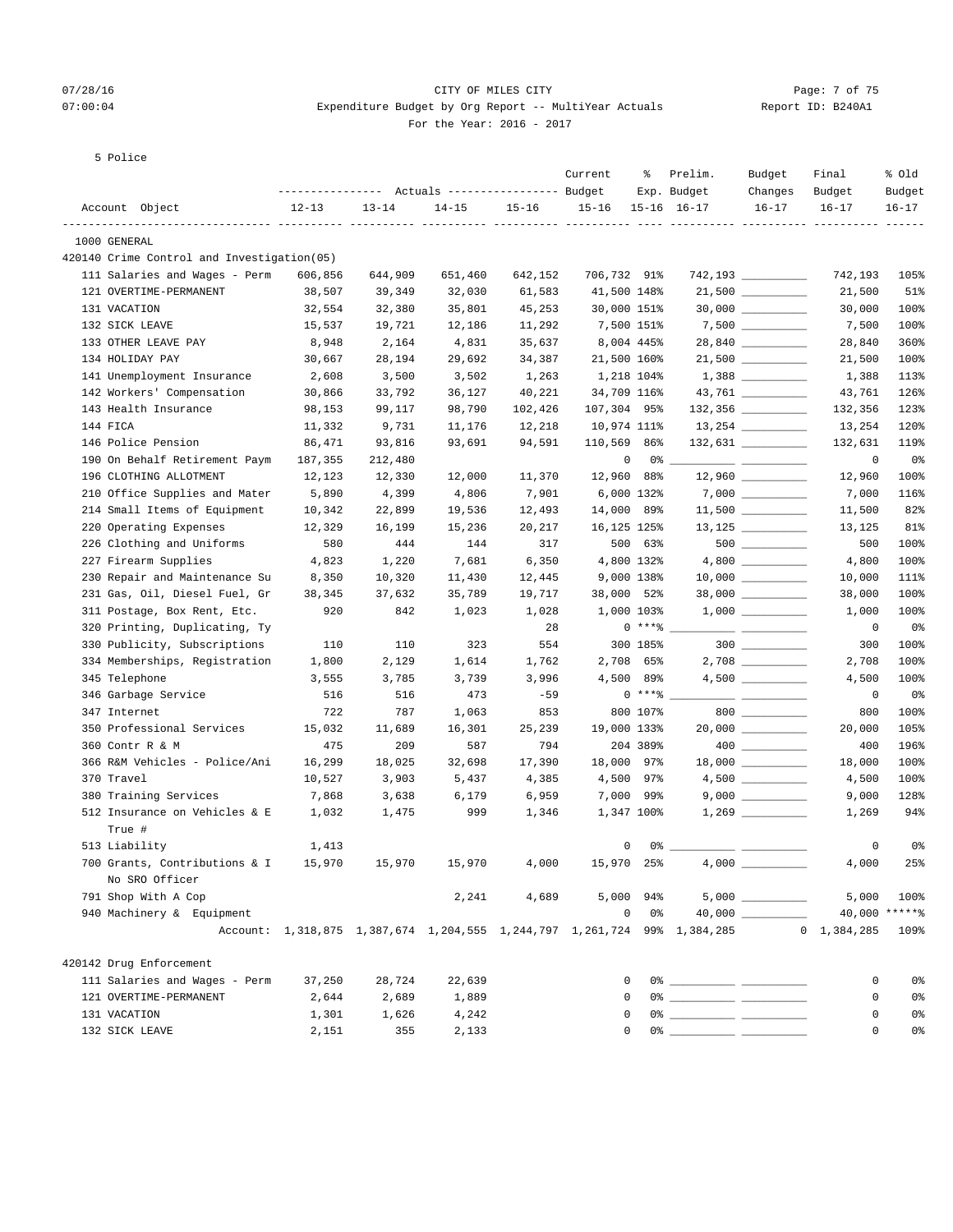## 07/28/16 Page: 8 of 75 07:00:04 Expenditure Budget by Org Report -- MultiYear Actuals Report ID: B240A1 For the Year: 2016 - 2017

## 5 Police

|                                |                  |           |                                  |           | Current      | ႜ             | Prelim.        | Budget                                                                                                                                                                                                                                                                                                                                              | Final                                        | % 01d          |
|--------------------------------|------------------|-----------|----------------------------------|-----------|--------------|---------------|----------------|-----------------------------------------------------------------------------------------------------------------------------------------------------------------------------------------------------------------------------------------------------------------------------------------------------------------------------------------------------|----------------------------------------------|----------------|
|                                | ---------------- |           | Actuals ----------------- Budget |           |              |               | Exp. Budget    | Changes                                                                                                                                                                                                                                                                                                                                             | Budget                                       | Budget         |
| Account Object                 | $12 - 13$        | $13 - 14$ | $14 - 15$                        | $15 - 16$ | $15 - 16$    |               | 15-16 16-17    | $16 - 17$                                                                                                                                                                                                                                                                                                                                           | $16 - 17$<br>---------- ---------- --------- | $16 - 17$      |
| 133 OTHER LEAVE PAY            | 215              |           |                                  |           |              | 0             |                |                                                                                                                                                                                                                                                                                                                                                     | 0                                            | 0%             |
| 141 Unemployment Insurance     | 152              | 150       | 139                              |           | $\mathbf 0$  |               |                |                                                                                                                                                                                                                                                                                                                                                     | 0                                            | 0 <sup>8</sup> |
| 142 Workers' Compensation      | 1,882            | 1,484     | 1,472                            |           | $^{\circ}$   |               |                |                                                                                                                                                                                                                                                                                                                                                     | 0                                            | 0%             |
| 143 Health Insurance           | 7,883            | 5,571     | 3,713                            |           | $\Omega$     |               |                |                                                                                                                                                                                                                                                                                                                                                     | 0                                            | 0 <sup>8</sup> |
| 144 FICA                       | 632              | 2,195     | 447                              |           | $\Omega$     |               |                |                                                                                                                                                                                                                                                                                                                                                     | 0                                            | 0%             |
| 146 Police Pension             | 5,784            | 4,308     | 3,409                            |           | $\mathbf 0$  |               |                |                                                                                                                                                                                                                                                                                                                                                     | 0                                            | $0\,$          |
| Account:                       | 59,894           | 47,102    | 40,083                           |           |              | $0***$        | $\circ$        | $\mathbf 0$                                                                                                                                                                                                                                                                                                                                         | $\mathbf 0$                                  | 0%             |
| 420144 School Resource Officer |                  |           |                                  |           |              |               |                |                                                                                                                                                                                                                                                                                                                                                     |                                              |                |
| 111 Salaries and Wages - Perm  |                  | 40,788    | 43,724                           | 51,580    |              |               |                |                                                                                                                                                                                                                                                                                                                                                     | 0                                            | 0 <sup>8</sup> |
| 121 OVERTIME-PERMANENT         |                  |           |                                  | 1,538     |              |               |                |                                                                                                                                                                                                                                                                                                                                                     | 0                                            | 0%             |
| 131 VACATION                   |                  |           |                                  | 767       |              |               |                |                                                                                                                                                                                                                                                                                                                                                     | 0                                            | 0 <sup>8</sup> |
| 132 SICK LEAVE                 |                  |           |                                  | 48        | 1,300        |               |                |                                                                                                                                                                                                                                                                                                                                                     | 0                                            | 0%             |
| 133 OTHER LEAVE PAY            |                  |           |                                  | 1,159     |              |               |                |                                                                                                                                                                                                                                                                                                                                                     | 0                                            | 0 <sup>8</sup> |
| 134 HOLIDAY PAY                |                  |           |                                  | 1,557     |              |               |                |                                                                                                                                                                                                                                                                                                                                                     | 0                                            | 0 <sup>8</sup> |
| 141 Unemployment Insurance     |                  | 170       | 197                              | 85        |              |               |                |                                                                                                                                                                                                                                                                                                                                                     | 0                                            | 0 <sup>8</sup> |
| 142 Workers' Compensation      |                  | 1,677     | 2,054                            | 2,595     |              |               |                |                                                                                                                                                                                                                                                                                                                                                     | 0                                            | 0 <sup>8</sup> |
| 143 Health Insurance           |                  | 5,565     | 6,287                            | 7,747     |              |               |                |                                                                                                                                                                                                                                                                                                                                                     | 0                                            | 0%             |
| 144 FICA                       |                  | 535       | 627                              | 815       |              |               |                |                                                                                                                                                                                                                                                                                                                                                     | $\mathbf 0$                                  | 0 <sup>8</sup> |
| 146 Police Pension             |                  | 5,082     | 5,731                            | 6,873     |              |               |                |                                                                                                                                                                                                                                                                                                                                                     | 0                                            | 0%             |
| Account:                       |                  | 53,817    | 58,620                           | 74,764    | 55,506 135%  |               | $\overline{0}$ | $\mathbf 0$                                                                                                                                                                                                                                                                                                                                         | 0                                            | 0 <sup>8</sup> |
| 420160 Communications-Dispatch |                  |           |                                  |           |              |               |                |                                                                                                                                                                                                                                                                                                                                                     |                                              |                |
| 111 Salaries and Wages - Perm  | 208,197          | 239,808   | 237,296                          | 240,197   | 235,735 102% |               |                | 233,652 _________                                                                                                                                                                                                                                                                                                                                   | 233,652                                      | 99%            |
| 121 OVERTIME-PERMANENT         | 2,517            | 6,900     | 8,406                            | 11,217    |              | 7,000 160%    |                |                                                                                                                                                                                                                                                                                                                                                     | 7,000                                        | 100%           |
| 131 VACATION                   | 13,297           | 11,600    | 16,329                           | 19,769    | 12,000 165%  |               |                |                                                                                                                                                                                                                                                                                                                                                     | 12,000                                       | 100%           |
| 132 SICK LEAVE                 | 9,393            | 9,873     | 8,185                            | 12,809    |              | 4,500 285%    |                |                                                                                                                                                                                                                                                                                                                                                     | 4,500                                        | 100%           |
| 133 OTHER LEAVE PAY            | 3,868            | 3,543     | 1,918                            | 10,414    |              | 3,000 347%    |                |                                                                                                                                                                                                                                                                                                                                                     | 6,207                                        | 206%           |
| 134 HOLIDAY PAY                | 12,209           | 12,185    | 14,668                           | 12,140    | 12,620 96%   |               |                | $12,620$ __________                                                                                                                                                                                                                                                                                                                                 | 12,620                                       | 100%           |
| 141 Unemployment Insurance     | 880              | 1,286     | 1,299                            | 463       |              | 392 118%      |                | $429$ _________                                                                                                                                                                                                                                                                                                                                     | 429                                          | 109%           |
| 142 Workers' Compensation      | 10,727           | 12,513    | 13,431                           | 14,301    | 11,776 121%  |               |                |                                                                                                                                                                                                                                                                                                                                                     | 13,664                                       | 116%           |
| 143 Health Insurance           | 39,994           | 37,208    | 40,394                           | 38,337    | 46,354 83%   |               |                | 49,633 _________                                                                                                                                                                                                                                                                                                                                    | 49,633                                       | 107%           |
| 144 FICA                       | 19,056           | 21,722    | 21,928                           | 23,518    | 19,981 118%  |               |                |                                                                                                                                                                                                                                                                                                                                                     | 21,869                                       | 109%           |
| 145 PERS                       | 17,034           | 22,562    | 22,894                           | 22,604    | 20,626 110%  |               |                | 23,927                                                                                                                                                                                                                                                                                                                                              | 23,927                                       | 116%           |
| 146 Police Pension             |                  | 3         |                                  |           | 0            |               | $0\%$ __       | <u> 22 mars - Amerikaans III (</u>                                                                                                                                                                                                                                                                                                                  | 0                                            | 0%             |
| 196 CLOTHING ALLOTMENT         | 1,934            | 1,867     | 1,813                            | 1,956     | 2,000        | 98%           |                |                                                                                                                                                                                                                                                                                                                                                     | 2,000                                        | 100%           |
| 210 Office Supplies and Mater  | 1,750            | 1,733     | 3,246                            | 1,217     |              | $3,500$ $35%$ |                |                                                                                                                                                                                                                                                                                                                                                     | 3,500                                        | 100%           |
| 214 Small Items of Equipment   | 203              |           | 1,133                            | 561       |              | 4,500 12%     |                |                                                                                                                                                                                                                                                                                                                                                     | 4,500                                        | 100%           |
| 220 Operating Expenses         | 1,045            | 1,414     | 3,691                            | 1,533     | 2,000        | 77%           |                |                                                                                                                                                                                                                                                                                                                                                     | 2,000                                        | 100%           |
| 226 Clothing and Uniforms      |                  | 108       |                                  |           | 0            | 0%            |                |                                                                                                                                                                                                                                                                                                                                                     | 0                                            | 0%             |
| 231 Gas, Oil, Diesel Fuel, Gr  | 517              | 579       | 180                              | 1,454     |              | 600 242%      |                |                                                                                                                                                                                                                                                                                                                                                     | 600                                          | 100%           |
| 311 Postage, Box Rent, Etc.    | 75               | 63        | 114                              | 22        | 75           | 29%           |                |                                                                                                                                                                                                                                                                                                                                                     | 75                                           | 100%           |
| 320 Printing, Duplicating, Ty  | 140              |           | 152                              |           | 300          | 0%            |                | $300$                                                                                                                                                                                                                                                                                                                                               | 300                                          | 100%           |
| 330 Publicity, Subscriptions   | 130              |           |                                  |           | 100          | 0%            |                | $\begin{array}{c} 100 \\ - \end{array}$                                                                                                                                                                                                                                                                                                             | 100                                          | 100%           |
| 334 Memberships, Registration  | 368              | 381       | 331                              | 371       | 400          | 93%           |                | $\begin{picture}(20,20) \put(0,0){\line(1,0){10}} \put(15,0){\line(1,0){10}} \put(15,0){\line(1,0){10}} \put(15,0){\line(1,0){10}} \put(15,0){\line(1,0){10}} \put(15,0){\line(1,0){10}} \put(15,0){\line(1,0){10}} \put(15,0){\line(1,0){10}} \put(15,0){\line(1,0){10}} \put(15,0){\line(1,0){10}} \put(15,0){\line(1,0){10}} \put(15,0){\line(1$ | 400                                          | 100%           |
| 345 Telephone                  | 4,191            | 6,284     | 5,684                            | 4,061     | 5,100        | 80%           |                |                                                                                                                                                                                                                                                                                                                                                     | 5,100                                        | 100%           |
| 350 Professional Services      | 1,058            | 664       | 7,682                            | 8,460     | 18,825       | 45%           |                | $10,000$ _________                                                                                                                                                                                                                                                                                                                                  | 10,000                                       | 53%            |
| 360 Contr R & M                |                  |           |                                  |           | 400          | 0%            |                | $100$                                                                                                                                                                                                                                                                                                                                               | 100                                          | 25%            |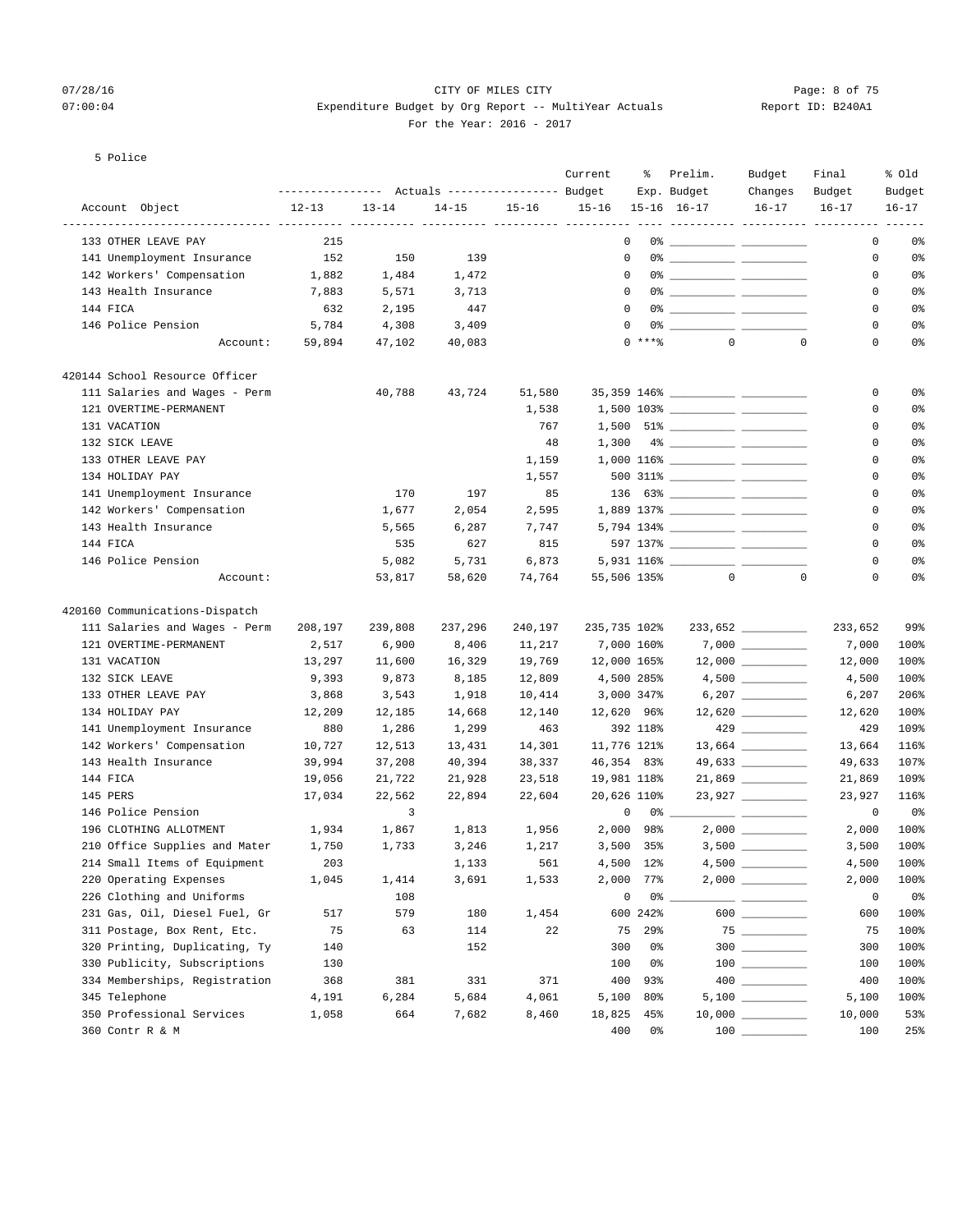## 07/28/16 Page: 9 of 75 07:00:04 Expenditure Budget by Org Report -- MultiYear Actuals Report ID: B240A1 For the Year: 2016 - 2017

## 5 Police

|                                         |                                                                                         |           |       | Current |               | % Prelim.                                                                                                                                                                                                                                                                                                                                                          | Budget    | Final   | % Old          |
|-----------------------------------------|-----------------------------------------------------------------------------------------|-----------|-------|---------|---------------|--------------------------------------------------------------------------------------------------------------------------------------------------------------------------------------------------------------------------------------------------------------------------------------------------------------------------------------------------------------------|-----------|---------|----------------|
|                                         |                                                                                         |           |       |         |               | Exp. Budget                                                                                                                                                                                                                                                                                                                                                        | Changes   | Budget  | Budget         |
| Account Object 12-13                    |                                                                                         | $13 - 14$ |       |         |               | 14-15 15-16 15-16 15-16 16-17 16-17 16-17                                                                                                                                                                                                                                                                                                                          |           |         | $16 - 17$      |
| 370 Travel                              | 894                                                                                     | 1,842     | 880   |         |               | $227$ 1,000 23% 1,000 1000 227                                                                                                                                                                                                                                                                                                                                     |           | 1,000   | $100\%$        |
| 380 Training Services 1,424             |                                                                                         | 1,008     | 906   |         |               | $883 \t 1,200 \t 74\$ 2,000 ________                                                                                                                                                                                                                                                                                                                               |           | 2,000   | 166%           |
| 400 BUILDING MATERIALS                  | 108                                                                                     |           |       |         |               | $\begin{picture}(150,10) \put(0,0){\vector(1,0){100}} \put(15,0){\vector(1,0){100}} \put(15,0){\vector(1,0){100}} \put(15,0){\vector(1,0){100}} \put(15,0){\vector(1,0){100}} \put(15,0){\vector(1,0){100}} \put(15,0){\vector(1,0){100}} \put(15,0){\vector(1,0){100}} \put(15,0){\vector(1,0){100}} \put(15,0){\vector(1,0){100}} \put(15,0){\vector(1,0){100}}$ |           | $\circ$ | 0 <sup>8</sup> |
| Account:                                | 351,009                                                                                 |           |       |         |               | 395,146 412,560 426,514 413,984 103% 417,176 0                                                                                                                                                                                                                                                                                                                     |           | 417,176 | $100\%$        |
| 490500 Other Debt Service Payments      |                                                                                         |           |       |         |               |                                                                                                                                                                                                                                                                                                                                                                    |           |         |                |
| 610 Principal-Police Cars 17,659 18,006 |                                                                                         |           | 9,138 |         | $0\qquad 0$ % |                                                                                                                                                                                                                                                                                                                                                                    | 4,800     |         | $4,800$ *****% |
| 620 Interest-Police Cars 505            |                                                                                         | 226       | 45    |         | $0\qquad 0$ % |                                                                                                                                                                                                                                                                                                                                                                    |           |         | $4,211$ ****** |
| Account:                                | 18,164                                                                                  | 18,232    | 9,183 |         | $0$ ****      |                                                                                                                                                                                                                                                                                                                                                                    | $9,011$ 0 |         | $9,011****$    |
|                                         |                                                                                         |           |       |         |               |                                                                                                                                                                                                                                                                                                                                                                    |           |         |                |
| Fund:                                   | 1,747,942 1,901,971 1,725,001 1,746,075 1,731,214 101% 1,810,472 0 1,810,472 104%       |           |       |         |               |                                                                                                                                                                                                                                                                                                                                                                    |           |         |                |
|                                         | Orgn: 1,747,942 1,901,971 1,725,001 1,746,075 1,731,214 101% 1,810,472 0 1,810,472 104% |           |       |         |               |                                                                                                                                                                                                                                                                                                                                                                    |           |         |                |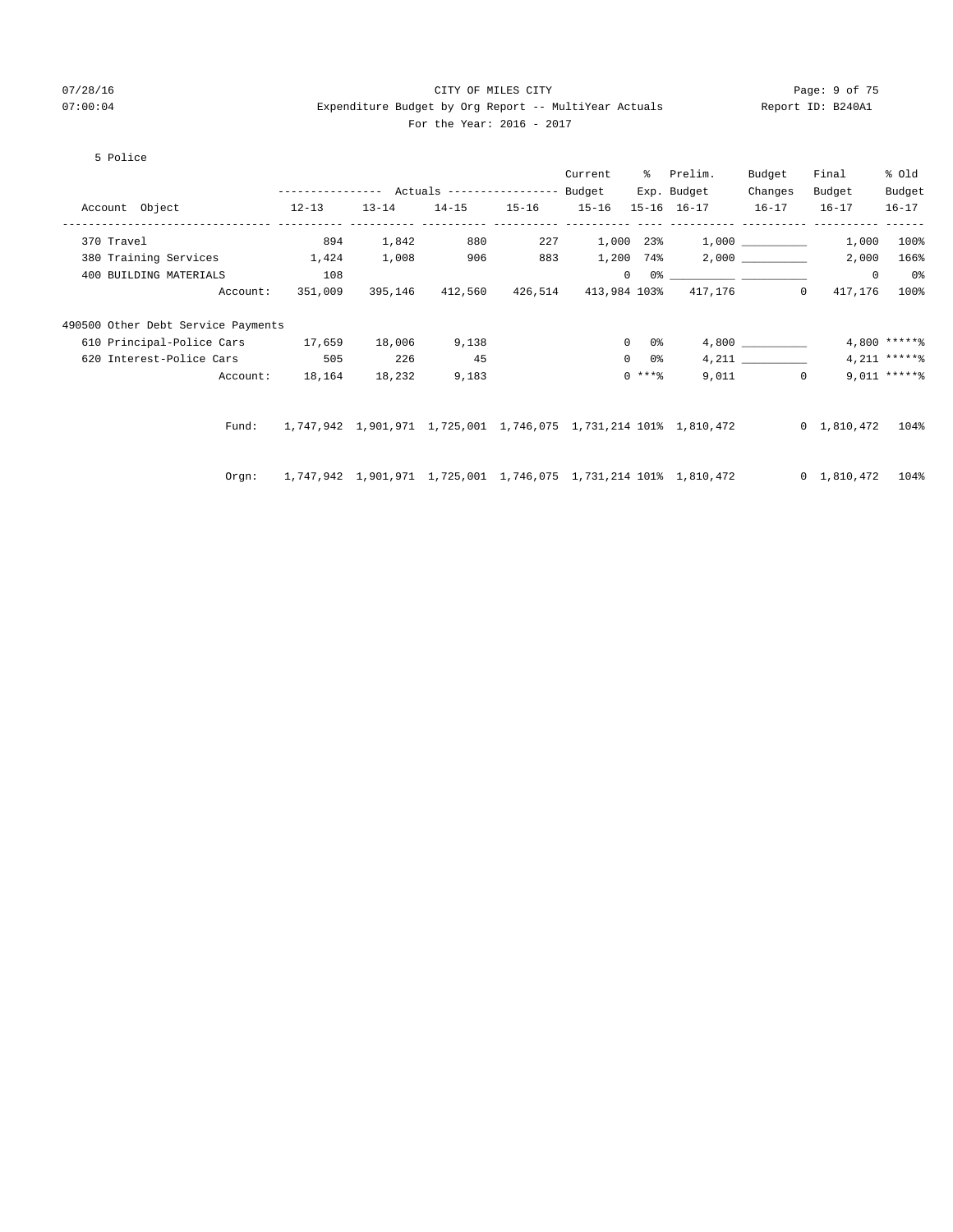## 07/28/16 Page: 10 of 75 07:00:04 Expenditure Budget by Org Report -- MultiYear Actuals Report ID: B240A1 For the Year: 2016 - 2017

## 6 Police Judge

|              |                               |           |           | Actuals ----------------- Budget  |           | Current     | နွ             | Prelim.<br>Exp. Budget | Budget<br>Changes  | Final<br>Budget | % Old<br>Budget   |
|--------------|-------------------------------|-----------|-----------|-----------------------------------|-----------|-------------|----------------|------------------------|--------------------|-----------------|-------------------|
|              | Account Object                | $12 - 13$ | $13 - 14$ | $14 - 15$                         | $15 - 16$ | $15 - 16$   |                | 15-16 16-17            | $16 - 17$          | $16 - 17$       | $16 - 17$         |
| 1000 GENERAL | ___________________           |           |           | ------ ---------- ---------- ---- |           |             |                |                        |                    |                 |                   |
|              | 410300 Judicial Services(06)  |           |           |                                   |           |             |                |                        |                    |                 |                   |
|              | 111 Salaries and Wages - Perm | 79,660    | 81,922    | 81,183                            | 80,777    | 85,481 94%  |                |                        | 83,563 ___________ | 83,563          | 97%               |
|              | 121 OVERTIME-PERMANENT        | 53        | 151       | 27                                |           | 1,000       | - 0%           |                        |                    | 1,000           | 100%              |
| 131 VACATION |                               | 3,825     | 2,612     | 4,708                             | 5,096     |             | 5,000 102%     |                        |                    | 5,000           | 100%              |
|              | 132 SICK LEAVE                | 1,366     | 2,198     | 3,587                             | 5,081     |             | 3,000 169%     |                        | $3,000$ __________ | 3,000           | 100%              |
|              | 141 Unemployment Insurance    | 244       | 302       | 314                               | 105       |             | 110 95%        |                        |                    | 139             | 126%              |
|              | 142 Workers' Compensation     | 890       | 867       | 949                               | 936       |             | 929 101%       |                        | $938$ _________    | 938             | 100%              |
|              | 143 Health Insurance          | 14,528    | 14,854    | 15,084                            | 15,535    | 15,451 101% |                |                        |                    | 16,544          | 107%              |
| 144 FICA     |                               | 6,460     | 6,611     | 6,811                             | 6,924     | 7,228 96%   |                |                        |                    | 7,081           | 97%               |
| 145 PERS     |                               | 4,900     | 5,364     | 5,434                             | 5,538     | 7,537 73%   |                |                        |                    | 6,248           | 82%               |
|              | 196 CLOTHING ALLOTMENT        | 300       | 300       | 300                               | 325       |             | 300 108%       |                        | $300$              | 300             | 100%              |
|              | 210 Office Supplies and Mater | 1,473     | 334       | 1,694                             | 865       | 1,600 54%   |                |                        |                    | 1,600           | 100%              |
|              | 214 Small Items of Equipment  | 1,427     | 7,033     | 748                               | 653       | 1,000 65%   |                |                        |                    | 1,600           | 160%              |
|              | 220 Operating Expenses        | $-324$    | 686       | 275                               | 16        | 900         | 2 <sup>°</sup> |                        |                    | 900             | 100%              |
|              | 230 Repair and Maintenance Su |           | 40        | 43                                | 76        | 300         | 25%            |                        |                    | 300             | 100%              |
|              | 311 Postage, Box Rent, Etc.   | 1,275     | 1,900     | 1,302                             | 1,117     | 1,500 74%   |                |                        |                    | 1,000           | 66%               |
|              | 330 Publicity, Subscriptions  |           |           |                                   |           | 300         | 0%             |                        | $300$              | 300             | 100%              |
|              | 334 Memberships, Registration | 1,485     | 1,485     | 1,280                             | 1,210     | 1,000 121%  |                |                        | $1,000$ _________  | 1,000           | 100%              |
|              | 345 Telephone                 | 1,679     | 2,420     | 2,519                             | 1,332     | 2,000       | 67%            |                        | $2,000$ __________ | 2,000           | 100%              |
|              | 346 Garbage Service           | 178       |           |                                   |           | $\mathbf 0$ | 0 %            |                        |                    | $\overline{0}$  | 0 <sub>8</sub>    |
| 347 Internet |                               |           | 109       | 233                               | 1,181     | 1,500       | 79%            |                        |                    | 1,500           | 100%              |
|              | 350 Professional Services     | 550       | 580       | 1,753                             | 500       | 1,000       | 50%            |                        |                    | 1,000           | 100%              |
|              | 360 Contr R & M               |           | 2,164     |                                   | 354       | 2,000       | 18%            |                        | $2,000$ __________ | 2,000           | 100%              |
| 370 Travel   |                               | 2,534     | 3,212     | 4,071                             | 2,120     | 3,500       | 61%            |                        |                    | 3,500           | 100%              |
|              | 380 Training Services         | 58        |           |                                   |           | 200         | 0%             |                        |                    | 200             | 100%              |
| 382 Books    |                               | 354       | 503       | 177                               | 543       | 600         | 91%            |                        | 600                | 600             | 100%              |
|              | 394 Jury and Witness Fees     | $-827$    | 730       | $-1,229$                          | $-182$    |             | $0***8$        |                        | __________         | $\mathbf 0$     | 0%                |
| 530 Rent     |                               |           |           |                                   |           | $\mathbf 0$ | 0%             |                        | 500                | 500             | $***$ * * * * $-$ |
|              | 533 Machinery and Equipment R | $-929$    | 353       | 284                               |           | 500         | 0%             |                        |                    | $\mathsf{O}$    | 0 <sub>8</sub>    |
|              | Account:                      | 121,159   | 136,730   | 131,547                           | 130,102   | 143,936     | 90%            | 141,813                | $\circ$            | 141,813         | 98%               |
|              | Fund:                         | 121,159   | 136,730   | 131,547                           | 130,102   | 143,936 90% |                | 141,813                |                    | 0<br>141,813    | 98%               |
|              | Orgn:                         | 121,159   | 136,730   | 131,547                           | 130,102   | 143,936 90% |                | 141,813                | 0                  | 141,813         | 98%               |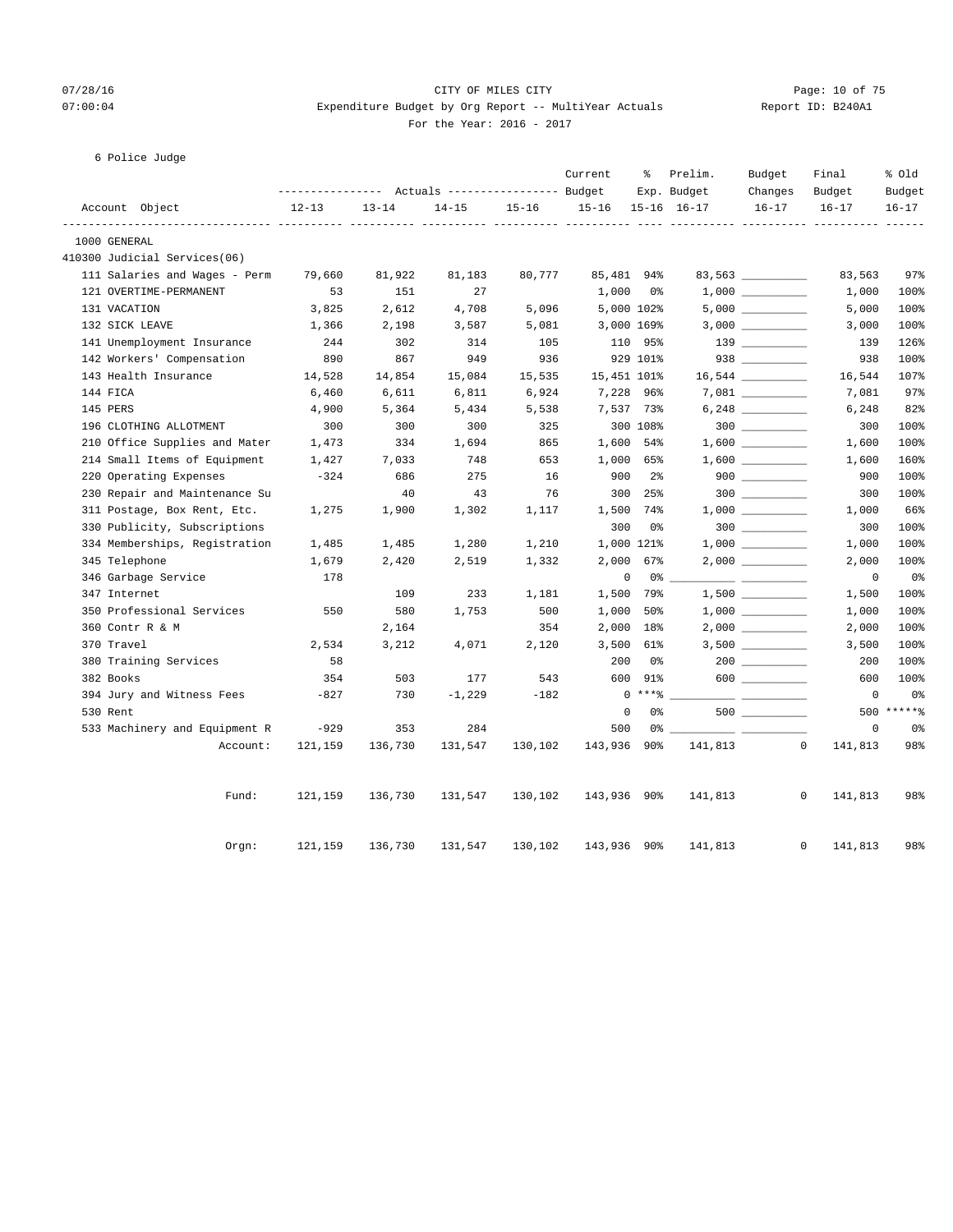## 07/28/16 Page: 11 of 75 07:00:04 Expenditure Budget by Org Report -- MultiYear Actuals Report ID: B240A1 For the Year: 2016 - 2017

| Report ID: B24 |  |
|----------------|--|
|                |  |

7 Fire

|                                               |           | Actuals ----------------- Budget<br>---------------- |                                                 |           |           | Current     | ႜ                | Prelim.<br>Exp. Budget | Budget<br>Changes                       | Final<br>Budget | % Old<br>Budget |
|-----------------------------------------------|-----------|------------------------------------------------------|-------------------------------------------------|-----------|-----------|-------------|------------------|------------------------|-----------------------------------------|-----------------|-----------------|
| Account Object                                | $12 - 13$ |                                                      | $13 - 14$                                       | $14 - 15$ | $15 - 16$ | $15 - 16$   |                  | $15 - 16$ $16 - 17$    | $16 - 17$                               | $16 - 17$       | $16 - 17$       |
| 1000 GENERAL                                  |           |                                                      |                                                 |           |           |             |                  | ----------- ---------- |                                         |                 |                 |
| 420460 Fire Suppression(07)                   |           |                                                      |                                                 |           |           |             |                  |                        |                                         |                 |                 |
| 111 Salaries and Wages - Perm                 |           | 320,895                                              | 378,021                                         | 413,459   | 429,220   | 437,780 98% |                  |                        | 401,006 _________                       | 401,006         | 91%             |
| 112 SALARIES AND WAGES - PART                 |           | 4,238                                                | 1,689                                           | 3,520     | 25,450    |             | 4,000 636%       |                        |                                         | 15,000          | 375%            |
| 121 OVERTIME-PERMANENT                        |           | 22,902                                               | 27,440                                          | 39,116    | 54,406    | 25,000 218% |                  |                        | 25,000 _________                        | 25,000          | 100%            |
| 131 VACATION                                  |           | 12,713                                               | 13,680                                          | 12,049    | 39,382    | 16,000 246% |                  |                        |                                         | 16,000          | 100%            |
| 132 SICK LEAVE                                |           | 7,168                                                | 17,316                                          | 22,648    | 20,658    | 15,000 138% |                  |                        | $15,000$ _________                      | 15,000          | 100%            |
| 133 OTHER LEAVE PAY                           |           | 2,055                                                | 987                                             | 1,530     | 5,636     |             | 4,000 141%       |                        |                                         | 4,000           | 100%            |
| 134 HOLIDAY PAY                               |           | 8,128                                                | 7,848                                           | 11,616    | 8,973     | 11,500 78%  |                  |                        |                                         | 10,000          | 86%             |
| 141 Unemployment Insurance                    |           | 1,327                                                | 2,068                                           | 2,268     | 875       |             | 763 115%         |                        |                                         | 707             | 92%             |
| 142 Workers' Compensation                     |           | 13,786                                               | 17,032                                          | 18,764    | 21,259    | 16,479 129% |                  |                        | $15,840$ __________                     | 15,840          | 96%             |
| 143 Health Insurance                          |           | 57,908                                               | 67,688                                          | 72,121    | 74,450    | 77,874 96%  |                  |                        |                                         | 77,428          | 99%             |
| 144 FICA                                      |           | 5,733                                                | 6,753                                           | 7,507     | 8,688     |             | 7,369 118%       |                        |                                         | 6,830           | 92%             |
| 147 Firemen's Pension                         |           | 48,250                                               | 59,642                                          | 60,014    | 63,246    | 72,981 87%  |                  |                        | $68,108$ __________                     | 68,108          | 93%             |
| 190 On Behalf Retirement Paym                 |           | 189,319                                              | 190,855                                         |           |           | 0           |                  | $0\%$ __               | ___ ___________                         | 0               | 0%              |
| 210 Office Supplies and Mater                 |           | 379                                                  | 49                                              | 1,042     | 1,608     |             | 1,300 124%       |                        | 28,398                                  | 28,398          | 2184%           |
| 211 Clothing Allotment                        |           | 7,973                                                | 7,816                                           | 7,118     | 7,918     |             | 8,000 99%        |                        |                                         | 7,120           | 89%             |
| 214 Small Items of Equipment                  |           | 3,562                                                | 1,322                                           | 5,635     | 8,681     |             | 9,500 91%        |                        |                                         | 12,608          | 132%            |
| \$35108 + \$1500-Fire Inspection              |           |                                                      |                                                 |           |           |             |                  |                        |                                         |                 |                 |
| 220 Operating Expenses                        |           | 3,265                                                | 2,753                                           | 4,843     | 710       |             | 4,000 18%        |                        | $13,095$ ___________                    | 13,095          | 327%            |
| \$45115 + \$750+ \$500+ \$250-                |           |                                                      | Fire Prevention, Investigation and Plan Reviews |           |           |             |                  |                        |                                         |                 |                 |
| 222 Chemicals, Lab & Med Suppl                |           |                                                      |                                                 |           | 36        |             | $0***$ $*$       |                        |                                         | 0               | 0%              |
| 226 Clothing and Uniforms                     |           | 4,614                                                | 5,144                                           | 7,462     | 5,645     | 8,000       | 71%              |                        |                                         | 8,000           | 100%            |
| 230 Repair and Maintenance Su                 |           | 5,597                                                | 5,702                                           | 10,321    | 5,789     | 6,000       | 96%              |                        |                                         | 6,500           | 108%            |
| 231 Gas, Oil, Diesel Fuel, Gr                 |           | 7,238                                                | 7,704                                           | 9,229     | 6,174     | 8,000       | 77%              |                        |                                         | 8,000           | 100%            |
| 241 Consumable Tools                          |           | 400                                                  |                                                 | 1,138     | 528       | 2,000       | 26%              |                        |                                         | 2,000           | 100%            |
| 311 Postage, Box Rent, Etc.                   |           | 15                                                   | 29                                              | 46        | 5         | 100         | 5%               |                        |                                         | 75              | 75%             |
| 320 Printing, Duplicating, Ty                 |           | 71                                                   | 242                                             | 69        | 21        | 100         | 21%              |                        | $\begin{array}{c} 100 \\ - \end{array}$ | 100             | 100%            |
| 330 Publicity, Subscriptions                  |           | 235                                                  | 265                                             | 29        | 285       |             | 200 143%         |                        |                                         | 200             | 100%            |
| 334 Memberships, Registration                 |           | 1,945                                                | 1,200                                           | 1,343     | 1,385     |             | 2,500 55%        |                        |                                         | 2,000           | 80%             |
| 341 Electric Utility Services                 |           | 3,258                                                | 3,617                                           | 4,300     | 3,086     |             | 4,759 65%        |                        |                                         | 4,500           | 94%             |
| 342 Water Utility Services                    |           | 430                                                  | 365                                             | 406       | 386       |             | 450 86%          |                        |                                         | 450             | 100%            |
| 343 Sewer Utility Services                    |           | 235                                                  | 220                                             | 224       | 276       |             | 300 92%          |                        | $300$                                   | 300             | 100%            |
| 344 Gas Utility Service                       |           | 1,186                                                | 1,956                                           | 2,180     | 1,276     |             | 2,430 53%        |                        |                                         | 2,400           | 98%             |
| 345 Telephone                                 |           | 2,817                                                | 3,176                                           | 3,040     | 3,225     |             | 3,200 101%       |                        |                                         | 2,000           | 62%             |
| 346 Garbage Service                           |           | 690                                                  | 493                                             | 863       | 815       |             | 770 106%         |                        |                                         | 750             | 97%             |
| 347 Internet                                  |           | 839                                                  | 1,534                                           | 1,903     | 1,676     |             | 2,000 84%        |                        |                                         | 2,000           | 100%            |
| 350 Professional Services                     |           | 5,734                                                | 4,801                                           | 1,541     | 3,938     |             | 5,500 72%        |                        |                                         | 6,000           | 109%            |
| \$3000 Grant Writer                           |           |                                                      |                                                 |           |           |             |                  |                        |                                         |                 |                 |
| 360 Contr R & M                               |           | 3,675                                                | 538                                             | 6,630     | $-19,319$ |             | $3,000$ *** $\$$ |                        | 8,335 __________                        | 8,335           | 277%            |
| 364 R&M Vehicles - Fire/Amb                   |           | 7,316                                                | 6,444                                           | 7,812     | 29,510    |             | 8,000 369%       |                        |                                         | 15,000          | 187%            |
| 370 Travel                                    |           | 1,984                                                | 2,508                                           | 3,025     | 4,080     |             | 3,000 136%       |                        |                                         | 9,490           | 316%            |
| \$9490 + \$2000- Inspector Education & Travel |           |                                                      |                                                 |           |           |             |                  |                        |                                         |                 |                 |
| 380 Training Services                         |           | 556                                                  | 1,481                                           | 3,091     | 18,798    | 19,545 96%  |                  |                        |                                         | 20,000          | 102%            |
| 382 Books                                     |           | 461                                                  | 1,334                                           | 1,405     | 2,111     |             | 1,800 117%       |                        |                                         | 2,500           | 138%            |
| 400 BUILDING MATERIALS                        |           | 1,729                                                | 1,059                                           | 320       | 1,912     |             | 1,000 191%       |                        |                                         | 1,200           | 120%            |
| 511 Insurance on Buildings                    |           | 2,033                                                | 1,723                                           | 1,574     | 1,526     |             | 1,526 100%       |                        |                                         | 1,526           | 100%            |
|                                               |           |                                                      |                                                 |           |           |             |                  |                        |                                         |                 |                 |

True #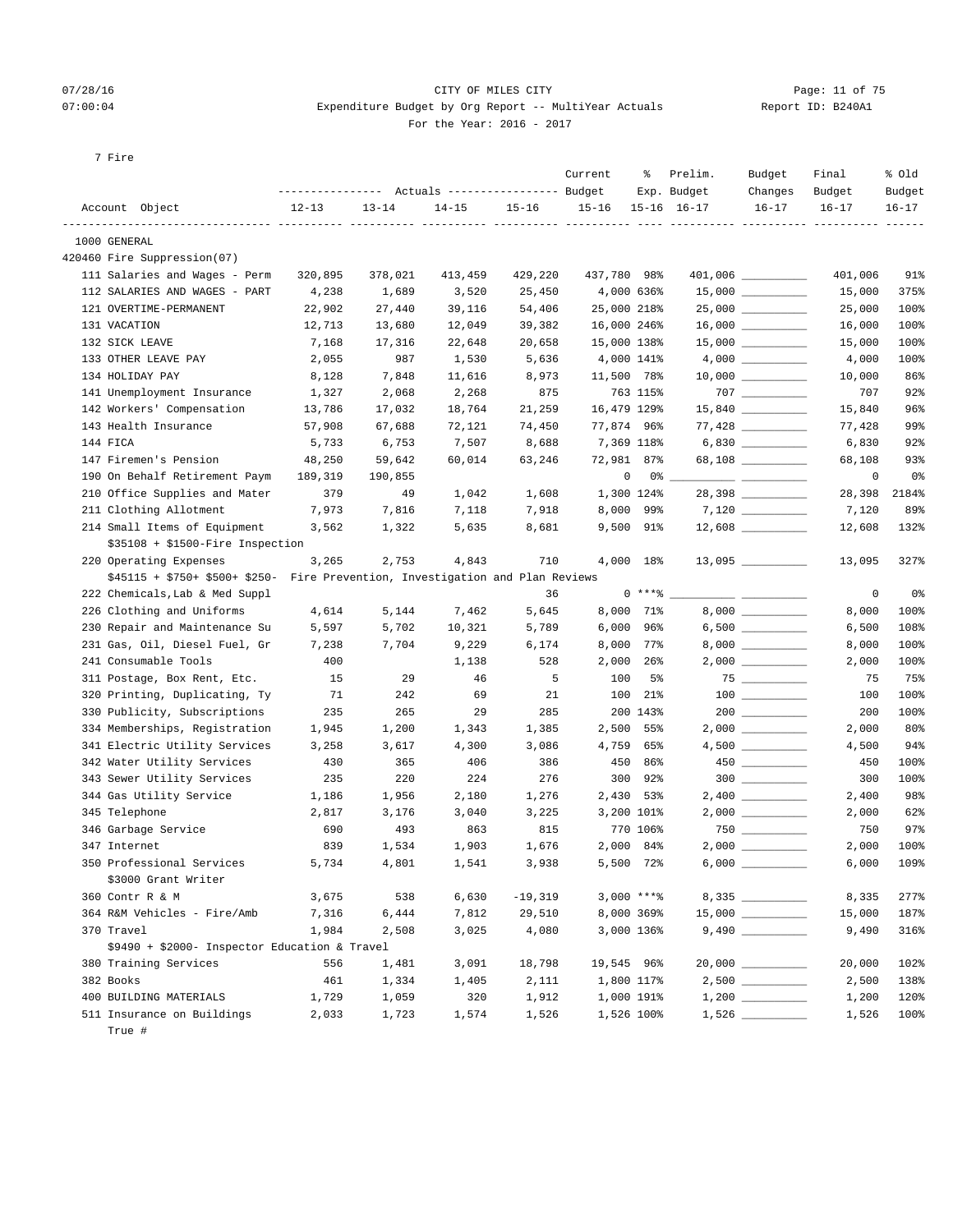## 07/28/16 CITY OF MILES CITY Page: 12 of 75 07:00:04 Expenditure Budget by Org Report -- MultiYear Actuals Report ID: B240A1 For the Year: 2016 - 2017

| For the Year: 2016 |
|--------------------|
|--------------------|

| 7 Fire                                  |                                                 |           |           |                          |                              |                       |                                             |           |                            |                |
|-----------------------------------------|-------------------------------------------------|-----------|-----------|--------------------------|------------------------------|-----------------------|---------------------------------------------|-----------|----------------------------|----------------|
|                                         |                                                 |           |           |                          | Current                      |                       | % Prelim.                                   | Budget    | Final                      | % Old          |
|                                         | --------------- Actuals ---------------- Budget |           |           |                          |                              |                       | Exp. Budget                                 | Changes   | Budget                     | Budget         |
| Account Object                          | $12 - 13$                                       | $13 - 14$ | $14 - 15$ | $15 - 16$<br>----------- | $15 - 16$<br>--------------- |                       | $15 - 16$ $16 - 17$                         | $16 - 17$ | $16 - 17$                  | $16 - 17$      |
| 512 Insurance on Vehicles & E<br>True # | 5,266                                           | 5,343     |           |                          |                              |                       | $4,551$ $4,599$ $4,599$ $100$ $4,879$ $100$ |           | 4,879                      | 106%           |
| Account:                                | 767,925                                         | 859,837   | 755,752   |                          |                              |                       | 848,923 800,325 106% 824,345                |           | $\circ$<br>824,345         | 103%           |
| Fund:                                   | 767,925                                         | 859,837   | 755,752   |                          |                              |                       | 848,923 800,325 106% 824,345                |           | $\mathbf 0$<br>824,345     | 103%           |
| 2701 Fire Grants                        |                                                 |           |           |                          |                              |                       |                                             |           |                            |                |
| 420465 Fire-Mitigation Grant-Cnty       |                                                 |           |           |                          |                              |                       |                                             |           |                            |                |
| 210 Office Supplies and Mater           | 2,977                                           |           |           |                          |                              | $\mathbf{0}$          |                                             |           | $\mathbf 0$                | 0 <sup>o</sup> |
| Account:                                | 2,977                                           |           |           |                          |                              | $0$ ****              | $\Omega$                                    |           | $\Omega$<br>$\Omega$       | 0 <sup>°</sup> |
| 420466 Fire-Wtr Rescue Apparatus Grant  |                                                 |           |           |                          |                              |                       |                                             |           |                            |                |
| 214 Small Items of Equipment            | 10,252                                          |           |           |                          |                              | $\mathbf 0$           |                                             |           | $\mathbf 0$                | 0%             |
| Account:                                | 10,252                                          |           |           |                          |                              | $0$ *** %             | $\Omega$                                    |           | $\Omega$<br>$\Omega$       | 0 <sup>°</sup> |
| Fund:                                   | 13,229                                          |           |           |                          |                              | $\overline{0}$<br>0 % | $\mathbf 0$                                 |           | $\mathbb O$<br>$\mathbf 0$ | 0 <sup>o</sup> |
| Orgn:                                   | 781,154                                         | 859,837   | 755,752   | 848,923                  | 800,325 106%                 |                       | 824,345                                     |           | $\circ$<br>824,345         | 103%           |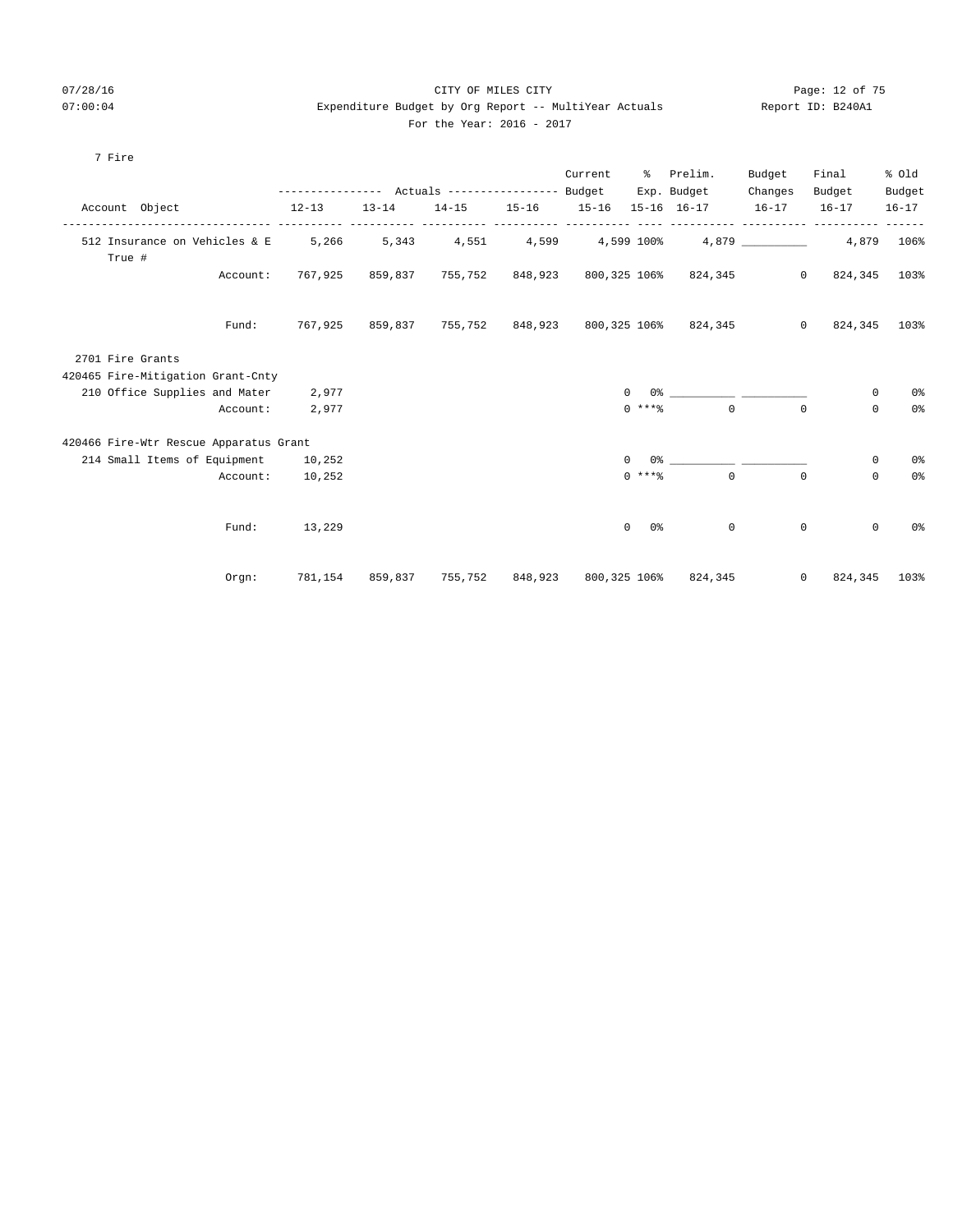## 07/28/16 Page: 13 of 75 07:00:04 Expenditure Budget by Org Report -- MultiYear Actuals Report ID: B240A1 For the Year: 2016 - 2017

## 8 City Hall Maintenance

|                  |                                     |                                                 |           |        |        | Current          | ိ         | Prelim.                                                                                                                                                                                                                                                                                                                                                            | Budget  | Final                                     | % old          |
|------------------|-------------------------------------|-------------------------------------------------|-----------|--------|--------|------------------|-----------|--------------------------------------------------------------------------------------------------------------------------------------------------------------------------------------------------------------------------------------------------------------------------------------------------------------------------------------------------------------------|---------|-------------------------------------------|----------------|
|                  |                                     | --------------- Actuals ---------------- Budget |           |        |        |                  |           | Exp. Budget                                                                                                                                                                                                                                                                                                                                                        | Changes | Budget                                    | Budget         |
|                  | Account Object                      | $12-13$                                         | $13 - 14$ |        |        |                  |           |                                                                                                                                                                                                                                                                                                                                                                    |         | 14-15 15-16 15-16 15-16 16-17 16-17 16-17 | 16-17          |
| 1000 GENERAL     |                                     |                                                 |           |        |        |                  |           |                                                                                                                                                                                                                                                                                                                                                                    |         |                                           |                |
| 411230 City Hall |                                     |                                                 |           |        |        |                  |           |                                                                                                                                                                                                                                                                                                                                                                    |         |                                           |                |
|                  | 214 Small Items of Equipment        |                                                 |           |        |        | 400              |           |                                                                                                                                                                                                                                                                                                                                                                    |         | 400                                       | 100%           |
|                  | 220 Operating Expenses              | 2,487                                           | 2,428     | 3,089  | 2,713  | 2,500 109%       |           |                                                                                                                                                                                                                                                                                                                                                                    | 2,500   | 2,500                                     | 100%           |
|                  | 230 Repair and Maintenance Su       | 637                                             | 4,263     | 1,434  | 191    | 1,500 13%        |           |                                                                                                                                                                                                                                                                                                                                                                    | 1,500   | 1,500                                     | 100%           |
|                  | 341 Electric Utility Services 4,890 |                                                 | 5,343     | 4,688  | 4,872  |                  | 5,000 97% |                                                                                                                                                                                                                                                                                                                                                                    | 6,000   | 6,000                                     | 120%           |
|                  | 342 Water Utility Services          | 676                                             | 627       | 630    | 643    | 750 86%          |           |                                                                                                                                                                                                                                                                                                                                                                    |         | 750                                       | 100%           |
|                  | 343 Sewer Utility Services          | 381                                             | 390       | 390    | 453    | 370 122%         |           |                                                                                                                                                                                                                                                                                                                                                                    | 370 370 | 370                                       | 100%           |
|                  | 344 Gas Utility Service 2,529       |                                                 | 3,462     | 2,682  | 2,373  |                  | 3,750 63% |                                                                                                                                                                                                                                                                                                                                                                    | 3,750   | 3,750                                     | 100%           |
|                  | 346 Garbage Service                 | 190                                             | 47        | 190    | 142    | 200 71%          |           |                                                                                                                                                                                                                                                                                                                                                                    | 200     | 200                                       | 100%           |
|                  | 360 Contr R & M                     | 6,709                                           | 27,181    | 10,520 | 11,461 | 12,000 96%       |           |                                                                                                                                                                                                                                                                                                                                                                    |         | 14,500                                    | 120%           |
|                  | 400 BUILDING MATERIALS              |                                                 |           |        | 2,222  | 2,000 111%       |           |                                                                                                                                                                                                                                                                                                                                                                    | 3,000   | 3,000                                     | 150%           |
|                  | 511 Insurance on Buildings          | 2,649                                           | 2,483     | 2,335  |        | 2,273 2,273 100% |           |                                                                                                                                                                                                                                                                                                                                                                    | 2,217   | 2,217                                     | 97%            |
|                  | True #                              |                                                 |           |        |        |                  |           |                                                                                                                                                                                                                                                                                                                                                                    |         |                                           |                |
|                  | 930 Improvements Other than B       |                                                 | 9,950     |        |        |                  |           | $\begin{picture}(150,10) \put(0,0){\vector(1,0){100}} \put(15,0){\vector(1,0){100}} \put(15,0){\vector(1,0){100}} \put(15,0){\vector(1,0){100}} \put(15,0){\vector(1,0){100}} \put(15,0){\vector(1,0){100}} \put(15,0){\vector(1,0){100}} \put(15,0){\vector(1,0){100}} \put(15,0){\vector(1,0){100}} \put(15,0){\vector(1,0){100}} \put(15,0){\vector(1,0){100}}$ |         | $\circ$                                   | 0 <sup>8</sup> |
|                  | Account:                            | 21,148                                          | 56,174    | 25,958 |        |                  |           | 27,343 30,743 89% 35,187 0                                                                                                                                                                                                                                                                                                                                         |         | 35,187                                    | 114%           |
|                  |                                     | 21,148 56,174 25,958                            |           |        |        | 30,743 89%       |           |                                                                                                                                                                                                                                                                                                                                                                    | 35,187  | $0 \qquad \qquad$                         |                |
|                  | Fund:                               |                                                 |           |        | 27,343 |                  |           |                                                                                                                                                                                                                                                                                                                                                                    |         | 35,187                                    | 114%           |
|                  | Orem:                               | 21,148                                          | 56,174    | 25,958 | 27,343 | 30,743 89%       |           | 35,187                                                                                                                                                                                                                                                                                                                                                             |         | $\overline{0}$                            | 35, 187 114%   |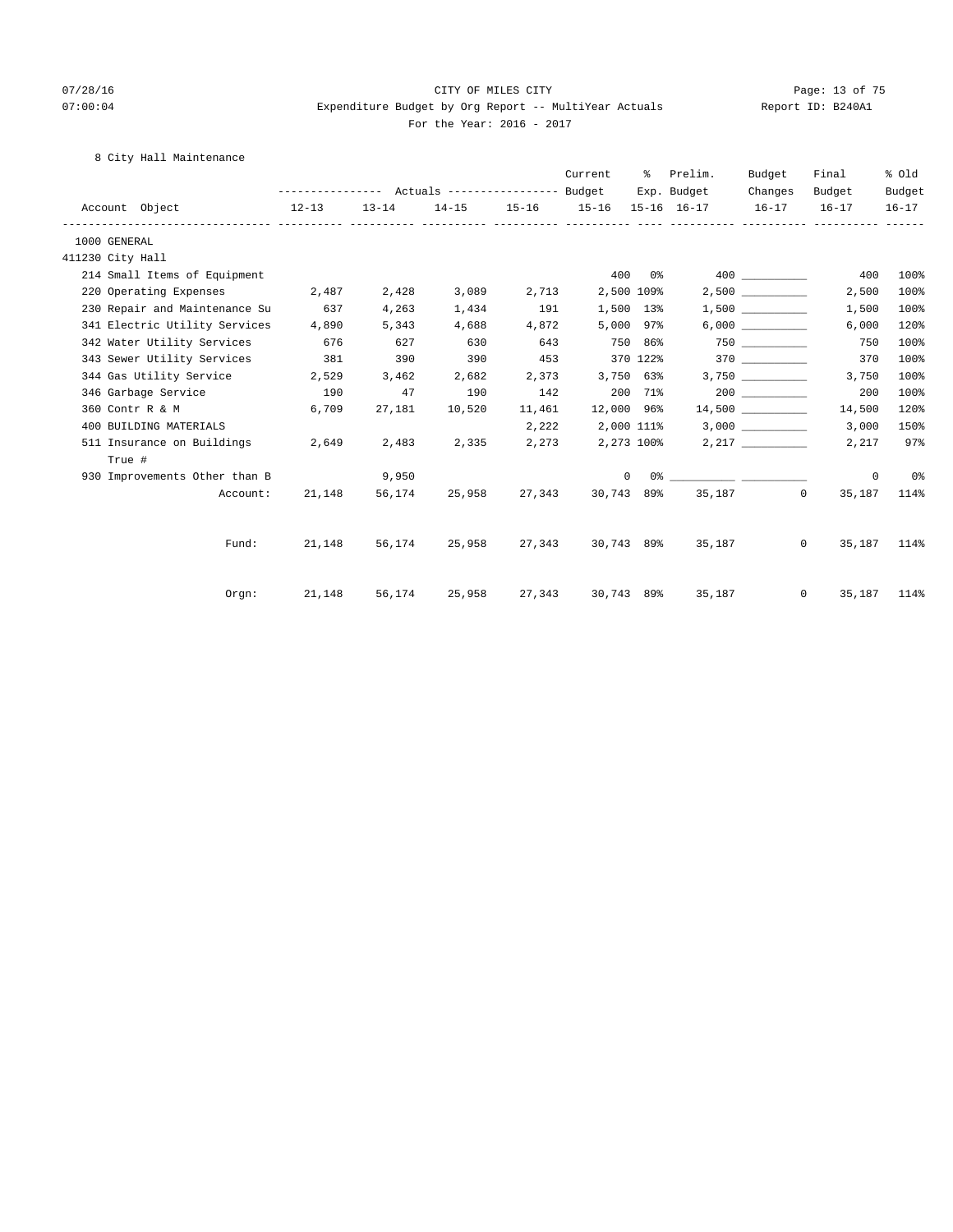## 07/28/16 Page: 14 of 75 07:00:04 Expenditure Budget by Org Report -- MultiYear Actuals Report ID: B240A1 For the Year: 2016 - 2017

## 9 Treasurer

|                                                    | --------------- Actuals ---------------- Budget |           |                      |                   | Current    |               | % Prelim.<br>Exp. Budget | Budget<br>Changes | Final<br>Budget | % old<br>Budget |
|----------------------------------------------------|-------------------------------------------------|-----------|----------------------|-------------------|------------|---------------|--------------------------|-------------------|-----------------|-----------------|
| Account Object 12-13                               |                                                 | $13 - 14$ |                      | 14-15 15-16 15-16 |            |               | 15-16 16-17 16-17 16-17  |                   |                 | $16 - 17$       |
| 1000 GENERAL                                       |                                                 |           |                      |                   |            |               |                          |                   |                 |                 |
| 410540 City Treasurer(09)                          |                                                 |           |                      |                   |            |               |                          |                   |                 |                 |
| 111 Salaries and Wages - Perm 20,000 20,000 20,000 |                                                 |           |                      | 21,000            | 22,000 95% |               |                          | 22,000            | 22,000          | 100%            |
| 142 Workers' Compensation 96                       |                                                 | 78        | 83                   | 86                |            |               | 83 104% 86 200           |                   | 86              | 103%            |
| 143 Health Insurance                               |                                                 |           |                      |                   |            | $0\qquad 0$ % |                          | 8,272             |                 | $8,272$ ***** % |
| 144 FICA                                           | 1,530                                           | 1,530     | 1,530                | 1,606             |            |               |                          |                   | 1,683           | 104%            |
| 145 PERS                                           | 1,414                                           | 1,614     | 1,634                | 1,737             |            |               |                          |                   | 1,842           | 106%            |
| 214 Small Items of Equipment                       |                                                 |           |                      |                   |            |               |                          |                   | $\circ$         | 0 <sup>o</sup>  |
| 345 Telephone                                      | 119                                             | 83        | 37                   | 92                |            |               |                          |                   | $\mathbf 0$     | $0\,$           |
| 350 Professional Services                          | 83                                              | 83        | 83                   | 83                | 100 83%    |               |                          | 550 350           | 550             | 550%            |
| 360 Contr R & M                                    | 944                                             | 1,416     | 1,203                | 2,287             |            |               |                          |                   | 128             | $12$ %          |
|                                                    | Account: 24,186                                 | 24,804    | 24,570               | 26,891            |            |               | 27,427 98% 34,561 0      |                   | 34,561          | 126%            |
|                                                    |                                                 |           |                      |                   |            |               |                          |                   |                 |                 |
| Fund:                                              |                                                 |           | 24,186 24,804 24,570 | 26,891            |            |               | 27,427 98% 34,561        | $\Omega$          | 34,561          | 126%            |
|                                                    |                                                 |           |                      |                   |            |               |                          |                   |                 |                 |
| Orem:                                              | 24,186 24,804 24,570 26,891                     |           |                      |                   |            |               | 27,427 98% 34,561        | $\overline{0}$    | 34,561          | 126%            |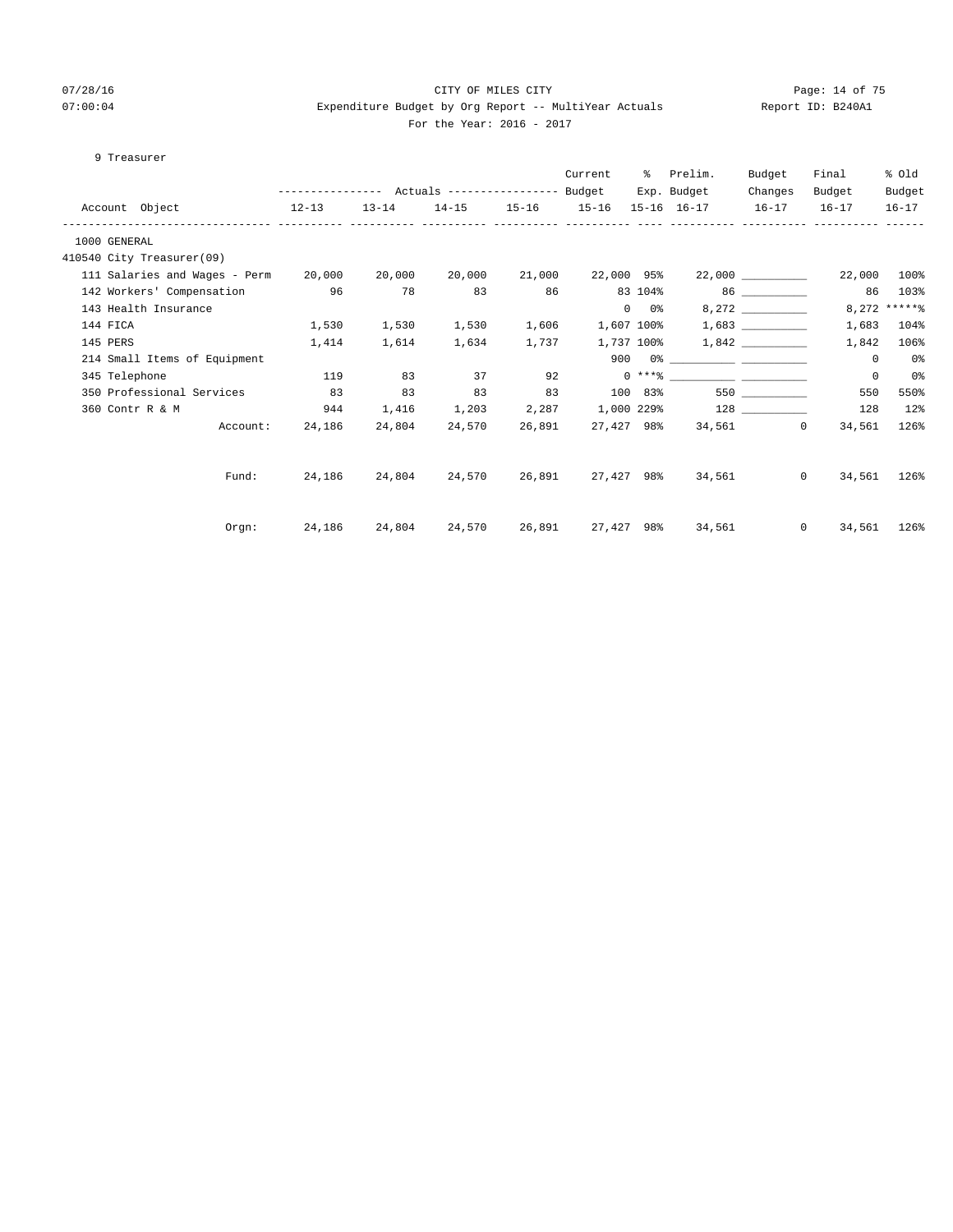## 07/28/16 Page: 15 of 75  $07:00:04$  Expenditure Budget by Org Report -- MultiYear Actuals For the Year: 2016 - 2017

| Report ID: B240A1 |  |
|-------------------|--|
|                   |  |

#### 10 Ambulance

|                                             |           |           | Actuals ----------------- Budget |           | Current      | ႜ            | Prelim.<br>Exp. Budget | Budget<br>Changes                      | Final<br>Budget | % Old<br>Budget |
|---------------------------------------------|-----------|-----------|----------------------------------|-----------|--------------|--------------|------------------------|----------------------------------------|-----------------|-----------------|
| Account Object                              | $12 - 13$ | $13 - 14$ | $14 - 15$                        | $15 - 16$ | $15 - 16$    |              | $15-16$ $16-17$        | $16 - 17$                              | $16 - 17$       | $16 - 17$       |
| 4050 Ambulance Capital Improvement Fund     |           |           |                                  |           |              |              |                        |                                        |                 |                 |
| 420730 Emergency Medical Services-Ambulance |           |           |                                  |           |              |              |                        |                                        |                 |                 |
| 940 Machinery & Equipment                   |           |           |                                  |           | 0            | 0%           |                        |                                        | 13,779 ******   |                 |
| Subject to change                           |           |           |                                  |           |              |              |                        |                                        |                 |                 |
| Account:                                    |           |           |                                  |           |              | $0***8$      | 13,779                 | $\mathbf{0}$                           | $13,779$ ****** |                 |
|                                             |           |           |                                  |           |              |              |                        |                                        |                 |                 |
| Fund:                                       |           |           |                                  |           | 0            | 0%           | 13,779                 | 0                                      | 13,779 ******   |                 |
| 5510 AMBULANCE FUND                         |           |           |                                  |           |              |              |                        |                                        |                 |                 |
| 420730 Emergency Medical Services-Ambulance |           |           |                                  |           |              |              |                        |                                        |                 |                 |
| 111 Salaries and Wages - Perm               | 251,072   | 208,549   | 160,790                          | 166,808   | 162,303 103% |              |                        | $148,003$ __________                   | 148,003         | 91%             |
| 4 additional personnel 28%                  |           |           |                                  |           |              |              |                        |                                        |                 |                 |
| 112 SALARIES AND WAGES - PART               | 4,186     | 3,428     | 7,782                            | 14,642    |              | 8,000 183%   |                        |                                        | 9,000           | 112%            |
| 121 OVERTIME-PERMANENT                      | 75,175    | 82,868    | 79,732                           | 25,164    | 84,000 30%   |              |                        |                                        | 60,000          | 71%             |
| 131 VACATION                                | 9,531     | 10,064    | 4,686                            | 13,796    | 10,000 138%  |              |                        | $10,000$ _________                     | 10,000          | 100%            |
| 132 SICK LEAVE                              | 5,946     | 11,393    | 9,464                            | 8,034     | 7,000 115%   |              |                        | $10,000$ __________                    | 10,000          | 142%            |
| 133 OTHER LEAVE PAY                         | 1,550     | 388       | 595                              | 2,192     | 2,000 110%   |              |                        |                                        | 2,000           | 100%            |
| 134 HOLIDAY PAY                             | 6,132     | 5,669     | 4,517                            | 3,490     | 7,000 50%    |              |                        | $7,000$                                | 7,000           | 100%            |
| 141 Unemployment Insurance                  | 1,231     | 1,394     | 1,204                            | 351       |              | 378 93%      |                        | 367 ___________                        | 367             | 97%             |
| 142 Workers' Compensation                   | 11,196    | 9,291     | 9,178                            | 8,290     |              | 6,409 129%   |                        |                                        | 6,160           | 96%             |
| 143 Health Insurance                        | 45,788    | 36,945    | 27,597                           | 28,209    | 30,284 93%   |              |                        | $30,111$ _________                     | 30,111          | 99%             |
| 144 FICA                                    | 5,935     | 4,694     | 4,352                            | 3,776     |              | 4,000 94%    |                        |                                        | 3,437           | 85%             |
| 145 PERS                                    | 684       |           |                                  |           | 0            | 0%           |                        |                                        | 0               | 0%              |
| 147 Firemen's Pension                       | 35,117    | 29,921    | 45,745                           | 24,466    | 36,113       | 68%          |                        |                                        | 34,270          | 94%             |
| 196 CLOTHING ALLOTMENT                      | 75        |           |                                  |           | 0            |              | $0\degree$ $-$         |                                        | 0               | 0%              |
| 210 Office Supplies and Mater               | 1,472     | 706       | 591                              | 996       | 1,000 100%   |              |                        |                                        | 2,502           | 250%            |
| 214 Small Items of Equipment                | 4,166     | 3,704     | 6,316                            | 757       |              | 5,000 15%    |                        |                                        | 5,000           | 100%            |
| 220 Operating Expenses                      | 6,500     | 3,423     | 1,737                            | 2,491     |              | $3,000$ 83%  |                        |                                        | 4,022           | 134%            |
| 222 Chemicals, Lab & Med Suppl              | 7,978     | 9,018     | 12,297                           | 19,933    | 15,000 133%  |              |                        | 20,000 __________                      | 20,000          | 133%            |
| 226 Clothing and Uniforms                   | 10        |           | 50                               |           | 0            |              | $0\%$ _                |                                        | 0               | 0%              |
| 230 Repair and Maintenance Su               | 4,244     | 5,977     | 2,441                            | 2,639     | 5,000        | 53%          |                        |                                        | 3,000           | 60%             |
| 231 Gas, Oil, Diesel Fuel, Gr               | 16,649    | 17,335    | 16,651                           | 8,175     | 18,000       | 45%          |                        |                                        | 18,000          | 100%            |
| 241 Consumable Tools                        |           |           | 984                              | 578       | 1,000        | 58%          |                        |                                        | 1,000           | 100%            |
| 300 PURCHASED SERVICES                      | 1,391     |           | 494                              |           | 2,000        | 0%           |                        |                                        | 1,000           | 50%             |
| 311 Postage, Box Rent, Etc.                 | 455       | 35        | 45                               | $-13$     |              | $100 - 13$ % |                        |                                        | 100             | 100%            |
| 320 Printing, Duplicating, Ty               | 529       | 144       | 19                               | 8         | 200          | $4\%$        |                        |                                        | 200             | 100%            |
| 341 Electric Utility Services               | 2,212     | 1,804     | 1,753                            | 1,525     |              | 2,645 58%    |                        |                                        | 2,645           | 100%            |
| 342 Water Utility Services                  | 324       | 287       | 307                              | 291       |              | 400 73%      |                        | $\begin{tabular}{c} 400 \end{tabular}$ | 400             | 100%            |
| 343 Sewer Utility Services                  | 177       | 170       | 169                              | 208       | 250          | 83%          |                        | $250$                                  | 250             | 100%            |
| 344 Gas Utility Service                     | 1,003     | 456       | 749                              | 956       |              | 1,270 75%    |                        |                                        | 1,200           | 94%             |
| 345 Telephone                               | 1,886     | 2,017     | 1,729                            | 1,874     |              | 1,500 125%   |                        |                                        | 1,500           | 100%            |
| 346 Garbage Service                         | 625       | 493       | 451                              | 404       |              | 500 81%      |                        |                                        | 500             | 100%            |
| 347 Internet                                | 311       | 339       | 339                              | 426       |              | 400 107%     |                        |                                        | 400             | 100%            |
| 350 Professional Services                   | 22,307    | 38,898    | 51,563                           | 30,974    | 55,500 56%   |              |                        | 35,000 _________                       | 35,000          | 63%             |
| 352 Wtr/Swr Lab Testing                     | 949       |           |                                  |           | 2,500        | 0%           |                        |                                        | 0               | 0%              |
| 360 Contr R & M                             | 437       | 904       | 47                               | 1,787     |              | $3,000$ 60%  |                        |                                        | 5,000           | 166%            |
| 364 R&M Vehicles - Fire/Amb                 | 3,786     | 7,029     | 1,249                            | 7,461     | 10,200 73%   |              |                        |                                        | 15,150          | 148%            |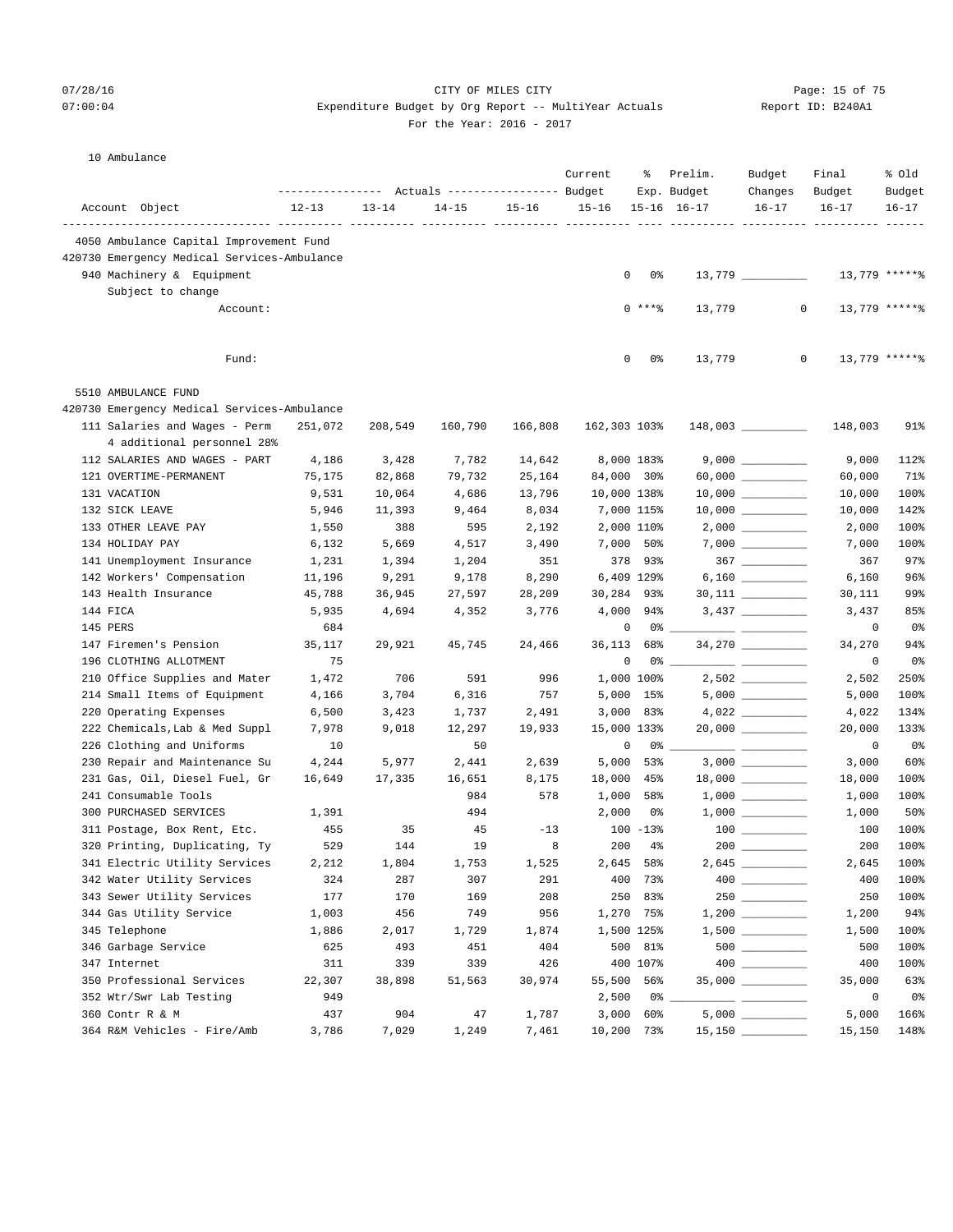## 07/28/16 Page: 16 of 75 07:00:04 Expenditure Budget by Org Report -- MultiYear Actuals Report ID: B240A1 For the Year: 2016 - 2017

## 10 Ambulance

|                              |                                            |                 |           |                           |         | Current                | - 왕           | Prelim.                             | Budget    | Final                          | % Old              |
|------------------------------|--------------------------------------------|-----------------|-----------|---------------------------|---------|------------------------|---------------|-------------------------------------|-----------|--------------------------------|--------------------|
|                              |                                            |                 |           |                           |         |                        |               | Exp. Budget                         | Changes   | Budget                         | Budget             |
| Account Object               |                                            | $12-13$         | $13 - 14$ |                           |         |                        |               | 14-15 15-16 15-16 15-16 16-17 16-17 |           | $16 - 17$                      | $16 - 17$<br>$---$ |
| 370 Travel                   |                                            | 1,113           | 591       | 1,525 2,682               |         |                        | 2,500 107%    |                                     |           | 2,500                          | 100%               |
|                              | 380 Training Services                      | 1,512           | 776       | 210                       | 2,945   | 2,500 118%             |               |                                     |           | 5,000                          | 200%               |
| 382 Books                    |                                            | 150             |           | 263                       | 990     | 1,000 99%              |               |                                     |           | 1,000                          | 100%               |
| 400 BUILDING MATERIALS       |                                            | <u>931</u>      | 106       | 106                       |         | 669 3,000 22%          |               |                                     |           | 3,000                          | 100%               |
| True #                       | 512 Insurance on Vehicles & E 2,191        |                 |           | 2,115 1,195               |         | 1,193 1,194 100%       |               |                                     |           | 1,194                          | 100%               |
| 810 Losses (Bad debt expense |                                            | 52,964          |           | 149,793 38,634 12,163     |         | 100,000 12%            |               |                                     |           | 102,000 102%                   |                    |
|                              | 811 Contractual Allowances (A              | 281,557         | 199,631   | 292,401                   | 202,113 | 150,000 135%           |               |                                     |           | 140,000                        | 93%                |
| 940 Machinery & Equipment    |                                            |                 |           |                           |         |                        | $0\qquad 0\%$ |                                     |           | 230,000 *****%                 |                    |
|                              | Account:                                   |                 |           | 871,447 850,355 789,957   | 603,443 | 746,146 81%            |               |                                     | 921,911 0 | 921, 911 123%                  |                    |
|                              | 490500 Other Debt Service Payments         |                 |           |                           |         |                        |               |                                     |           |                                |                    |
| 602 Prpl-Ambulance           |                                            |                 |           |                           |         | 26,320 26,320 100%     |               |                                     |           | 9,000                          | 34%                |
|                              | 629 Interest-Ambulance 1,366               |                 | 843       | 588                       | 411     | 412 100%               |               |                                     | 4,283     | 4,283                          | 1039%              |
|                              |                                            | Account: 1,366  | 843       | 588                       |         | 26,731 26,732 100%     |               |                                     | 13,283 0  | 13,283                         | 49%                |
|                              | 510330 Comprehensive Liability Insurance   |                 |           |                           |         |                        |               |                                     |           |                                |                    |
|                              | 513 Liability and the Liability            | 12,378          | 8,434     |                           |         | 2,941 3,030 3,031 100% |               |                                     | 1,536     | 1,536                          | 50%                |
| True #                       |                                            |                 |           |                           |         |                        |               |                                     |           |                                |                    |
|                              |                                            | Account: 12,378 | 8,434     | 2,941                     | 3,030   |                        | 3,031 100%    |                                     | 1,536     | $\overline{0}$<br>1,536        | 50%                |
|                              | 521000 Interfund Operating Transfers Out   |                 |           |                           |         |                        |               |                                     |           |                                |                    |
|                              | 820 Transfers to Other Funds 34,574 34,716 |                 |           | 33,404                    |         | 34,531 34,532 100%     |               |                                     |           | 25,814                         | 74%                |
|                              |                                            | Account: 34,574 | 34,716    | 33,404 34,531 34,532 100% |         |                        |               |                                     | 25,814 0  | 25,814                         | 74%                |
|                              | Fund:                                      | 919,765         |           | 894,348 826,890           | 667,735 | 810,441 82%            |               |                                     | 962,544   | $\overline{0}$<br>962,544 118% |                    |
|                              | Orgn:                                      | 919,765         | 894,348   | 826,890                   | 667,735 | 810,441 82%            |               | 976,323                             |           | $\circ$<br>976,323 120%        |                    |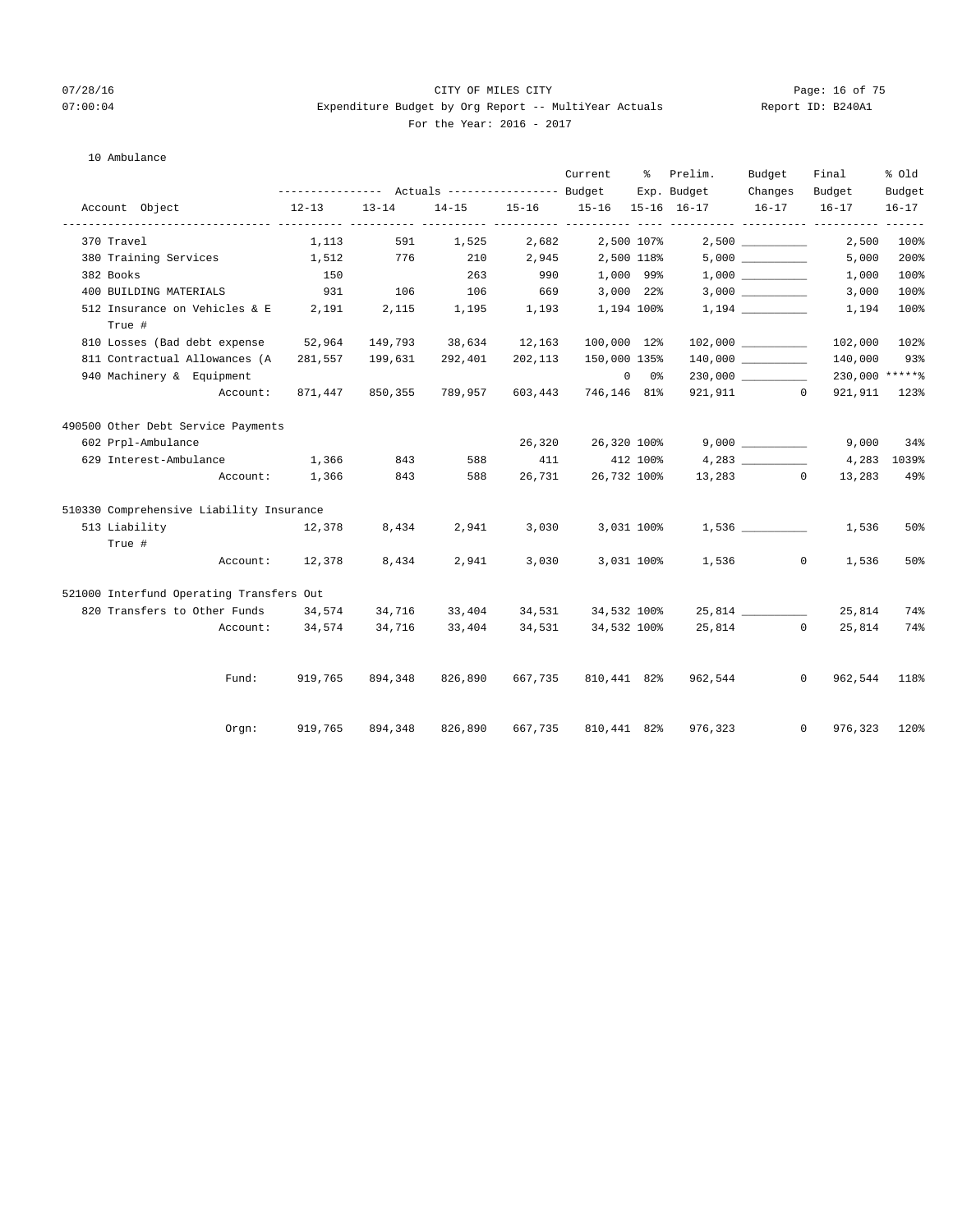## 07/28/16 Page: 17 of 75 07:00:04 Expenditure Budget by Org Report -- MultiYear Actuals Report ID: B240A1 For the Year: 2016 - 2017

## 11 Historic Preservation

|                                          |           |           | ------------- Actuals ---------------- Budget |           | Current    | ႜႜ                        | Prelim.<br>Exp. Budget | Budget<br>Changes                     | Final<br>Budget        | % old<br>Budget |
|------------------------------------------|-----------|-----------|-----------------------------------------------|-----------|------------|---------------------------|------------------------|---------------------------------------|------------------------|-----------------|
| Account Object                           | $12 - 13$ | $13 - 14$ | $14 - 15$                                     | $15 - 16$ | $15 - 16$  |                           | $15 - 16$ $16 - 17$    | $16 - 17$                             | $16 - 17$              | $16 - 17$       |
| 1000 GENERAL                             |           |           |                                               |           |            |                           |                        |                                       |                        |                 |
| 411840 Program Assistant                 |           |           |                                               |           |            |                           |                        |                                       |                        |                 |
| 111 Salaries and Wages - Perm            |           |           | 26,784                                        | 30,609    | 32,615 94% |                           |                        | $32,790$ _________                    | 32,790                 | 100%            |
| 131 VACATION                             |           |           | 1,219                                         | 835       |            | 468 178%                  |                        |                                       | 468                    | 100%            |
| 132 SICK LEAVE                           |           |           | 1,798                                         | 94        |            | 468 20%                   |                        |                                       | 467                    | 99%             |
| 133 OTHER LEAVE PAY                      |           |           |                                               | 400       |            | 2,715 15%                 |                        | $2,539$ _________                     | 2,539                  | 93%             |
| 141 Unemployment Insurance               |           |           | 134                                           | 48        |            | 55 87%                    |                        | $54 \ \ \underline{\hspace{1.5cm}}$   | 54                     | 98%             |
| 142 Workers' Compensation                |           |           | 367                                           | 386       |            | 418 92%                   |                        |                                       | 436                    | 104%            |
| 143 Health Insurance                     |           |           | 6,915                                         | 7,767     |            | 7,726 101%                |                        |                                       | 8,272                  | 107%            |
| 144 FICA                                 |           |           | 2,280                                         | 2,443     |            | 2,774 88%                 |                        |                                       | 2,774                  | 100%            |
| 145 PERS                                 |           |           | 2,434                                         | 2,596     |            | 2,999 87%                 |                        |                                       | 3,035                  | 101%            |
| 196 CLOTHING ALLOTMENT                   |           |           |                                               |           |            | 0<br>0%                   |                        | $\begin{array}{c} 141 \end{array}$    | 141                    | $*****$         |
| 210 Office Supplies and Mater            |           |           | $-78$                                         | 17        |            | $0***$ $*$                |                        |                                       | $\mathbf 0$            | 0%              |
| 220 Operating Expenses                   |           |           |                                               | 211       |            | 374 56%                   |                        |                                       | 2,169                  | 579%            |
| 311 Postage, Box Rent, Etc.              |           |           | $-195$                                        |           | 0          |                           |                        |                                       | 0                      | 0%              |
| 331 Publication of Formal & L            |           |           | $-121$                                        |           | 0          |                           |                        |                                       | $\mathbf 0$            | 0%              |
| 350 Professional Services                |           |           | 1,829                                         | 877       |            | 2,169 40%                 |                        |                                       | 2,487                  | 114%            |
| 360 Contr R & M                          |           |           |                                               | 1,018     |            | $0***8$                   |                        |                                       | 194                    | $*****$         |
| 370 Travel                               |           |           | 515                                           |           |            | 0<br>0% __                |                        |                                       | $\mathbf 0$            | 0%              |
| Account:                                 |           |           | 43,881                                        | 47,301    | 52,781 90% |                           | 55,826                 |                                       | 55,826<br>$\mathbf{0}$ | 105%            |
|                                          |           |           |                                               |           |            |                           |                        |                                       |                        |                 |
| 521000 Interfund Operating Transfers Out |           |           |                                               |           |            |                           |                        |                                       |                        |                 |
| 820 Transfers to Other Funds             | 6,000     | 8,000     | 3,457                                         | 3,457     |            | 3,457 100%                |                        |                                       | 2,200                  | 63%             |
| Account:                                 | 6,000     | 8,000     | 3,457                                         | 3,457     |            | 3,457 100%                | 2,200                  |                                       | $\mathbf{0}$<br>2,200  | 63%             |
| Fund:                                    | 6,000     | 8,000     | 47,338                                        | 50,758    | 56,238 90% |                           | 58,026                 |                                       | 0<br>58,026            | 103%            |
| 2310 TIFD-Downtown                       |           |           |                                               |           |            |                           |                        |                                       |                        |                 |
| 460462 Urban Renewal District            |           |           |                                               |           |            |                           |                        |                                       |                        |                 |
| 111 Salaries and Wages - Perm            |           |           |                                               |           |            | $\mathbf{1}$<br>0%        |                        | $2,127$ __________                    |                        | $2,127$ *****%  |
| 131 VACATION                             |           |           |                                               |           |            | $\mathbf{1}$<br>0%        |                        | $\begin{tabular}{c} 32 \end{tabular}$ |                        | 32 3200%        |
| 132 SICK LEAVE                           |           |           |                                               |           |            | $\mathbf{1}$<br>0%        |                        |                                       |                        | 33 3300%        |
| 133 OTHER LEAVE PAY                      |           |           |                                               |           |            | $\mathbf{1}$<br>0%        |                        |                                       |                        | 190 19000%      |
| 141 Unemployment Insurance               |           |           |                                               |           |            | $\mathbf{1}$<br>0%        |                        | $4 \quad \qquad$                      | 4                      | 400%            |
| 142 Workers' Compensation                |           |           |                                               |           |            | $\mathbf{1}$<br>0%        |                        | $29 \overline{\qquad \qquad }$        | 29                     | 2900%           |
| 143 Health Insurance                     |           |           |                                               |           |            | $\mathbf{1}$<br>$0\%$ $-$ |                        |                                       | 0                      | 0%              |
| 144 FICA                                 |           |           |                                               |           |            | $\mathbf{1}$<br>0 %       |                        |                                       |                        | 182 18200%      |
| 145 PERS                                 |           |           |                                               |           |            | $\mathbf{1}$<br>0%        |                        |                                       |                        | 199 19900%      |
| 210 Office Supplies and Mater            |           |           |                                               |           |            | $\mathbf{1}$              |                        |                                       | 0                      | 0 <sup>°</sup>  |
| 220 Operating Expenses                   |           |           |                                               |           |            | $\mathbf{1}$              |                        |                                       | 0                      | 0 <sup>°</sup>  |
| 320 Printing, Duplicating, Ty            |           |           |                                               |           |            | $\mathbf{1}$<br>0%        |                        |                                       |                        | $1,000$ *****%  |
| 330 Publicity, Subscriptions             |           |           |                                               |           |            | $\mathbf{1}$<br>0 %       |                        |                                       |                        | $1,000$ *****%  |
| 345 Telephone                            |           |           |                                               |           |            | $\mathbf{1}$              |                        |                                       | 0                      | 0 <sup>°</sup>  |
| 347 Internet                             |           |           |                                               |           |            | 1                         |                        |                                       | 0                      | 0%              |
| 350 Professional Services                |           |           |                                               | 750       |            | 751 100%                  |                        | 19,800 ________                       | 19,800                 | 2636%           |
| 360 Contr R & M                          |           |           |                                               |           |            | 1                         |                        |                                       | 0                      | 0 <sup>°</sup>  |
| 370 Travel                               |           |           |                                               |           |            | $1 \t 0$ %                |                        |                                       |                        | $1,000$ *****%  |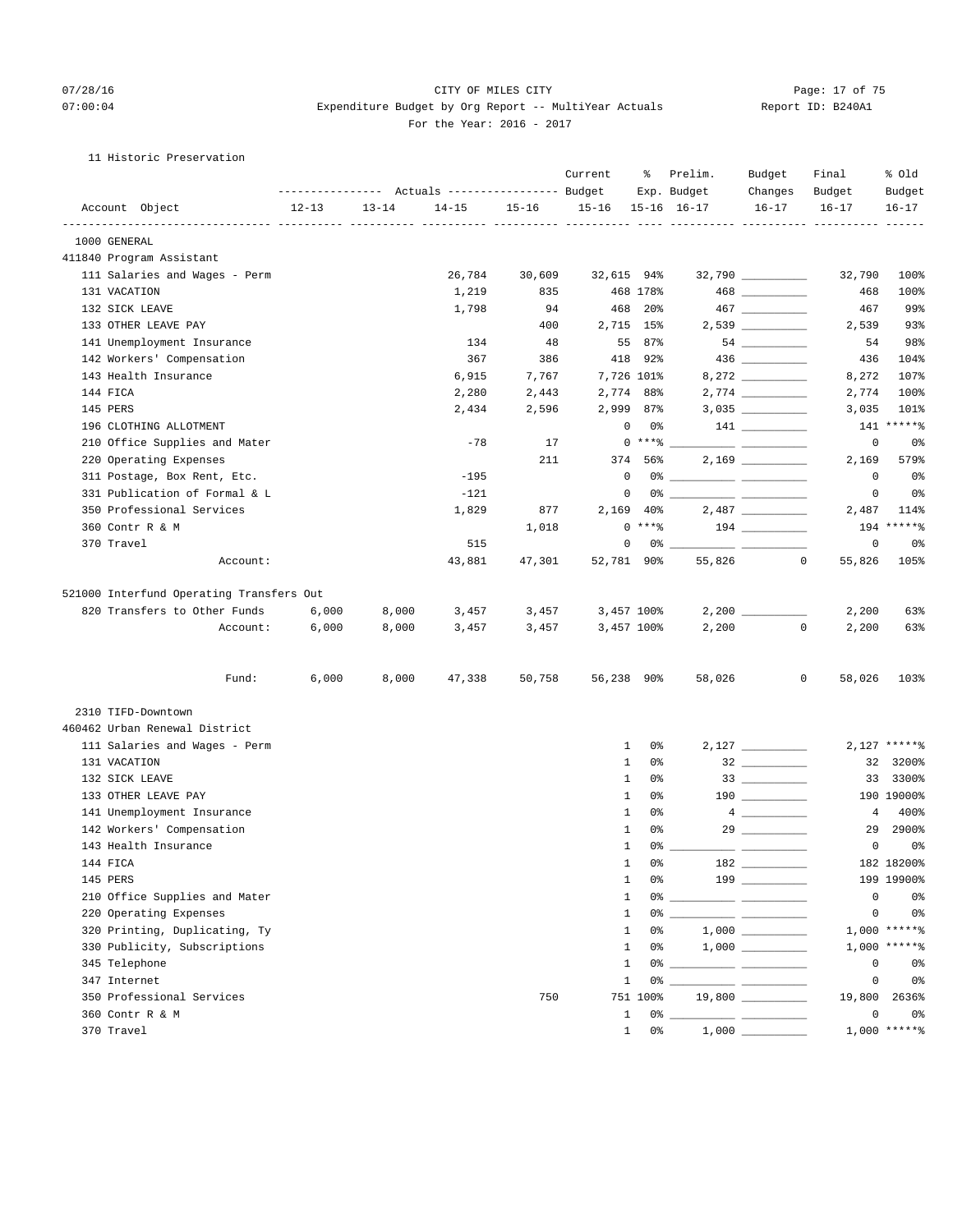## 07/28/16 Page: 18 of 75 07:00:04 Expenditure Budget by Org Report -- MultiYear Actuals Report ID: B240A1 For the Year: 2016 - 2017

## 11 Historic Preservation

|                                               | --------------- Actuals ---------------- Budget |           |           | Current         | ႜ                             | Prelim.<br>Exp. Budget | Budget<br>Changes               | Final<br>Budget   | % 01d<br>Budget                      |                |
|-----------------------------------------------|-------------------------------------------------|-----------|-----------|-----------------|-------------------------------|------------------------|---------------------------------|-------------------|--------------------------------------|----------------|
| Account Object                                | $12 - 13$                                       | $13 - 14$ | $14 - 15$ | $15 - 16$       | $15 - 16$                     |                        | $15 - 16$ $16 - 17$             | $16 - 17$         | $16 - 17$                            | $16 - 17$      |
| 556 Investment Revenue Cost-B                 |                                                 |           |           |                 | ---- ----------<br>$^{\circ}$ | $- - - - -$<br>0%      |                                 |                   | ------- ---------- ---------- ------ | $200$ ******   |
| 721 Redevelopment                             |                                                 |           |           |                 | 0                             | 0%                     |                                 |                   | 206,504 ******                       |                |
| Account:                                      |                                                 |           |           | 750             | 768                           | 98%                    | 232,300                         | $\circ$           | 232,300 30247%                       |                |
| 460466 Historic Preservation- Montana Main St |                                                 |           |           |                 |                               |                        |                                 |                   |                                      |                |
| 350 Professional Services                     |                                                 |           |           |                 |                               | 0<br>0 %               |                                 | $12,000$ ________ |                                      | 12,000 ******  |
| Account:                                      |                                                 |           |           |                 |                               | $0$ *** $%$            | 12,000                          | $\sim$ 0          |                                      | 12,000 ******  |
| 521000 Interfund Operating Transfers Out      |                                                 |           |           |                 |                               |                        |                                 |                   |                                      |                |
| 820 Transfers to Other Funds                  |                                                 |           |           |                 |                               | 0<br>0%                |                                 |                   |                                      | 10,000 ******  |
| To GF to pay back loan                        |                                                 |           |           |                 |                               |                        |                                 |                   |                                      |                |
| Account:                                      |                                                 |           |           |                 |                               | $0$ *** $%$            | 10,000                          | 0                 |                                      | 10,000 ******  |
| Fund:                                         |                                                 |           |           | 750             |                               | 768 98%                | 254,300                         | 0                 |                                      | 254,300 33111% |
| 2935 Historic Preservation                    |                                                 |           |           |                 |                               |                        |                                 |                   |                                      |                |
| 460461 Historic Preservation-Administration   |                                                 |           |           |                 |                               |                        |                                 |                   |                                      |                |
| 111 Salaries and Wages - Perm                 | 8,640                                           | 14,084    | 2,098     | 2,116           |                               | 2,099 101%             |                                 |                   | 2,127                                | 101%           |
| 131 VACATION                                  |                                                 | 829       | 33        | 58              |                               | 33 176%                |                                 |                   | 32                                   | 96%            |
| 132 SICK LEAVE                                | 73                                              | 208       | 33        | $7\phantom{.0}$ |                               | 33 21%                 |                                 |                   | 33                                   | 100%           |
| 133 OTHER LEAVE PAY                           |                                                 |           |           | 28              |                               | 187 15%                |                                 |                   | 190                                  | 101%           |
| 141 Unemployment Insurance                    | 30                                              | 67        | 10        | 3               |                               | 4 75%                  |                                 |                   | 4                                    | 100%           |
| 142 Workers' Compensation                     | 98                                              | 172       | 25        | 27              |                               | 27 100%                |                                 |                   | 29                                   | 107%           |
| 144 FICA                                      | 667                                             | 1,141     | 165       | 169             | 180                           | 94%                    |                                 |                   | 182                                  | 101%           |
| 145 PERS                                      | 616                                             | 1,204     | 177       | 180             | 195                           | $92\%$                 |                                 |                   | 199                                  | 102%           |
| 196 CLOTHING ALLOTMENT                        |                                                 |           |           |                 | 0                             | 0%                     |                                 |                   |                                      | $10*****$      |
| 210 Office Supplies and Mater                 | 63                                              | 347       | 794       | 473             |                               | 2,544 19%              |                                 |                   | 1,000                                | 39%            |
| 215 Office Supplies- LP Ander                 |                                                 | 96        |           |                 | $\mathbf 0$                   | 0%                     |                                 |                   | $\mathbf 0$                          | 0 <sup>°</sup> |
| 220 Operating Expenses                        | 200                                             |           |           | 256             | 1,252                         | 20%                    |                                 |                   | 1,000                                | 79%            |
| 311 Postage, Box Rent, Etc.                   |                                                 | 6         | 208       | 51              |                               | $0***8$                |                                 |                   |                                      | $200$ ******   |
| 320 Printing, Duplicating, Ty                 |                                                 |           | 125       |                 | 0                             | 0%                     |                                 | $750$             |                                      | 750 ******     |
| 330 Publicity, Subscriptions                  |                                                 |           | 25        |                 |                               | 0<br>0%                |                                 |                   |                                      | $250$ ******   |
| 334 Memberships, Registration                 | 125                                             |           |           |                 | $\mathbf 0$                   | 0%                     | <u> Alexandria (Alexandria)</u> |                   | 0                                    | 0 <sup>°</sup> |
| 341 Electric Utility Services                 | 46                                              |           |           |                 | 0                             | 0%                     |                                 |                   | 0                                    | 0%             |
| 345 Telephone                                 | 431                                             | 1,367     | 662       |                 | 0                             | 0%                     |                                 |                   | 0                                    | 0%             |
| 350 Professional Services                     |                                                 | 6,585     | 75        | 310             |                               | 1,151 27%              |                                 |                   | 4,162                                | 361%           |
| 360 Contr R & M                               | 60                                              |           | 748       |                 |                               | $0\qquad 0$ %          |                                 |                   |                                      | $0\,$ s        |
| 370 Travel                                    |                                                 | 741       | 378       | 1,466           |                               | 295 497%               |                                 |                   | 1,000                                | 338%           |
| 531 Building & Office Rental                  | 2,100                                           | 3,600     | 900       |                 |                               | 0<br>0% __             |                                 |                   | 0                                    | 0%             |
| Account:                                      | 13,149                                          | 30,447    | 6,456     | 5,144           |                               | 8,000 64%              | 11,168                          | $\mathbf 0$       | 11,168                               | 139%           |
| 460465 Historic Preservation- CDGB-ED Grant   |                                                 |           |           |                 |                               |                        |                                 |                   |                                      |                |
| 350 Professional Services                     |                                                 | 2,750     |           |                 |                               | 0<br>0% _              |                                 |                   | 0                                    | 0%             |
| Account:                                      |                                                 | 2,750     |           |                 |                               | $0***8$                | $\mathbf 0$                     | $\mathbf 0$       | $\mathsf{O}\xspace$                  | 0%             |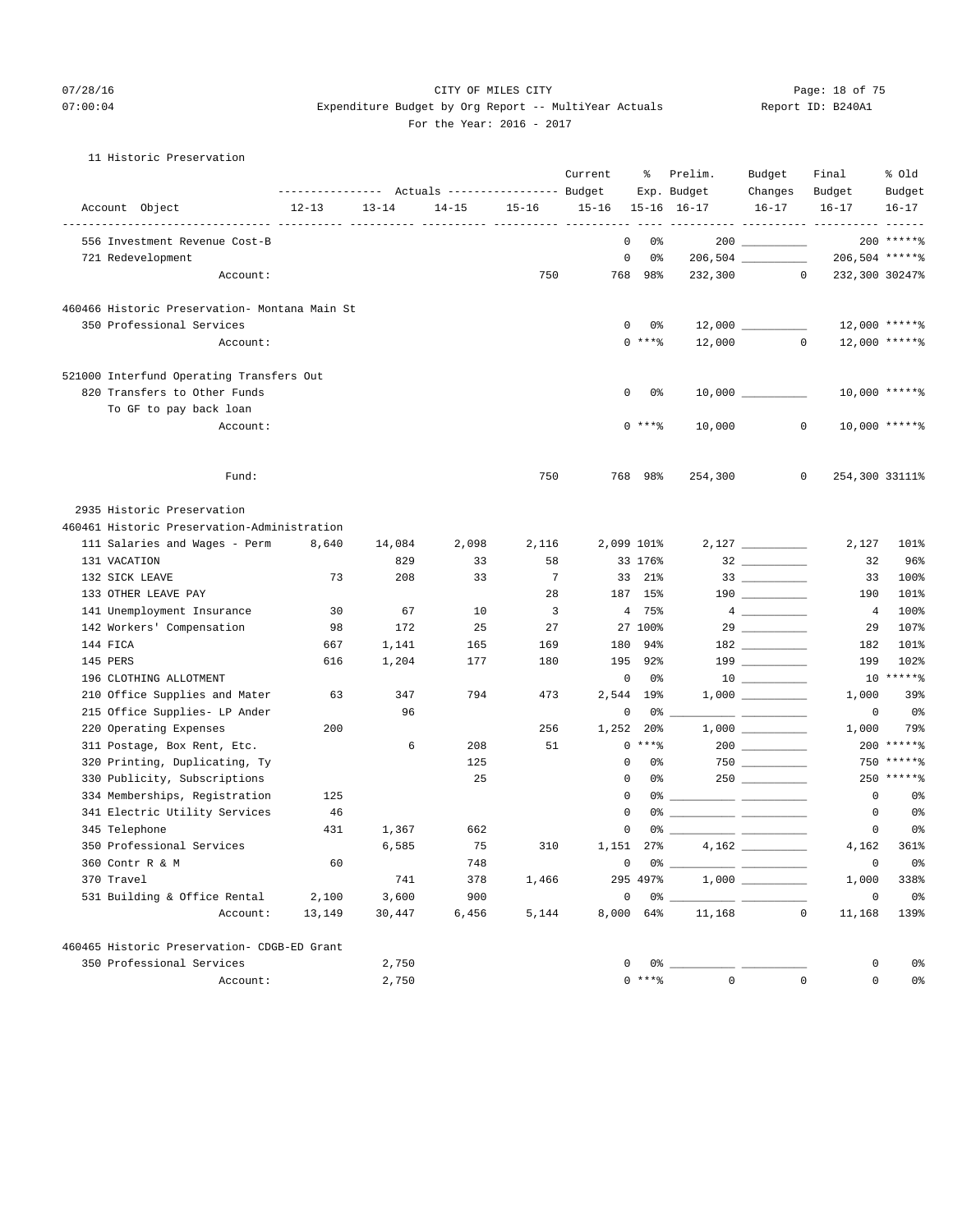## 07/28/16 Page: 19 of 75 07:00:04 Expenditure Budget by Org Report -- MultiYear Actuals Report ID: B240A1 For the Year: 2016 - 2017

## 11 Historic Preservation

|                                               |           |                 |                                                 |        | Current                                          | Prelim.<br>ႜႜၟ<br>Exp. Budget |                                  | Budget    | Final                        |              | % old<br>Budget |  |
|-----------------------------------------------|-----------|-----------------|-------------------------------------------------|--------|--------------------------------------------------|-------------------------------|----------------------------------|-----------|------------------------------|--------------|-----------------|--|
|                                               |           |                 | --------------- Actuals ---------------- Budget |        |                                                  |                               |                                  | Changes   | Budget                       |              |                 |  |
| Account Object                                | $12 - 13$ | $13 - 14$       | $14 - 15$                                       |        | $15 - 16$ $15 - 16$<br>_________________________ |                               | $15 - 16$ $16 - 17$              | $16 - 17$ | $16 - 17$                    |              | $16 - 17$       |  |
| 460467 Historic Preservation- Sandra Anderson |           |                 |                                                 |        |                                                  |                               |                                  |           |                              |              |                 |  |
| 111 Salaries and Wages - Perm                 |           | $-619$          |                                                 |        | 0                                                |                               |                                  |           |                              | $\mathbf 0$  | 0%              |  |
| 210 Office Supplies and Mater                 |           | 31              |                                                 |        | $\Omega$                                         |                               |                                  |           |                              | $\Omega$     | 0 <sup>o</sup>  |  |
| 350 Professional Services                     |           | 4,223           |                                                 |        | $\Omega$                                         |                               |                                  |           |                              | 0            | 0 <sup>°</sup>  |  |
| 370 Travel                                    |           | 1,527           |                                                 | 239    |                                                  |                               |                                  |           |                              | $\mathbf 0$  | 0 <sup>o</sup>  |  |
| Account:                                      |           | 5,162           |                                                 | 239    |                                                  | $0$ ****                      | $\Omega$                         |           | $\Omega$                     | 0            | 0 <sup>o</sup>  |  |
| 460468 Historic Preservation- CCHS            |           |                 |                                                 |        |                                                  |                               |                                  |           |                              |              |                 |  |
| 370 Travel                                    |           |                 | 289                                             | 535    |                                                  |                               | $0***$                           |           |                              | 0            | 0 <sup>°</sup>  |  |
| Account:                                      |           |                 | 289                                             | 535    |                                                  |                               | $0 \rightarrow + +8$ 0           |           | $\Omega$                     | 0            | 0 <sup>o</sup>  |  |
| 470300 Ecomonic Development                   |           |                 |                                                 |        |                                                  |                               |                                  |           |                              |              |                 |  |
| 350 Professional Services                     |           |                 | 17,442                                          |        |                                                  | $\Omega$                      |                                  |           |                              | 0            | 0 <sup>o</sup>  |  |
| Account:                                      |           |                 | 17,442                                          |        |                                                  | $0$ ****                      | $\Omega$                         |           | $\Omega$                     | $\Omega$     | 0%              |  |
| 521000 Interfund Operating Transfers Out      |           |                 |                                                 |        |                                                  |                               |                                  |           |                              |              |                 |  |
| 820 Transfers to Other Funds                  |           |                 |                                                 | 2,000  |                                                  |                               | $2,000$ 100% ___________________ |           |                              | $\mathbf{0}$ | 0%              |  |
| Account:                                      |           |                 |                                                 | 2,000  |                                                  | 2,000 100%                    | $\Omega$                         |           | $\Omega$                     | $\Omega$     | 0%              |  |
|                                               |           |                 |                                                 |        |                                                  |                               |                                  |           |                              |              |                 |  |
| Fund:                                         |           | 13, 149 38, 359 | 24,187                                          | 7,918  |                                                  |                               | 10,000 79% 11,168                |           | 11,168<br>$\mathbf{0}$       |              | 111%            |  |
| Orgn:                                         |           | 19,149 46,359   | 71,525                                          | 59,426 |                                                  |                               | 67,006 89% 323,494               |           | 323,494<br>$0 \qquad \qquad$ |              | 482%            |  |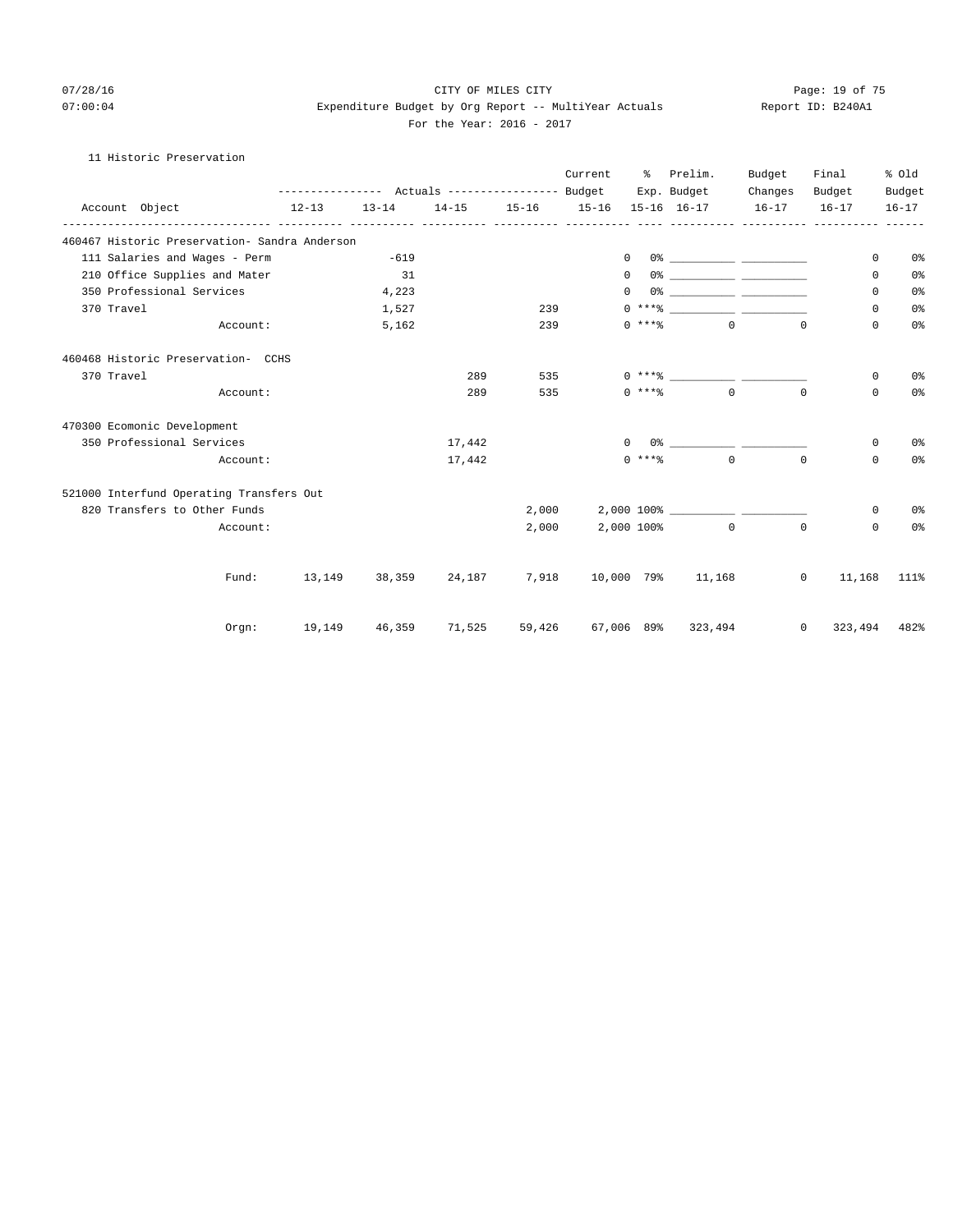## 07/28/16 CITY OF MILES CITY Page: 20 of 75 07:00:04 Expenditure Budget by Org Report -- MultiYear Actuals Report ID: B240A1

For the Year: 2016 - 2017

|  |  | <br><b>.</b><br>- |  |
|--|--|-------------------|--|
|  |  |                   |  |
|  |  |                   |  |
|  |  |                   |  |
|  |  |                   |  |

13 Park

|                                |           |           | Actuals ----------------- Budget |           | Current        | ႜ              | Prelim.<br>Exp. Budget | Budget<br>Changes   | Final<br>Budget | % Old<br>Budget |
|--------------------------------|-----------|-----------|----------------------------------|-----------|----------------|----------------|------------------------|---------------------|-----------------|-----------------|
| Account Object                 | $12 - 13$ | $13 - 14$ | $14 - 15$                        | $15 - 16$ | $15 - 16$      |                | $15 - 16$ $16 - 17$    | $16 - 17$           | $16 - 17$       | $16 - 17$       |
| -----------<br>1000 GENERAL    |           |           |                                  |           |                |                | ----------- ---------- |                     |                 |                 |
| 430263 STREET LIGHTING         |           |           |                                  |           |                |                |                        |                     |                 |                 |
| 341 Electric Utility Services  | 1,276     |           |                                  |           | 0              | $0\degree$ $-$ |                        |                     | 0               | 0%              |
| Account:                       | 1,276     |           |                                  |           |                | $0$ *** $8$    | $\mathbf 0$            | $\mathbf 0$         | 0               | 0%              |
|                                |           |           |                                  |           |                |                |                        |                     |                 |                 |
| 460432 Lion Shelter            |           |           |                                  |           |                |                |                        |                     |                 |                 |
| 230 Repair and Maintenance Su  |           | 48        | 3,284                            | 1,944     | 5,000          | 39%            |                        |                     | 500             | 10%             |
| 360 Contr R & M                |           | 2,002     |                                  |           | 0              | $0\degree$ $-$ |                        |                     | 0               | 0%              |
| Account:                       |           | 2,050     | 3,284                            | 1,944     | 5,000          | 39%            | 500                    | $\circ$             | 500             | 10%             |
| 460433 Park Operations(13)     |           |           |                                  |           |                |                |                        |                     |                 |                 |
| 111 Salaries and Wages - Perm  | 118,678   | 132,731   | 137,702                          | 141,829   | 157,760 90%    |                |                        | 148,394 _________   | 148,394         | 94%             |
| 121 OVERTIME-PERMANENT         | 6,614     | 7,337     | 7,455                            | 8,023     | 7,600 106%     |                |                        | 800                 | 800             | 10 <sub>8</sub> |
| 131 VACATION                   | 8,427     | 8,291     | 11,256                           | 8,816     | 10,000 88%     |                |                        | $10,000$ __________ | 10,000          | 100%            |
| 132 SICK LEAVE                 | 3,534     | 4,905     | 6,292                            | 5,729     | 5,000 115%     |                |                        |                     | 5,000           | 100%            |
| 133 OTHER LEAVE PAY            |           |           |                                  | 751       | 1,052 71%      |                |                        | $1,085$ __________  | 1,085           | 103%            |
| 134 HOLIDAY PAY                | 4,314     | 3,847     | 4,994                            | 4,572     | 3,800 120%     |                |                        |                     | 400             | 10%             |
| 141 Unemployment Insurance     | 497       | 709       | 757                              | 255       |                | 225 113%       |                        |                     | 248             | 110%            |
| 142 Workers' Compensation      | 7,501     | 8,234     | 9,094                            | 9,077     | 9,868 92%      |                |                        |                     | 9,068           | 91%             |
| 143 Health Insurance           | 22,300    | 23,967    | 24,443                           | 25,182    | 25,031 101%    |                |                        | 26,388 __________   | 26,388          | 105%            |
| 144 FICA                       | 10,396    | 11,487    | 12,286                           | 12,402    | 11,287 110%    |                |                        |                     | 12,674          | 112%            |
| 145 PERS                       | 9,148     | 11,775    | 12,402                           | 13,141    | 12,358 106%    |                |                        |                     | 12,599          | 101%            |
| 196 CLOTHING ALLOTMENT         | 450       | 458       | 486                              | 486       |                | 500 97%        |                        |                     | 500             | 100%            |
| 210 Office Supplies and Mater  | 184       | 246       | 742                              | 186       |                | 150 124%       |                        | $150$ _________     | 150             | 100%            |
| 214 Small Items of Equipment   | 3,293     | 5,836     | 15,619                           | 6,996     | 7,500 93%      |                |                        |                     | 7,500           | 100%            |
| 220 Operating Expenses         | 2,244     | 2,002     | 2,437                            | 1,134     | 2,500 45%      |                |                        | $2,500$ __________  | 2,500           | 100%            |
| 222 Chemicals, Lab & Med Suppl | 6,879     | 4,316     | 4,861                            | 7,584     | $9,000$ $84\%$ |                |                        |                     | 9,000           | 100%            |
| 226 Clothing and Uniforms      | 471       | 420       | 450                              | 396       |                | 500 79%        |                        |                     | 500             | 100%            |
| 230 Repair and Maintenance Su  | 12,402    | 8,230     | 10,816                           | 15,646    | 13,000 120%    |                |                        | $13,000$ __________ | 13,000          | 100%            |
| 231 Gas, Oil, Diesel Fuel, Gr  | 8,662     | 7,383     | 8,225                            | 5,651     | 8,000          | 71%            |                        |                     | 7,000           | 87%             |
| 330 Publicity, Subscriptions   |           |           |                                  | 144       |                | $0***$ $*$     |                        |                     | 0               | 0%              |
| 334 Memberships, Registration  | 320       | 345       | 185                              | 145       | 500            | 29%            |                        |                     | 500             | 100%            |
| 341 Electric Utility Services  | 5,904     | 8,556     | 8,883                            | 10,896    | 8,212 133%     |                |                        |                     | 10,000          | 121%            |
| 342 Water Utility Services     | 29,729    | 18,578    | 17,988                           | 20,046    | 22,000 91%     |                |                        | 22,000 _________    | 22,000          | 100%            |
| 343 Sewer Utility Services     | 827       | 739       | 981                              | 940       | 1,000 94%      |                |                        |                     | 1,000           | 100%            |
| 344 Gas Utility Service        | 2,933     | 3,661     | 3,136                            | 987       | 3,175 31%      |                |                        | $3,715$ __________  | 3,715           | 117%            |
| 345 Telephone                  | 487       | 513       | 470                              | 561       |                | 500 112%       |                        |                     | 500             | 100%            |
| 346 Garbage Service            | 948       | 237       | 948                              | 722       |                | 500 144%       |                        | 700 700             | 700             | 140%            |
| 347 Internet                   | 414       | 451       | 451                              | 489       |                | 450 109%       |                        |                     | 450             | 100%            |
| 350 Professional Services      | 6,931     | 6,167     | 7,947                            | 19,155    | 19,300 99%     |                |                        |                     | 20,000          | 103%            |
| 360 Contr R & M                | 1,439     | 5,463     | 8,867                            | 9,250     | 9,000 103%     |                |                        |                     | 11,000          | 122%            |
| 363 R&M Vehicles/Equip/Labor-  | 17,190    | 7,243     | 12,793                           | 11,353    | 17,300 66%     |                |                        |                     | 15,000          | 86%             |
| 370 Travel                     |           | 129       | 290                              |           | 600            | 0%             |                        | 600                 | 600             | 100%            |
| 380 Training Services          | 618       | 62        | 560                              |           | 800            | 0%             |                        | 600                 | 600             | 75%             |
| 511 Insurance on Buildings     | 2,799     | 2,383     | 2,957                            | 2,957     | 2,957 100%     |                |                        |                     | 3,040           | 102%            |
| True #                         |           |           |                                  |           |                |                |                        |                     |                 |                 |
| 512 Insurance on Vehicles & E  | 476       | 451       | 559                              | 820       |                | 821 100%       |                        |                     | 438             | 53%             |

True #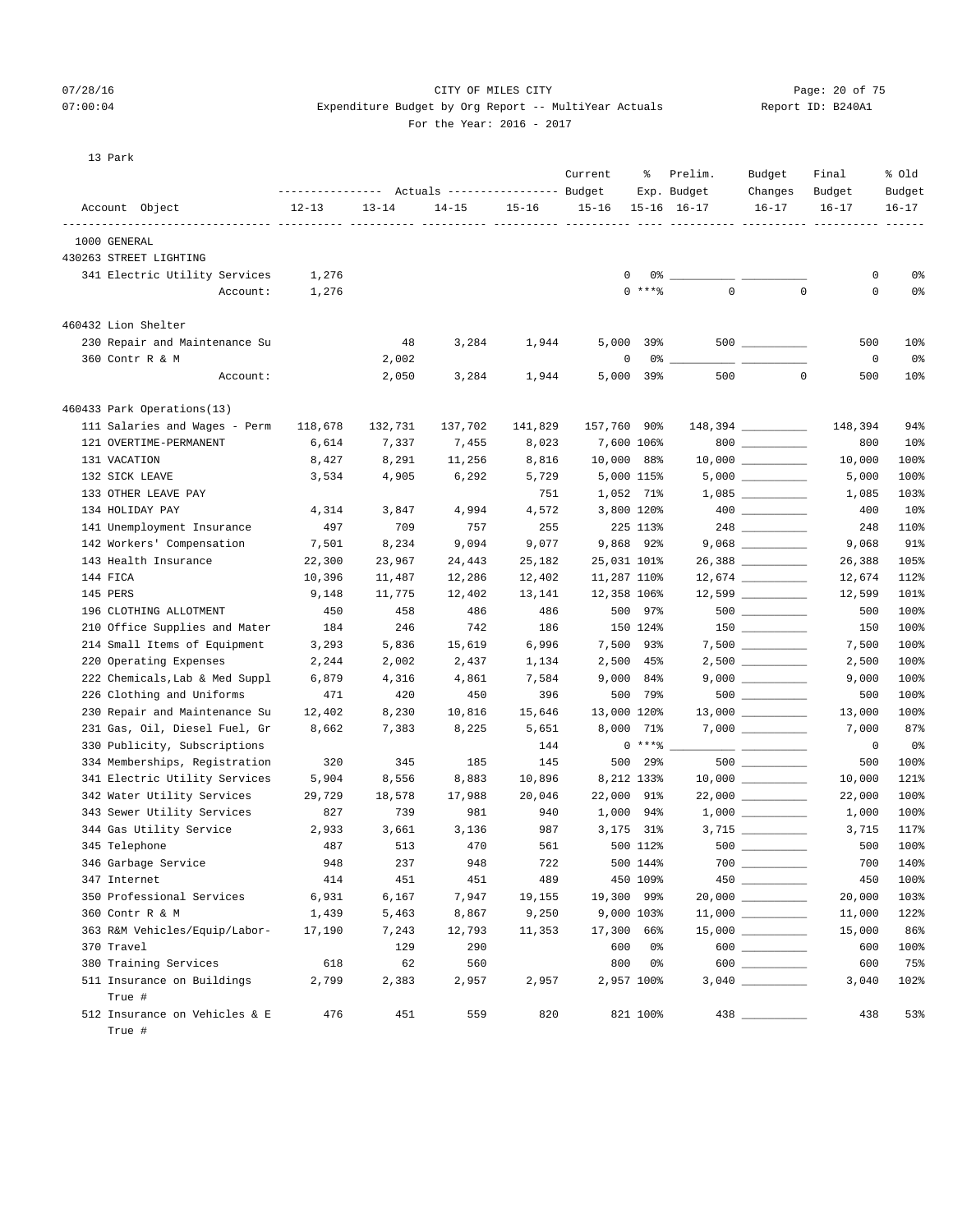## 07/28/16 Page: 21 of 75  $07:00:04$  Expenditure Budget by Org Report -- MultiYear Actuals For the Year: 2016 - 2017

| Report ID: B240A1 |  |  |
|-------------------|--|--|
|-------------------|--|--|

13 Park

|                                                      | ---------------- |           | Actuals ----------------- Budget |           | Current           | ႜ              | Prelim.<br>Exp. Budget                                                                                                                                                                                                                                                                                                   | Budget<br>Changes          | Final<br>Budget | % Old<br>Budget |
|------------------------------------------------------|------------------|-----------|----------------------------------|-----------|-------------------|----------------|--------------------------------------------------------------------------------------------------------------------------------------------------------------------------------------------------------------------------------------------------------------------------------------------------------------------------|----------------------------|-----------------|-----------------|
| Account Object<br>__________________________________ | $12 - 13$        | $13 - 14$ | $14 - 15$                        | $15 - 16$ | $15 - 16$         |                | $15 - 16$ $16 - 17$                                                                                                                                                                                                                                                                                                      | $16 - 17$                  | $16 - 17$       | $16 - 17$       |
| 514 Other Insurance (Boilers)                        |                  | ------    |                                  |           | ----- ----<br>800 | 0%             |                                                                                                                                                                                                                                                                                                                          | ----------- ----<br>$800$  | 800             | 100%            |
| 533 Machinery and Equipment R                        | 193              |           |                                  | 22        |                   |                | $0***$ $\frac{1}{2}$ $\frac{1}{2}$ $\frac{1}{2}$ $\frac{1}{2}$ $\frac{1}{2}$ $\frac{1}{2}$ $\frac{1}{2}$ $\frac{1}{2}$ $\frac{1}{2}$ $\frac{1}{2}$ $\frac{1}{2}$ $\frac{1}{2}$ $\frac{1}{2}$ $\frac{1}{2}$ $\frac{1}{2}$ $\frac{1}{2}$ $\frac{1}{2}$ $\frac{1}{2}$ $\frac{1}{2}$ $\frac{1}{2}$ $\frac{1}{2}$ $\frac{1}{$ |                            | 0               | 0%              |
| 930 Improvements Other than B                        | 14,810           |           |                                  | 8,958     |                   |                |                                                                                                                                                                                                                                                                                                                          |                            | 0               | 0%              |
| 936 Parks and Recreation Faci                        | 337,216          | 1,899     |                                  |           | $\mathbf 0$       |                |                                                                                                                                                                                                                                                                                                                          |                            | 0               | 0%              |
| 940 Machinery & Equipment                            |                  |           | 10,766                           | 3,456     | 5,000             |                |                                                                                                                                                                                                                                                                                                                          |                            | 0               | 0%              |
| Account:                                             | 649,228          | 299,051   | 348,098                          | 358,757   | 387,946 92%       |                |                                                                                                                                                                                                                                                                                                                          | 357,149<br>$\circ$         | 357,149         | 92%             |
| 460434 Fish, Wildlife Trailways                      |                  |           |                                  |           |                   |                |                                                                                                                                                                                                                                                                                                                          |                            |                 |                 |
| 210 Office Supplies and Mater                        |                  |           |                                  | $-650$    |                   |                | $0***$ $\frac{20}{100}$                                                                                                                                                                                                                                                                                                  |                            | 0               | 0 <sup>°</sup>  |
| 214 Small Items of Equipment                         |                  |           | 104                              |           | 0                 |                |                                                                                                                                                                                                                                                                                                                          |                            | 0               | 0%              |
| 230 Repair and Maintenance Su                        |                  |           | 2,079                            |           | $\Omega$          |                |                                                                                                                                                                                                                                                                                                                          |                            | 0               | 0 <sup>°</sup>  |
| 740 Awards and Indemnities                           |                  | 6,467     | 4,189                            |           | $\Omega$          |                |                                                                                                                                                                                                                                                                                                                          |                            | 0               | 0 <sup>°</sup>  |
| Account:                                             |                  | 6,467     | 6,372                            | $-650$    |                   | $0$ ****       | $\Omega$                                                                                                                                                                                                                                                                                                                 | $\Omega$                   | 0               | 0 <sup>°</sup>  |
| 460435 Florence Stacy Fountain                       |                  |           |                                  |           |                   |                |                                                                                                                                                                                                                                                                                                                          |                            |                 |                 |
| 210 Office Supplies and Mater                        |                  |           |                                  | 1,076     |                   | 0 ****         |                                                                                                                                                                                                                                                                                                                          |                            | 0               | 0 <sup>°</sup>  |
| 350 Professional Services                            |                  |           |                                  | 4,675     |                   | 0 ****         |                                                                                                                                                                                                                                                                                                                          |                            |                 | 27,968 ******   |
| Account:                                             |                  |           |                                  | 5,751     |                   | $0***8$        | 27,968                                                                                                                                                                                                                                                                                                                   |                            | $\mathbf{0}$    | 27,968 ******   |
| 460436 Denton Complex Upgrades                       |                  |           |                                  |           |                   |                |                                                                                                                                                                                                                                                                                                                          |                            |                 |                 |
| 350 Professional Services                            |                  |           |                                  |           | 0                 | 0%             |                                                                                                                                                                                                                                                                                                                          | $83,206$ __________        |                 | 83,206 ******   |
| Account:                                             |                  |           |                                  |           |                   | $0$ ****       | 83,206                                                                                                                                                                                                                                                                                                                   |                            | $\circ$         | 83,206 ******   |
| 460437 Milwaukee Park Project                        |                  |           |                                  |           |                   |                |                                                                                                                                                                                                                                                                                                                          |                            |                 |                 |
| 210 Office Supplies and Mater                        |                  |           |                                  |           | 0                 | 0%             |                                                                                                                                                                                                                                                                                                                          |                            |                 | 18,217 ******   |
| 230 Repair and Maintenance Su                        |                  |           |                                  |           | 0                 | 0%             |                                                                                                                                                                                                                                                                                                                          | $1 \quad \overline{\quad}$ |                 | $1****$         |
| 350 Professional Services                            |                  |           |                                  |           | 0                 | 0%             |                                                                                                                                                                                                                                                                                                                          |                            | $\mathbf{1}$    | $*****$         |
| Account:                                             |                  |           |                                  |           |                   | $0$ ****       |                                                                                                                                                                                                                                                                                                                          | 18,219<br>$\circ$          |                 | 18,219 ******   |
| 460439 Riverside Park Tennis Court Project           |                  |           |                                  |           |                   |                |                                                                                                                                                                                                                                                                                                                          |                            |                 |                 |
| 230 Repair and Maintenance Su                        |                  |           | 965                              |           | 300               | 0%             |                                                                                                                                                                                                                                                                                                                          | $200$ ________             | 200             | 66%             |
| 350 Professional Services                            |                  | 34        |                                  |           | 200               | 0%             |                                                                                                                                                                                                                                                                                                                          |                            | $\mathbf 0$     | 0%              |
| Account:                                             |                  | 34        | 965                              |           | 500               | 0 <sup>°</sup> | 200                                                                                                                                                                                                                                                                                                                      | $\mathbf 0$                | 200             | 40%             |
| Fund:                                                | 650,504          | 307,602   | 358,719                          | 365,802   | 393,446 93%       |                | 487,242                                                                                                                                                                                                                                                                                                                  | 0                          | 487,242         | 123%            |
| 5310 SEWER UTILITY                                   |                  |           |                                  |           |                   |                |                                                                                                                                                                                                                                                                                                                          |                            |                 |                 |
| 430630 Sewer Collection and Transmission(31)         |                  |           |                                  |           |                   |                |                                                                                                                                                                                                                                                                                                                          |                            |                 |                 |
| 214 Small Items of Equipment                         | $-2,760$         |           |                                  |           | 0                 | 0%             |                                                                                                                                                                                                                                                                                                                          |                            | 0               | 0%              |
| Account:                                             | $-2,760$         |           |                                  |           |                   | $0***8$        | $\mathbf 0$                                                                                                                                                                                                                                                                                                              | $\mathbf 0$                | 0               | 0%              |
| Fund:                                                | $-2,760$         |           |                                  |           | 0                 | 0%             | $\mathsf 0$                                                                                                                                                                                                                                                                                                              | $\mathsf 0$                | $\mathsf 0$     | 0%              |
| Orgn:                                                | 647,744          | 307,602   | 358,719                          | 365,802   | 393,446 93%       |                | 487,242                                                                                                                                                                                                                                                                                                                  | 0                          | 487,242         | 123%            |
|                                                      |                  |           |                                  |           |                   |                |                                                                                                                                                                                                                                                                                                                          |                            |                 |                 |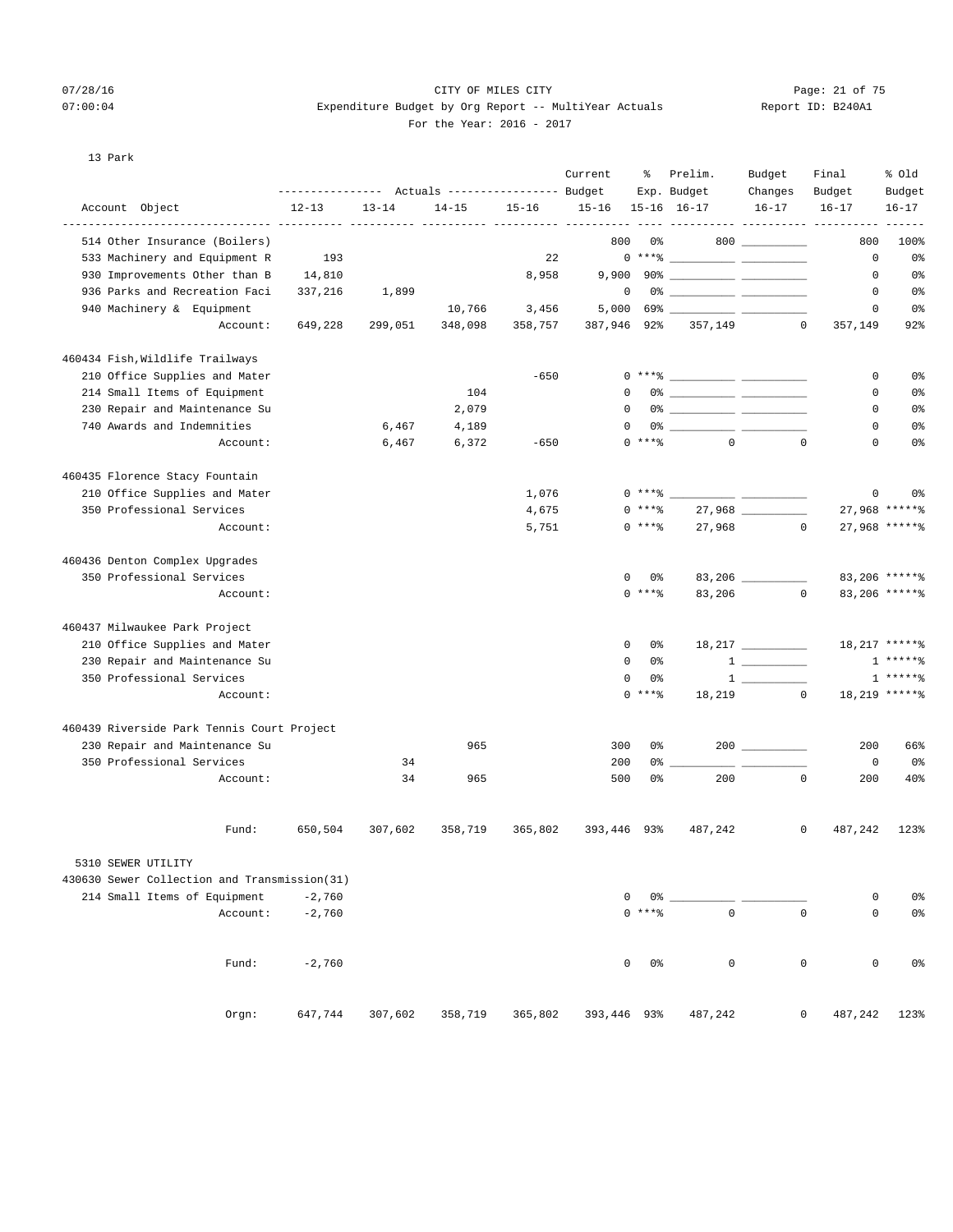## 07/28/16 Page: 22 of 75 07:00:04 Expenditure Budget by Org Report -- MultiYear Actuals Report ID: B240A1 For the Year: 2016 - 2017

## 14 Swim Pool

|               |                                |           |           | --------------- Actuals ---------------- Budget |           | Current      | ៖          | Prelim.<br>Exp. Budget | Budget<br>Changes                                                                                                                                                                                                               | Final<br>Budget          | % old<br>Budget |
|---------------|--------------------------------|-----------|-----------|-------------------------------------------------|-----------|--------------|------------|------------------------|---------------------------------------------------------------------------------------------------------------------------------------------------------------------------------------------------------------------------------|--------------------------|-----------------|
|               | Account Object                 | $12 - 13$ | $13 - 14$ | $14 - 15$                                       | $15 - 16$ | $15 - 16$    |            | 15-16 16-17            | $16 - 17$                                                                                                                                                                                                                       | $16 - 17$                | $16 - 17$       |
| 1000 GENERAL  |                                |           |           |                                                 |           |              |            |                        |                                                                                                                                                                                                                                 |                          |                 |
|               | 460445 Swimming Pool           |           |           |                                                 |           |              |            |                        |                                                                                                                                                                                                                                 |                          |                 |
|               | 111 Salaries and Wages - Perm  | 37,541    | 48,602    | 42,714                                          | 42,528    | 45,226 94%   |            |                        |                                                                                                                                                                                                                                 | 49,904                   | 110%            |
|               | 141 Unemployment Insurance     | 131       | 218       | 192                                             | 64        |              | 68 94%     |                        |                                                                                                                                                                                                                                 | 75                       | 110%            |
|               | 142 Workers' Compensation      | 2,046     | 2,537     | 2,381                                           | 2,353     |              | 2,368 99%  |                        |                                                                                                                                                                                                                                 | 2,725                    | 115%            |
| 144 FICA      |                                | 2,872     | 3,707     | 3,268                                           | 3,253     | 3,460 94%    |            |                        |                                                                                                                                                                                                                                 | 3,818                    | 110%            |
| 145 PERS      |                                | 459       | 536       | 583                                             | 626       |              | 456 137%   |                        | 629                                                                                                                                                                                                                             | 629                      | 137%            |
|               | 214 Small Items of Equipment   |           |           | 200                                             |           | 300          | 0 %        |                        | 300                                                                                                                                                                                                                             | 300                      | 100%            |
|               | 220 Operating Expenses         | 498       | 36        | 479                                             | 480       |              | 1,000 48%  |                        | 1,000                                                                                                                                                                                                                           | 1,000                    | 100%            |
|               | 222 Chemicals, Lab & Med Suppl | 2,613     | 2,943     | 3,350                                           | 3,133     |              | 3,500 90%  |                        |                                                                                                                                                                                                                                 | 3,500                    | 100%            |
|               | 226 Clothing and Uniforms      |           | 336       | 311                                             | 401       |              | 500 80%    |                        |                                                                                                                                                                                                                                 | 500                      | 100%            |
|               | 230 Repair and Maintenance Su  | 8,272     | 22        | 370                                             | 1,030     |              | 1,000 103% |                        | 1,000                                                                                                                                                                                                                           | 1,000                    | 100%            |
|               | 341 Electric Utility Services  | 1,456     | 1,555     | 1,876                                           | 1,773     |              | 1,375 129% |                        | 1,375                                                                                                                                                                                                                           | 1,375                    | 100%            |
|               | 342 Water Utility Services     | 322       | 240       | 249                                             | 279       |              | 300 93%    |                        |                                                                                                                                                                                                                                 | 300                      | 100%            |
|               | 343 Sewer Utility Services     | 76        | 85        | 85                                              | 85        |              | 100 85%    |                        |                                                                                                                                                                                                                                 | 100                      | 100%            |
|               | 344 Gas Utility Service        | 39        |           |                                                 |           | $\mathbf{0}$ |            | $0\%$                  |                                                                                                                                                                                                                                 | $\overline{\phantom{0}}$ | 0%              |
| 345 Telephone |                                | 192       | 34        | 140                                             | 410       |              | 150 273%   |                        |                                                                                                                                                                                                                                 | 200                      | 133%            |
|               | 350 Professional Services      | 395       |           |                                                 |           | 250          | 0%         |                        | 250                                                                                                                                                                                                                             | 250                      | 100%            |
|               | 360 Contr R & M                | 21,242    |           |                                                 | 18,550    |              | 500 ****   |                        | 1,000                                                                                                                                                                                                                           | 1,000                    | 200%            |
|               | 363 R&M Vehicles/Equip/Labor-  | 495       | 270       | 67                                              | 5,715     |              | 1,000 572% |                        |                                                                                                                                                                                                                                 | 1,000                    | 100%            |
|               | 380 Training Services          |           | 821       | 725                                             | 940       | 1,200 78%    |            |                        |                                                                                                                                                                                                                                 | 1,200                    | 100%            |
|               | 540 Special Assessments        | 638       | 563       | 1,363                                           | 563       |              | 700 80%    |                        | 700 — 100 — 100 — 100 — 100 — 100 — 100 — 100 — 100 — 100 — 100 — 100 — 100 — 100 — 100 — 100 — 100 — 100 — 100 — 100 — 100 — 100 — 100 — 100 — 100 — 100 — 100 — 100 — 100 — 100 — 100 — 100 — 100 — 100 — 100 — 100 — 100 — 1 | 700                      | 100%            |
|               | 810 Losses (Bad debt expense   |           |           | 18                                              |           | 0            | 0 %        |                        |                                                                                                                                                                                                                                 | $^{\circ}$               | 0%              |
|               | Account:                       | 79,287    | 62,505    | 58,371                                          | 82,183    | 63,453 130%  |            | 69,576                 |                                                                                                                                                                                                                                 | $\Omega$<br>69,576       | 109%            |
|               | Fund:                          | 79,287    | 62,505    | 58,371                                          | 82,183    | 63,453 130%  |            | 69,576                 |                                                                                                                                                                                                                                 | $\mathbf{0}$<br>69,576   | 109%            |
|               | $0$ rgn:                       | 79,287    | 62,505    | 58,371                                          | 82,183    | 63,453 130%  |            | 69,576                 |                                                                                                                                                                                                                                 | $\mathbf{0}$<br>69,576   | 109%            |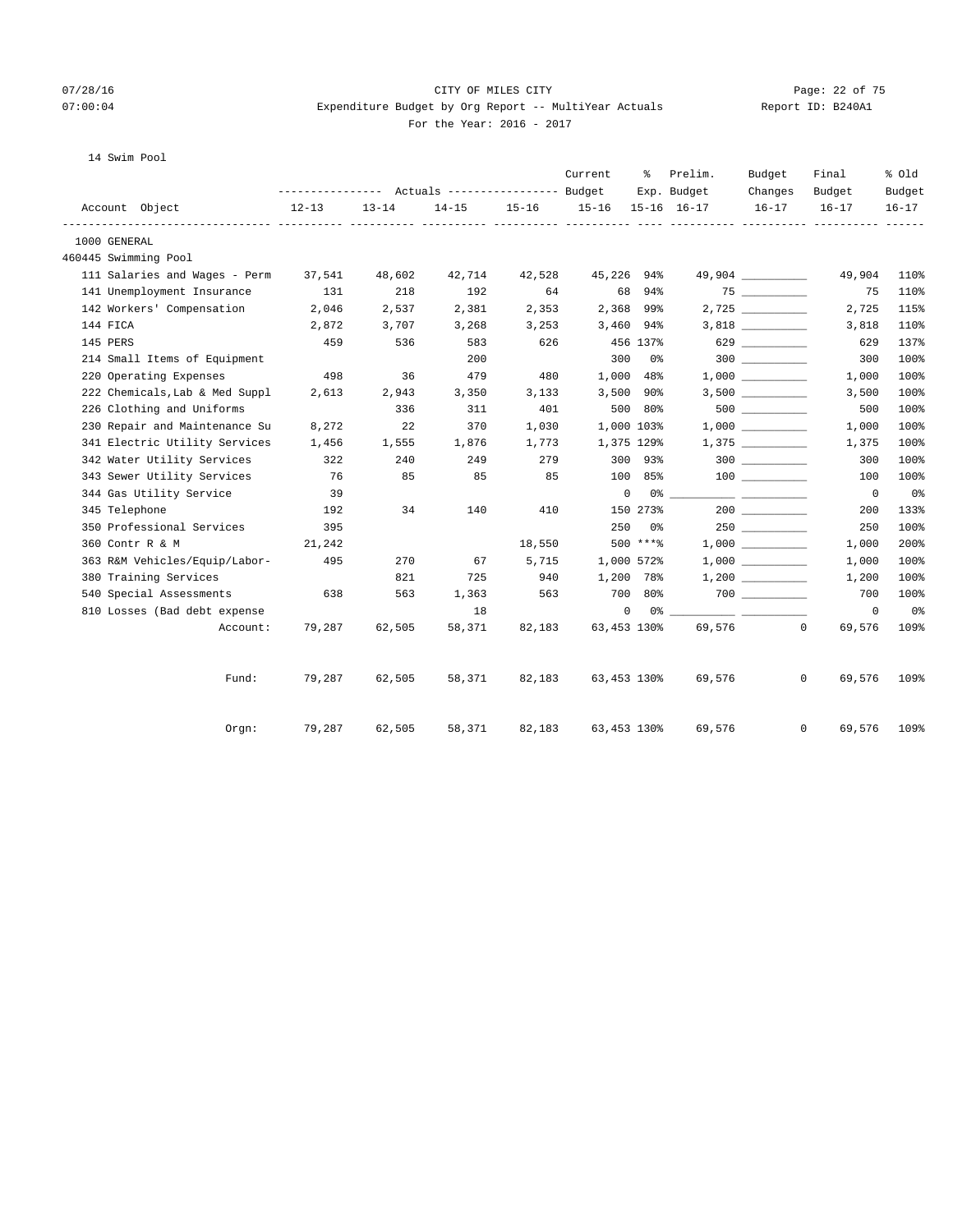#### 07/28/16 CITY OF MILES CITY Page: 23 of 75 07:00:04 Expenditure Budget by Org Report -- MultiYear Actuals Report ID: B240A1 For the Year: 2016 - 2017

## 15 Retired Senior Volunteer Program

|                                           |                                                       |           |           |                | Current     | ್ಠಿ            | Prelim.                             | Budget      | Final       | % old      |
|-------------------------------------------|-------------------------------------------------------|-----------|-----------|----------------|-------------|----------------|-------------------------------------|-------------|-------------|------------|
|                                           | ---------------    Actuals ----------------    Budget |           |           |                |             |                | Exp. Budget                         | Changes     | Budget      | Budget     |
| Account Object                            | $12 - 13$                                             | $13 - 14$ | $14 - 15$ | $15 - 16$      | $15 - 16$   |                | $15 - 16$ $16 - 17$                 | $16 - 17$   | $16 - 17$   | $16 - 17$  |
| 2985 RETIRED SENIOR VOLUNTEER PROG (RSVP) |                                                       |           |           |                |             |                |                                     |             |             |            |
| 450300 RSVP-FEDERAL GRANT- CUSTER         |                                                       |           |           |                |             |                |                                     |             |             |            |
| 111 Salaries and Wages - Perm             | 34,849                                                | 35,596    | 34,005    | 9,097          |             |                |                                     |             | 0           | 0%         |
| 131 VACATION                              | 3,518                                                 | 2,822     | 2,627     | 1,051          |             |                |                                     |             | 0           | 0%         |
| 132 SICK LEAVE                            | 947                                                   | 2,235     | 1,366     | 80             |             |                |                                     |             | $\mathbf 0$ | 0%         |
| 133 OTHER LEAVE PAY                       | 792                                                   | 726       | 543       | 92             |             |                | 92 100% _____________ ___________   |             | 0           | 0%         |
| 141 Unemployment Insurance                | 147                                                   | 189       | 177       | 15             |             |                | 15 100% ______________ ____________ |             | $\Omega$    | 0%         |
| 142 Workers' Compensation                 | 469                                                   | 483       | 485       | 127            |             |                | 127 100% _____________ ____________ |             | $\mathbf 0$ | 0%         |
| 143 Health Insurance                      | 7,264                                                 | 7,427     | 5,516     | 1,677          |             |                |                                     |             | 0           | 0%         |
| 144 FICA                                  | 3,201                                                 | 3,205     | 3,016     | 806            |             |                |                                     |             | $\mathbf 0$ | 0%         |
| 145 PERS                                  | 2,853                                                 | 3,257     | 3,222     | 853            |             |                |                                     |             | 0           | 0%         |
| 210 Office Supplies and Mater             | 77                                                    | 359       | 370       | 256            |             |                |                                     |             | $\Omega$    | 0%         |
| 214 Small Items of Equipment              |                                                       |           | 753       |                | $\mathbf 0$ |                |                                     |             | $\mathbf 0$ | 0%         |
| 220 Operating Expenses                    |                                                       | 50        | 700       |                | 2,213       |                |                                     |             | $\mathbf 0$ | 0%         |
| 311 Postage, Box Rent, Etc.               | 94                                                    |           | 8         | $\overline{4}$ | 775         |                |                                     |             | $\mathbf 0$ | 0%         |
| 330 Publicity, Subscriptions              |                                                       |           |           | 147            |             |                |                                     |             | 0           | 0%         |
| 334 Memberships, Registration             |                                                       |           |           | 50             |             |                |                                     |             | $\mathbf 0$ | 0%         |
| 345 Telephone                             | 841                                                   |           | 453       | 288            |             |                |                                     |             | $\mathbf 0$ | 0%         |
| 347 Internet                              | 38                                                    |           |           |                | $\mathbf 0$ |                |                                     |             | 0           | 0%         |
| 360 Contr R & M                           | 860                                                   |           |           |                | 288         |                |                                     |             | $\mathbf 0$ | 0%         |
| 370 Travel                                | 2,860                                                 | 3,905     | 1,805     | 2,106          |             |                |                                     |             | $\mathbf 0$ | 0%         |
| 530 Rent                                  | 1,515                                                 |           |           | 788            |             |                |                                     |             | $\Omega$    | 0%         |
| Account:                                  | 60,325                                                | 60,254    | 55,046    | 17,437         | 23,612 74%  |                | $\mathbf{0}$                        | $\mathbf 0$ | $\mathbf 0$ | 0%         |
| 450330 RSVP Non-Federal                   |                                                       |           |           |                |             |                |                                     |             |             |            |
| 111 Salaries and Wages - Perm             | 1,741                                                 | 1,117     |           |                | 0           |                |                                     |             | 0           | 0%         |
| 141 Unemployment Insurance                |                                                       | 3         |           |                | $\Omega$    |                |                                     |             | 0           | 0%         |
| 142 Workers' Compensation                 |                                                       | 7         |           |                | $\mathbf 0$ |                | 0% ____________ ______________      |             | $\mathbf 0$ | 0%         |
| 144 FICA                                  |                                                       | 46        |           |                | 0           |                |                                     |             | 0           | 0%         |
| 145 PERS                                  |                                                       | 48        |           |                | $\mathsf 0$ |                | $0$ %                               |             | $\mathbf 0$ | 0%         |
| 210 Office Supplies and Mater             | 2,135                                                 | 192       | 20        | 123            | 2,000       | 6%             |                                     |             | 2,000       | 100%       |
| 213 Microfilm and Duplicating             | 67                                                    |           |           |                | 0           |                |                                     |             | $\mathbf 0$ | 0%         |
| 214 Small Items of Equipment              | 1,330                                                 |           |           |                | 0           |                |                                     |             | $\mathbf 0$ | 0%         |
| 220 Operating Expenses                    | 5,997                                                 | 7,668     | 6,441     | 6,588          |             | 5,070 130%     |                                     |             | 5,558       | 109%       |
| 311 Postage, Box Rent, Etc.               | 1,025                                                 | 748       | 695       | 657            | 672         | 98%            |                                     |             | 750         | 111%       |
| 330 Publicity, Subscriptions              |                                                       | 137       | 100       |                | 0           |                |                                     |             | $\mathbf 0$ | 0%         |
| 334 Memberships, Registration             | 100                                                   | 50        | 150       |                | 50          |                |                                     |             | $\Omega$    | 0%         |
| 345 Telephone                             | 511                                                   | 1,496     | 874       | 1,355          |             | $0$ *** $%$    |                                     |             | $\Omega$    | 0%         |
| 370 Travel                                | 1,908                                                 | 752       | 157       | 48             |             | 300 16%        |                                     | $300$       | 300         | 100%       |
| 379 Other Travel                          |                                                       |           | 33        | 521            |             | 878 59%        |                                     | 878 78      | 878         | 100%       |
| 512 Insurance on Vehicles & E             | 565                                                   | 866       | 295       | 647            |             | 600 108%       |                                     | 671         | 671         | 111%       |
| 513 Liability                             | 572                                                   | 1,409     | $-397$    | 500            |             | 600 83%        |                                     | 656         | 656         | 109%       |
| 530 Rent                                  | 1,010                                                 | 2,020     | 2,100     |                | $\mathbb O$ | 0 <sup>8</sup> |                                     |             |             | 450 ****** |
| Account:                                  | 16,961                                                | 16,559    | 10,468    | 10,439         | 10,170 103% |                | 11,263                              | 0           | 11,263      | 110%       |
| 450340 RSVP FEDERAL GRANT- FALLON/CUSTER  |                                                       |           |           |                |             |                |                                     |             |             |            |
| 111 Salaries and Wages - Perm             |                                                       |           | 3,316     | 31,957         | 36,000 89%  |                |                                     |             | 48,000      | 133%       |
| 131 VACATION                              |                                                       |           | 76        | 2,875          |             | $0***$ $*$     |                                     |             | 0           | 0%         |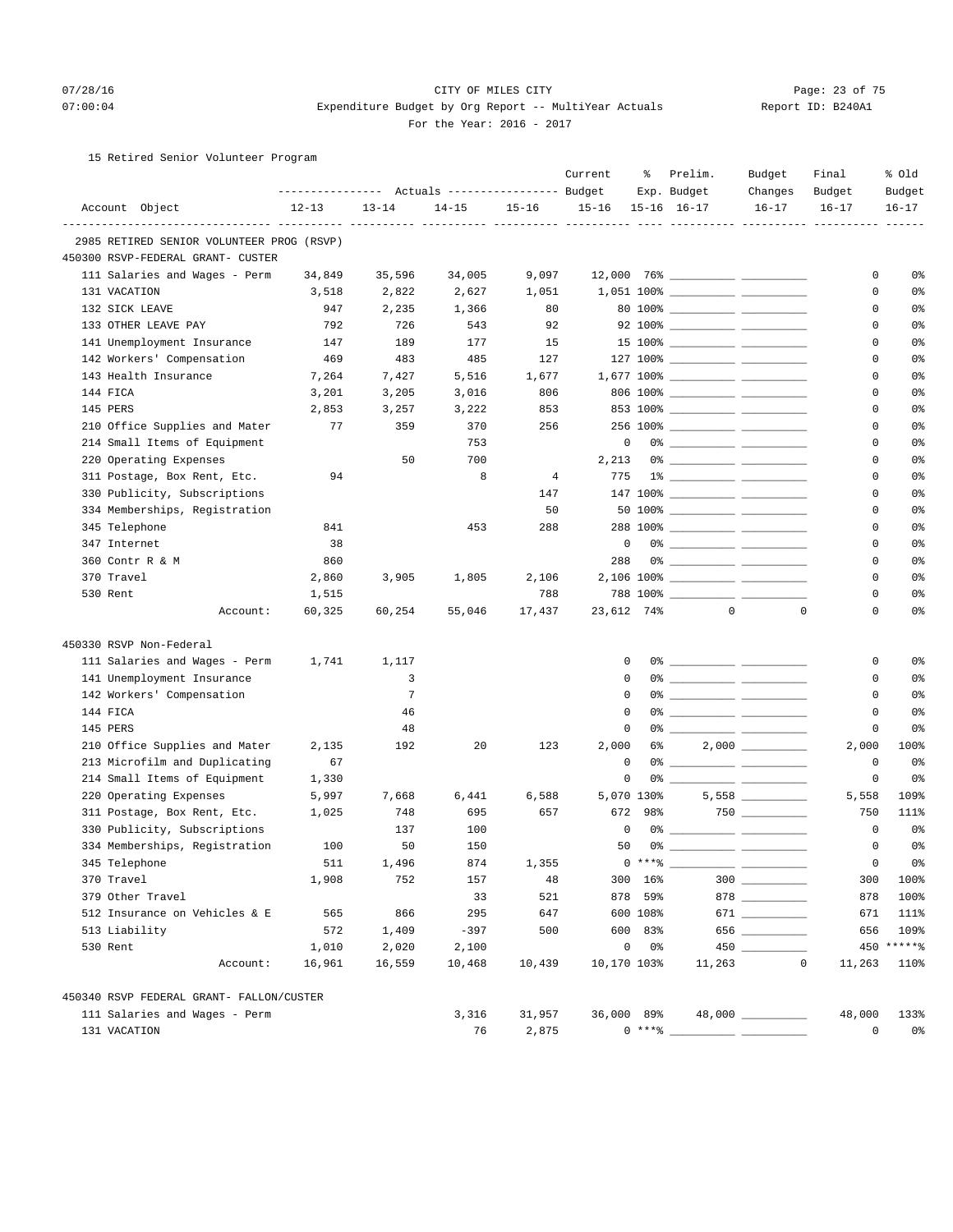## 07/28/16 Page: 24 of 75 07:00:04 Expenditure Budget by Org Report -- MultiYear Actuals Report ID: B240A1 For the Year: 2016 - 2017

## 15 Retired Senior Volunteer Program

|  |                                       |                |           |           |                                  | Current              | ್ಠಿ                             | Prelim.                       | Budget                                          | Final                                               | % old                 |                      |
|--|---------------------------------------|----------------|-----------|-----------|----------------------------------|----------------------|---------------------------------|-------------------------------|-------------------------------------------------|-----------------------------------------------------|-----------------------|----------------------|
|  |                                       |                |           |           | Actuals ----------------- Budget |                      |                                 |                               | Exp. Budget                                     | Changes                                             | Budget                | Budget               |
|  | Account Object                        | -------------- | $12 - 13$ | $13 - 14$ | $14 - 15$                        | $15 - 16$<br>$- - -$ | $15 - 16$<br>$- - - -$<br>----- |                               | $15 - 16$ $16 - 17$<br>________________________ | $16 - 17$                                           | $16 - 17$             | $16 - 17$<br>$- - -$ |
|  | 132 SICK LEAVE                        |                |           |           | 108                              | 1,582                |                                 | $0***$                        |                                                 |                                                     | $\mathbf 0$           | 0 <sup>°</sup>       |
|  | 133 OTHER LEAVE PAY                   |                |           |           |                                  | 504                  |                                 | $0***8$                       |                                                 |                                                     | $\mathsf{O}$          | 0 <sup>°</sup>       |
|  | 141 Unemployment Insurance            |                |           |           | 15                               | 59                   |                                 | 162 36%                       |                                                 |                                                     | 216                   | 133%                 |
|  | 142 Workers' Compensation             |                |           |           | 40                               | 471                  |                                 | 446 106%                      |                                                 | 596 _________                                       | 596                   | 133%                 |
|  | 143 Health Insurance                  |                |           |           | 2,026                            | 6,013                |                                 | 5,795 104%                    |                                                 |                                                     | 8,272                 | 142%                 |
|  | 144 FICA                              |                |           |           | 255                              | 2,975                |                                 | 2,754 108%                    |                                                 |                                                     | 3,672                 | 133%                 |
|  | 145 PERS                              |                |           |           | 271                              | 3,116                |                                 | 2,484 125%                    |                                                 |                                                     | 3,312                 | 133%                 |
|  | 210 Office Supplies and Mater         |                |           |           | 31                               |                      |                                 | $\mathsf 0$<br>0 <sup>°</sup> |                                                 |                                                     |                       | 960 ******           |
|  | 214 Small Items of Equipment          |                |           |           | 2,020                            |                      | $\mathbf 0$                     | 0 <sup>8</sup>                |                                                 |                                                     | $\mathsf 0$           | 0 <sup>°</sup>       |
|  | 220 Operating Expenses                |                |           |           | 1,611                            | 1,243                |                                 | 100 ****                      |                                                 |                                                     | 1,875                 | 1875%                |
|  | 311 Postage, Box Rent, Etc.           |                |           |           | 249                              | 2                    | 22                              | 9%                            |                                                 |                                                     | 250                   | 1136%                |
|  | 330 Publicity, Subscriptions          |                |           |           |                                  | 83                   |                                 | 83 100%                       |                                                 | $140$                                               | 140                   | 168%                 |
|  | 334 Memberships, Registration         |                |           |           |                                  | 200                  |                                 | 100 200%                      |                                                 |                                                     | 250                   | 250%                 |
|  | 345 Telephone                         |                |           |           | 246                              | 626                  | 1,260                           | 50%                           |                                                 |                                                     | 1,680                 | 133%                 |
|  | 370 Travel                            |                |           |           | 1,132                            | 1,690                | 2,620                           | 65%                           |                                                 |                                                     | 5,489                 | 209%                 |
|  | 530 Rent                              |                |           |           | 1,050                            | 3,413                | 3,499                           | 98%                           |                                                 |                                                     | 4,200                 | 120%                 |
|  |                                       | Account:       |           |           | 12,446                           | 56,809               | 55,325 103%                     |                               | 78,912                                          | $\mathbb O$                                         | 78,912                | 142%                 |
|  | 450350 RSVP-Non federal grant- Fallon |                |           |           |                                  |                      |                                 |                               |                                                 |                                                     |                       |                      |
|  | 111 Salaries and Wages - Perm         |                |           |           | 1,089                            |                      | $\mathbf 0$                     |                               |                                                 |                                                     | $\circ$               | 0 <sup>°</sup>       |
|  | 141 Unemployment Insurance            |                |           |           | 5                                |                      | $\mathbf 0$                     |                               |                                                 |                                                     | $\mathbf 0$           | 0 <sup>8</sup>       |
|  | 142 Workers' Compensation             |                |           |           | 13                               |                      | $\mathbf 0$                     |                               |                                                 |                                                     | $\mathbf 0$           | 0%                   |
|  | 144 FICA                              |                |           |           | 83                               |                      | $\Omega$                        |                               |                                                 |                                                     | $\Omega$              | 0 <sup>°</sup>       |
|  | 220 Operating Expenses                |                |           |           | 494                              |                      | $\mathbf 0$                     | 0%                            |                                                 |                                                     | 0                     | 0%                   |
|  | 370 Travel                            |                |           |           | 253                              |                      | 0                               | 0 %                           |                                                 | __ __                                               | $\mathbf 0$           | 0%                   |
|  |                                       | Account:       |           |           | 1,937                            |                      |                                 | $\Omega$<br>$***$ $%$         | $\mathbf{0}$                                    | $\mathbf 0$                                         | $\mathbf 0$           | 0 <sup>°</sup>       |
|  | 450351 RSVP-Excess                    |                |           |           |                                  |                      |                                 |                               |                                                 |                                                     |                       |                      |
|  | 111 Salaries and Wages - Perm         |                |           |           | 718                              | 2,067                |                                 | 1,920 108%                    |                                                 |                                                     | 1,997                 | 104%                 |
|  | 132 SICK LEAVE                        |                |           |           |                                  | 119                  |                                 | $0***8$                       |                                                 |                                                     | $\circ$               | 0 <sup>°</sup>       |
|  | 141 Unemployment Insurance            |                |           |           |                                  |                      | 10                              | 0 <sup>°</sup>                |                                                 |                                                     | 9                     | 90%                  |
|  | 142 Workers' Compensation             |                |           |           |                                  |                      | 23                              | 0 <sup>8</sup>                |                                                 |                                                     | 27                    | 117%                 |
|  | 143 Health Insurance                  |                |           |           |                                  | 77                   |                                 | $0$ *** $8$                   |                                                 | <u> Listo de la contenentación de la contenenta</u> | $\circ$               | 0 <sup>°</sup>       |
|  | 144 FICA                              |                |           |           |                                  |                      | 160                             | 0%                            |                                                 | $153$ ________                                      | 153                   | 95%                  |
|  | 145 PERS                              |                |           |           |                                  |                      | 171                             | 0 <sup>°</sup>                |                                                 | $138 \quad \underline{\hspace{1cm}}$                | 138                   | 80%                  |
|  |                                       | Account:       |           |           | 718                              | 2,263                | 2,284                           | 99%                           | 2,324                                           |                                                     | $\mathbf 0$<br>2,324  | 101%                 |
|  |                                       |                |           |           |                                  |                      |                                 |                               |                                                 |                                                     |                       |                      |
|  |                                       | Fund:          | 77,286    | 76,813    | 80,615                           | 86,948               | 91,391 95%                      |                               | 92,499                                          |                                                     | 0<br>92,499           | 101%                 |
|  |                                       | Orgn:          | 77,286    | 76,813    | 80,615                           | 86,948               | 91,391                          | 95%                           | 92,499                                          |                                                     | 92,499<br>$\mathbf 0$ | 101%                 |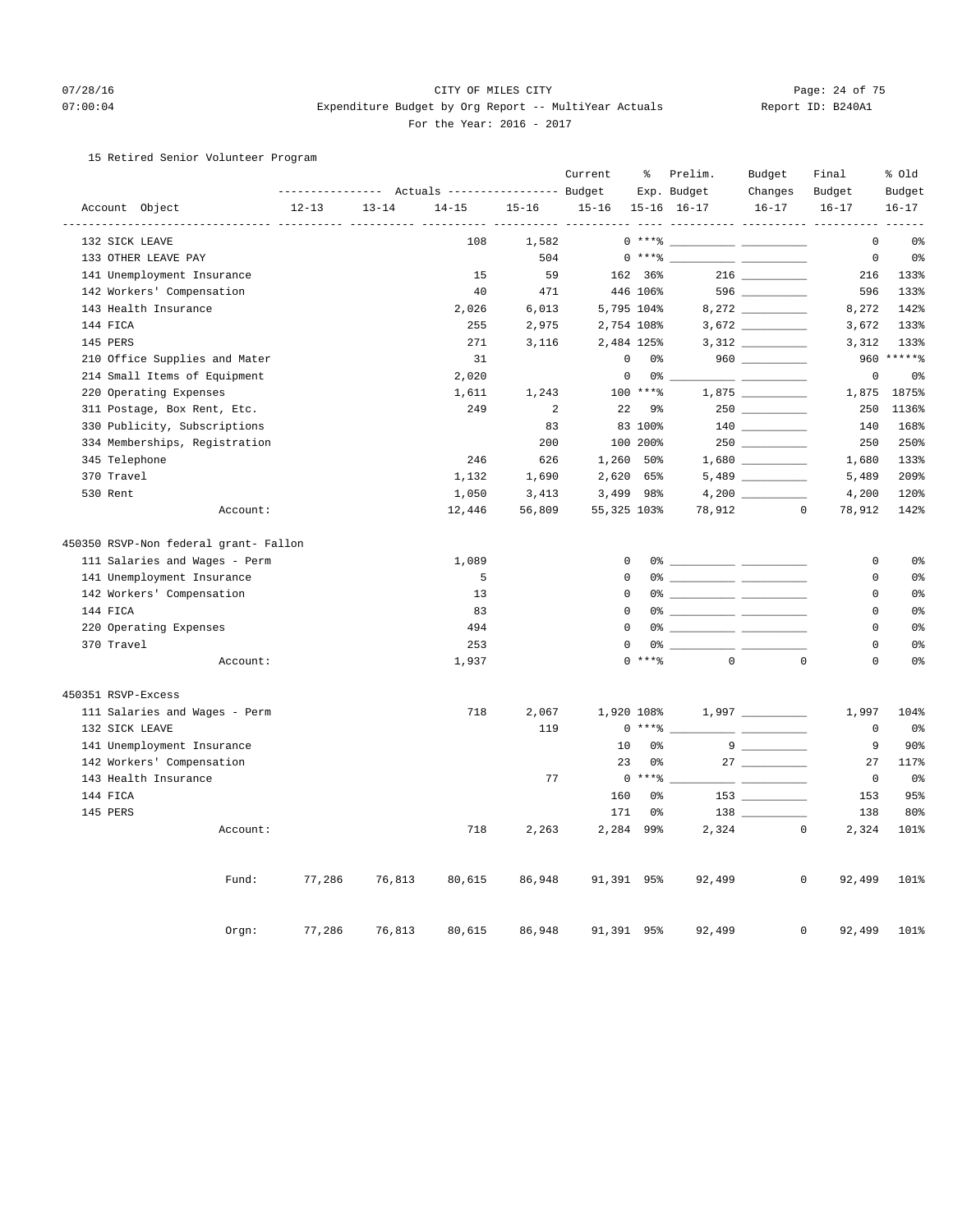# 07/28/16 Page: 25 of 75

## 07:00:04 Expenditure Budget by Org Report -- MultiYear Actuals Report ID: B240A1 For the Year: 2016 - 2017

| 16 Library                                            |              |              |                                  |                |              |                  |                        |                                          |                 |                 |
|-------------------------------------------------------|--------------|--------------|----------------------------------|----------------|--------------|------------------|------------------------|------------------------------------------|-----------------|-----------------|
|                                                       |              |              | Actuals ----------------- Budget |                | Current      | ႜ                | Prelim.<br>Exp. Budget | Budget<br>Changes                        | Final<br>Budget | % old<br>Budget |
| Account Object                                        | $12 - 13$    | $13 - 14$    | $14 - 15$                        | $15 - 16$      | $15 - 16$    |                  | $15 - 16$ $16 - 17$    | $16 - 17$                                | $16 - 17$       | $16 - 17$       |
| ---------------- ---------- ---------<br>1000 GENERAL |              |              |                                  |                |              |                  | ----------- ---------- |                                          |                 |                 |
| 521000 Interfund Operating Transfers Out              |              |              |                                  |                |              |                  |                        |                                          |                 |                 |
| 820 Transfers to Other Funds<br>$COL = $291,791$      | 277,928      | 283,487      | 287,739                          | 289,572        | 289,739 100% |                  |                        |                                          | 293,791         | 101%            |
| Website Maint= \$2,000                                |              |              |                                  |                |              |                  |                        |                                          |                 |                 |
| Account:                                              | 277,928      | 283,487      | 287,739                          | 289,572        | 289,739 100% |                  | 293,791                | 0                                        | 293,791         | 101%            |
| Fund:                                                 | 277,928      | 283,487      | 287,739                          | 289,572        | 289,739 100% |                  | 293,791                | 0                                        | 293,791         | 101%            |
| 2220 LIBRARY                                          |              |              |                                  |                |              |                  |                        |                                          |                 |                 |
| 460100 Library Services(16)                           |              |              |                                  |                |              |                  |                        |                                          |                 |                 |
| 111 Salaries and Wages - Perm                         | 168,874      | 172,550      | 171,532                          | 172,046        | 176,765 97%  |                  |                        |                                          | 177,608         | 100%            |
| 121 OVERTIME-PERMANENT                                |              |              |                                  |                | 600          | 0%               |                        | $600$                                    | 600             | 100%            |
| 131 VACATION                                          | 14,522       | 14,095       | 14,790                           | 16,641         | 12,000 139%  |                  |                        | $12,000$ __________                      | 12,000          | 100%            |
| 132 SICK LEAVE                                        | 5,530        | 4,573        | 3,971                            | 3,352          |              | 4,000 84%        |                        |                                          | 4,000           | 100%            |
| 133 OTHER LEAVE PAY                                   | 590          | 667          | 1,077                            | 976            |              | 3,847 25%        |                        |                                          | 3,860           | 100%            |
| 141 Unemployment Insurance                            | 666          | 867          | 865                              | 291            |              | 296 98%          |                        |                                          | 297             | 100%            |
| 142 Workers' Compensation                             | 913          | 753          | 799                              | 794            |              | 770 103%         |                        | 807                                      | 807             | 104%            |
| 143 Health Insurance                                  | 36,332       | 37,147       | 37,721                           | 38,851         | 38,628 101%  |                  |                        |                                          | 41,361          | 107%            |
| 144 FICA                                              | 13,969       | 14,175       | 14,533                           | 14,683         | 15,103 97%   |                  |                        | $15,152$ _________                       | 15,152          | 100%            |
| 145 PERS                                              | 13,399       | 15,485       | 15,635                           | 15,962         | 16,327 98%   |                  |                        |                                          | 16,578          | 101%            |
| 196 CLOTHING ALLOTMENT                                | 750          | 750          | 750                              | 750            |              | 750 100%         |                        |                                          | 750             | 100%            |
| 210 Office Supplies and Mater                         | 1,408        | 1,072        | 896                              | 733            |              | 1,500 49%        |                        |                                          | 1,000           | 66%             |
| 214 Small Items of Equipment                          | 3,116        | 368          | 296                              | 70             | 3,500        | $2\overline{8}$  |                        |                                          | 3,000           | 85%             |
| 220 Operating Expenses                                |              | 185          | 318                              | 119            |              | 1,000 12%        |                        |                                          | 1,000           | 100%            |
| 224 Janitorial Supplies                               | 592          | 506          | 766                              | 440            | 700          | 63%              |                        |                                          | 1,200           | 171%            |
| 311 Postage, Box Rent, Etc.                           | 1,412        | 1,381        | 1,222                            | 1,107          | 2,000        | 55%              |                        |                                          | 1,500           | 75%             |
| 320 Printing, Duplicating, Ty                         | 963          | 1,144        | 903                              | 981            | 1,500        | 65%              |                        | 2,351 __________                         | 2,351           | 156%            |
| 330 Publicity, Subscriptions                          |              |              | 40                               |                | 0            | 0%               |                        |                                          | 0               | 0%              |
| 334 Memberships, Registration                         |              |              |                                  |                | 500          | 0%               |                        |                                          | 250             | 50%             |
| 341 Electric Utility Services                         | 6,081        | 6,766        | 5,666                            | 5,990          | 7,000        | 86%              |                        |                                          | 8,000           | 114%            |
| 342 Water Utility Services                            | 291          | 285          | 363                              | 515            |              | 500 103%         |                        | 1,252                                    | 1,252           | 250%            |
| 343 Sewer Utility Services                            | 285          | 157          | 174                              | 234            | 300          | 78%              |                        | $800$                                    | 800             | 266%            |
| 344 Gas Utility Service<br>345 Telephone              | 1,621<br>922 | 2,125<br>678 | 1,488<br>734                     | 1,091<br>1,075 | 4,000        | 27%<br>1,500 72% |                        | $5,000$ __________<br>$1,500$ __________ | 5,000<br>1,500  | 125%<br>100%    |
| 346 Garbage Service                                   | 209          | 209          | 209                              | 240            |              | 500 48%          | $500$ $\_$             |                                          | 500             | 100%            |
| 347 Internet                                          | 504          | 875          | 735                              | 1,361          |              | 1,500 91%        |                        |                                          | 2,000           | 133%            |
| 350 Professional Services                             | 4,742        | 6,888        | 4,790                            | 7,007          |              | 8,000 88%        |                        |                                          | 9,000           | 112%            |
| 360 Contr R & M                                       | 5,130        | 5,934        | 6,304                            | 5,329          | 10,000 53%   |                  |                        | $9,500$ __________                       | 9,500           | 95%             |
| 370 Travel                                            | 1,710        | 2,065        | 2,037                            | 726            |              | 2,000 36%        |                        |                                          | 2,000           | 100%            |
| 380 Training Services                                 | 202          | 370          | 141                              | 832            |              | 1,500 55%        |                        |                                          | 1,000           | 66%             |
| 382 Books                                             | 7,083        | 7,291        | 9,713                            | 8,225          | 15,000 55%   |                  |                        |                                          | 15,000          | 100%            |
| 511 Insurance on Buildings                            | 8,359        | 6,677        | 4,723                            | 2,881          |              | 2,882 100%       |                        |                                          | 2,882           | 100%            |
| True #                                                |              |              |                                  |                |              |                  |                        |                                          |                 |                 |
| 513 Liability                                         |              |              |                                  | 2,167          |              | 2,168 100%       |                        |                                          | 1,267           | 58%             |
| True #                                                |              |              |                                  |                |              |                  |                        |                                          |                 |                 |
| 920 Buildings                                         | 59,311       |              |                                  |                | 0            | $0\%$ _          |                        |                                          | 0               | 0%              |
| Account:                                              | 359,486      | 306,038      | 303,191                          | 305,469        | 336,636 91%  |                  | 343,015                | 0                                        | 343,015         | 101%            |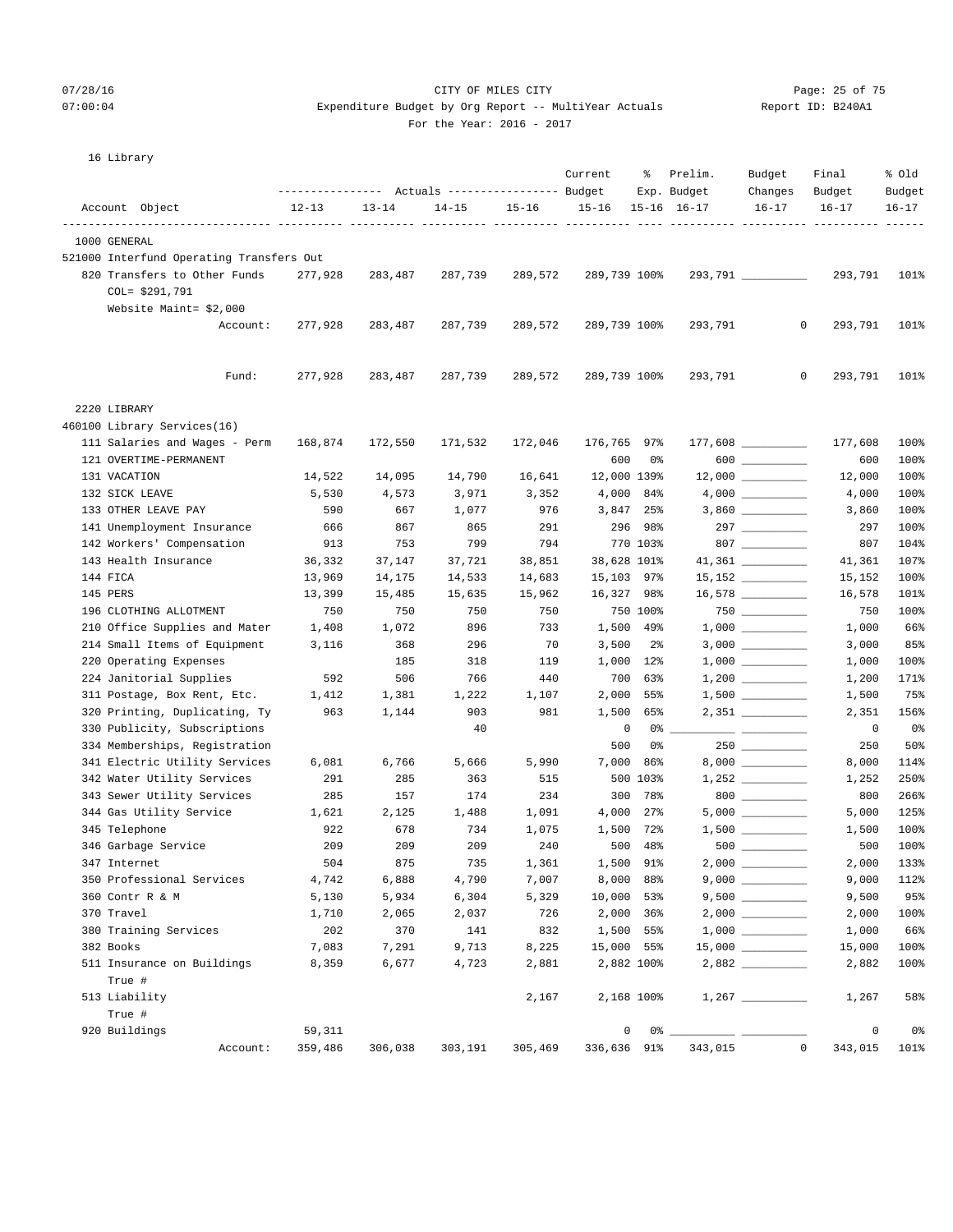## 07/28/16 Page: 26 of 75 07:00:04 Expenditure Budget by Org Report -- MultiYear Actuals Report ID: B240A1 For the Year: 2016 - 2017

|  | Lıbrarv |
|--|---------|
|--|---------|

|                |                                          | ---------------- |           | Actuals ----------------- Budget |           | Current     | ိ | Prelim.<br>Exp. Budget | Budget<br>Changes | Final<br>Budget | % old<br>Budget |
|----------------|------------------------------------------|------------------|-----------|----------------------------------|-----------|-------------|---|------------------------|-------------------|-----------------|-----------------|
| Account Object |                                          | $12 - 13$        | $13 - 14$ | $14 - 15$                        | $15 - 16$ | $15 - 16$   |   | $15 - 16$ $16 - 17$    | $16 - 17$         | $16 - 17$       | $16 - 17$       |
|                | 521000 Interfund Operating Transfers Out |                  |           |                                  |           |             |   |                        |                   |                 |                 |
|                | 820 Transfers to Other Funds             | 18,152           | 18,577    | 20,413                           | 21,599    | 21,598 100% |   |                        | 22,994            | 22,994          | 106%            |
|                | Account:                                 | 18,152           | 18,577    | 20,413                           | 21,599    | 21,598 100% |   | 22,994                 | $\circ$           | 22,994          | 106%            |
|                | Fund:                                    | 377,638          | 324,615   | 323,604                          | 327,068   | 358,234 91% |   | 366,009                | $\circ$           | 366,009         | 102%            |
|                | $0$ rqn:                                 | 655,566          | 608,102   | 611,343                          | 616,640   | 647,973 95% |   | 659,800                | $\circ$           | 659,800         | 101%            |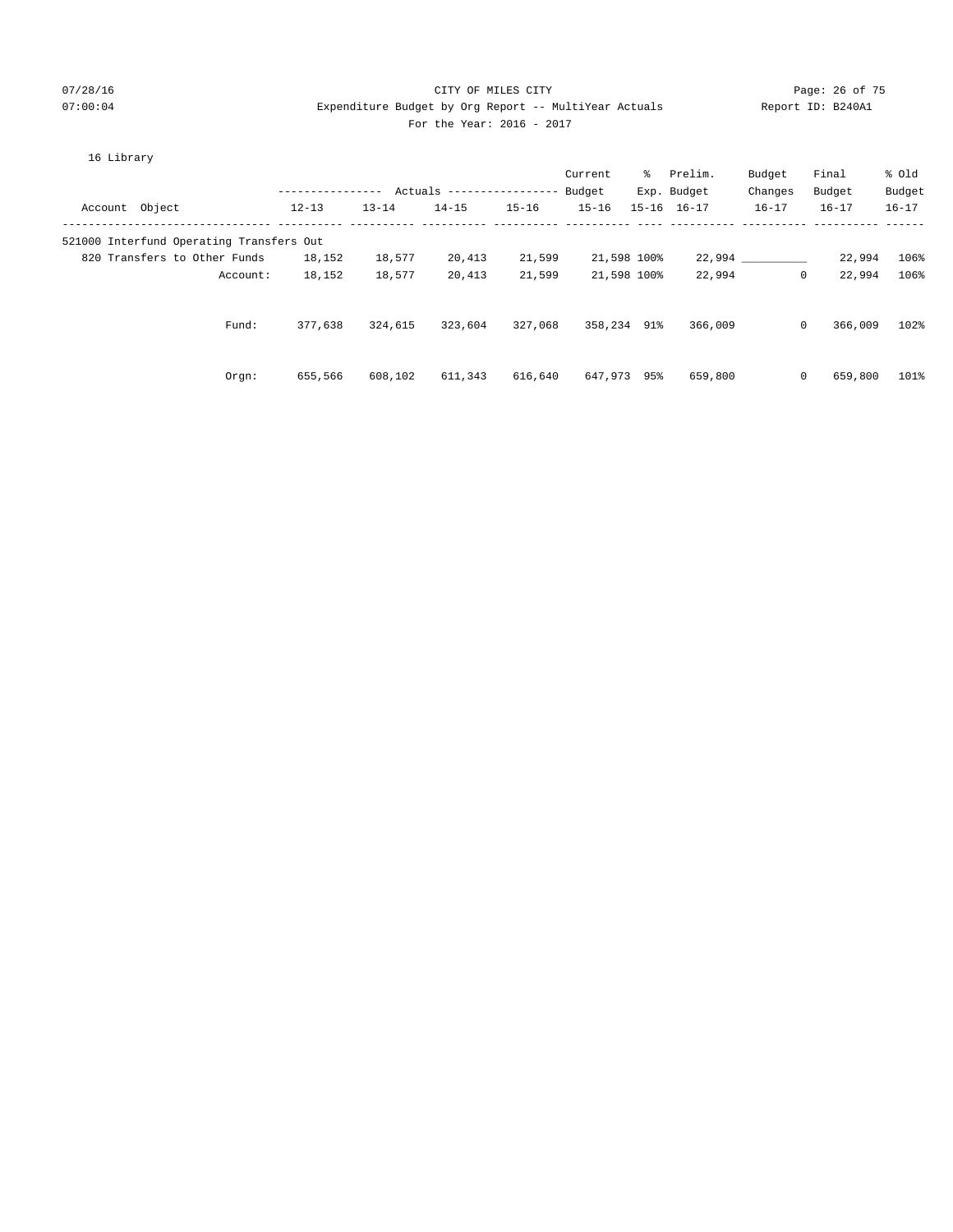## 07/28/16 Page: 27 of 75 07:00:04 Expenditure Budget by Org Report -- MultiYear Actuals Report ID: B240A1 For the Year: 2016 - 2017

18 BUILDING INSPECTION

|                                          | Current<br>Actuals ----------------- Budget<br>---------------- |                                     |           |                                     | ႜ           | Prelim.    | Budget<br>Final                               | % old                                   |                        |                |
|------------------------------------------|-----------------------------------------------------------------|-------------------------------------|-----------|-------------------------------------|-------------|------------|-----------------------------------------------|-----------------------------------------|------------------------|----------------|
|                                          |                                                                 |                                     |           |                                     |             |            | Exp. Budget                                   | Changes                                 | Budget                 | Budget         |
| Account Object                           | $12 - 13$                                                       | $13 - 14$<br>----------- ---------- | $14 - 15$ | $15 - 16$<br>----------- ---------- | $15 - 16$   |            | $15 - 16$ $16 - 17$<br>---------------------- | $16 - 17$                               | $16 - 17$              | $16 - 17$      |
| 2394 BUILDING CODE ENFORCEMENT           |                                                                 |                                     |           |                                     |             |            |                                               |                                         |                        |                |
| 420531 Building Inspection               |                                                                 |                                     |           |                                     |             |            |                                               |                                         |                        |                |
| 111 Salaries and Wages - Perm            | 6,045                                                           | 6,867                               | 6,663     | 6,668                               |             | 8,700 77%  |                                               | $12,812$ _________                      | 12,812                 | 147%           |
| 121 OVERTIME-PERMANENT                   | 60                                                              | 103                                 | 136       | 131                                 | 150         | 87%        |                                               |                                         | 150                    | 100%           |
| 131 VACATION                             | 547                                                             | 502                                 | 623       | 589                                 |             | 500 118%   |                                               |                                         | 500                    | 100%           |
| 132 SICK LEAVE                           | 231                                                             | 377                                 | 377       | 497                                 |             | 300 166%   |                                               | $300$                                   | 300                    | 100%           |
| 133 OTHER LEAVE PAY                      |                                                                 |                                     |           |                                     | 493         | 0%         |                                               | $515$ ________                          | 515                    | 104%           |
| 141 Unemployment Insurance               | 24                                                              | 36                                  | 35        | 12                                  | 15          | 80%        |                                               |                                         | 22                     | 146%           |
| 142 Workers' Compensation                | 79                                                              | 232                                 | 265       | 264                                 | 383         | 69%        |                                               |                                         | 460                    | 120%           |
| 143 Health Insurance                     | 1,302                                                           | 1,486                               | 1,509     | 1,554                               |             | 1,931 80%  |                                               | 2,896                                   | 2,896                  | 149%           |
| 144 FICA                                 | 477                                                             | 551                                 | 590       | 605                                 | 776         | 78%        |                                               |                                         | 1,093                  | 140%           |
| 145 PERS                                 | 495                                                             | 621                                 | 625       | 652                                 | 839         | 78%        |                                               | $1,195$ __________                      | 1,195                  | 142%           |
| 196 CLOTHING ALLOTMENT                   | 30                                                              | 30                                  | 30        | 30                                  |             | 30 100%    |                                               |                                         | 30                     | 100%           |
| 210 Office Supplies and Mater            | 1,437                                                           | 649                                 | 944       | 451                                 |             | 4,000 11%  |                                               |                                         | 2,000                  | 50%            |
| 214 Small Items of Equipment             | 788                                                             | 2,809                               | 10,471    | 1,871                               | 15,000      | $12\%$     |                                               | 15,000 __________                       | 15,000                 | 100%           |
| 220 Operating Expenses                   |                                                                 | 99                                  | 400       | 584                                 |             | $0***$     |                                               | 600 ________                            | 600                    | $*****$        |
| 311 Postage, Box Rent, Etc.              | 166                                                             | 252                                 | 266       | 261                                 | 300         | 87%        |                                               |                                         | 400                    | 133%           |
| 320 Printing, Duplicating, Ty            | 221                                                             | 326                                 | 127       | 202                                 | 350         | 58%        |                                               |                                         | 350                    | 100%           |
| 330 Publicity, Subscriptions             | 468                                                             | 177                                 | 1,448     | 24                                  | 500         | 5%         |                                               |                                         | 500                    | 100%           |
| 331 Publication of Formal & L            |                                                                 |                                     |           | 1,060                               |             | $0***$ $*$ |                                               | <u> 2002 - Jan James Barnett, prins</u> | 0                      | 0%             |
| 334 Memberships, Registration            | 175                                                             | 175                                 | 405       | 185                                 | 300         | 62%        |                                               |                                         | 300                    | 100%           |
| 345 Telephone                            | 291                                                             | 314                                 | 316       | 343                                 | 400         | 86%        |                                               |                                         | 400                    | 100%           |
| 347 Internet                             |                                                                 |                                     |           |                                     | 200         | 0%         |                                               |                                         | 200                    | 100%           |
| 350 Professional Services                | 68,505                                                          | 95,051                              | 41,776    | 86,078                              | 80,000 108% |            |                                               | $95,000$ __________                     | 95,000                 | 118%           |
| 360 Contr R & M                          | 413                                                             | 857                                 | 1,257     | 1,478                               |             | $0***8$    |                                               |                                         | 1,866                  | $*****$        |
| 380 Training Services                    |                                                                 | 26                                  |           | 654                                 |             | 1,500 44%  |                                               |                                         | 2,000                  | 133%           |
| 382 Books                                | 1,358                                                           | 58                                  | 41        | 873                                 | 2,000       | 44%        |                                               |                                         | 5,000                  | 250%           |
| 513 Liability                            |                                                                 | 386                                 | 375       |                                     | 0           | 0%         |                                               |                                         | 0                      | 0%             |
| 540 Special Assessments                  | 558                                                             | 520                                 | 710       | 326                                 | 800         | 41%        |                                               | 800                                     | 800                    | 100%           |
| 930 Improvements Other than B            |                                                                 |                                     |           | 10,588                              |             | $0***8$    | $\frac{1}{2}$                                 |                                         | 0                      | 0 <sup>°</sup> |
| Account:                                 | 83,670                                                          | 112,504                             | 69,389    | 115,980                             | 119,467 97% |            | 144,389                                       |                                         | 0<br>144,389           | 120%           |
| 510330 Comprehensive Liability Insurance |                                                                 |                                     |           |                                     |             |            |                                               |                                         |                        |                |
| 513 Liability                            | 96                                                              | 1,172                               | 72        | 88                                  | 89          | 99%        |                                               | $52$ __                                 | 52                     | 58%            |
| Account:                                 | 96                                                              | 1,172                               | 72        | 88                                  | 89          | 99%        | 52                                            |                                         | 0<br>52                | 58%            |
| 521000 Interfund Operating Transfers Out |                                                                 |                                     |           |                                     |             |            |                                               |                                         |                        |                |
| 820 Transfers to Other Funds             | 5,571                                                           | 5,641                               | 6,269     | 6,709                               |             | 6,710 100% | 7,407                                         |                                         | 7,407                  | 110%           |
| Account:                                 | 5,571                                                           | 5,641                               | 6,269     | 6,709                               |             | 6,710 100% | 7,407                                         |                                         | $\mathsf{O}$<br>7,407  | 110%           |
|                                          |                                                                 |                                     |           |                                     |             |            |                                               |                                         |                        |                |
| Fund:                                    | 89,337                                                          | 119,317                             | 75,730    | 122,777                             | 126,266 97% |            | 151,848                                       |                                         | $\mathbf 0$<br>151,848 | 120%           |
| Orgn:                                    | 89,337                                                          | 119,317                             | 75,730    | 122,777                             | 126,266 97% |            | 151,848                                       |                                         | 0<br>151,848           | 120%           |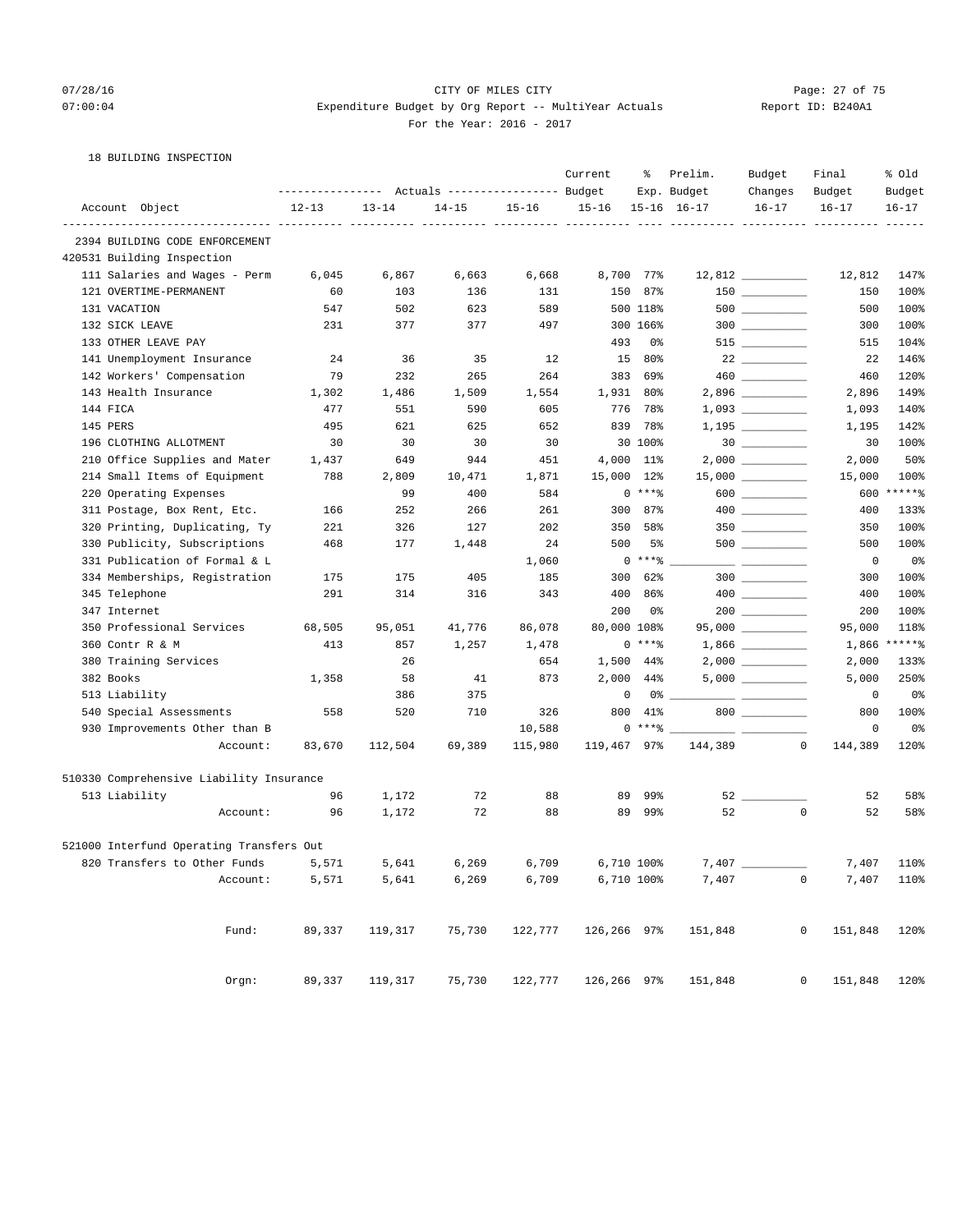## 07/28/16 Page: 28 of 75 07:00:04 Expenditure Budget by Org Report -- MultiYear Actuals Report ID: B240A1 For the Year: 2016 - 2017

## 20 Permissive Medical Levy

|                |                                          |           |           |                           |           | Current      | ႜႜၟ       | Prelim.     | Budget       | Final     | % old     |
|----------------|------------------------------------------|-----------|-----------|---------------------------|-----------|--------------|-----------|-------------|--------------|-----------|-----------|
|                |                                          |           |           | Actuals ----------------- |           | Budget       |           | Exp. Budget | Changes      | Budget    | Budget    |
| Account Object |                                          | $12 - 13$ | $13 - 14$ | $14 - 15$                 | $15 - 16$ | $15 - 16$    | $15 - 16$ | $16 - 17$   | $16 - 17$    | $16 - 17$ | $16 - 17$ |
|                | 2372 Permissive Medical Levy             |           |           |                           |           |              |           |             |              |           |           |
|                | 521000 Interfund Operating Transfers Out |           |           |                           |           |              |           |             |              |           |           |
|                | 820 Transfers to Other Funds             | 133,596   | 145,053   | 167,172                   | 166,390   | 166,810 100% |           | 166,810     |              | 166,810   | 100%      |
|                | Account:                                 | 133,596   | 145,053   | 167,172                   | 166,390   | 166,810 100% |           | 166,810     | $\mathbf{0}$ | 166,810   | 100%      |
|                | Fund:                                    | 133,596   | 145,053   | 167,172                   | 166,390   | 166,810 100% |           | 166,810     | $\mathbf{0}$ | 166,810   | 100%      |
|                |                                          |           |           |                           |           |              |           |             |              |           |           |
|                | Orgn:                                    | 133,596   | 145,053   | 167.172                   | 166,390   | 166,810 100% |           | 166,810     | $\mathbf{0}$ | 166,810   | 100%      |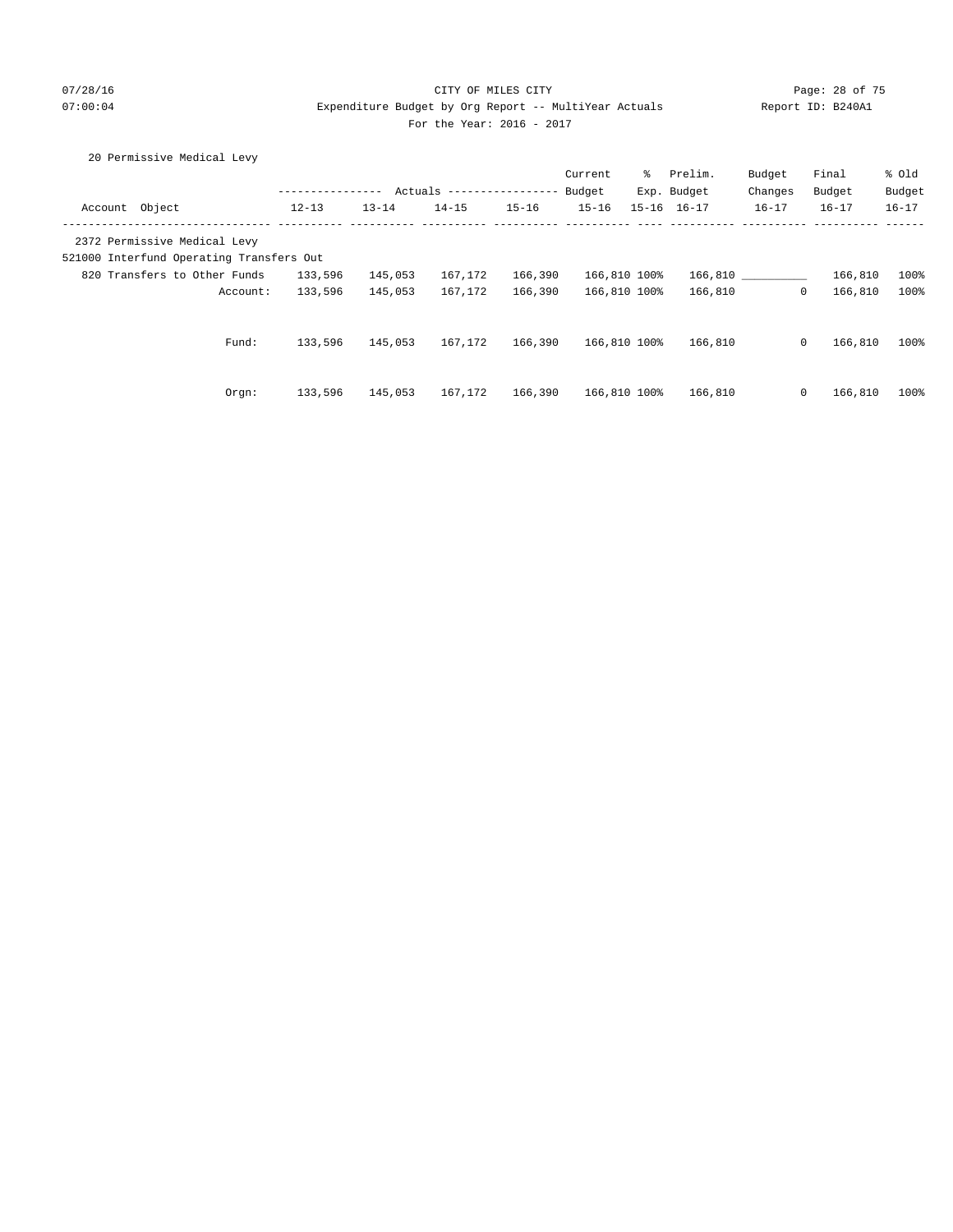## 07/28/16 Page: 29 of 75 07:00:04 Expenditure Budget by Org Report -- MultiYear Actuals Report ID: B240A1 For the Year: 2016 - 2017

## 21 Animal Control

|                     |                                    |           |           | ---------------    Actuals ----------------    Budget |                | Current    | နွ             | Prelim.<br>Exp. Budget | Budget<br>Changes                   | Final<br>Budget        | % Old<br>Budget |
|---------------------|------------------------------------|-----------|-----------|-------------------------------------------------------|----------------|------------|----------------|------------------------|-------------------------------------|------------------------|-----------------|
| Account Object      |                                    | $12 - 13$ | $13 - 14$ | $14 - 15$                                             | $15 - 16$      | $15 - 16$  |                | $15 - 16$ $16 - 17$    | $16 - 17$                           | $16 - 17$              | $16 - 17$       |
| 1000 GENERAL        |                                    |           |           |                                                       |                |            |                |                        |                                     |                        | -----           |
|                     | 440600 Animal Control Services(21) |           |           |                                                       |                |            |                |                        |                                     |                        |                 |
|                     | 111 Salaries and Wages - Perm      | 36,985    | 37,974    | 39,107                                                | 40,532         | 43,562 93% |                |                        | 45,146 _________                    | 45,146                 | 103%            |
|                     | 121 OVERTIME-PERMANENT             |           |           | 39                                                    |                | 500        | 0 %            |                        | $500$                               | 500                    | 100%            |
| 131 VACATION        |                                    | 4,513     | 4,448     | 5,015                                                 | 5,077          |            | 1,500 338%     |                        |                                     | 1,500                  | 100%            |
| 132 SICK LEAVE      |                                    | 1,014     | 757       | 442                                                   | 732            |            | 700 105%       |                        |                                     | 700                    | 100%            |
| 133 OTHER LEAVE PAY |                                    |           |           |                                                       | 1,014          |            | 500 203%       |                        |                                     | 500                    | 100%            |
| 134 HOLIDAY PAY     |                                    | 232       | 392       | 437                                                   | 322            |            | 300 107%       |                        | $300$ ________                      | 300                    | 100%            |
|                     | 141 Unemployment Insurance         | 151       | 196       | 203                                                   | 72             |            | 212 34%        |                        | $73 \ \ \underline{\hspace{1.5cm}}$ | 73                     | 34%             |
|                     | 142 Workers' Compensation          | 2,340     | 2,269     | 2,495                                                 | 2,610          |            | 2,464 106%     |                        | $2,657$ __________                  | 2,657                  | 107%            |
|                     | 143 Health Insurance               | 7,268     | 7,431     | 7,546                                                 | 7,484          |            | 7,726 97%      |                        |                                     | 8,272                  | 107%            |
| 144 FICA            |                                    | 3,298     | 3,333     | 3,446                                                 | 3,647          |            | 3,600 101%     |                        |                                     | 3,722                  | 103%            |
| 145 PERS            |                                    | 2,764     | 3,289     | 3,420                                                 | 3,657          |            | 3,666 100%     |                        |                                     | 3,963                  | 108%            |
|                     | 196 CLOTHING ALLOTMENT             | 360       |           |                                                       | 360            |            | 720 50%        |                        |                                     | 720                    | 100%            |
|                     | 210 Office Supplies and Mater      |           |           | 38                                                    | 181            |            | 150 121%       |                        |                                     | 150                    | 100%            |
|                     | 211 Clothing Allotment             |           |           |                                                       |                | 150        | 0%             |                        | المستورين                           | $\overline{0}$         | 0%              |
|                     | 214 Small Items of Equipment       | 322       | 12        | 39                                                    |                | 400        | 0%             |                        |                                     | 400                    | 100%            |
|                     | 220 Operating Expenses             | 780       | 1,350     | 1,100                                                 | 604            | 1,200      | 50%            |                        |                                     | 1,200                  | 100%            |
|                     | 230 Repair and Maintenance Su      | 3         | 6         | 511                                                   | $\overline{4}$ | 250        | 2 <sup>°</sup> |                        | $250$ _________                     | 250                    | 100%            |
|                     | 231 Gas, Oil, Diesel Fuel, Gr      | 1,441     | 1,264     | 1,215                                                 | 881            | 1,400      | 63%            |                        |                                     | 1,400                  | 100%            |
|                     | 311 Postage, Box Rent, Etc.        |           |           |                                                       |                | 20         | 0%             |                        |                                     | 20                     | 100%            |
|                     | 320 Printing, Duplicating, Ty      |           |           |                                                       |                | 25         | 0%             |                        |                                     | 25                     | 100%            |
|                     | 330 Publicity, Subscriptions       |           |           |                                                       |                | 25         | 0%             |                        | 25                                  | 25                     | 100%            |
|                     | 341 Electric Utility Services      | 490       | 552       | 546                                                   | 529            |            | 529 100%       |                        |                                     | 529                    | 100%            |
|                     | 342 Water Utility Services         | 275       | 256       | 257                                                   | 262            |            | 350 75%        |                        |                                     | 350                    | 100%            |
|                     | 343 Sewer Utility Services         | 146       | 155       | 155                                                   | 181            |            | 150 121%       |                        |                                     | 150                    | 100%            |
|                     | 344 Gas Utility Service            | 401       | 492       | 448                                                   | 470            | 635        | 74%            |                        | 635                                 | 635                    | 100%            |
| 345 Telephone       |                                    | 445       | 482       | 480                                                   | 520            |            | 500 104%       |                        |                                     | 500                    | 100%            |
| 347 Internet        |                                    |           |           |                                                       |                | 20         | 0%             |                        |                                     | 20                     | 100%            |
|                     | 350 Professional Services          | 2,738     | 2,882     | 1,925                                                 | 3,405          |            | 3,000 114%     |                        |                                     | 3,000                  | 100%            |
|                     | 366 R&M Vehicles - Police/Ani      |           |           |                                                       |                | 100        | 0%             |                        |                                     | 100                    | 100%            |
| 370 Travel          |                                    |           |           |                                                       |                | 200        | 0 <sup>°</sup> |                        |                                     | 200                    | 100%            |
|                     | 380 Training Services              |           |           |                                                       |                | 100        | 0%             |                        |                                     | 100                    | 100%            |
| True #              | 511 Insurance on Buildings         | 81        | 68        | 73                                                    | 70             | 71         | 99%            |                        | $71$ _______                        | 71                     | 100%            |
|                     | Account:                           | 66,047    | 67,608    | 68,937                                                | 72,614         | 74,725 97% |                | 77,178                 |                                     | $\mathsf{O}$<br>77,178 | 103%            |
|                     | Fund:                              | 66,047    | 67,608    | 68,937                                                | 72,614         | 74,725 97% |                | 77,178                 |                                     | $\mathsf{O}$<br>77,178 | 103%            |
|                     | Orgn:                              | 66,047    | 67,608    | 68,937                                                | 72,614         | 74,725 97% |                | 77,178                 |                                     | $\mathbf 0$<br>77,178  | 103%            |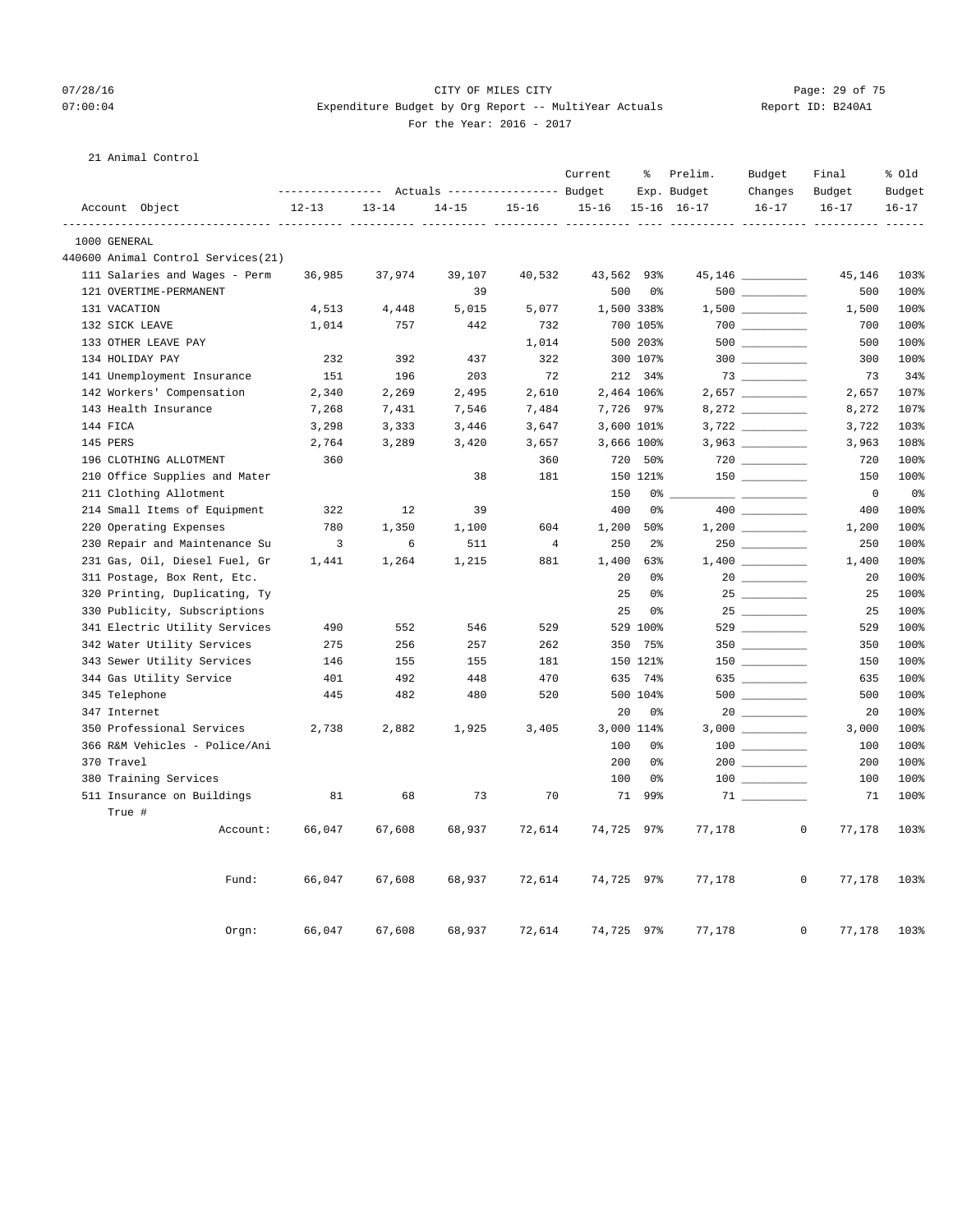## 07/28/16 Page: 30 of 75 07:00:04 Expenditure Budget by Org Report -- MultiYear Actuals Report ID: B240A1 For the Year: 2016 - 2017

| Report ID: B240A |  |
|------------------|--|
|                  |  |

22 Water Plant

|                                               |           |           | Actuals ----------------- Budget |           | Current     | ႜ          | Prelim.<br>Exp. Budget                        | Budget<br>Changes   | Final<br>Budget | % Old<br>Budget |
|-----------------------------------------------|-----------|-----------|----------------------------------|-----------|-------------|------------|-----------------------------------------------|---------------------|-----------------|-----------------|
| Account Object                                | $12 - 13$ | $13 - 14$ | $14 - 15$                        | $15 - 16$ | $15 - 16$   |            | $15 - 16$ $16 - 17$<br>----------- ---------- | $16 - 17$           | $16 - 17$       | $16 - 17$       |
| 5210 WATER UTILITY                            |           |           |                                  |           |             |            |                                               |                     |                 |                 |
| 411101 Labor Negotiations                     |           |           |                                  |           |             |            |                                               |                     |                 |                 |
| 350 Professional Services                     |           |           | 236                              |           | 0           | 0%         |                                               |                     | 0               | 0%              |
| Account:                                      |           |           | 236                              |           |             | $0$ ****   | $\mathsf 0$                                   | $\mathbb O$         | $\mathbf 0$     | 0%              |
| 430530 Water Source of Supply and Pumping(22) |           |           |                                  |           |             |            |                                               |                     |                 |                 |
| 111 Salaries and Wages - Perm                 | 185,475   | 193,372   | 217,184                          | 225,345   | 234,119     | 96%        |                                               | 242,361             | 242,361         | 103%            |
| 121 OVERTIME-PERMANENT                        | 10,275    | 8,150     | 9,000                            | 9,823     | 16,709 59%  |            |                                               |                     | 16,709          | 100%            |
| 131 VACATION                                  | 11,872    | 14,758    | 15,671                           | 17,575    | 15,773 111% |            |                                               | $15,773$ _________  | 15,773          | 100%            |
| 132 SICK LEAVE                                | 3,254     | 3,598     | 6,951                            | 8,819     | 7,093 124%  |            |                                               |                     | 7,093           | 100%            |
| 133 OTHER LEAVE PAY                           | 829       | 1,169     | 1,052                            | 3,227     |             | 3,968 81%  |                                               |                     | 4,090           | 103%            |
| 134 HOLIDAY PAY                               | 4,749     | 4,636     | 4,718                            | 4,447     |             | 5,002 89%  |                                               |                     | 5,002           | 100%            |
| 141 Unemployment Insurance                    | 761       | 1,019     | 1,151                            | 405       | 422         | 96%        |                                               |                     | 436             | 103%            |
| 142 Workers' Compensation                     | 13,228    | 14,194    | 15,763                           | 16,437    | 14,800 111% |            |                                               | 15,893 __________   | 15,893          | 107%            |
| 143 Health Insurance                          | 36,340    | 38,026    | 42,249                           | 43,523    | 43,263 101% |            |                                               |                     | 46,324          | 107%            |
| 144 FICA                                      | 15,346    | 16,029    | 18,376                           | 19,680    | 21,507 92%  |            |                                               | 22, 264 _________   | 22,264          | 103%            |
| 145 PERS                                      | 15,086    | 18,064    | 19,437                           | 21,931    | 23, 251 94% |            |                                               |                     | 24,359          | 104%            |
| 196 CLOTHING ALLOTMENT                        | 750       | 750       | 840                              | 840       |             | 840 100%   |                                               |                     | 840             | 100%            |
| 210 Office Supplies and Mater                 | 118       | 212       | 178                              | 220       | 250         | 88%        |                                               | 250                 | 250             | 100%            |
| 214 Small Items of Equipment                  | 3,495     |           | 23                               | 1,539     | 3,000       | 51%        |                                               | 5,950 _________     | 5,950           | 198%            |
| 220 Operating Expenses                        | 1,996     | 793       | 1,491                            | 879       | 2,000       | $44\%$     |                                               |                     | 2,000           | 100%            |
| 222 Chemicals, Lab & Med Suppl                | 585       |           |                                  | 47        | 150         | 31%        |                                               |                     | 150             | 100%            |
| 226 Clothing and Uniforms                     | 393       | 328       | 279                              | 639       |             | 400 160%   |                                               |                     | 500             | 125%            |
| 230 Repair and Maintenance Su                 | 3,764     | 3,727     | 4,755                            | 5,738     | 6,000       | 96%        |                                               | $12,000$ _________  | 12,000          | 200%            |
| 231 Gas, Oil, Diesel Fuel, Gr                 | 1,131     | 932       | 1,384                            | 856       | 1,300       | 66%        |                                               |                     | 1,500           | 115%            |
| 241 Consumable Tools                          | 114       | 69        | 153                              | 118       | 200         | 59%        |                                               |                     | 200             | 100%            |
| 311 Postage, Box Rent, Etc.                   | 4         |           | 4                                | 24        | 50          | 48%        |                                               |                     | 50              | 100%            |
| 320 Printing, Duplicating, Ty                 |           | 25        |                                  |           | $\mathbf 0$ | 0%         |                                               |                     | $\mathbf 0$     | 0%              |
| 330 Publicity, Subscriptions                  | 201       |           |                                  |           | 500         | 0%         |                                               |                     | 250             | 50%             |
| 331 Publication of Formal & L                 |           | 235       |                                  |           | 0           | 0%         |                                               |                     | 0               | 0 <sub>8</sub>  |
| 334 Memberships, Registration                 | 455       | 212       | 214                              | 278       | 400         | 70%        |                                               |                     | 400             | 100%            |
| 341 Electric Utility Services                 | 50,422    | 49,867    | 57,046                           | 42,641    | 61,326      | 70%        |                                               | $55,000$ __________ | 55,000          | 89%             |
| 344 Gas Utility Service                       | 9,280     | 12,911    | 19,187                           | 1,961     | 20,000      | 10%        |                                               |                     | 20,000          | 100%            |
| 345 Telephone                                 | 873       | 942       | 897                              | 985       | 1,000       | 99%        |                                               |                     | 1,000           | 100%            |
| 346 Garbage Service                           | 284       | 71        | 284                              | 3,624     |             | 250 ****   |                                               | $300$               | 300             | 120%            |
| 347 Internet                                  | 595       | 928       | 963                              | 1,043     |             | 1,000 104% |                                               |                     | 1,000           | 100%            |
| 350 Professional Services                     | 487       | 562       | 312                              | 312       | 500         | 62%        |                                               |                     | 500             | 100%            |
| 352 Wtr/Swr Lab Testing                       | 200       |           |                                  |           | $1,000$ 0%  |            |                                               |                     | 1,000           | 100%            |
| 357 Architectual, Engineering                 |           |           |                                  |           | 10,000      | 0%         |                                               |                     | 10,000          | 100%            |
| 360 Contr R & M                               | 9,297     | 2,410     | 2,036                            | 1,220     | 40,000      | 3%         |                                               |                     | 40,000          | 100%            |
| 363 R&M Vehicles/Equip/Labor-                 | 6,470     | 1,857     | 566                              | 941       |             | 7,000 13%  |                                               |                     | 3,000           | 42%             |
| 369 Other Repair and Maintena                 |           |           |                                  | 2,675     |             | 2,000 134% |                                               |                     | 2,000           | 100%            |
| 370 Travel                                    | 819       | 298       | 743                              | 631       |             | 1,000 63%  |                                               |                     | 1,000           | 100%            |
| 380 Training Services                         | 807       | 413       | 901                              | 1,267     | 1,400       | 91%        |                                               |                     | 1,500           | 107%            |
| 382 Books                                     | 63        |           | 53                               |           | 200         | 0%         |                                               | $200$               | 200             | 100%            |
| 400 BUILDING MATERIALS                        |           |           | 66                               |           | 500         | 0%         |                                               |                     | 500             | 100%            |
| 511 Insurance on Buildings                    | 9,343     | 7,236     | 9,143                            | 9,143     |             | 9,143 100% |                                               |                     | 11,966          | 130%            |

True #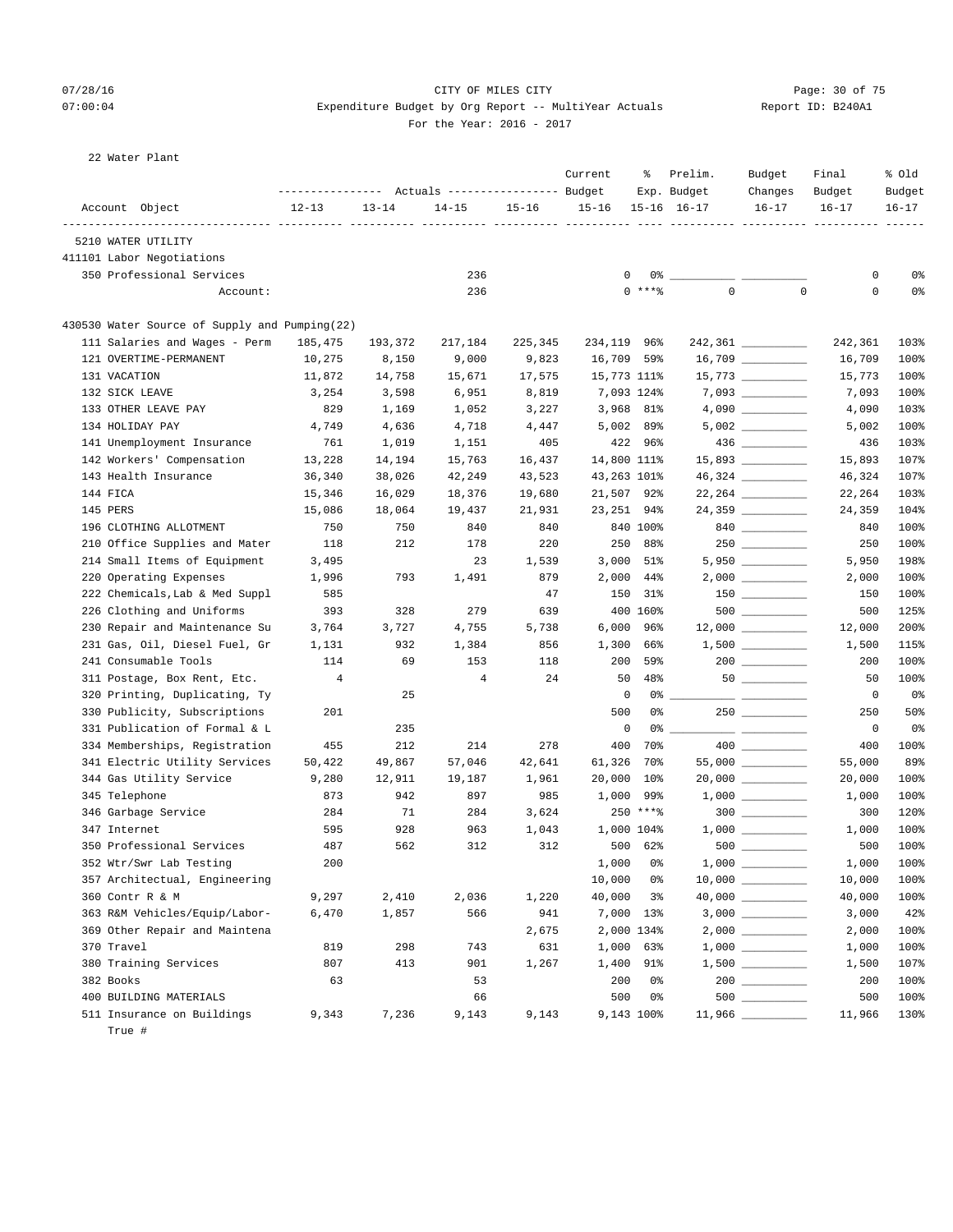## 07/28/16 Page: 31 of 75 07:00:04 Expenditure Budget by Org Report -- MultiYear Actuals Report ID: B240A1 For the Year: 2016 - 2017

## 22 Water Plant

|                                         |           |           |                            |           | Current     | ိ       | Prelim.     | Budget    | Final     | % Old     |
|-----------------------------------------|-----------|-----------|----------------------------|-----------|-------------|---------|-------------|-----------|-----------|-----------|
|                                         |           |           | Actuals ------------------ |           | Budget      |         | Exp. Budget | Changes   | Budget    | Budget    |
| Account Object                          | $12 - 13$ | $13 - 14$ | $14 - 15$                  | $15 - 16$ | $15 - 16$   |         | 15-16 16-17 | $16 - 17$ | $16 - 17$ | $16 - 17$ |
| 512 Insurance on Vehicles & E<br>True # | 201       | 206       | 261                        | 188       |             | 189 99% |             | 293       | 293       | 155%      |
| 940 Machinery & Equipment               |           |           |                            |           | 130,000     | 0 %     |             | 130,000   | 130,000   | 100%      |
| Account:                                | 399,362   | 397,999   | 453,331                    | 449,021   | 687,505 65% |         | 703,653     | $\circ$   | 703,653   | 102%      |
| Fund:                                   | 399,362   | 397,999   | 453,567                    | 449,021   | 687,505 65% |         | 703,653     | $\circ$   | 703,653   | 102%      |
| Orgn:                                   | 399,362   | 397,999   | 453,567                    | 449,021   | 687,505 65% |         | 703,653     | $\circ$   | 703,653   | 102%      |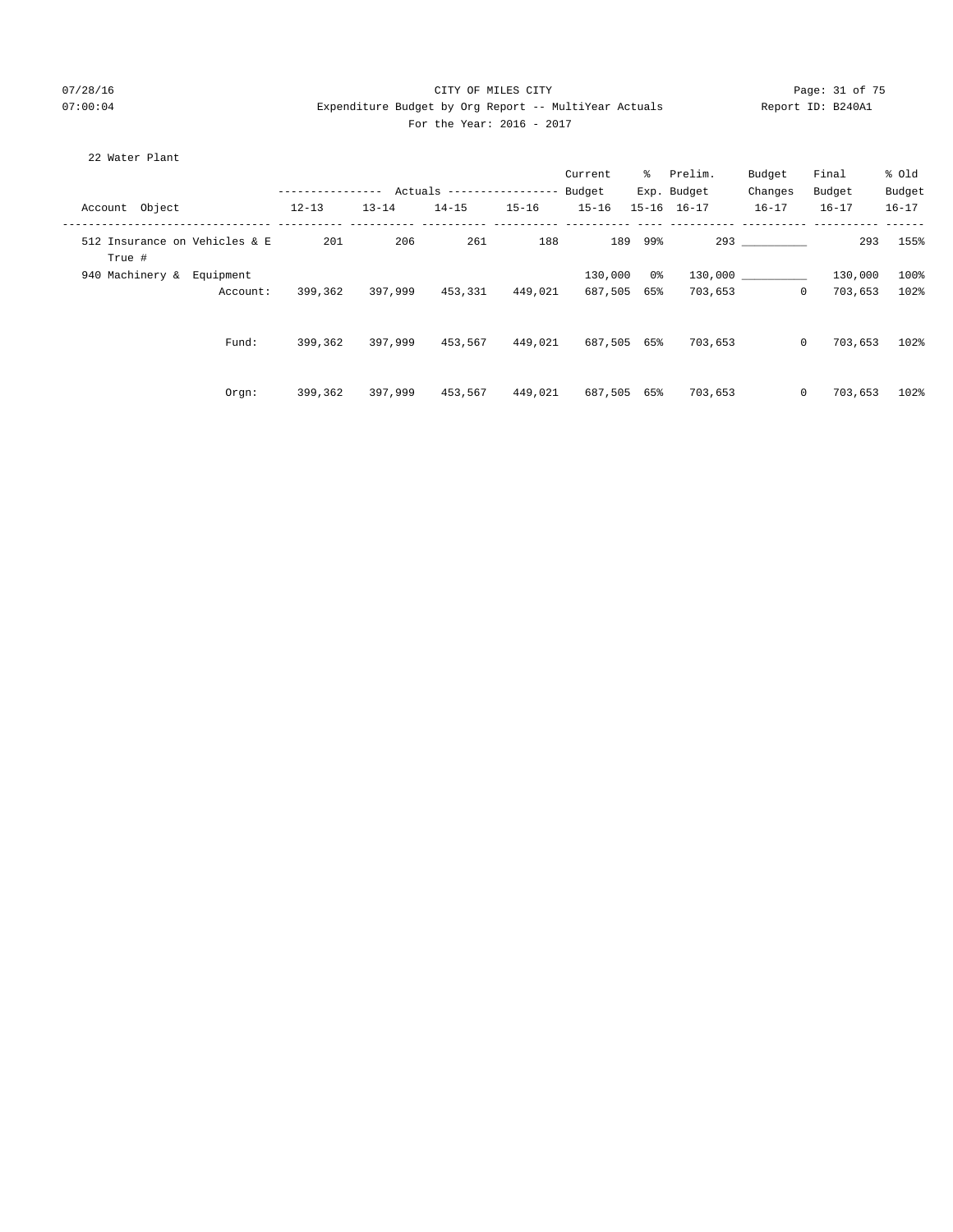# 07/28/16 Page: 32 of 75 07:00:04 Expenditure Budget by Org Report -- MultiYear Actuals Report ID: B240A1

For the Year: 2016 - 2017

| 23 Water Lines |  |
|----------------|--|

|                                          | ----------------       |                      | Actuals ----------------- Budget |           | Current      | ႜ             | Prelim.<br>Exp. Budget | Budget<br>Changes   | Final<br>Budget | % old<br>Budget |
|------------------------------------------|------------------------|----------------------|----------------------------------|-----------|--------------|---------------|------------------------|---------------------|-----------------|-----------------|
| Account Object                           | $12 - 13$<br>----- --- | $13 - 14$<br>---- -- | $14 - 15$<br>---- ---            | $15 - 16$ | $15 - 16$    |               | $15 - 16$ $16 - 17$    | $16 - 17$           | $16 - 17$       | $16 - 17$       |
| 5210 WATER UTILITY                       |                        |                      |                                  |           |              |               |                        |                     |                 |                 |
| 430220 Operations                        |                        |                      |                                  |           |              |               |                        |                     |                 |                 |
| 350 Professional Services                |                        |                      |                                  | 23        |              | $0***8$       |                        |                     | 0               | 0%              |
| Account:                                 |                        |                      |                                  | 23        |              | $0***8$       | $\mathbf 0$            | $\mathbf 0$         | $\mathsf 0$     | 0%              |
| 430550 Transmission and Distribution(23) |                        |                      |                                  |           |              |               |                        |                     |                 |                 |
| 111 Salaries and Wages - Perm            | 146,175                | 150,976              | 138,066                          | 142,453   | 131,803 108% |               |                        | 137,531 __________  | 137,531         | 104%            |
| 121 OVERTIME-PERMANENT                   | 7,669                  | 7,418                | 8,054                            | 7,629     | 10,598       | 72%           |                        | $10,599$ _________  | 10,599          | 100%            |
| 131 VACATION                             | 12,340                 | 20,561               | 8,920                            | 9,481     | 15,773       | 60%           |                        | $15,773$ _________  | 15,773          | 100%            |
| 132 SICK LEAVE                           | 5,074                  | 11,296               | 6,960                            | 3,239     | 7,093        | $46\%$        |                        | $7,093$ __________  | 7,093           | 100%            |
| 133 OTHER LEAVE PAY                      |                        |                      |                                  | 702       | 2,150        | 33%           |                        | $2,243$ _________   | 2,243           | 104%            |
| 134 HOLIDAY PAY                          | 2,638                  | 2,432                | 2,111                            | 1,859     | 4,558        | 41%           |                        |                     | 4,558           | 100%            |
| 141 Unemployment Insurance               | 610                    | 870                  | 742                              | 249       | 258          | 97%           |                        |                     | 267             | 103%            |
| 142 Workers' Compensation                | 8,860                  | 9,892                | 8,637                            | 8,769     | 8,888        | 99%           |                        |                     | 9,573           | 107%            |
| 143 Health Insurance                     | 29,272                 | 29,616               | 29,510                           | 28,952    | 27,812 104%  |               |                        | 29,615 ________     | 29,615          | 106%            |
| 144 FICA                                 | 13,071                 | 14,589               | 12,483                           | 12,616    | 13,156       | 96%           |                        | $13,602$ __________ | 13,602          | 103%            |
| 145 PERS                                 | 12,238                 | 15,465               | 13,359                           | 13,617    | 14,223       | 96%           |                        |                     | 14,882          | 104%            |
| 196 CLOTHING ALLOTMENT                   | 615                    | 578                  | 653                              | 503       | 670          | 75%           |                        | 650                 | 650             | 97%             |
| 210 Office Supplies and Mater            | 590                    | 451                  | 502                              | 380       | 500          | 76%           |                        |                     | 500             | 100%            |
| 214 Small Items of Equipment             | 3,246                  | 4,760                | 5,888                            | 9,478     | 12,500       | 76%           |                        | $19,500$ _________  | 19,500          | 156%            |
| 220 Operating Expenses                   | 13,458                 | 12,801               | 21,980                           | 22,437    | 25,000       | 90%           |                        | $35,000$ __________ | 35,000          | 140%            |
| 222 Chemicals, Lab & Med Suppl           |                        |                      | 125                              |           | 200          | 0%            |                        |                     | 200             | 100%            |
| 226 Clothing and Uniforms                | 694                    | 716                  | 840                              | 715       | 900          | 79%           |                        |                     | 700             | 77%             |
| 230 Repair and Maintenance Su            | 21,161                 | 35,517               | 23,782                           | 32,432    | 25,000 130%  |               |                        |                     | 40,000          | 160%            |
| 231 Gas, Oil, Diesel Fuel, Gr            | 13,879                 | 14,122               | 11,753                           | 7,819     | 12,000       | 65%           |                        |                     | 10,000          | 83%             |
| 233 Water/Sewer Main Replacem            | 10,685                 | 1,144                | 5,301                            |           | 10,000       | 0%            |                        | $10,000$ _________  | 10,000          | 100%            |
| 234 Hydrant/Manhole Replaceme            | 23,782                 | 13,915               | 30,679                           | 44,043    | 30,000 147%  |               |                        |                     | 45,000          | 150%            |
| 235 Curb Stop Replacement                | 9,281                  | 11,817               | 13,321                           | 17,304    | 14,000 124%  |               |                        |                     | 18,000          | 128%            |
| 241 Consumable Tools                     | 210                    | 212                  | 102                              |           | 200          | 0%            |                        |                     | 200             | 100%            |
| 311 Postage, Box Rent, Etc.              | 33                     | 8                    | 8                                | 5         | 100          | 5%            |                        |                     | 100             | 100%            |
| 320 Printing, Duplicating, Ty            | 112                    | 44                   | 25                               |           | 100          | 0%            |                        |                     | 100             | 100%            |
| 330 Publicity, Subscriptions             | 134                    | 45                   | 232                              |           | 250          | 0%            |                        |                     | 250             | 100%            |
| 331 Publication of Formal & L            |                        | 60                   |                                  |           | 0            | 0%            |                        |                     | 0               | 0%              |
| 334 Memberships, Registration            | 250                    | 299                  | 125                              | 337       |              | 300 112%      |                        |                     | 325             | 108%            |
| 341 Electric Utility Services            | 161                    | 213                  | 303                              | 403       |              | 308 131%      |                        | 650                 | 650             | 211%            |
| 344 Gas Utility Service                  | 241                    | 392                  | 400                              | 536       |              | 450 119%      |                        |                     | 450             | 100%            |
| 345 Telephone                            | 484                    | 471                  | 512                              | 601       |              | 600 100%      |                        | $600$               | 600             | 100%            |
| 347 Internet                             | 119                    | 135                  | 137                              | 148       | 250          | 59%           |                        | $200$               | 200             | 80%             |
| 350 Professional Services                | 3,031                  | 5,174                | 44,119                           | 10,501    |              | $350$ *** $8$ |                        | 8,400 _________     | 8,400           | 2400%           |
| 352 Wtr/Swr Lab Testing                  | 47,142                 |                      |                                  |           | 0            | $0\%$ $-$     |                        |                     | 0               | 0%              |
| 357 Architectual, Engineering            | 9,737                  | 6,567                | 4,995                            | 9,735     | 20,000       | 49%           |                        |                     | 70,000          | 350%            |
| 360 Contr R & M                          | 6,656                  | 5,891                | 4,374                            | 3,422     | 8,000        | 43%           |                        | $18,500$ _________  | 18,500          | 231%            |
| 363 R&M Vehicles/Equip/Labor-            | 34,302                 | 40,749               | 36,159                           | 40,899    | 28,000 146%  |               |                        |                     | 29,000          | 103%            |
| 369 Other Repair and Maintena            | 118                    | 3,947                |                                  | 139       |              | 1,000 14%     |                        |                     | 1,000           | 100%            |
| 370 Travel                               | 468                    | 59                   | 491                              | 318       | 750          | 42%           |                        |                     | 750             | 100%            |
| 380 Training Services                    | 180                    | 105                  | 235                              | 400       | 700          | 57%           |                        |                     | 700             | 100%            |
| 382 Books                                | 304                    | 70                   | 54                               | 23        | 200          | $12\%$        |                        |                     | 200             | 100%            |
| 400 BUILDING MATERIALS                   |                        |                      | 709                              | 207       |              | 500 41%       | 500                    |                     | 500             | 100%            |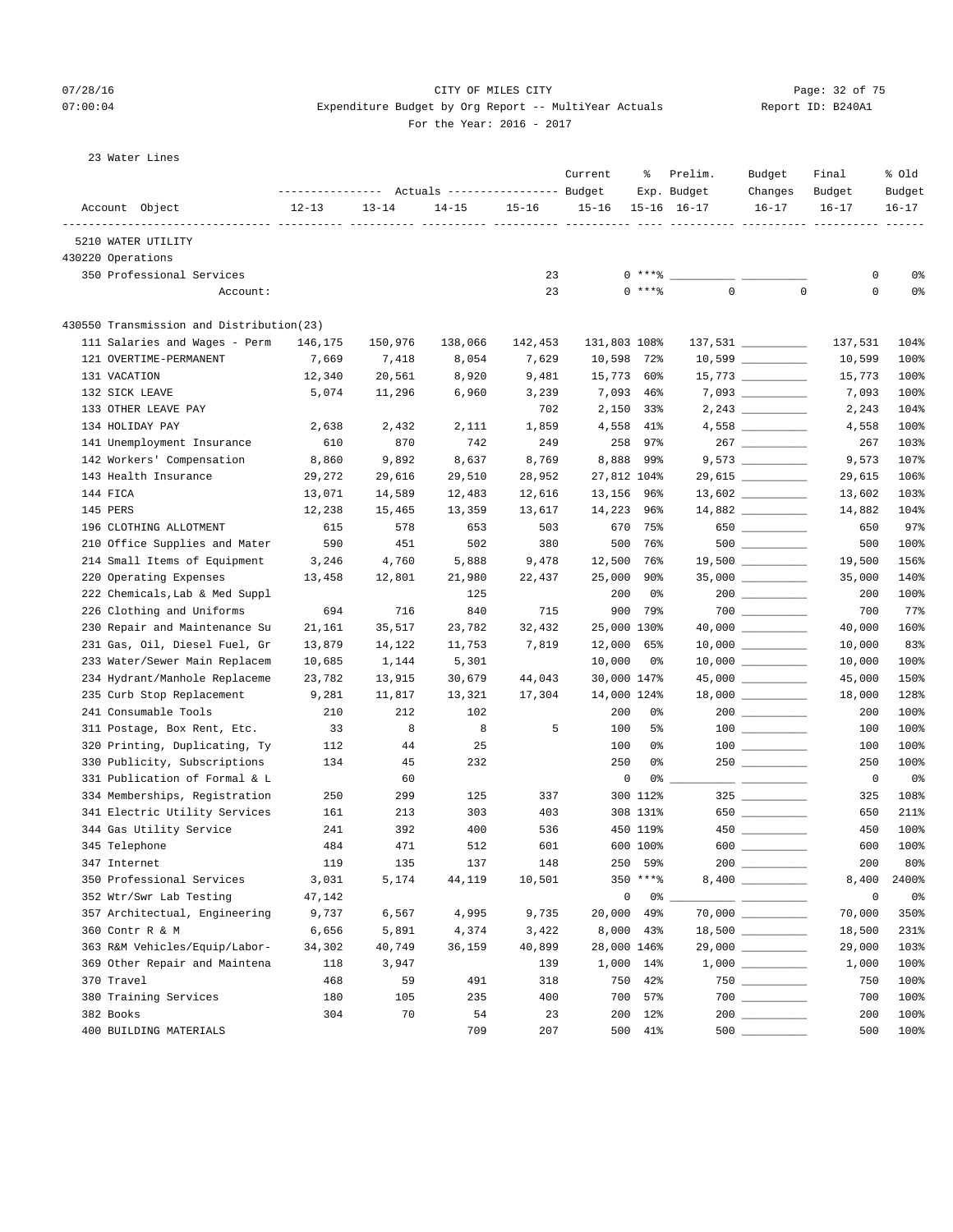## 07/28/16 Page: 33 of 75 07:00:04 Expenditure Budget by Org Report -- MultiYear Actuals Report ID: B240A1 For the Year: 2016 - 2017

## 23 Water Lines

|                                           |           |           | --------------- Actuals ---------------- Budget |           | Current           | ိ             | Prelim.<br>Exp. Budget                             | Budget<br>Changes        | Final<br>Budget           | % Old<br>Budget   |
|-------------------------------------------|-----------|-----------|-------------------------------------------------|-----------|-------------------|---------------|----------------------------------------------------|--------------------------|---------------------------|-------------------|
| Account Object                            | $12 - 13$ | $13 - 14$ | $14 - 15$                                       | $15 - 16$ | 15-16 15-16 16-17 |               |                                                    | $16 - 17$                | $16 - 17$                 | $16 - 17$         |
| 511 Insurance on Buildings<br>True #      | 2,793     | 3,047     | 2,966                                           | 2,961     |                   | 2,961 100%    |                                                    |                          | 2,999                     | $- - - -$<br>101% |
| 512 Insurance on Vehicles & E<br>True #   | 641       | 606       | 456                                             | 890       |                   | 890 100%      |                                                    |                          | 717                       | 80%               |
| 513 Liability                             |           | 386       | 554                                             |           | 386               |               | $0*$ $-$                                           | $\overline{\phantom{a}}$ | $\circ$                   | 0 <sup>o</sup>    |
| 532 Land Rental                           | 784       | 825       | 870                                             | 917       |                   | 1,500 61%     |                                                    |                          | 1,500                     | 100%              |
| 533 Machinery and Equipment R             |           |           | 50                                              | 60        | 1,000             | $6\%$         |                                                    |                          | 1,000                     | 100%              |
| 940 Machinery & Equipment                 |           |           |                                                 |           | 63,587 1,913,000  |               | 3% 2,005,000 2,005,000                             |                          |                           | 104%              |
| 958 Strevell/Merriam Wtr Line             |           |           |                                                 | 70,445    |                   | 68,000 104% _ |                                                    |                          | $\mathbf 0$               | 0%                |
| Account:                                  | 443,238   | 428,241   | 441,542                                         |           |                   |               | 571, 211 2, 416, 877 24% 2, 568, 427 0 2, 568, 427 |                          |                           | 106%              |
| 490200 Revenue Bonds                      |           |           |                                                 |           |                   |               |                                                    |                          |                           |                   |
| 611 Principal-NE Wtr Line Pha<br>True #   |           |           |                                                 | 16,000    |                   | 16,000 100%   |                                                    |                          | 16,000                    | 100%              |
| 615 Principal-Northeast Water<br>True #   |           |           |                                                 | 60,000    |                   | 60,000 100%   |                                                    |                          | 62,000                    | 103%              |
| 616 Principal-Carbon Hill Wat<br>True #   |           |           |                                                 | 58,000    |                   | 58,000 100%   |                                                    | 60,000 000               | 60,000                    | 103%              |
| 617 Principal - NE Wtr Line \$<br>True #  |           |           |                                                 | 14,000    |                   | 14,000 100%   |                                                    |                          | 14,000                    | 100%              |
| 618 Principal-Carbon Hill \$50<br>True #  |           |           |                                                 | 14,000    |                   | 14,000 100%   |                                                    |                          | 14,000                    | 100%              |
| 622 Interest-NE Wtr Line Phas<br>True #   | 2,168     | 2,048     | 1,928                                           | 1,808     |                   | 1,808 100%    |                                                    |                          | 1,688                     | 93%               |
| 631 Interest - NE Wtr Line \$5<br>True #  | 12,678    | 12,320    | 11,963                                          | 11,591    |                   | 11,592 100%   |                                                    | 11,207                   | 11,207                    | 96%               |
| 632 Interest - Carbon Hill Wt<br>True #   | 12,678    | 12,320    | 11,963                                          | 11,591    |                   | 11,592 100%   |                                                    |                          | 11,207                    | 96%               |
| 634 Interest-Northeast Wtr Ln<br>True #   | 77,269    | 68,798    | 58,035                                          | 56,280    |                   | 56,280 100%   |                                                    | 54,465 _________         | 54,465                    | 96%               |
| 638 Interest-Carbon Hill Tank<br>True #   | 68,777    | 66,512    | 56,490                                          | 54,795    |                   | 54,795 100%   |                                                    |                          | 53,040                    | 96%               |
| Account:                                  | 173,570   | 161,998   | 140,379                                         | 298,065   | 298,067 100%      |               | 297,607                                            | $\mathbf 0$              | 297,607                   | 99%               |
| 521000 Interfund Operating Transfers Out  |           |           |                                                 |           |                   |               |                                                    |                          |                           |                   |
| 820 Transfers to Other Funds              | 6,420     | 9,943     | 4,570                                           |           | 10,046            | 0%            |                                                    |                          | 11,162                    | 111%              |
| Planner Wages- True # if stays @.00 raise |           |           |                                                 |           |                   |               |                                                    |                          |                           |                   |
| Account:                                  | 6,420     | 9,943     | 4,570                                           |           | 10,046            | 0 %           | 11,162                                             | $\mathbf{0}$             | 11,162                    | 111%              |
| Fund:                                     | 623,228   | 600,182   | 586,491                                         |           |                   |               | 869,299 2,724,990 32% 2,877,196                    |                          | 0, 2, 877, 196            | 105%              |
| Orgn:                                     | 623,228   | 600,182   | 586,491                                         |           | 869,299 2,724,990 |               | 32% 2,877,196                                      |                          | $\mathbf{0}$<br>2,877,196 | 105%              |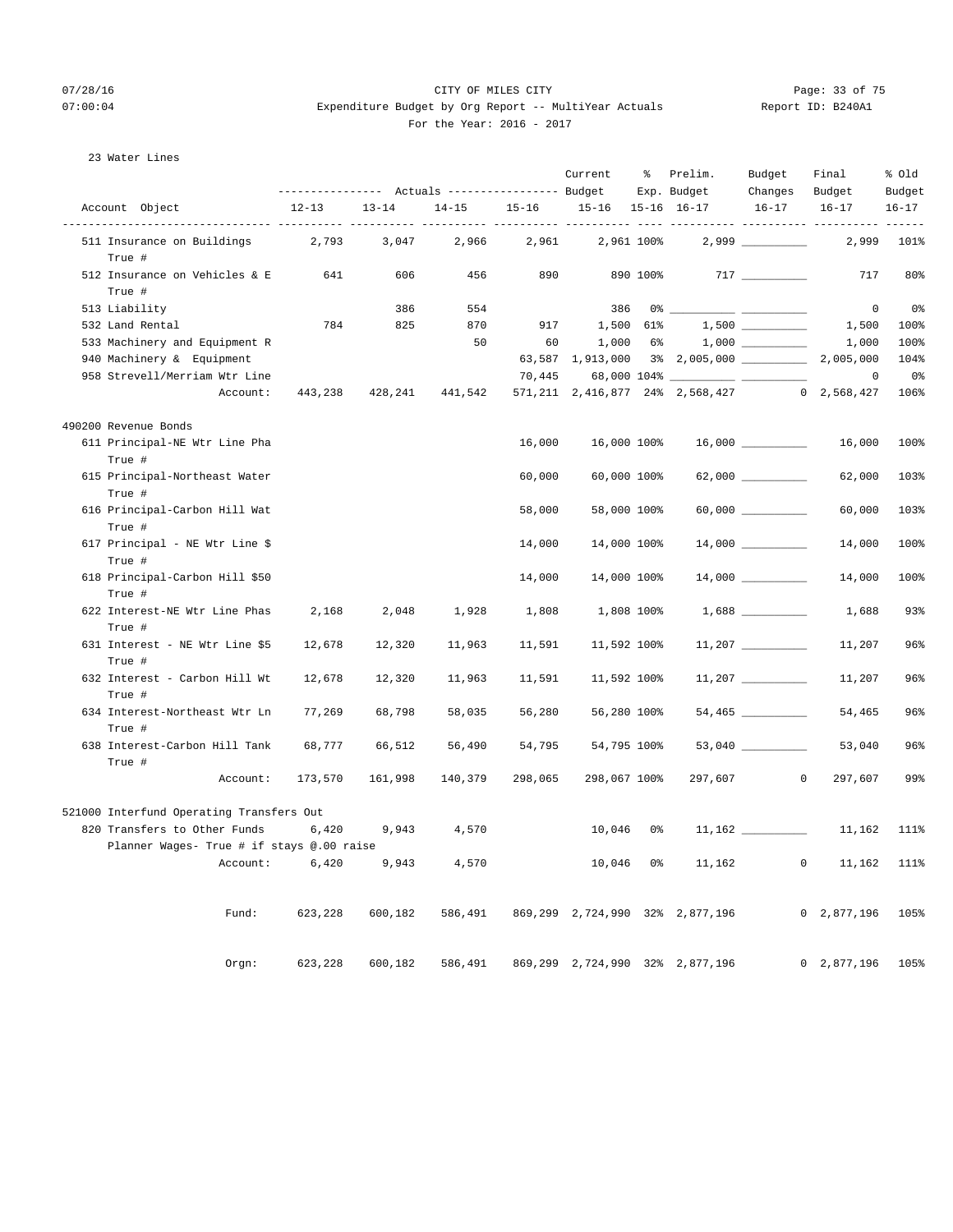## 07/28/16 Page: 34 of 75 07:00:04 Expenditure Budget by Org Report -- MultiYear Actuals Report ID: B240A1 For the Year: 2016 - 2017

## 25 Water Administration

|                                          |                                                       |           |           |           | Current   | ႜ               | Prelim.             | Budget              | Final             | % old          |
|------------------------------------------|-------------------------------------------------------|-----------|-----------|-----------|-----------|-----------------|---------------------|---------------------|-------------------|----------------|
|                                          | ---------------    Actuals ----------------    Budget |           |           |           |           |                 | Exp. Budget         | Changes             | Budget            | Budget         |
| Account Object                           | $12 - 13$                                             | $13 - 14$ | $14 - 15$ | $15 - 16$ | $15 - 16$ |                 | $15 - 16$ $16 - 17$ | $16 - 17$           | $16 - 17$         | $16 - 17$      |
| 5210 WATER UTILITY                       |                                                       |           |           |           |           |                 |                     |                     |                   |                |
| 430510 Water Administration(25)          |                                                       |           |           |           |           |                 |                     |                     |                   |                |
| 110 Salaries and Wages-Comp A            | 6,506                                                 | 567       | 8,091     |           |           | 0               | 0% -                |                     | 0                 | 0%             |
| 111 Salaries and Wages - Perm            | 33,820                                                | 23,724    | 22,676    | 23,107    |           | 23,087 100%     |                     |                     | 25,228            | 109%           |
| 121 OVERTIME-PERMANENT                   | 111                                                   | 195       | 98        | 6         | 250       | $2\overline{8}$ |                     |                     | 250               | 100%           |
| 131 VACATION                             | 4,901                                                 | 1,220     | 2,557     | 1,588     |           | 1,500 106%      |                     |                     | 1,500             | 100%           |
| 132 SICK LEAVE                           | 1,371                                                 | 642       | 646       | 1,015     |           | 1,000 102%      |                     |                     | 1,000             | 100%           |
| 141 Unemployment Insurance               | 141                                                   | 116       | 117       | 39        |           | 39 100%         |                     | $39$ _________      | 39                | 100%           |
| 142 Workers' Compensation                | 435                                                   | 322       | 320       | 313       |           | 298 105%        |                     |                     | 312               | 104%           |
| 143 Health Insurance                     | 5,567                                                 | 3,713     | 3,773     | 3,886     |           | 3,863 101%      |                     |                     | 4,136             | 107%           |
| 144 FICA                                 | 3,085                                                 | 1,981     | 1,998     | 1,979     |           | 1,977 100%      |                     |                     | 1,985             | 100%           |
| 145 PERS                                 | 1,984                                                 | 1,364     | 1,371     | 1,369     |           | 2,137 64%       |                     |                     | 2,171             | 101%           |
| 196 CLOTHING ALLOTMENT                   | 128                                                   | 113       | 138       | 150       |           | 140 107%        |                     |                     | 150               | 107%           |
| 210 Office Supplies and Mater            | 2,801                                                 | 2,685     | 2,135     | 1,631     |           | 2,000 82%       |                     |                     | 2,000             | 100%           |
| 214 Small Items of Equipment             | 2,472                                                 | 661       | 410       | 459       |           | 3,067 15%       |                     | 3,000               | 3,000             | 97%            |
| 220 Operating Expenses                   | 1,229                                                 | 1,125     | 3,938     | 5,162     |           | 1,500 344%      |                     |                     | 2,200             | 146%           |
| 230 Repair and Maintenance Su            | 107                                                   |           |           |           | 200       | 0%              |                     |                     | 500               | 250%           |
| 311 Postage, Box Rent, Etc.              | 9,982                                                 | 7,461     | 7,718     | 7,744     |           | 10,000 77%      |                     |                     | 10,000            | 100%           |
| 320 Printing, Duplicating, Ty            | 485                                                   | 401       | 1,305     | 1,080     | 2,100     | 51%             |                     | $2,300$ __________  | 2,300             | 109%           |
| 330 Publicity, Subscriptions             | 683                                                   | 901       | 1,563     | 1,894     |           | 1,000 189%      |                     |                     | 1,000             | 100%           |
| 345 Telephone                            | 596                                                   | 593       | 547       | 644       |           | 600 107%        |                     | $600$ ________      | 600               | 100%           |
| 347 Internet                             | 222                                                   | 188       | 139       | 199       |           | 200 100%        |                     | $200$ ________      | 200               | 100%           |
| 350 Professional Services                | 2,581                                                 | 674       | 2,631     | 3,743     |           | 2,600 144%      |                     | $2,500$ __________  | 2,500             | 96%            |
| 360 Contr R & M                          | 6,031                                                 | 6,707     | 7,558     | 7,921     |           | 7,000 113%      |                     | $8,099$ ___________ | 8,099             | 115%           |
| 370 Travel                               | 114                                                   | 258       | 455       | 168       |           | 300 56%         |                     |                     | 500               | 166%           |
| 380 Training Services                    | 197                                                   | 118       | 18        |           | 300       | 0%              |                     | $500$               | 500               | 166%           |
| 382 Books                                | 306                                                   | 13        | 114       |           | 50        | 0%              |                     |                     | 100               | 200%           |
| 513 Liability                            | 7,452                                                 | 6,958     | 6,958     | 5,036     |           | 5,037 100%      |                     |                     | 4,412             | 87%            |
| True #                                   |                                                       |           |           |           |           |                 |                     |                     |                   |                |
| 521 Surety Bonds for Official            |                                                       |           |           |           | 400       |                 | $0\%$ __            |                     | 0                 | 0%             |
| 531 Building & Office Rental             | 6,000                                                 | 6,000     | 6,000     | 6,000     |           | 6,000 100%      |                     |                     | 6,000             | 100%           |
| 810 Losses (Bad debt expense             | $-48$                                                 | 1         |           | 39        | 500       | 8%              |                     |                     | 500               | 100%           |
| Account:                                 | 99,259                                                | 68,701    | 83,274    | 75,172    |           | 77,145 97%      | 81,182              | $\sim$ 0            | 81,182            | 105%           |
| 490200 Revenue Bonds                     |                                                       |           |           |           |           |                 |                     |                     |                   |                |
| 628 Interest-Bonds PreSed                | 8,500                                                 |           |           |           |           | 0               |                     |                     | 0                 | 0%             |
| 640 Bond Issuance Cost                   | 24,815                                                |           |           |           |           | $\Omega$        |                     |                     | 0                 | 0%             |
| Account:                                 | 33,315                                                |           |           |           |           | $0***$          |                     | $\overline{0}$      | $\mathbf{0}$<br>0 | 0%             |
| 510330 Comprehensive Liability Insurance |                                                       |           |           |           |           |                 |                     |                     |                   |                |
| 513 Liability                            | 12,017                                                | 11,865    | 6,243     |           |           | 0 %<br>0        |                     |                     | 0                 | 0%             |
| Account:                                 | 12,017                                                | 11,865    | 6,243     |           |           | $0***8$         | $\Omega$            |                     | $\Omega$<br>0     | 0 <sup>°</sup> |
| 510400 Depreciation                      |                                                       |           |           |           |           |                 |                     |                     |                   |                |
| 830 Depreciation - Closed to             | 354,581                                               | 381,024   | 379,170   |           |           | 0               | 0%                  |                     | 0                 | 0%             |
| Account:                                 | 354,581                                               | 381,024   | 379,170   |           |           | $0***8$         | $\circ$             |                     | $\mathbf 0$<br>0  | 0%             |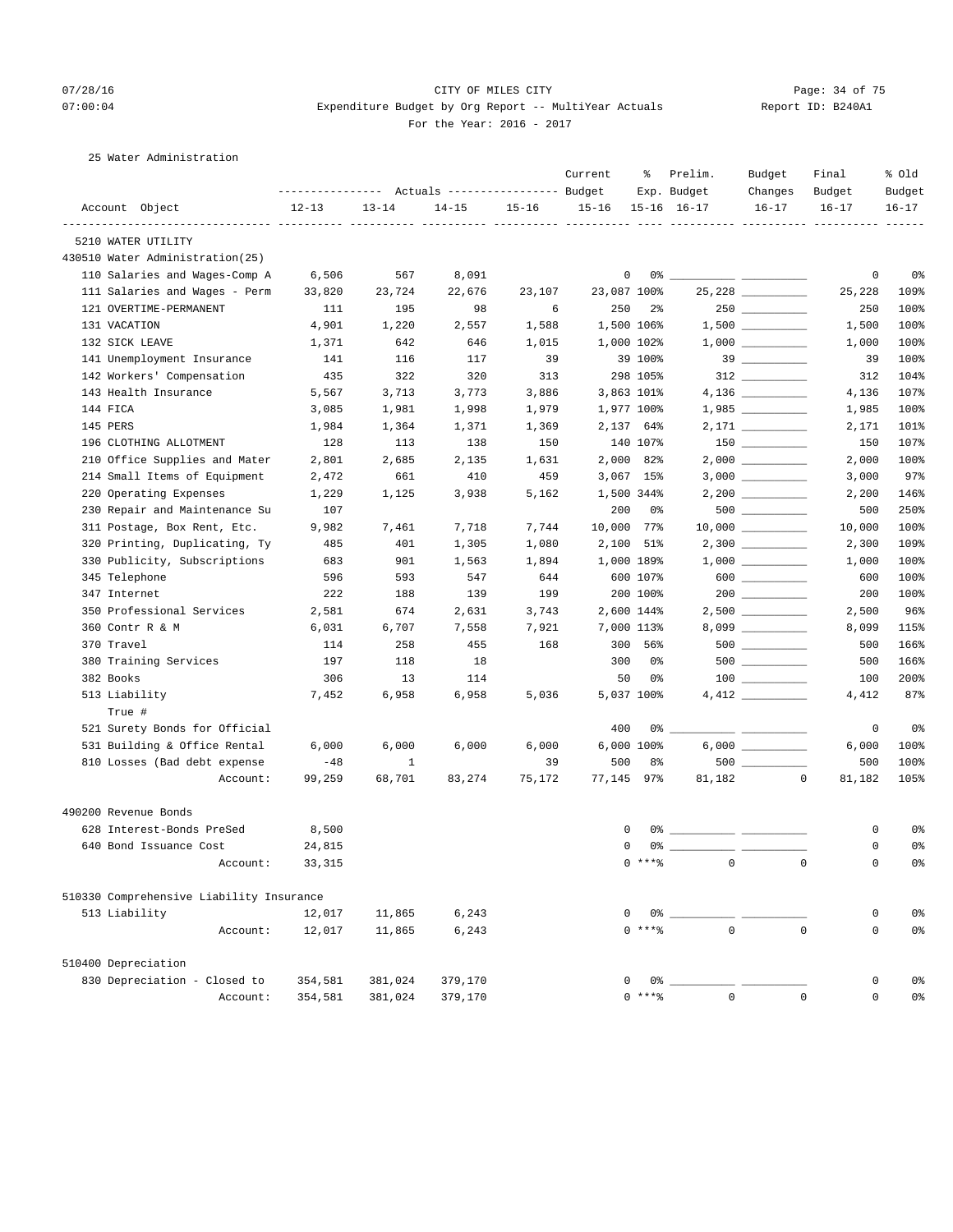## 07/28/16 CITY OF MILES CITY Page: 35 of 75 07:00:04 Expenditure Budget by Org Report -- MultiYear Actuals Report ID: B240A1 For the Year: 2016 - 2017

| 25 Water Administration                  |                  |           |                            |           |              |             |                     |           |           |           |
|------------------------------------------|------------------|-----------|----------------------------|-----------|--------------|-------------|---------------------|-----------|-----------|-----------|
|                                          |                  |           |                            |           | Current      |             | % Prelim.           | Budget    | Final     | % old     |
|                                          | ---------------- |           | Actuals ------------------ |           | Budget       |             | Exp. Budget         | Changes   | Budget    | Budget    |
| Account Object                           | $12 - 13$        | $13 - 14$ | $14 - 15$                  | $15 - 16$ | $15 - 16$    |             | $15 - 16$ $16 - 17$ | $16 - 17$ | $16 - 17$ | $16 - 17$ |
| 521000 Interfund Operating Transfers Out |                  |           |                            |           |              |             |                     |           |           |           |
| 820 Transfers to Other Funds             | 60,648           | 55,170    | 69,764                     | 72,493    |              | 62,447 116% |                     | 65,468    | 65,468    | 104%      |
| Subject to change                        |                  |           |                            |           |              |             |                     |           |           |           |
| Account:                                 | 60,648           | 55,170    | 69,764                     | 72,493    |              | 62,447 116% | 65,468              | $\circ$   | 65,468    | 104%      |
|                                          |                  |           |                            |           |              |             |                     |           |           |           |
| Fund:                                    | 559,820          | 516,760   | 538,451                    | 147,665   | 139,592 106% |             | 146,650             | $\circ$   | 146,650   | 105%      |
|                                          |                  |           |                            |           |              |             |                     |           |           |           |
|                                          |                  |           |                            |           |              |             |                     |           |           |           |
| Orgn:                                    | 559,820          | 516,760   | 538,451                    | 147,665   | 139,592 106% |             | 146,650             | $\circ$   | 146,650   | 105%      |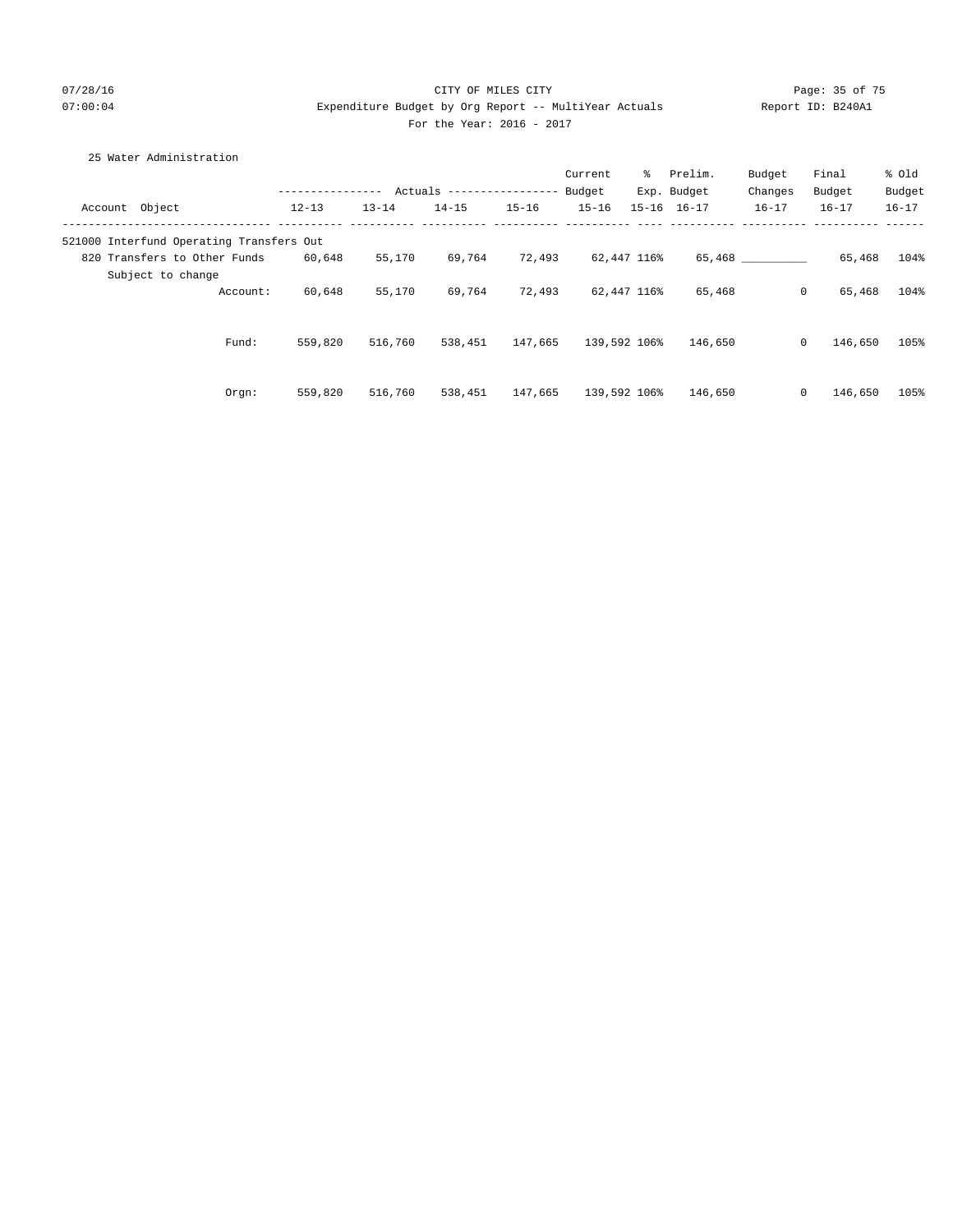## 07/28/16 Page: 36 of 75 07:00:04 Expenditure Budget by Org Report -- MultiYear Actuals Report ID: B240A1 For the Year: 2016 - 2017

29 Sewer Administration

|                                          |           |           |                                                       |           | Current      | ိင             | Prelim.             | Budget              | Final                    | % old          |
|------------------------------------------|-----------|-----------|-------------------------------------------------------|-----------|--------------|----------------|---------------------|---------------------|--------------------------|----------------|
|                                          |           |           | ---------------    Actuals ----------------    Budget |           |              |                | Exp. Budget         | Changes             | Budget                   | Budget         |
| Account Object                           | $12 - 13$ | $13 - 14$ | $14 - 15$                                             | $15 - 16$ | $15 - 16$    |                | $15 - 16$ $16 - 17$ | $16 - 17$           | $16 - 17$                | $16 - 17$      |
| 5310 SEWER UTILITY                       |           |           |                                                       |           |              |                |                     |                     |                          |                |
| 430610 Sewer Administration(29)          |           |           |                                                       |           |              |                |                     |                     |                          |                |
| 110 Salaries and Wages-Comp A            | 2,439     | 9,920     | 10,739                                                |           | 0            |                |                     |                     | 0                        | 0 <sup>°</sup> |
| 111 Salaries and Wages - Perm            | 33,820    | 23,723    | 22,676                                                | 23,105    | 23,087 100%  |                |                     | 25,228 __________   | 25,228                   | 109%           |
| 121 OVERTIME-PERMANENT                   | 111       | 194       | 98                                                    | 6         | 250          | $2\frac{6}{9}$ |                     |                     | 250                      | 100%           |
| 131 VACATION                             | 4,901     | 1,220     | 2,557                                                 | 1,588     |              | 1,500 106%     |                     | $1,500$ _________   | 1,500                    | 100%           |
| 132 SICK LEAVE                           | 1,371     | 642       | 645                                                   | 1,015     |              | 1,000 102%     |                     |                     | 1,000                    | 100%           |
| 141 Unemployment Insurance               | 141       | 117       | 118                                                   | 39        |              | 39 100%        |                     |                     | 39                       | 100%           |
| 142 Workers' Compensation                | 436       | 273       | 320                                                   | 313       |              | 298 105%       |                     |                     | 311                      | 104%           |
| 143 Health Insurance                     | 5,567     | 3,713     | 3,772                                                 | 3,886     |              | 3,863 101%     |                     |                     | 4,136                    | 107%           |
| 144 FICA                                 | 3,085     | 1,981     | 1,998                                                 | 1,979     |              | 1,977 100%     |                     | $1,979$ __________  | 1,979                    | 100%           |
| 145 PERS                                 | 1,984     | 1,363     | 501                                                   | 1,369     |              | 2,137 64%      |                     |                     | 2,139                    | 100%           |
| 196 CLOTHING ALLOTMENT                   | 128       | 113       | 138                                                   | 150       |              | 138 109%       |                     |                     | 138                      | 100%           |
| 210 Office Supplies and Mater            | 2,746     | 2,647     | 2,135                                                 | 1,631     |              | 2,000 82%      |                     |                     | 2,000                    | 100%           |
| 214 Small Items of Equipment             | 2,472     | 661       | 410                                                   | 459       |              | $3,067$ 15%    |                     |                     | 3,000                    | 97%            |
| 220 Operating Expenses                   | 1,186     | 1,126     | 3,937                                                 | 5,335     |              | 1,500 356%     |                     | $2,200$ __________  | 2,200                    | 146%           |
| 230 Repair and Maintenance Su            |           |           |                                                       |           | 200          | 0 %            |                     |                     | 500                      | 250%           |
| 311 Postage, Box Rent, Etc.              | 5,122     | 7,461     | 7,718                                                 | 6,676     |              | 7,000 95%      |                     |                     | 10,000                   | 142%           |
| 320 Printing, Duplicating, Ty            | 700       | 401       | 1,305                                                 | 914       |              | 2,100 44%      |                     |                     | 2,300                    | 109%           |
| 330 Publicity, Subscriptions             | 683       | 901       | 1,569                                                 | 1,827     |              | 1,000 183%     |                     |                     | 1,000                    | 100%           |
| 345 Telephone                            | 596       | 593       | 547                                                   | 644       |              | 600 107%       |                     | $600$               | 600                      | 100%           |
| 347 Internet                             | 222       | 236       | 234                                                   | 254       |              | 225 113%       |                     |                     | 200                      | 88%            |
| 350 Professional Services                | 2,581     | 674       | 2,631                                                 | 3,743     |              | 4,000 94%      |                     | $2,500$ __________  | 2,500                    | 62%            |
| 360 Contr R & M                          | 6,031     | 6,707     | 7,558                                                 | 7,921     |              | 5,000 158%     |                     |                     | 8,099                    | 161%           |
| 370 Travel                               | 114       | 258       | 455                                                   | 168       |              | 500 34%        |                     |                     | 500                      | 100%           |
| 380 Training Services                    | 197       | 118       | 18                                                    |           | 300          | 0%             |                     | $500$ ________      | 500                      | 166%           |
| 382 Books                                | 306       | 13        | 114                                                   |           | 100          | 0%             |                     |                     | 100                      | 100%           |
| 513 Liability                            | 649       |           |                                                       |           | 0            | 0%             |                     |                     |                          | 5,037 ******   |
| 521 Surety Bonds for Official            |           |           |                                                       |           | 400          | 0%             |                     |                     | 0                        | 0%             |
| 531 Building & Office Rental             | 4,000     | 4,000     | 4,000                                                 | 4,000     | 5,500        | 73%            |                     | $6,000$             | 6,000                    | 109%           |
| 540 Special Assessments                  | 3,000     | 3,855     | 3,218                                                 | 3,750     | 5,200        | 72%            |                     | $4,000$ __________  | 4,000                    | 76%            |
| 810 Losses (Bad debt expense             | $-750$    | 1         |                                                       | 39        | 500          | 8%             |                     | 500                 | 500                      | 100%           |
| Account:                                 | 83,838    | 72,911    | 79,411                                                | 70,811    | 73,481 96%   |                | 85,756              | $\sim$ 0            | 85,756                   | 116%           |
| 490200 Revenue Bonds                     |           |           |                                                       |           |              |                |                     |                     |                          |                |
| 608 Prpl-Wastewater Project P            |           |           |                                                       | 61,000    | 61,000 100%  |                |                     | $63,000$ __________ | 63,000                   | 103%           |
| True #                                   |           |           |                                                       |           |              |                |                     |                     |                          |                |
| 619 Principal-WWTP Phase II              |           |           |                                                       |           | 0            | 0%             | 236,000             |                     | 236,000 ******           |                |
| True #<br>626 Interest-Wastewater Proje  | 2,913     | 31,690    | 41,430                                                | 39,630    | 39,630 100%  |                |                     |                     | 37,785                   | 95%            |
| True #                                   |           |           |                                                       |           |              |                |                     |                     |                          |                |
| 639 Interest-WWTP Phase II               |           |           |                                                       |           |              | $0\qquad 0$ %  |                     | $98,592$ _________  |                          | 98,592 ******  |
| True #                                   |           |           |                                                       |           |              |                |                     |                     |                          |                |
| Account:                                 | 2,913     | 31,690    | 41,430                                                | 100,630   | 100,630 100% |                | 435,377             |                     | $\mathbf{0}$<br>435,377  | 432%           |
| 510330 Comprehensive Liability Insurance |           |           |                                                       |           |              |                |                     |                     |                          |                |
| 513 Liability                            | 71,720    | 40,153    | 26,071                                                | 48,557    | 48,558 100%  |                |                     |                     | 20,710                   | 42%            |
| True #                                   |           |           |                                                       |           |              |                |                     |                     |                          |                |
| Account:                                 | 71,720    | 40,153    | 26,071                                                | 48,557    | 48,558 100%  |                | 20,710              |                     | $\overline{0}$<br>20,710 | 42%            |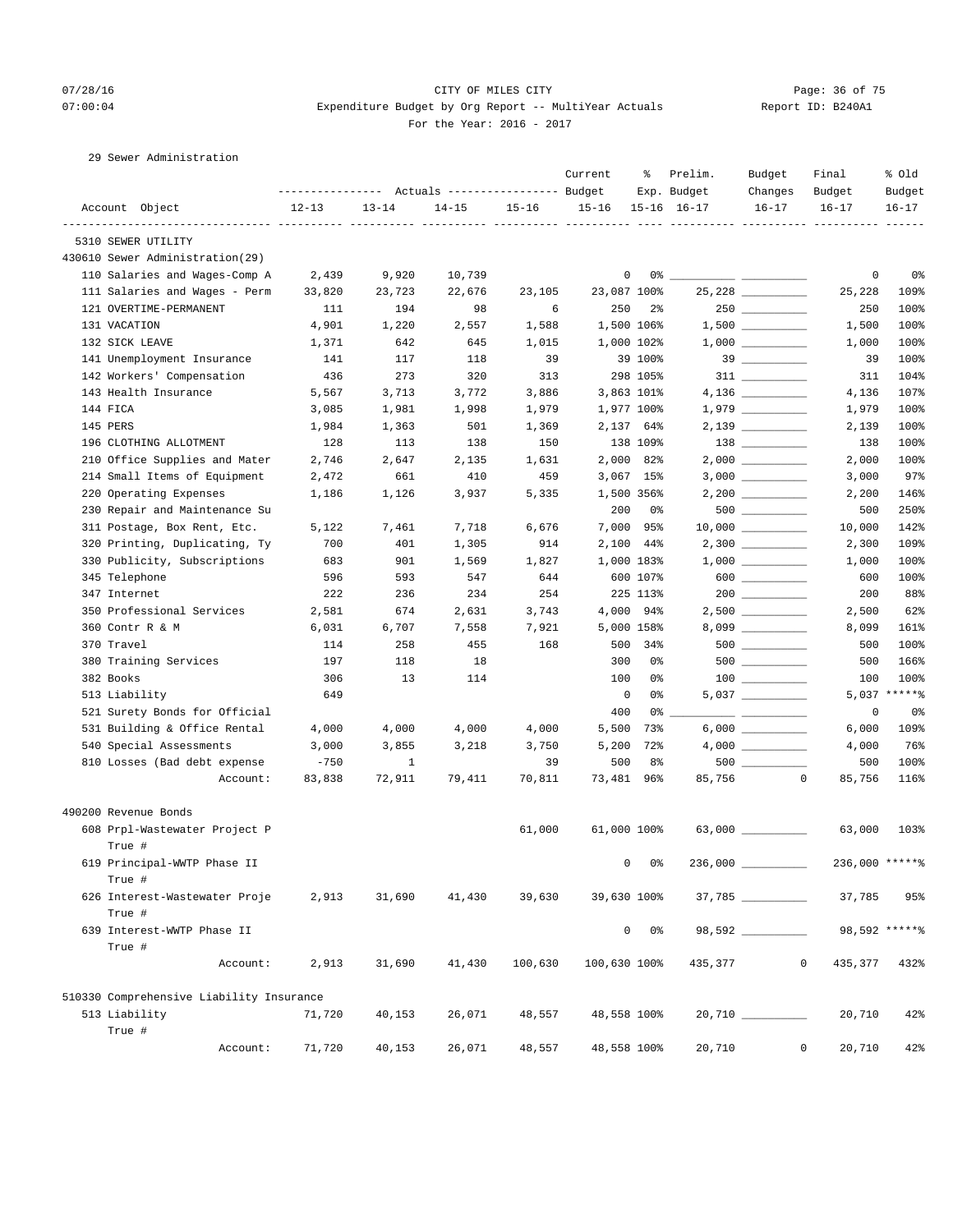# 07/28/16 Page: 37 of 75 07:00:04 Expenditure Budget by Org Report -- MultiYear Actuals Report ID: B240A1 For the Year: 2016 - 2017

# 29 Sewer Administration

|                     |                                          |                                           |           |           |           | Current   | ိ              | Prelim.             | Budget      | Final       | % old          |
|---------------------|------------------------------------------|-------------------------------------------|-----------|-----------|-----------|-----------|----------------|---------------------|-------------|-------------|----------------|
|                     |                                          | --------------- Actuals ----------------- |           |           |           | Budget    |                | Exp. Budget         | Changes     | Budget      | Budget         |
| Account Object      |                                          | $12 - 13$                                 | $13 - 14$ | $14 - 15$ | $15 - 16$ | $15 - 16$ |                | $15 - 16$ $16 - 17$ | $16 - 17$   | $16 - 17$   | $16 - 17$      |
| 510400 Depreciation |                                          |                                           |           |           |           |           |                |                     |             |             |                |
|                     | 830 Depreciation - Closed to             | 125,874                                   | 180,205   | 181,011   |           |           | $\overline{0}$ |                     |             | $\circ$     | 0%             |
|                     | Account:                                 | 125,874                                   | 180,205   | 181,011   |           |           | $0***$         | $\mathbf 0$         | $\mathbf 0$ | $\mathbf 0$ | 0 <sup>°</sup> |
|                     | 521000 Interfund Operating Transfers Out |                                           |           |           |           |           |                |                     |             |             |                |
|                     | 820 Transfers to Other Funds             | 46,549                                    | 41,026    | 54,777    | 56,861    |           | 46,816 121%    |                     | 49,584      | 49,584      | 105%           |
|                     | Subject to change                        |                                           |           |           |           |           |                |                     |             |             |                |
|                     | Account:                                 | 46,549                                    | 41,026    | 54,777    | 56,861    |           | 46,816 121%    | 49,584              | $\circ$     | 49,584      | 105%           |
|                     |                                          |                                           |           |           |           |           |                |                     |             |             |                |
|                     | Fund:                                    | 330,894                                   | 365,985   | 382,700   | 276,859   |           | 269,485 103%   | 591,427             | $\circ$     | 591,427     | 219%           |
|                     |                                          |                                           |           |           |           |           |                |                     |             |             |                |
|                     | Orgn:                                    | 330,894                                   | 365,985   | 382,700   | 276,859   |           | 269,485 103%   | 591,427             | $\circ$     | 591,427     | 219%           |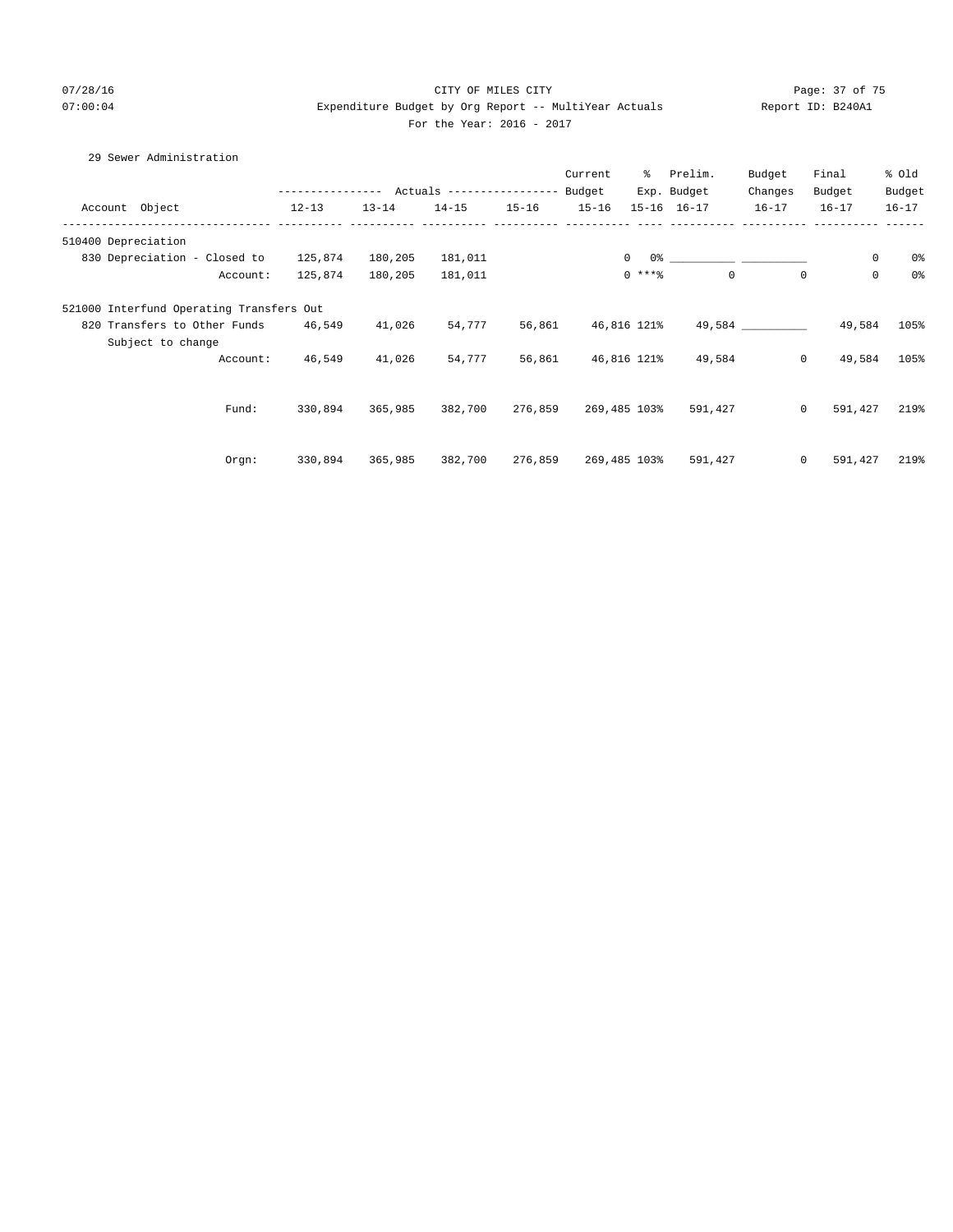## 07/28/16 Page: 38 of 75 07:00:04 Expenditure Budget by Org Report -- MultiYear Actuals Report ID: B240A1 For the Year: 2016 - 2017

|  | 31 Sewer Lines |  |
|--|----------------|--|
|--|----------------|--|

| Account Object<br>$13 - 14$<br>$15 - 16$<br>$15 - 16$<br>$15 - 16$ $16 - 17$<br>$16 - 17$<br>$16 - 17$<br>$16 - 17$<br>$12 - 13$<br>$14 - 15$<br>-----------<br>$- - - - - - -$<br>5310 SEWER UTILITY<br>430610 Sewer Administration(29)<br>386<br>0<br>0%<br>513 Liability<br>0<br>$0\%$ $-$<br>$\mathsf 0$<br>$0$ ****<br>$\mathbf 0$<br>0<br>0%<br>386<br>Account:<br>430630 Sewer Collection and Transmission(31)<br>$133,489$ _________<br>111 Salaries and Wages - Perm<br>103,736<br>103,830<br>115,742<br>139,267<br>128,296 109%<br>133,489<br>104%<br>121 OVERTIME-PERMANENT<br>7,479<br>6,708<br>7,140<br>7,625<br>10,598<br>$72\%$<br>10,599<br>100%<br>15,773<br>$15,773$ __________<br>131 VACATION<br>6,344<br>7,264<br>9,191<br>58%<br>15,773<br>100%<br>8,138<br>132 SICK LEAVE<br>4,952<br>3,044<br>4,688<br>7,093 45%<br>100%<br>3,212<br>7,093<br>$1,927$ _________<br>133 OTHER LEAVE PAY<br>585<br>1,846 32%<br>104%<br>1,927<br>$4,558$ ___________<br>134 HOLIDAY PAY<br>2,638<br>2,271<br>2,111<br>1,859<br>4,558<br>41%<br>4,558<br>100%<br>141 Unemployment Insurance<br>257<br>446<br>552<br>619<br>244<br>95%<br>262<br>101%<br>8,570<br>142 Workers' Compensation<br>6,114<br>5,397<br>7,131<br>8,686<br>99%<br>9,349<br>107%<br>143 Health Insurance<br>25,366<br>27,426 104%<br>29,119 _________<br>106%<br>21,639<br>21,812<br>28,563<br>29,119<br>144 FICA<br>9,221<br>13,099<br>101%<br>9,471<br>10,451<br>12,342<br>94%<br>13,268<br>145 PERS<br>8,930<br>9,786<br>11,146<br>13,328<br>13,907<br>96%<br>14,517<br>104%<br>420<br>495<br>495 100%<br>$495$ _________<br>196 CLOTHING ALLOTMENT<br>458<br>495<br>495<br>100%<br>210 Office Supplies and Mater<br>491<br>741<br>350 212%<br>350<br>495<br>432<br>350<br>100%<br>214 Small Items of Equipment<br>8,274<br>1,990<br>5,250<br>99%<br>$18,750$ _________<br>357%<br>3,204<br>5,185<br>18,750<br>220 Operating Expenses<br>2,600<br>80%<br>100%<br>2,585<br>1,648<br>3,128<br>2,077<br>2,600<br>$2,000$ _________<br>222 Chemicals, Lab & Med Suppl<br>1,423<br>3,687<br>1,191<br>3,000<br>0%<br>2,000<br>66%<br>226 Clothing and Uniforms<br>700<br>697<br>639<br>1,017<br>673<br>96%<br>700<br>100%<br>7,000<br>230 Repair and Maintenance Su<br>3,464<br>3,596<br>2,765<br>4,961<br>71%<br>5,000<br>71%<br>83%<br>231 Gas, Oil, Diesel Fuel, Gr<br>12,000<br>65%<br>$10,000$ _________<br>10,000<br>13,857<br>14,122<br>11,674<br>7,741<br>$5,000$ __________<br>233 Water/Sewer Main Replacem<br>9,086<br>513<br>5,000<br>$10\%$<br>100%<br>2,874<br>5,000<br>234 Hydrant/Manhole Replaceme<br>10,638<br>6,949<br>3,906<br>10,000<br>0%<br>$10,000$ _________<br>10,000<br>100%<br>241 Consumable Tools<br>100<br>$100$ _______<br>87<br>24<br>82<br>0%<br>100<br>100%<br>25<br>10<br>92<br>$50$<br>311 Postage, Box Rent, Etc.<br>37<br>50 184%<br>50<br>100%<br>25<br>75<br>$75 \begin{tabular}{l} \hline \rule{0.2cm}{0.1cm} \rule{0.2cm}{0.1cm} \rule{0.2cm}{0.1cm} \rule{0.2cm}{0.1cm} \rule{0.2cm}{0.1cm} \rule{0.2cm}{0.1cm} \rule{0.2cm}{0.1cm} \rule{0.2cm}{0.1cm} \rule{0.2cm}{0.1cm} \rule{0.2cm}{0.1cm} \rule{0.2cm}{0.1cm} \rule{0.2cm}{0.1cm} \rule{0.2cm}{0.1cm} \rule{0.2cm}{0.1cm} \rule{0.2cm}{0.1cm} \rule{0.2cm}{0.1cm$<br>320 Printing, Duplicating, Ty<br>93<br>0%<br>75<br>100%<br>330 Publicity, Subscriptions<br>218<br>54<br>125<br>0%<br>100%<br>58<br>125<br>$300$<br>334 Memberships, Registration<br>57<br>189<br>125<br>341<br>200 171%<br>300<br>150%<br>341 Electric Utility Services<br>$220$ _________<br>179<br>213<br>168<br>141<br>223 63%<br>220<br>98%<br>344 Gas Utility Service<br>400 270%<br>$500$ __________<br>266<br>392<br>313<br>1,080<br>500<br>125%<br>345 Telephone<br>471<br>512<br>600<br>550 109%<br>$550$ _________<br>550<br>100%<br>486<br>100%<br>347 Internet<br>119<br>135<br>137<br>148<br>140 106%<br>140<br>40,000 27%<br>$30,000$ _________<br>75%<br>350 Professional Services<br>9,573<br>581<br>40,445<br>10,715<br>30,000<br>2,000<br>0%<br>356 Purchased Services/Projec<br>0%<br>0<br>357 Architectual, Engineering<br>5,000<br>200%<br>0%<br>10,000<br>360 Contr R & M<br>3,551<br>3,000 393%<br>8,000<br>8,000<br>266%<br>4,451<br>3,780<br>11,788<br>29,000 _________<br>363 R&M Vehicles/Equip/Labor-<br>37,208<br>39,142<br>107%<br>34,298<br>38,760<br>27,000 145%<br>29,000<br>$2,500$ __________<br>369 Other Repair and Maintena<br>75<br>6<br>2,500<br>2,500<br>100%<br>4,247<br>0%<br>370 Travel<br>123<br>457<br>400 114%<br>500<br>125%<br>59<br>334<br>380 Training Services<br>145<br>105<br>235<br>510<br>400 128%<br>550<br>550<br>137%<br>70<br>41<br>23<br>100 23%<br>$\begin{tabular}{c} 100 \end{tabular}$<br>100%<br>382 Books<br>100<br>400 BUILDING MATERIALS<br>390<br>202<br>400 51%<br>400<br>100%<br>$1,529$<br>512 Insurance on Vehicles & E<br>1,322<br>1,323 100%<br>1,529<br>115%<br>1,497<br>1,305<br>1,389 |  | Actuals ----------------- Budget | Current | ႜ | Prelim.<br>Exp. Budget | Budget<br>Changes | Final<br>Budget | % Old<br>Budget |
|---------------------------------------------------------------------------------------------------------------------------------------------------------------------------------------------------------------------------------------------------------------------------------------------------------------------------------------------------------------------------------------------------------------------------------------------------------------------------------------------------------------------------------------------------------------------------------------------------------------------------------------------------------------------------------------------------------------------------------------------------------------------------------------------------------------------------------------------------------------------------------------------------------------------------------------------------------------------------------------------------------------------------------------------------------------------------------------------------------------------------------------------------------------------------------------------------------------------------------------------------------------------------------------------------------------------------------------------------------------------------------------------------------------------------------------------------------------------------------------------------------------------------------------------------------------------------------------------------------------------------------------------------------------------------------------------------------------------------------------------------------------------------------------------------------------------------------------------------------------------------------------------------------------------------------------------------------------------------------------------------------------------------------------------------------------------------------------------------------------------------------------------------------------------------------------------------------------------------------------------------------------------------------------------------------------------------------------------------------------------------------------------------------------------------------------------------------------------------------------------------------------------------------------------------------------------------------------------------------------------------------------------------------------------------------------------------------------------------------------------------------------------------------------------------------------------------------------------------------------------------------------------------------------------------------------------------------------------------------------------------------------------------------------------------------------------------------------------------------------------------------------------------------------------------------------------------------------------------------------------------------------------------------------------------------------------------------------------------------------------------------------------------------------------------------------------------------------------------------------------------------------------------------------------------------------------------------------------------------------------------------------------------------------------------------------------------------------------------------------------------------------------------------------------------------------------------------------------------------------------------------------------------------------------------------------------------------------------------------------------------------------------------------------------------------------------------------------------------------------------------------------------------------------------------------------------------------------------------------------------------------------------------------------------------------------------------------------------------------------------------------------------------------------------------------------------------------------------------------------------------------------------------------------------------------------------------------------------------------------------------------------------------------------------------------------------------------------------------------------------------------------------------------------------------------------------------------------------------------------------------------------------------------------------|--|----------------------------------|---------|---|------------------------|-------------------|-----------------|-----------------|
|                                                                                                                                                                                                                                                                                                                                                                                                                                                                                                                                                                                                                                                                                                                                                                                                                                                                                                                                                                                                                                                                                                                                                                                                                                                                                                                                                                                                                                                                                                                                                                                                                                                                                                                                                                                                                                                                                                                                                                                                                                                                                                                                                                                                                                                                                                                                                                                                                                                                                                                                                                                                                                                                                                                                                                                                                                                                                                                                                                                                                                                                                                                                                                                                                                                                                                                                                                                                                                                                                                                                                                                                                                                                                                                                                                                                                                                                                                                                                                                                                                                                                                                                                                                                                                                                                                                                                                                                                                                                                                                                                                                                                                                                                                                                                                                                                                                                                                                     |  |                                  |         |   |                        |                   |                 |                 |
|                                                                                                                                                                                                                                                                                                                                                                                                                                                                                                                                                                                                                                                                                                                                                                                                                                                                                                                                                                                                                                                                                                                                                                                                                                                                                                                                                                                                                                                                                                                                                                                                                                                                                                                                                                                                                                                                                                                                                                                                                                                                                                                                                                                                                                                                                                                                                                                                                                                                                                                                                                                                                                                                                                                                                                                                                                                                                                                                                                                                                                                                                                                                                                                                                                                                                                                                                                                                                                                                                                                                                                                                                                                                                                                                                                                                                                                                                                                                                                                                                                                                                                                                                                                                                                                                                                                                                                                                                                                                                                                                                                                                                                                                                                                                                                                                                                                                                                                     |  |                                  |         |   |                        |                   |                 |                 |
|                                                                                                                                                                                                                                                                                                                                                                                                                                                                                                                                                                                                                                                                                                                                                                                                                                                                                                                                                                                                                                                                                                                                                                                                                                                                                                                                                                                                                                                                                                                                                                                                                                                                                                                                                                                                                                                                                                                                                                                                                                                                                                                                                                                                                                                                                                                                                                                                                                                                                                                                                                                                                                                                                                                                                                                                                                                                                                                                                                                                                                                                                                                                                                                                                                                                                                                                                                                                                                                                                                                                                                                                                                                                                                                                                                                                                                                                                                                                                                                                                                                                                                                                                                                                                                                                                                                                                                                                                                                                                                                                                                                                                                                                                                                                                                                                                                                                                                                     |  |                                  |         |   |                        |                   |                 |                 |
|                                                                                                                                                                                                                                                                                                                                                                                                                                                                                                                                                                                                                                                                                                                                                                                                                                                                                                                                                                                                                                                                                                                                                                                                                                                                                                                                                                                                                                                                                                                                                                                                                                                                                                                                                                                                                                                                                                                                                                                                                                                                                                                                                                                                                                                                                                                                                                                                                                                                                                                                                                                                                                                                                                                                                                                                                                                                                                                                                                                                                                                                                                                                                                                                                                                                                                                                                                                                                                                                                                                                                                                                                                                                                                                                                                                                                                                                                                                                                                                                                                                                                                                                                                                                                                                                                                                                                                                                                                                                                                                                                                                                                                                                                                                                                                                                                                                                                                                     |  |                                  |         |   |                        |                   |                 |                 |
|                                                                                                                                                                                                                                                                                                                                                                                                                                                                                                                                                                                                                                                                                                                                                                                                                                                                                                                                                                                                                                                                                                                                                                                                                                                                                                                                                                                                                                                                                                                                                                                                                                                                                                                                                                                                                                                                                                                                                                                                                                                                                                                                                                                                                                                                                                                                                                                                                                                                                                                                                                                                                                                                                                                                                                                                                                                                                                                                                                                                                                                                                                                                                                                                                                                                                                                                                                                                                                                                                                                                                                                                                                                                                                                                                                                                                                                                                                                                                                                                                                                                                                                                                                                                                                                                                                                                                                                                                                                                                                                                                                                                                                                                                                                                                                                                                                                                                                                     |  |                                  |         |   |                        |                   |                 |                 |
|                                                                                                                                                                                                                                                                                                                                                                                                                                                                                                                                                                                                                                                                                                                                                                                                                                                                                                                                                                                                                                                                                                                                                                                                                                                                                                                                                                                                                                                                                                                                                                                                                                                                                                                                                                                                                                                                                                                                                                                                                                                                                                                                                                                                                                                                                                                                                                                                                                                                                                                                                                                                                                                                                                                                                                                                                                                                                                                                                                                                                                                                                                                                                                                                                                                                                                                                                                                                                                                                                                                                                                                                                                                                                                                                                                                                                                                                                                                                                                                                                                                                                                                                                                                                                                                                                                                                                                                                                                                                                                                                                                                                                                                                                                                                                                                                                                                                                                                     |  |                                  |         |   |                        |                   |                 |                 |
|                                                                                                                                                                                                                                                                                                                                                                                                                                                                                                                                                                                                                                                                                                                                                                                                                                                                                                                                                                                                                                                                                                                                                                                                                                                                                                                                                                                                                                                                                                                                                                                                                                                                                                                                                                                                                                                                                                                                                                                                                                                                                                                                                                                                                                                                                                                                                                                                                                                                                                                                                                                                                                                                                                                                                                                                                                                                                                                                                                                                                                                                                                                                                                                                                                                                                                                                                                                                                                                                                                                                                                                                                                                                                                                                                                                                                                                                                                                                                                                                                                                                                                                                                                                                                                                                                                                                                                                                                                                                                                                                                                                                                                                                                                                                                                                                                                                                                                                     |  |                                  |         |   |                        |                   |                 |                 |
|                                                                                                                                                                                                                                                                                                                                                                                                                                                                                                                                                                                                                                                                                                                                                                                                                                                                                                                                                                                                                                                                                                                                                                                                                                                                                                                                                                                                                                                                                                                                                                                                                                                                                                                                                                                                                                                                                                                                                                                                                                                                                                                                                                                                                                                                                                                                                                                                                                                                                                                                                                                                                                                                                                                                                                                                                                                                                                                                                                                                                                                                                                                                                                                                                                                                                                                                                                                                                                                                                                                                                                                                                                                                                                                                                                                                                                                                                                                                                                                                                                                                                                                                                                                                                                                                                                                                                                                                                                                                                                                                                                                                                                                                                                                                                                                                                                                                                                                     |  |                                  |         |   |                        |                   |                 |                 |
|                                                                                                                                                                                                                                                                                                                                                                                                                                                                                                                                                                                                                                                                                                                                                                                                                                                                                                                                                                                                                                                                                                                                                                                                                                                                                                                                                                                                                                                                                                                                                                                                                                                                                                                                                                                                                                                                                                                                                                                                                                                                                                                                                                                                                                                                                                                                                                                                                                                                                                                                                                                                                                                                                                                                                                                                                                                                                                                                                                                                                                                                                                                                                                                                                                                                                                                                                                                                                                                                                                                                                                                                                                                                                                                                                                                                                                                                                                                                                                                                                                                                                                                                                                                                                                                                                                                                                                                                                                                                                                                                                                                                                                                                                                                                                                                                                                                                                                                     |  |                                  |         |   |                        |                   |                 |                 |
|                                                                                                                                                                                                                                                                                                                                                                                                                                                                                                                                                                                                                                                                                                                                                                                                                                                                                                                                                                                                                                                                                                                                                                                                                                                                                                                                                                                                                                                                                                                                                                                                                                                                                                                                                                                                                                                                                                                                                                                                                                                                                                                                                                                                                                                                                                                                                                                                                                                                                                                                                                                                                                                                                                                                                                                                                                                                                                                                                                                                                                                                                                                                                                                                                                                                                                                                                                                                                                                                                                                                                                                                                                                                                                                                                                                                                                                                                                                                                                                                                                                                                                                                                                                                                                                                                                                                                                                                                                                                                                                                                                                                                                                                                                                                                                                                                                                                                                                     |  |                                  |         |   |                        |                   |                 |                 |
|                                                                                                                                                                                                                                                                                                                                                                                                                                                                                                                                                                                                                                                                                                                                                                                                                                                                                                                                                                                                                                                                                                                                                                                                                                                                                                                                                                                                                                                                                                                                                                                                                                                                                                                                                                                                                                                                                                                                                                                                                                                                                                                                                                                                                                                                                                                                                                                                                                                                                                                                                                                                                                                                                                                                                                                                                                                                                                                                                                                                                                                                                                                                                                                                                                                                                                                                                                                                                                                                                                                                                                                                                                                                                                                                                                                                                                                                                                                                                                                                                                                                                                                                                                                                                                                                                                                                                                                                                                                                                                                                                                                                                                                                                                                                                                                                                                                                                                                     |  |                                  |         |   |                        |                   |                 |                 |
|                                                                                                                                                                                                                                                                                                                                                                                                                                                                                                                                                                                                                                                                                                                                                                                                                                                                                                                                                                                                                                                                                                                                                                                                                                                                                                                                                                                                                                                                                                                                                                                                                                                                                                                                                                                                                                                                                                                                                                                                                                                                                                                                                                                                                                                                                                                                                                                                                                                                                                                                                                                                                                                                                                                                                                                                                                                                                                                                                                                                                                                                                                                                                                                                                                                                                                                                                                                                                                                                                                                                                                                                                                                                                                                                                                                                                                                                                                                                                                                                                                                                                                                                                                                                                                                                                                                                                                                                                                                                                                                                                                                                                                                                                                                                                                                                                                                                                                                     |  |                                  |         |   |                        |                   |                 |                 |
|                                                                                                                                                                                                                                                                                                                                                                                                                                                                                                                                                                                                                                                                                                                                                                                                                                                                                                                                                                                                                                                                                                                                                                                                                                                                                                                                                                                                                                                                                                                                                                                                                                                                                                                                                                                                                                                                                                                                                                                                                                                                                                                                                                                                                                                                                                                                                                                                                                                                                                                                                                                                                                                                                                                                                                                                                                                                                                                                                                                                                                                                                                                                                                                                                                                                                                                                                                                                                                                                                                                                                                                                                                                                                                                                                                                                                                                                                                                                                                                                                                                                                                                                                                                                                                                                                                                                                                                                                                                                                                                                                                                                                                                                                                                                                                                                                                                                                                                     |  |                                  |         |   |                        |                   |                 |                 |
|                                                                                                                                                                                                                                                                                                                                                                                                                                                                                                                                                                                                                                                                                                                                                                                                                                                                                                                                                                                                                                                                                                                                                                                                                                                                                                                                                                                                                                                                                                                                                                                                                                                                                                                                                                                                                                                                                                                                                                                                                                                                                                                                                                                                                                                                                                                                                                                                                                                                                                                                                                                                                                                                                                                                                                                                                                                                                                                                                                                                                                                                                                                                                                                                                                                                                                                                                                                                                                                                                                                                                                                                                                                                                                                                                                                                                                                                                                                                                                                                                                                                                                                                                                                                                                                                                                                                                                                                                                                                                                                                                                                                                                                                                                                                                                                                                                                                                                                     |  |                                  |         |   |                        |                   |                 |                 |
|                                                                                                                                                                                                                                                                                                                                                                                                                                                                                                                                                                                                                                                                                                                                                                                                                                                                                                                                                                                                                                                                                                                                                                                                                                                                                                                                                                                                                                                                                                                                                                                                                                                                                                                                                                                                                                                                                                                                                                                                                                                                                                                                                                                                                                                                                                                                                                                                                                                                                                                                                                                                                                                                                                                                                                                                                                                                                                                                                                                                                                                                                                                                                                                                                                                                                                                                                                                                                                                                                                                                                                                                                                                                                                                                                                                                                                                                                                                                                                                                                                                                                                                                                                                                                                                                                                                                                                                                                                                                                                                                                                                                                                                                                                                                                                                                                                                                                                                     |  |                                  |         |   |                        |                   |                 |                 |
|                                                                                                                                                                                                                                                                                                                                                                                                                                                                                                                                                                                                                                                                                                                                                                                                                                                                                                                                                                                                                                                                                                                                                                                                                                                                                                                                                                                                                                                                                                                                                                                                                                                                                                                                                                                                                                                                                                                                                                                                                                                                                                                                                                                                                                                                                                                                                                                                                                                                                                                                                                                                                                                                                                                                                                                                                                                                                                                                                                                                                                                                                                                                                                                                                                                                                                                                                                                                                                                                                                                                                                                                                                                                                                                                                                                                                                                                                                                                                                                                                                                                                                                                                                                                                                                                                                                                                                                                                                                                                                                                                                                                                                                                                                                                                                                                                                                                                                                     |  |                                  |         |   |                        |                   |                 |                 |
|                                                                                                                                                                                                                                                                                                                                                                                                                                                                                                                                                                                                                                                                                                                                                                                                                                                                                                                                                                                                                                                                                                                                                                                                                                                                                                                                                                                                                                                                                                                                                                                                                                                                                                                                                                                                                                                                                                                                                                                                                                                                                                                                                                                                                                                                                                                                                                                                                                                                                                                                                                                                                                                                                                                                                                                                                                                                                                                                                                                                                                                                                                                                                                                                                                                                                                                                                                                                                                                                                                                                                                                                                                                                                                                                                                                                                                                                                                                                                                                                                                                                                                                                                                                                                                                                                                                                                                                                                                                                                                                                                                                                                                                                                                                                                                                                                                                                                                                     |  |                                  |         |   |                        |                   |                 |                 |
|                                                                                                                                                                                                                                                                                                                                                                                                                                                                                                                                                                                                                                                                                                                                                                                                                                                                                                                                                                                                                                                                                                                                                                                                                                                                                                                                                                                                                                                                                                                                                                                                                                                                                                                                                                                                                                                                                                                                                                                                                                                                                                                                                                                                                                                                                                                                                                                                                                                                                                                                                                                                                                                                                                                                                                                                                                                                                                                                                                                                                                                                                                                                                                                                                                                                                                                                                                                                                                                                                                                                                                                                                                                                                                                                                                                                                                                                                                                                                                                                                                                                                                                                                                                                                                                                                                                                                                                                                                                                                                                                                                                                                                                                                                                                                                                                                                                                                                                     |  |                                  |         |   |                        |                   |                 |                 |
|                                                                                                                                                                                                                                                                                                                                                                                                                                                                                                                                                                                                                                                                                                                                                                                                                                                                                                                                                                                                                                                                                                                                                                                                                                                                                                                                                                                                                                                                                                                                                                                                                                                                                                                                                                                                                                                                                                                                                                                                                                                                                                                                                                                                                                                                                                                                                                                                                                                                                                                                                                                                                                                                                                                                                                                                                                                                                                                                                                                                                                                                                                                                                                                                                                                                                                                                                                                                                                                                                                                                                                                                                                                                                                                                                                                                                                                                                                                                                                                                                                                                                                                                                                                                                                                                                                                                                                                                                                                                                                                                                                                                                                                                                                                                                                                                                                                                                                                     |  |                                  |         |   |                        |                   |                 |                 |
|                                                                                                                                                                                                                                                                                                                                                                                                                                                                                                                                                                                                                                                                                                                                                                                                                                                                                                                                                                                                                                                                                                                                                                                                                                                                                                                                                                                                                                                                                                                                                                                                                                                                                                                                                                                                                                                                                                                                                                                                                                                                                                                                                                                                                                                                                                                                                                                                                                                                                                                                                                                                                                                                                                                                                                                                                                                                                                                                                                                                                                                                                                                                                                                                                                                                                                                                                                                                                                                                                                                                                                                                                                                                                                                                                                                                                                                                                                                                                                                                                                                                                                                                                                                                                                                                                                                                                                                                                                                                                                                                                                                                                                                                                                                                                                                                                                                                                                                     |  |                                  |         |   |                        |                   |                 |                 |
|                                                                                                                                                                                                                                                                                                                                                                                                                                                                                                                                                                                                                                                                                                                                                                                                                                                                                                                                                                                                                                                                                                                                                                                                                                                                                                                                                                                                                                                                                                                                                                                                                                                                                                                                                                                                                                                                                                                                                                                                                                                                                                                                                                                                                                                                                                                                                                                                                                                                                                                                                                                                                                                                                                                                                                                                                                                                                                                                                                                                                                                                                                                                                                                                                                                                                                                                                                                                                                                                                                                                                                                                                                                                                                                                                                                                                                                                                                                                                                                                                                                                                                                                                                                                                                                                                                                                                                                                                                                                                                                                                                                                                                                                                                                                                                                                                                                                                                                     |  |                                  |         |   |                        |                   |                 |                 |
|                                                                                                                                                                                                                                                                                                                                                                                                                                                                                                                                                                                                                                                                                                                                                                                                                                                                                                                                                                                                                                                                                                                                                                                                                                                                                                                                                                                                                                                                                                                                                                                                                                                                                                                                                                                                                                                                                                                                                                                                                                                                                                                                                                                                                                                                                                                                                                                                                                                                                                                                                                                                                                                                                                                                                                                                                                                                                                                                                                                                                                                                                                                                                                                                                                                                                                                                                                                                                                                                                                                                                                                                                                                                                                                                                                                                                                                                                                                                                                                                                                                                                                                                                                                                                                                                                                                                                                                                                                                                                                                                                                                                                                                                                                                                                                                                                                                                                                                     |  |                                  |         |   |                        |                   |                 |                 |
|                                                                                                                                                                                                                                                                                                                                                                                                                                                                                                                                                                                                                                                                                                                                                                                                                                                                                                                                                                                                                                                                                                                                                                                                                                                                                                                                                                                                                                                                                                                                                                                                                                                                                                                                                                                                                                                                                                                                                                                                                                                                                                                                                                                                                                                                                                                                                                                                                                                                                                                                                                                                                                                                                                                                                                                                                                                                                                                                                                                                                                                                                                                                                                                                                                                                                                                                                                                                                                                                                                                                                                                                                                                                                                                                                                                                                                                                                                                                                                                                                                                                                                                                                                                                                                                                                                                                                                                                                                                                                                                                                                                                                                                                                                                                                                                                                                                                                                                     |  |                                  |         |   |                        |                   |                 |                 |
|                                                                                                                                                                                                                                                                                                                                                                                                                                                                                                                                                                                                                                                                                                                                                                                                                                                                                                                                                                                                                                                                                                                                                                                                                                                                                                                                                                                                                                                                                                                                                                                                                                                                                                                                                                                                                                                                                                                                                                                                                                                                                                                                                                                                                                                                                                                                                                                                                                                                                                                                                                                                                                                                                                                                                                                                                                                                                                                                                                                                                                                                                                                                                                                                                                                                                                                                                                                                                                                                                                                                                                                                                                                                                                                                                                                                                                                                                                                                                                                                                                                                                                                                                                                                                                                                                                                                                                                                                                                                                                                                                                                                                                                                                                                                                                                                                                                                                                                     |  |                                  |         |   |                        |                   |                 |                 |
|                                                                                                                                                                                                                                                                                                                                                                                                                                                                                                                                                                                                                                                                                                                                                                                                                                                                                                                                                                                                                                                                                                                                                                                                                                                                                                                                                                                                                                                                                                                                                                                                                                                                                                                                                                                                                                                                                                                                                                                                                                                                                                                                                                                                                                                                                                                                                                                                                                                                                                                                                                                                                                                                                                                                                                                                                                                                                                                                                                                                                                                                                                                                                                                                                                                                                                                                                                                                                                                                                                                                                                                                                                                                                                                                                                                                                                                                                                                                                                                                                                                                                                                                                                                                                                                                                                                                                                                                                                                                                                                                                                                                                                                                                                                                                                                                                                                                                                                     |  |                                  |         |   |                        |                   |                 |                 |
|                                                                                                                                                                                                                                                                                                                                                                                                                                                                                                                                                                                                                                                                                                                                                                                                                                                                                                                                                                                                                                                                                                                                                                                                                                                                                                                                                                                                                                                                                                                                                                                                                                                                                                                                                                                                                                                                                                                                                                                                                                                                                                                                                                                                                                                                                                                                                                                                                                                                                                                                                                                                                                                                                                                                                                                                                                                                                                                                                                                                                                                                                                                                                                                                                                                                                                                                                                                                                                                                                                                                                                                                                                                                                                                                                                                                                                                                                                                                                                                                                                                                                                                                                                                                                                                                                                                                                                                                                                                                                                                                                                                                                                                                                                                                                                                                                                                                                                                     |  |                                  |         |   |                        |                   |                 |                 |
|                                                                                                                                                                                                                                                                                                                                                                                                                                                                                                                                                                                                                                                                                                                                                                                                                                                                                                                                                                                                                                                                                                                                                                                                                                                                                                                                                                                                                                                                                                                                                                                                                                                                                                                                                                                                                                                                                                                                                                                                                                                                                                                                                                                                                                                                                                                                                                                                                                                                                                                                                                                                                                                                                                                                                                                                                                                                                                                                                                                                                                                                                                                                                                                                                                                                                                                                                                                                                                                                                                                                                                                                                                                                                                                                                                                                                                                                                                                                                                                                                                                                                                                                                                                                                                                                                                                                                                                                                                                                                                                                                                                                                                                                                                                                                                                                                                                                                                                     |  |                                  |         |   |                        |                   |                 |                 |
|                                                                                                                                                                                                                                                                                                                                                                                                                                                                                                                                                                                                                                                                                                                                                                                                                                                                                                                                                                                                                                                                                                                                                                                                                                                                                                                                                                                                                                                                                                                                                                                                                                                                                                                                                                                                                                                                                                                                                                                                                                                                                                                                                                                                                                                                                                                                                                                                                                                                                                                                                                                                                                                                                                                                                                                                                                                                                                                                                                                                                                                                                                                                                                                                                                                                                                                                                                                                                                                                                                                                                                                                                                                                                                                                                                                                                                                                                                                                                                                                                                                                                                                                                                                                                                                                                                                                                                                                                                                                                                                                                                                                                                                                                                                                                                                                                                                                                                                     |  |                                  |         |   |                        |                   |                 |                 |
|                                                                                                                                                                                                                                                                                                                                                                                                                                                                                                                                                                                                                                                                                                                                                                                                                                                                                                                                                                                                                                                                                                                                                                                                                                                                                                                                                                                                                                                                                                                                                                                                                                                                                                                                                                                                                                                                                                                                                                                                                                                                                                                                                                                                                                                                                                                                                                                                                                                                                                                                                                                                                                                                                                                                                                                                                                                                                                                                                                                                                                                                                                                                                                                                                                                                                                                                                                                                                                                                                                                                                                                                                                                                                                                                                                                                                                                                                                                                                                                                                                                                                                                                                                                                                                                                                                                                                                                                                                                                                                                                                                                                                                                                                                                                                                                                                                                                                                                     |  |                                  |         |   |                        |                   |                 |                 |
|                                                                                                                                                                                                                                                                                                                                                                                                                                                                                                                                                                                                                                                                                                                                                                                                                                                                                                                                                                                                                                                                                                                                                                                                                                                                                                                                                                                                                                                                                                                                                                                                                                                                                                                                                                                                                                                                                                                                                                                                                                                                                                                                                                                                                                                                                                                                                                                                                                                                                                                                                                                                                                                                                                                                                                                                                                                                                                                                                                                                                                                                                                                                                                                                                                                                                                                                                                                                                                                                                                                                                                                                                                                                                                                                                                                                                                                                                                                                                                                                                                                                                                                                                                                                                                                                                                                                                                                                                                                                                                                                                                                                                                                                                                                                                                                                                                                                                                                     |  |                                  |         |   |                        |                   |                 |                 |
|                                                                                                                                                                                                                                                                                                                                                                                                                                                                                                                                                                                                                                                                                                                                                                                                                                                                                                                                                                                                                                                                                                                                                                                                                                                                                                                                                                                                                                                                                                                                                                                                                                                                                                                                                                                                                                                                                                                                                                                                                                                                                                                                                                                                                                                                                                                                                                                                                                                                                                                                                                                                                                                                                                                                                                                                                                                                                                                                                                                                                                                                                                                                                                                                                                                                                                                                                                                                                                                                                                                                                                                                                                                                                                                                                                                                                                                                                                                                                                                                                                                                                                                                                                                                                                                                                                                                                                                                                                                                                                                                                                                                                                                                                                                                                                                                                                                                                                                     |  |                                  |         |   |                        |                   |                 |                 |
|                                                                                                                                                                                                                                                                                                                                                                                                                                                                                                                                                                                                                                                                                                                                                                                                                                                                                                                                                                                                                                                                                                                                                                                                                                                                                                                                                                                                                                                                                                                                                                                                                                                                                                                                                                                                                                                                                                                                                                                                                                                                                                                                                                                                                                                                                                                                                                                                                                                                                                                                                                                                                                                                                                                                                                                                                                                                                                                                                                                                                                                                                                                                                                                                                                                                                                                                                                                                                                                                                                                                                                                                                                                                                                                                                                                                                                                                                                                                                                                                                                                                                                                                                                                                                                                                                                                                                                                                                                                                                                                                                                                                                                                                                                                                                                                                                                                                                                                     |  |                                  |         |   |                        |                   |                 |                 |
|                                                                                                                                                                                                                                                                                                                                                                                                                                                                                                                                                                                                                                                                                                                                                                                                                                                                                                                                                                                                                                                                                                                                                                                                                                                                                                                                                                                                                                                                                                                                                                                                                                                                                                                                                                                                                                                                                                                                                                                                                                                                                                                                                                                                                                                                                                                                                                                                                                                                                                                                                                                                                                                                                                                                                                                                                                                                                                                                                                                                                                                                                                                                                                                                                                                                                                                                                                                                                                                                                                                                                                                                                                                                                                                                                                                                                                                                                                                                                                                                                                                                                                                                                                                                                                                                                                                                                                                                                                                                                                                                                                                                                                                                                                                                                                                                                                                                                                                     |  |                                  |         |   |                        |                   |                 |                 |
|                                                                                                                                                                                                                                                                                                                                                                                                                                                                                                                                                                                                                                                                                                                                                                                                                                                                                                                                                                                                                                                                                                                                                                                                                                                                                                                                                                                                                                                                                                                                                                                                                                                                                                                                                                                                                                                                                                                                                                                                                                                                                                                                                                                                                                                                                                                                                                                                                                                                                                                                                                                                                                                                                                                                                                                                                                                                                                                                                                                                                                                                                                                                                                                                                                                                                                                                                                                                                                                                                                                                                                                                                                                                                                                                                                                                                                                                                                                                                                                                                                                                                                                                                                                                                                                                                                                                                                                                                                                                                                                                                                                                                                                                                                                                                                                                                                                                                                                     |  |                                  |         |   |                        |                   |                 |                 |
|                                                                                                                                                                                                                                                                                                                                                                                                                                                                                                                                                                                                                                                                                                                                                                                                                                                                                                                                                                                                                                                                                                                                                                                                                                                                                                                                                                                                                                                                                                                                                                                                                                                                                                                                                                                                                                                                                                                                                                                                                                                                                                                                                                                                                                                                                                                                                                                                                                                                                                                                                                                                                                                                                                                                                                                                                                                                                                                                                                                                                                                                                                                                                                                                                                                                                                                                                                                                                                                                                                                                                                                                                                                                                                                                                                                                                                                                                                                                                                                                                                                                                                                                                                                                                                                                                                                                                                                                                                                                                                                                                                                                                                                                                                                                                                                                                                                                                                                     |  |                                  |         |   |                        |                   |                 |                 |
|                                                                                                                                                                                                                                                                                                                                                                                                                                                                                                                                                                                                                                                                                                                                                                                                                                                                                                                                                                                                                                                                                                                                                                                                                                                                                                                                                                                                                                                                                                                                                                                                                                                                                                                                                                                                                                                                                                                                                                                                                                                                                                                                                                                                                                                                                                                                                                                                                                                                                                                                                                                                                                                                                                                                                                                                                                                                                                                                                                                                                                                                                                                                                                                                                                                                                                                                                                                                                                                                                                                                                                                                                                                                                                                                                                                                                                                                                                                                                                                                                                                                                                                                                                                                                                                                                                                                                                                                                                                                                                                                                                                                                                                                                                                                                                                                                                                                                                                     |  |                                  |         |   |                        |                   |                 |                 |
|                                                                                                                                                                                                                                                                                                                                                                                                                                                                                                                                                                                                                                                                                                                                                                                                                                                                                                                                                                                                                                                                                                                                                                                                                                                                                                                                                                                                                                                                                                                                                                                                                                                                                                                                                                                                                                                                                                                                                                                                                                                                                                                                                                                                                                                                                                                                                                                                                                                                                                                                                                                                                                                                                                                                                                                                                                                                                                                                                                                                                                                                                                                                                                                                                                                                                                                                                                                                                                                                                                                                                                                                                                                                                                                                                                                                                                                                                                                                                                                                                                                                                                                                                                                                                                                                                                                                                                                                                                                                                                                                                                                                                                                                                                                                                                                                                                                                                                                     |  |                                  |         |   |                        |                   |                 |                 |
|                                                                                                                                                                                                                                                                                                                                                                                                                                                                                                                                                                                                                                                                                                                                                                                                                                                                                                                                                                                                                                                                                                                                                                                                                                                                                                                                                                                                                                                                                                                                                                                                                                                                                                                                                                                                                                                                                                                                                                                                                                                                                                                                                                                                                                                                                                                                                                                                                                                                                                                                                                                                                                                                                                                                                                                                                                                                                                                                                                                                                                                                                                                                                                                                                                                                                                                                                                                                                                                                                                                                                                                                                                                                                                                                                                                                                                                                                                                                                                                                                                                                                                                                                                                                                                                                                                                                                                                                                                                                                                                                                                                                                                                                                                                                                                                                                                                                                                                     |  |                                  |         |   |                        |                   |                 |                 |
|                                                                                                                                                                                                                                                                                                                                                                                                                                                                                                                                                                                                                                                                                                                                                                                                                                                                                                                                                                                                                                                                                                                                                                                                                                                                                                                                                                                                                                                                                                                                                                                                                                                                                                                                                                                                                                                                                                                                                                                                                                                                                                                                                                                                                                                                                                                                                                                                                                                                                                                                                                                                                                                                                                                                                                                                                                                                                                                                                                                                                                                                                                                                                                                                                                                                                                                                                                                                                                                                                                                                                                                                                                                                                                                                                                                                                                                                                                                                                                                                                                                                                                                                                                                                                                                                                                                                                                                                                                                                                                                                                                                                                                                                                                                                                                                                                                                                                                                     |  |                                  |         |   |                        |                   |                 |                 |
|                                                                                                                                                                                                                                                                                                                                                                                                                                                                                                                                                                                                                                                                                                                                                                                                                                                                                                                                                                                                                                                                                                                                                                                                                                                                                                                                                                                                                                                                                                                                                                                                                                                                                                                                                                                                                                                                                                                                                                                                                                                                                                                                                                                                                                                                                                                                                                                                                                                                                                                                                                                                                                                                                                                                                                                                                                                                                                                                                                                                                                                                                                                                                                                                                                                                                                                                                                                                                                                                                                                                                                                                                                                                                                                                                                                                                                                                                                                                                                                                                                                                                                                                                                                                                                                                                                                                                                                                                                                                                                                                                                                                                                                                                                                                                                                                                                                                                                                     |  |                                  |         |   |                        |                   |                 |                 |
|                                                                                                                                                                                                                                                                                                                                                                                                                                                                                                                                                                                                                                                                                                                                                                                                                                                                                                                                                                                                                                                                                                                                                                                                                                                                                                                                                                                                                                                                                                                                                                                                                                                                                                                                                                                                                                                                                                                                                                                                                                                                                                                                                                                                                                                                                                                                                                                                                                                                                                                                                                                                                                                                                                                                                                                                                                                                                                                                                                                                                                                                                                                                                                                                                                                                                                                                                                                                                                                                                                                                                                                                                                                                                                                                                                                                                                                                                                                                                                                                                                                                                                                                                                                                                                                                                                                                                                                                                                                                                                                                                                                                                                                                                                                                                                                                                                                                                                                     |  |                                  |         |   |                        |                   |                 |                 |
|                                                                                                                                                                                                                                                                                                                                                                                                                                                                                                                                                                                                                                                                                                                                                                                                                                                                                                                                                                                                                                                                                                                                                                                                                                                                                                                                                                                                                                                                                                                                                                                                                                                                                                                                                                                                                                                                                                                                                                                                                                                                                                                                                                                                                                                                                                                                                                                                                                                                                                                                                                                                                                                                                                                                                                                                                                                                                                                                                                                                                                                                                                                                                                                                                                                                                                                                                                                                                                                                                                                                                                                                                                                                                                                                                                                                                                                                                                                                                                                                                                                                                                                                                                                                                                                                                                                                                                                                                                                                                                                                                                                                                                                                                                                                                                                                                                                                                                                     |  |                                  |         |   |                        |                   |                 |                 |
|                                                                                                                                                                                                                                                                                                                                                                                                                                                                                                                                                                                                                                                                                                                                                                                                                                                                                                                                                                                                                                                                                                                                                                                                                                                                                                                                                                                                                                                                                                                                                                                                                                                                                                                                                                                                                                                                                                                                                                                                                                                                                                                                                                                                                                                                                                                                                                                                                                                                                                                                                                                                                                                                                                                                                                                                                                                                                                                                                                                                                                                                                                                                                                                                                                                                                                                                                                                                                                                                                                                                                                                                                                                                                                                                                                                                                                                                                                                                                                                                                                                                                                                                                                                                                                                                                                                                                                                                                                                                                                                                                                                                                                                                                                                                                                                                                                                                                                                     |  |                                  |         |   |                        |                   |                 |                 |
|                                                                                                                                                                                                                                                                                                                                                                                                                                                                                                                                                                                                                                                                                                                                                                                                                                                                                                                                                                                                                                                                                                                                                                                                                                                                                                                                                                                                                                                                                                                                                                                                                                                                                                                                                                                                                                                                                                                                                                                                                                                                                                                                                                                                                                                                                                                                                                                                                                                                                                                                                                                                                                                                                                                                                                                                                                                                                                                                                                                                                                                                                                                                                                                                                                                                                                                                                                                                                                                                                                                                                                                                                                                                                                                                                                                                                                                                                                                                                                                                                                                                                                                                                                                                                                                                                                                                                                                                                                                                                                                                                                                                                                                                                                                                                                                                                                                                                                                     |  |                                  |         |   |                        |                   |                 |                 |
|                                                                                                                                                                                                                                                                                                                                                                                                                                                                                                                                                                                                                                                                                                                                                                                                                                                                                                                                                                                                                                                                                                                                                                                                                                                                                                                                                                                                                                                                                                                                                                                                                                                                                                                                                                                                                                                                                                                                                                                                                                                                                                                                                                                                                                                                                                                                                                                                                                                                                                                                                                                                                                                                                                                                                                                                                                                                                                                                                                                                                                                                                                                                                                                                                                                                                                                                                                                                                                                                                                                                                                                                                                                                                                                                                                                                                                                                                                                                                                                                                                                                                                                                                                                                                                                                                                                                                                                                                                                                                                                                                                                                                                                                                                                                                                                                                                                                                                                     |  |                                  |         |   |                        |                   |                 |                 |
|                                                                                                                                                                                                                                                                                                                                                                                                                                                                                                                                                                                                                                                                                                                                                                                                                                                                                                                                                                                                                                                                                                                                                                                                                                                                                                                                                                                                                                                                                                                                                                                                                                                                                                                                                                                                                                                                                                                                                                                                                                                                                                                                                                                                                                                                                                                                                                                                                                                                                                                                                                                                                                                                                                                                                                                                                                                                                                                                                                                                                                                                                                                                                                                                                                                                                                                                                                                                                                                                                                                                                                                                                                                                                                                                                                                                                                                                                                                                                                                                                                                                                                                                                                                                                                                                                                                                                                                                                                                                                                                                                                                                                                                                                                                                                                                                                                                                                                                     |  |                                  |         |   |                        |                   |                 |                 |
|                                                                                                                                                                                                                                                                                                                                                                                                                                                                                                                                                                                                                                                                                                                                                                                                                                                                                                                                                                                                                                                                                                                                                                                                                                                                                                                                                                                                                                                                                                                                                                                                                                                                                                                                                                                                                                                                                                                                                                                                                                                                                                                                                                                                                                                                                                                                                                                                                                                                                                                                                                                                                                                                                                                                                                                                                                                                                                                                                                                                                                                                                                                                                                                                                                                                                                                                                                                                                                                                                                                                                                                                                                                                                                                                                                                                                                                                                                                                                                                                                                                                                                                                                                                                                                                                                                                                                                                                                                                                                                                                                                                                                                                                                                                                                                                                                                                                                                                     |  |                                  |         |   |                        |                   |                 |                 |
|                                                                                                                                                                                                                                                                                                                                                                                                                                                                                                                                                                                                                                                                                                                                                                                                                                                                                                                                                                                                                                                                                                                                                                                                                                                                                                                                                                                                                                                                                                                                                                                                                                                                                                                                                                                                                                                                                                                                                                                                                                                                                                                                                                                                                                                                                                                                                                                                                                                                                                                                                                                                                                                                                                                                                                                                                                                                                                                                                                                                                                                                                                                                                                                                                                                                                                                                                                                                                                                                                                                                                                                                                                                                                                                                                                                                                                                                                                                                                                                                                                                                                                                                                                                                                                                                                                                                                                                                                                                                                                                                                                                                                                                                                                                                                                                                                                                                                                                     |  |                                  |         |   |                        |                   |                 |                 |

True #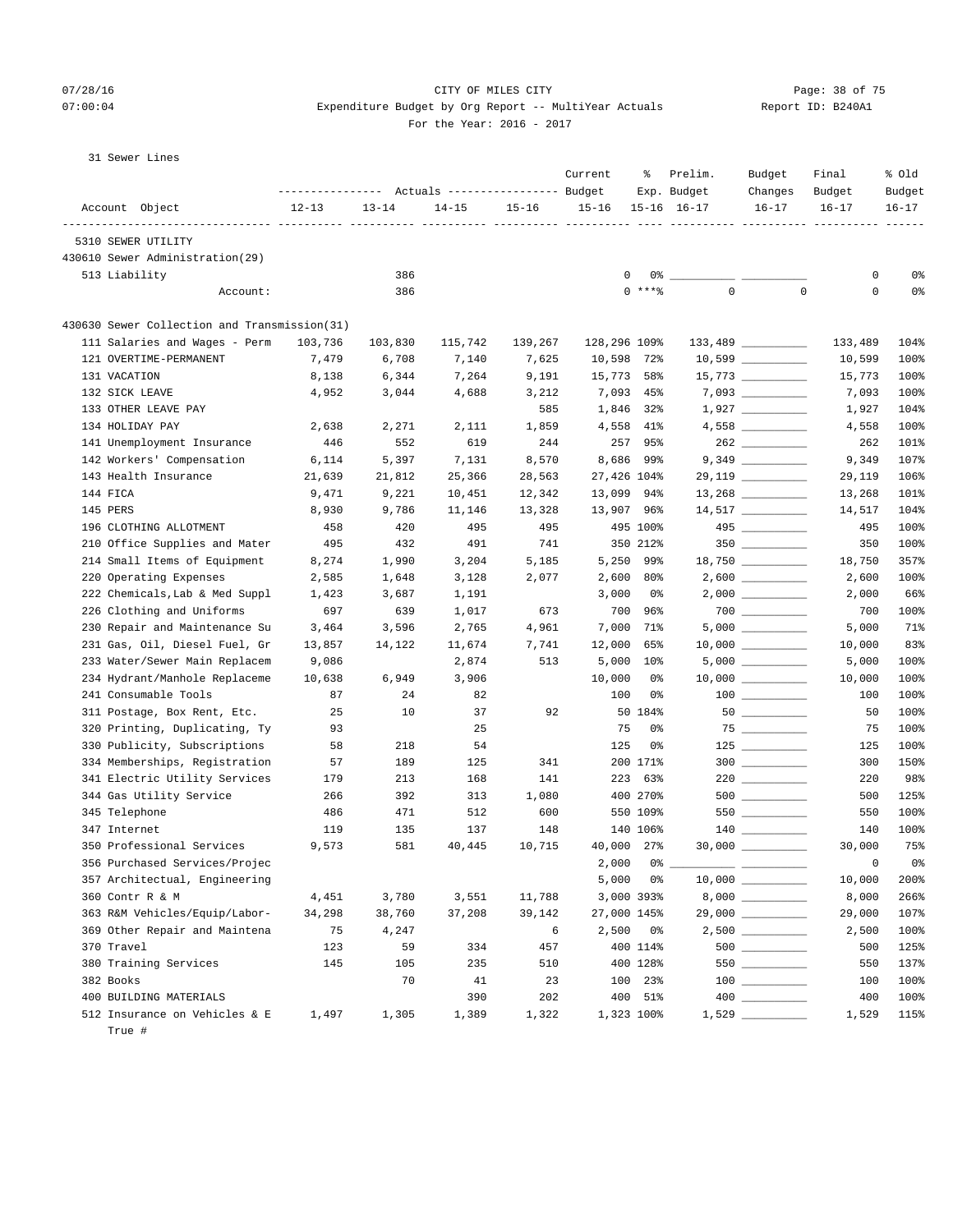# 07/28/16 Page: 39 of 75 07:00:04 Expenditure Budget by Org Report -- MultiYear Actuals Report ID: B240A1 For the Year: 2016 - 2017

## 31 Sewer Lines

|                                          |         |       |                                                | Current   | % Prelim.                                                                                                                                                                                                                                                                                                                                                          | Budget           | Final                     | % Old     |
|------------------------------------------|---------|-------|------------------------------------------------|-----------|--------------------------------------------------------------------------------------------------------------------------------------------------------------------------------------------------------------------------------------------------------------------------------------------------------------------------------------------------------------------|------------------|---------------------------|-----------|
|                                          |         |       |                                                |           | Exp. Budget                                                                                                                                                                                                                                                                                                                                                        | Changes          | Budget                    | Budget    |
| $12 - 13$<br>Account Object              |         |       |                                                |           | 13-14 14-15 15-16 15-16 15-16 16-17 16-17 16-17                                                                                                                                                                                                                                                                                                                    |                  |                           | $16 - 17$ |
| 513 Liability                            |         |       | $3,750$ $4,669$ $4,970$ $2,132$ $5,000$ $43\%$ |           |                                                                                                                                                                                                                                                                                                                                                                    | 5,000 __________ | 5,000                     | 100%      |
| 532 Land Rental                          | 121     | 515   | 146                                            |           | $707$ $700$ $101$ <sup>2</sup> $720$ $101$                                                                                                                                                                                                                                                                                                                         |                  | 720                       | 102%      |
| 533 Machinery and Equipment R            |         |       | 1,290                                          |           | $\begin{picture}(180,10) \put(0,0){\vector(1,0){100}} \put(10,0){\vector(1,0){100}} \put(10,0){\vector(1,0){100}} \put(10,0){\vector(1,0){100}} \put(10,0){\vector(1,0){100}} \put(10,0){\vector(1,0){100}} \put(10,0){\vector(1,0){100}} \put(10,0){\vector(1,0){100}} \put(10,0){\vector(1,0){100}} \put(10,0){\vector(1,0){100}} \put(10,0){\vector(1,0){100}}$ |                  | $\circ$                   | 0%        |
| 940 Machinery & Equipment                |         |       |                                                |           |                                                                                                                                                                                                                                                                                                                                                                    |                  | $\circ$                   | 0%        |
| Account:                                 |         |       | 279,923 258,191 313,855 346,249                |           | 390,620 89% 385,208                                                                                                                                                                                                                                                                                                                                                |                  | 385,208<br>$\mathbf{0}$   | 98%       |
| 521000 Interfund Operating Transfers Out |         |       |                                                |           |                                                                                                                                                                                                                                                                                                                                                                    |                  |                           |           |
| 820 Transfers to Other Funds 6,420       |         | 9,943 |                                                |           |                                                                                                                                                                                                                                                                                                                                                                    |                  | 10,046 0% 11,162 11,162   | 111%      |
| Planners Wages- True # if 2.00 raise     |         |       |                                                |           |                                                                                                                                                                                                                                                                                                                                                                    |                  |                           |           |
| Account:                                 | 6,420   | 9,943 |                                                | 10,046 0% |                                                                                                                                                                                                                                                                                                                                                                    | 11,162           | $0 \t 11,162$             | 111%      |
|                                          |         |       |                                                |           |                                                                                                                                                                                                                                                                                                                                                                    |                  |                           |           |
| Fund:                                    | 286,343 |       |                                                |           | 268,520 313,855 346,249 400,666 86% 396,370                                                                                                                                                                                                                                                                                                                        |                  | $\overline{0}$<br>396,370 | 98%       |
|                                          |         |       |                                                |           |                                                                                                                                                                                                                                                                                                                                                                    |                  |                           |           |
| Orgn:                                    | 286,343 |       |                                                |           | 268,520 313,855 346,249 400,666 86% 396,370                                                                                                                                                                                                                                                                                                                        |                  | $\circ$<br>396,370        | 98%       |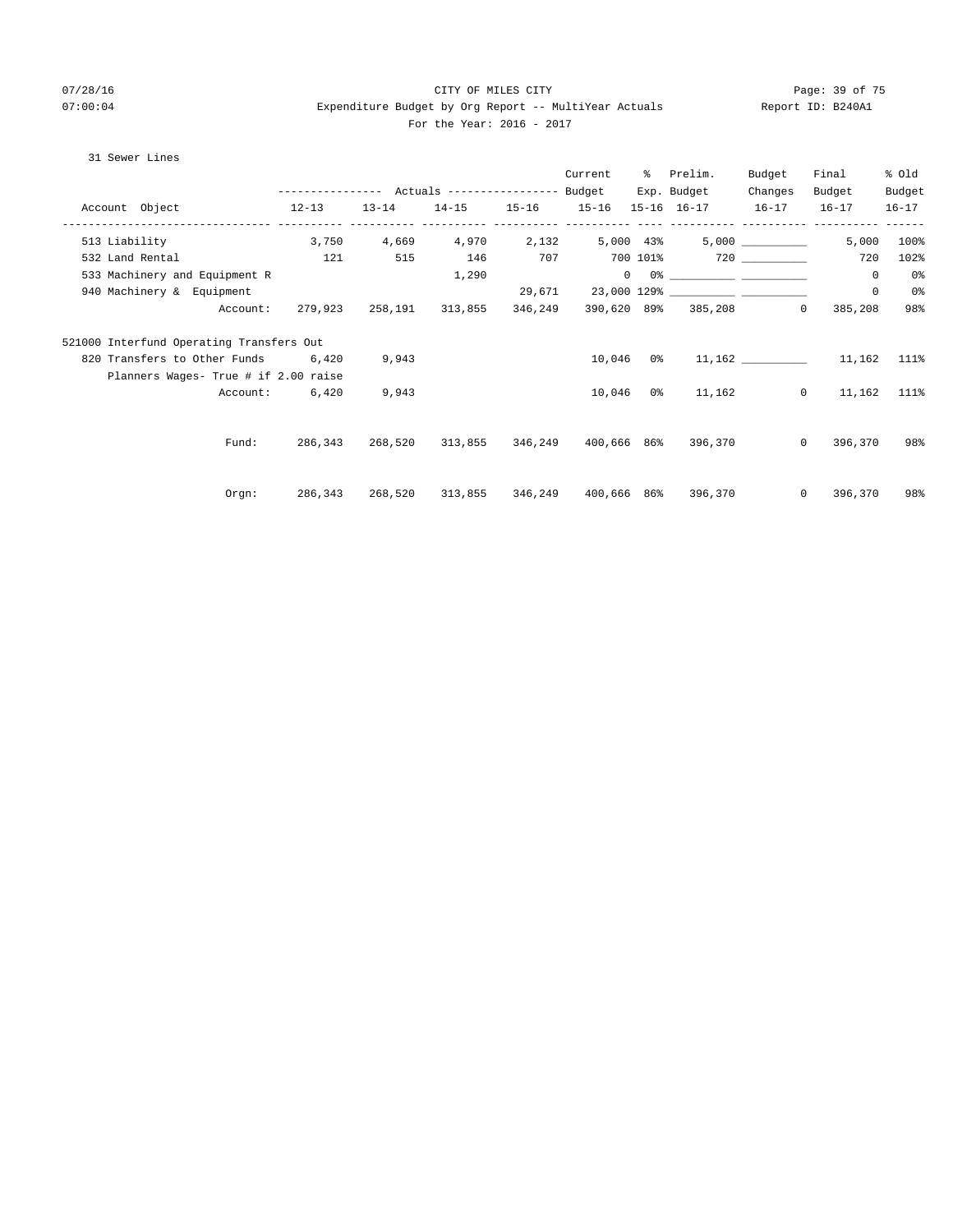# 07/28/16 Page: 40 of 75 07:00:04 Expenditure Budget by Org Report -- MultiYear Actuals Report ID: B240A1

## For the Year: 2016 - 2017

| 32 Sewer Lifts |  |
|----------------|--|
|                |  |

|                                      |              |              | Actuals ----------------- Budget |              | Current                 | ႜ        | Prelim.<br>Exp. Budget | Budget<br>Changes  | Final<br>Budget | % old<br>Budget |
|--------------------------------------|--------------|--------------|----------------------------------|--------------|-------------------------|----------|------------------------|--------------------|-----------------|-----------------|
| Account Object                       | $12 - 13$    | $13 - 14$    | $14 - 15$                        | $15 - 16$    | $15 - 16$               |          | $15 - 16$ $16 - 17$    | $16 - 17$          | $16 - 17$       | $16 - 17$       |
| 5210 WATER UTILITY                   |              |              |                                  |              |                         |          |                        |                    |                 |                 |
| 430690 Sewer Lift Stations(32)       |              |              |                                  |              |                         |          |                        |                    |                 |                 |
| 360 Contr R & M                      |              |              |                                  | 1,704        |                         | $0***8$  |                        |                    | 0               | 0%              |
| Account:                             |              |              |                                  | 1,704        |                         | 0 ****   | $\mathbf 0$            | $\mathbf 0$        | 0               | 0%              |
|                                      |              |              |                                  |              |                         |          |                        |                    |                 |                 |
| Fund:                                |              |              |                                  | 1,704        |                         | $0$ **** | $\mathbf 0$            | $\mathbf 0$        | 0               | 0%              |
| 5310 SEWER UTILITY                   |              |              |                                  |              |                         |          |                        |                    |                 |                 |
| 411101 Labor Negotiations            |              |              |                                  |              |                         |          |                        |                    |                 |                 |
| 350 Professional Services            |              |              | 63                               |              | 0                       | 0%       |                        |                    | 0               | 0 <sup>°</sup>  |
| Account:                             |              |              | 63                               |              |                         | $0$ **** | $\mathbf 0$            | $\mathbf 0$        | 0               | 0 <sup>8</sup>  |
| 430690 Sewer Lift Stations(32)       |              |              |                                  |              |                         |          |                        |                    |                 |                 |
| 111 Salaries and Wages - Perm        | 50,456       | 52,548       | 58,966                           | 61,146       | 63,651 96%              |          |                        | 65,901 _________   | 65,901          | 103%            |
| 121 OVERTIME-PERMANENT               | 2,740        | 2,173        | 2,400                            | 2,620        | 3,134 84%               |          |                        |                    | 3,134           | 100%            |
| 131 VACATION<br>132 SICK LEAVE       | 3,282<br>894 | 4,054        | 4,276                            | 4,790        | 4,206 114%              |          |                        |                    | 4,206           | 100%<br>100%    |
| 133 OTHER LEAVE PAY                  | 221          | 1,007<br>312 | 1,872<br>280                     | 2,355<br>900 | 1,840 128%<br>1,159 78% |          |                        |                    | 1,840<br>1,196  | 103%            |
| 134 HOLIDAY PAY                      | 1,267        | 1,236        | 1,259                            | 1,186        | 1,133 105%              |          |                        |                    | 1,133           | 100%            |
| 141 Unemployment Insurance           | 206          | 277          | 311                              | 110          |                         | 113 97%  |                        |                    | 116             | 102%            |
| 142 Workers' Compensation            | 3,634        | 3,312        | 4,265                            | 4,450        | 3,933 113%              |          |                        |                    | 4,227           | 107%            |
| 143 Health Insurance                 | 9,811        | 10,427       | 11,394                           | 11,735       | 11,666 101%             |          |                        |                    | 12,491          | 107%            |
| 144 FICA                             | 4,178        | 4,361        | 4,988                            | 5,341        | 5,747 93%               |          |                        | $5,921$ _________  | 5,921           | 103%            |
| 145 PERS                             | 4,100        | 4,907        | 5,581                            | 5,944        | $6,213$ $96\%$          |          |                        |                    | 6,479           | 104%            |
| 196 CLOTHING ALLOTMENT               | 203          | 203          | 227                              | 227          |                         | 250 91%  |                        |                    | 250             | 100%            |
| 210 Office Supplies and Mater        | 46           | 101          | 71                               | 13           | 150                     | 9%       |                        |                    | 150             | 100%            |
| 214 Small Items of Equipment         |              | 4,202        | 7,453                            | 19,653       | 29,500                  | 67%      |                        |                    | 14,500          | 49%             |
| 220 Operating Expenses               | 1,180        | 836          | 607                              | 552          | 1,000                   | 55%      |                        |                    | 1,000           | 100%            |
| 222 Chemicals, Lab & Med Suppl       | 2,577        | 51           | 2,609                            | 980          | $3,000$ $33\%$          |          |                        | $1,500$ __________ | 1,500           | 50%             |
| 226 Clothing and Uniforms            | 168          | 77           | 86                               | 181          |                         | 100 181% |                        |                    | 200             | 200%            |
| 230 Repair and Maintenance Su        | 3,832        | 1,863        | 4,638                            | 4,752        | 14,000 34%              |          |                        |                    | 7,000           | 50%             |
| 231 Gas, Oil, Diesel Fuel, Gr        | 2,344        | 1,994        | 2,193                            | 1,438        | 2,500                   | 58%      |                        |                    | 2,500           | 100%            |
| 241 Consumable Tools                 |              |              |                                  |              | 100                     | 0%       |                        | $100$ _______      | 100             | 100%            |
| 311 Postage, Box Rent, Etc.          |              | 11           |                                  |              | 50                      | 0%       |                        |                    | 50              | 100%            |
| 341 Electric Utility Services        | 10,090       | 12,515       | 17,127                           | 14,197       | 15,376 92%              |          |                        |                    | 16,000          | 104%            |
| 344 Gas Utility Service              | 1,244        | 1,077        | 863                              | 1,596        | 1,500 106%              |          |                        |                    | 1,500           | 100%            |
| 346 Garbage Service                  |              |              | 499                              | 414          | $0***8$                 |          |                        |                    |                 | $250$ ***** %   |
| 352 Wtr/Swr Lab Testing              |              | 133          |                                  |              | 250                     | 0%       |                        |                    | 250             | 100%            |
| 357 Architectual, Engineering        |              |              | 2,660                            |              | 0                       | 0%       |                        | ____ ________      | 0               | 0 <sup>°</sup>  |
| 360 Contr R & M                      | 2,075        | 1,329        | 2,457                            | 664          | 2,500                   | 27%      |                        |                    | 2,500           | 100%            |
| 363 R&M Vehicles/Equip/Labor-        |              | 24           |                                  |              | 0                       | 0%       |                        |                    | 0               | 0%              |
| 369 Other Repair and Maintena        |              |              |                                  |              | 1,000                   | 0%       |                        |                    | 1,000           | 100%            |
| 370 Travel                           | 283          | 110          | 346                              | 509          |                         | 500 102% |                        |                    | 625             | 125%            |
| 380 Training Services                | 282          | 97           | 433                              | 397          | 500                     | 79%      |                        | 625 _________      | 625             | 125%            |
| 382 Books                            | 8            |              | 28                               |              | 50                      | 0%       |                        |                    | 50              | 100%            |
| 400 BUILDING MATERIALS               | 8            |              |                                  | 100          |                         | 100 100% |                        | $100$              | 100             | 100%            |
| 511 Insurance on Buildings<br>True # | 550          | 471          | 1,651                            | 835          |                         | 835 100% |                        |                    | 3,157           | 378%            |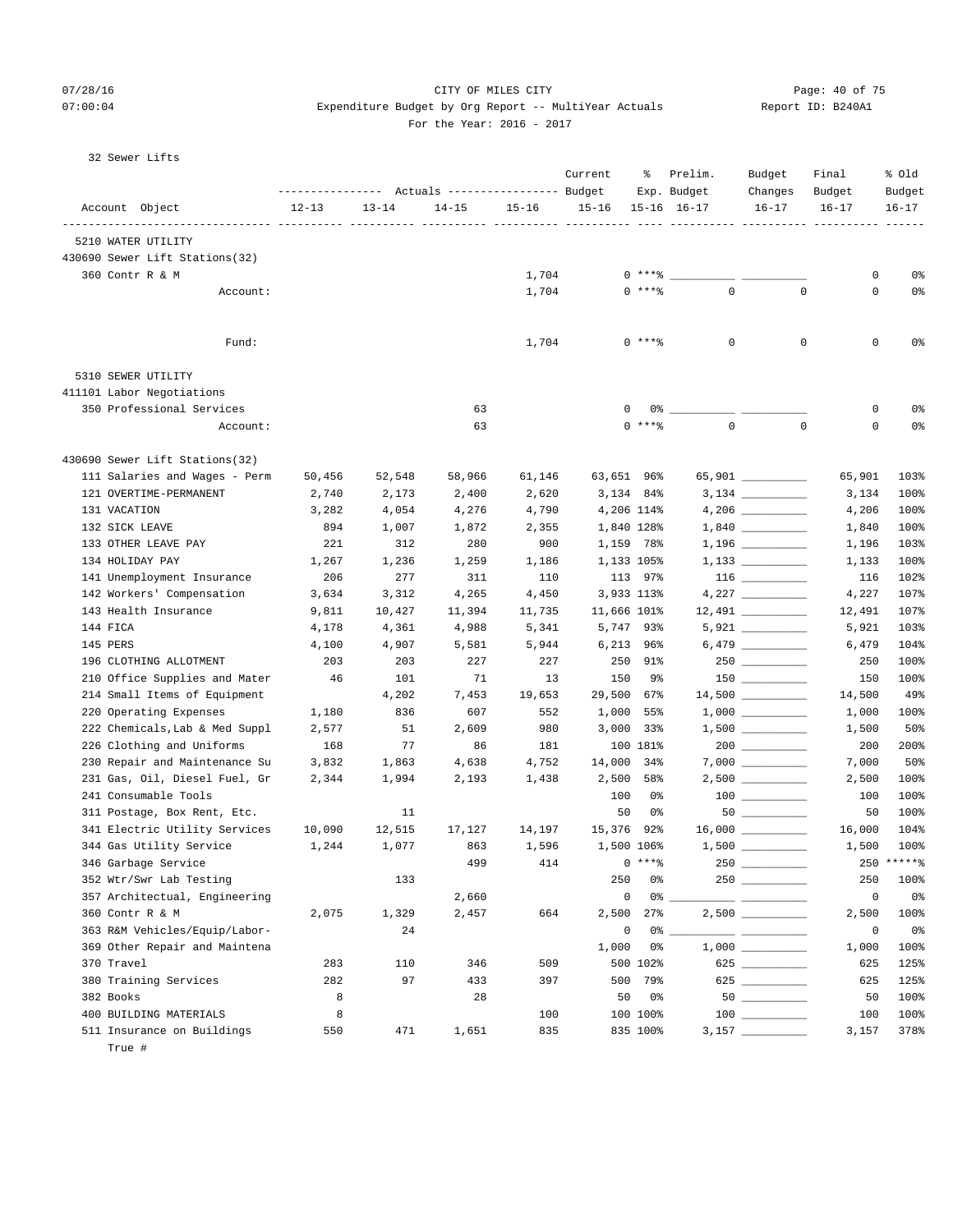# 07/28/16 Page: 41 of 75 07:00:04 Expenditure Budget by Org Report -- MultiYear Actuals Report ID: B240A1 For the Year: 2016 - 2017

## 32 Sewer Lifts

|                               |                  |           |                            |           | Current     |     | % Prelim.           | Budget           | Final     | % Old     |
|-------------------------------|------------------|-----------|----------------------------|-----------|-------------|-----|---------------------|------------------|-----------|-----------|
|                               | ---------------- |           | Actuals ------------------ |           | Budget      |     | Exp. Budget         | Changes          | Budget    | Budget    |
| Account Object                | $12 - 13$        | $13 - 14$ | $14 - 15$                  | $15 - 16$ | $15 - 16$   |     | $15 - 16$ $16 - 17$ | $16 - 17$        | $16 - 17$ | $16 - 17$ |
| 513 Liability                 |                  |           |                            |           | 3,750       | 0 % |                     | 3,750 __________ | 3,750     | 100%      |
| 532 Land Rental               | 500              |           | 530                        |           | 700         | 0%  |                     | 700 000          | 700       | 100%      |
| 533 Machinery and Equipment R |                  |           |                            |           | 150         | 0%  |                     |                  | 150       | 100%      |
| Account:                      | 106,179          | 109,708   | 140,070                    | 147,085   | 180,656 81% |     | 164,551             | $\mathbf{0}$     | 164,551   | 91%       |
| Fund:                         | 106,179          | 109,708   | 140,133                    | 147,085   | 180,656 81% |     | 164,551             | $\circ$          | 164,551   | 91%       |
| Orgn:                         | 106,179          | 109,708   | 140,133                    | 148,789   | 180,656 82% |     | 164,551             | $\mathbf{0}$     | 164,551   | 91%       |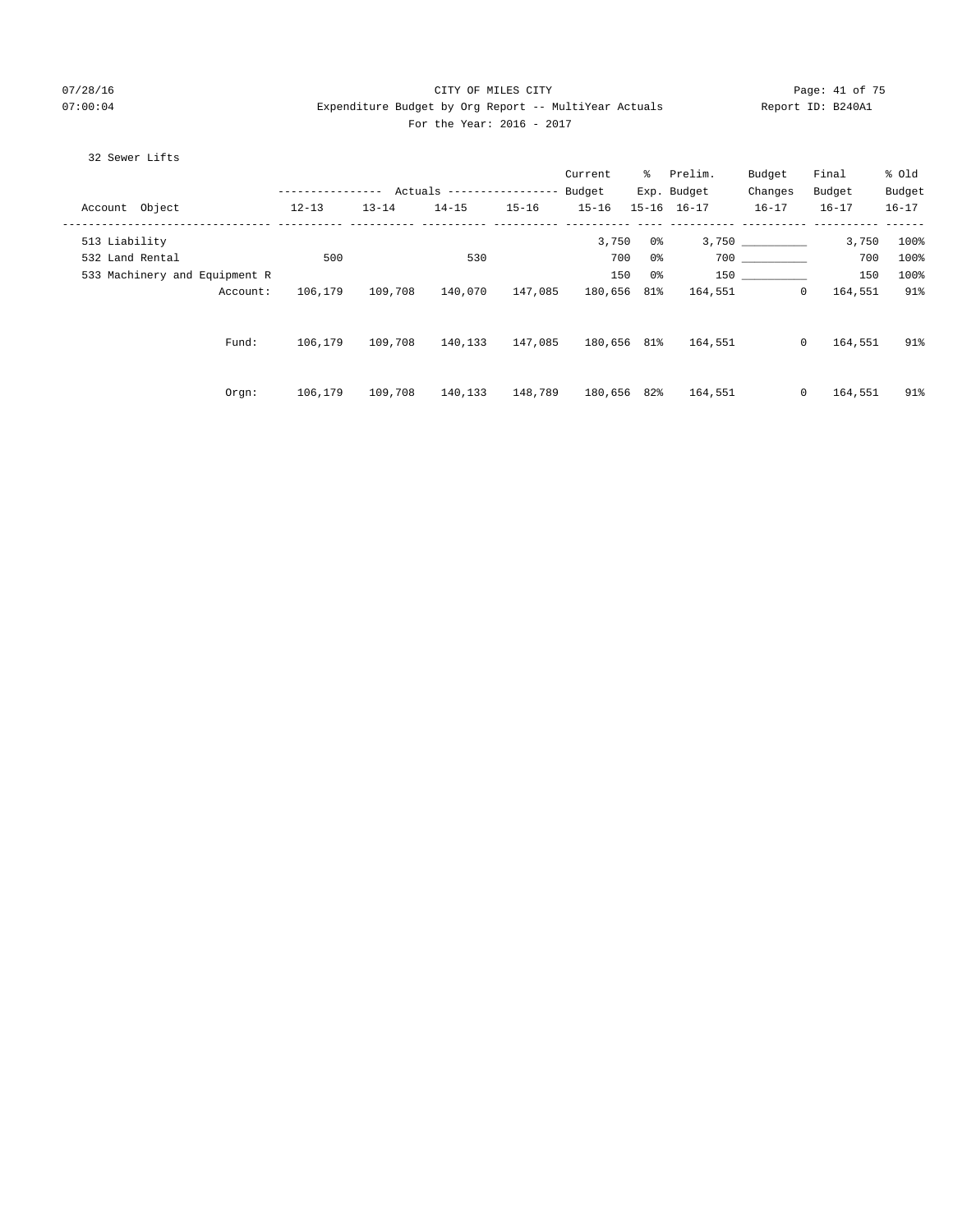# 07/28/16 Page: 42 of 75 07:00:04 Expenditure Budget by Org Report -- MultiYear Actuals Report ID: B240A1 For the Year: 2016 - 2017

|  |  | 33 Sewer Plant |  |  |
|--|--|----------------|--|--|
|--|--|----------------|--|--|

| Account Object<br>$12 - 13$<br>$13 - 14$<br>$14 - 15$<br>$15 - 16$<br>$15 - 16$<br>$15 - 16$ $16 - 17$<br>$16 - 17$<br>$16 - 17$<br>$16 - 17$<br>5310 SEWER UTILITY<br>411101 Labor Negotiations<br>0<br>0%<br>350 Professional Services<br>95<br>0<br>0%<br>$\mathbf 0$<br>$0$ ****<br>$\mathbf 0$<br>0<br>95<br>Account:<br>430640 Sewer Treatment and Disposal(33)<br>111 Salaries and Wages - Perm<br>96,499<br>80,169<br>83,261<br>93,173<br>100,680 96%<br>104,289<br>$6,848$ __________<br>121 OVERTIME-PERMANENT<br>3,260<br>3,598<br>3,939<br>6,848 58%<br>6,848<br>4,110<br>$6,309$ __________<br>131 VACATION<br>5,448<br>6,615<br>6,854<br>7,609<br>6,309 121%<br>6,309<br>132 SICK LEAVE<br>1,722<br>2,889<br>3,573<br>2,810 127%<br>$2,810$ _________<br>2,810<br>1,458<br>133 OTHER LEAVE PAY<br>332<br>468<br>421<br>1,525<br>3,968 38%<br>4,090<br>134 HOLIDAY PAY<br>1,899<br>1,855<br>1,887<br>1,779<br>2,167 82%<br>2,167<br>141 Unemployment Insurance<br>328<br>438<br>491<br>173<br>185<br>94%<br>190<br>142 Workers' Compensation<br>5,651<br>5,218<br>6,690<br>6,973<br>6,575 106%<br>7,027<br>143 Health Insurance<br>15,262<br>16,197<br>18,185<br>17,614 103%<br>$18,861$ __________<br>17,655<br>18,861<br>144 FICA<br>6,655<br>6,934<br>7,879<br>8,421<br>$9,393$ 90%<br>9,678<br>145 PERS<br>$10,589$ _________<br>6,496<br>7,765<br>8,791<br>9,351<br>10,155 92%<br>10,589<br>196 CLOTHING ALLOTMENT<br>315<br>315<br>351<br>351<br>351 100%<br>$351$ _________<br>351<br>$150$ ________<br>210 Office Supplies and Mater<br>214<br>187<br>70<br>140<br>150 93%<br>150<br>214 Small Items of Equipment<br>297<br>10,669<br>25,000<br>$15,500$ ___________<br>15,500<br>60<br>0%<br>220 Operating Expenses<br>2,059<br>1,123<br>2,014<br>1,128<br>13,000<br>9%<br>7,000<br>222 Chemicals, Lab & Med Suppl<br>7,878<br>8,386<br>8,206<br>7,000 117%<br>7,000<br>7,488<br>600 __________<br>226 Clothing and Uniforms<br>314<br>338<br>247<br>665<br>500 133%<br>600<br>230 Repair and Maintenance Su<br>4,312<br>5,883<br>11,526<br>19,732<br>21,500 92%<br>12,000<br>231 Gas, Oil, Diesel Fuel, Gr<br>1,328<br>1,887<br>1,798<br>1,425<br>2,000<br>71%<br>$2,000$ _________<br>2,000<br>241 Consumable Tools<br>71<br>100<br>71%<br>100<br>12<br>35<br>311 Postage, Box Rent, Etc.<br>122<br>55<br>66<br>100<br>66%<br>100<br>100<br>320 Printing, Duplicating, Ty<br>100<br>0%<br>330 Publicity, Subscriptions<br>$170$ ________<br>163<br>399<br>170 235%<br>170<br>334 Memberships, Registration<br>394<br>428<br>504<br>504<br>600<br>600 _________<br>600<br>84%<br>341 Electric Utility Services<br>48,060<br>60,299<br>50,341<br>55,727<br>83,640<br>67%<br>73,000<br>$1,000$ __________<br>342 Water Utility Services<br>984<br>877<br>817<br>1,000<br>86%<br>860<br>1,000<br>343 Sewer Utility Services<br>$600$<br>269<br>575<br>600 103%<br>600<br>529<br>615<br>$800$<br>345 Telephone<br>526<br>445<br>402<br>486<br>800<br>61%<br>800<br>346 Garbage Service<br>190<br>47<br>730<br>742<br>800<br>93%<br>$800$<br>800<br>347 Internet<br>502<br>547<br>547<br>593<br>500 119%<br>500<br>876<br>422<br>500 ****<br>500<br>350 Professional Services<br>362<br>5,212<br>4,801<br>8,969<br>6,859<br>8,000<br>352 Wtr/Swr Lab Testing<br>7,762<br>8,000 97%<br>357 Architectual, Engineering<br>1,998<br>7,387<br>495<br>5,000<br>0%<br>$5,000$ ___________<br>5,000<br>360 Contr R & M<br>1,970<br>1,693<br>7,355<br>3,334<br>7,500<br>7,500<br>44%<br>363 R&M Vehicles/Equip/Labor-<br>5,800<br>2,539<br>546<br>713<br>8,000<br>8,000<br>9%<br>750 91%<br>$900$<br>370 Travel<br>425<br>447<br>659<br>680<br>900<br>$900$<br>380 Training Services<br>388<br>403<br>499<br>714<br>750<br>95%<br>900<br>382 Books<br>95<br>83<br>200<br>- 0%<br>200<br>400 BUILDING MATERIALS<br>79<br>500 64%<br>321<br>500<br>511 Insurance on Buildings<br>6,498<br>7,179<br>7,180 100%<br>6,486<br>7,115<br>2,323<br>True #<br>$\frac{128}{\frac{128}{256}}$<br>512 Insurance on Vehicles & E<br>254<br>211<br>212 100%<br>212<br>261<br>128<br>True # | ---------------- | Actuals ----------------- Budget | Current | ႜ | Prelim.<br>Exp. Budget | Budget<br>Changes | Final<br>Budget | % old<br>Budget |
|--------------------------------------------------------------------------------------------------------------------------------------------------------------------------------------------------------------------------------------------------------------------------------------------------------------------------------------------------------------------------------------------------------------------------------------------------------------------------------------------------------------------------------------------------------------------------------------------------------------------------------------------------------------------------------------------------------------------------------------------------------------------------------------------------------------------------------------------------------------------------------------------------------------------------------------------------------------------------------------------------------------------------------------------------------------------------------------------------------------------------------------------------------------------------------------------------------------------------------------------------------------------------------------------------------------------------------------------------------------------------------------------------------------------------------------------------------------------------------------------------------------------------------------------------------------------------------------------------------------------------------------------------------------------------------------------------------------------------------------------------------------------------------------------------------------------------------------------------------------------------------------------------------------------------------------------------------------------------------------------------------------------------------------------------------------------------------------------------------------------------------------------------------------------------------------------------------------------------------------------------------------------------------------------------------------------------------------------------------------------------------------------------------------------------------------------------------------------------------------------------------------------------------------------------------------------------------------------------------------------------------------------------------------------------------------------------------------------------------------------------------------------------------------------------------------------------------------------------------------------------------------------------------------------------------------------------------------------------------------------------------------------------------------------------------------------------------------------------------------------------------------------------------------------------------------------------------------------------------------------------------------------------------------------------------------------------------------------------------------------------------------------------------------------------------------------------------------------------------------------------------------------------------------------------------------------------------------------------------------------------------------------------------------------------------------------------------------------------------------------------------------------------------------------------------------------------------------------------------------------------------------------------------------------------------------------------------------------------------------------------------------------------------------------------------------------------------------|------------------|----------------------------------|---------|---|------------------------|-------------------|-----------------|-----------------|
|                                                                                                                                                                                                                                                                                                                                                                                                                                                                                                                                                                                                                                                                                                                                                                                                                                                                                                                                                                                                                                                                                                                                                                                                                                                                                                                                                                                                                                                                                                                                                                                                                                                                                                                                                                                                                                                                                                                                                                                                                                                                                                                                                                                                                                                                                                                                                                                                                                                                                                                                                                                                                                                                                                                                                                                                                                                                                                                                                                                                                                                                                                                                                                                                                                                                                                                                                                                                                                                                                                                                                                                                                                                                                                                                                                                                                                                                                                                                                                                                                                                                                      |                  |                                  |         |   |                        |                   |                 |                 |
|                                                                                                                                                                                                                                                                                                                                                                                                                                                                                                                                                                                                                                                                                                                                                                                                                                                                                                                                                                                                                                                                                                                                                                                                                                                                                                                                                                                                                                                                                                                                                                                                                                                                                                                                                                                                                                                                                                                                                                                                                                                                                                                                                                                                                                                                                                                                                                                                                                                                                                                                                                                                                                                                                                                                                                                                                                                                                                                                                                                                                                                                                                                                                                                                                                                                                                                                                                                                                                                                                                                                                                                                                                                                                                                                                                                                                                                                                                                                                                                                                                                                                      |                  |                                  |         |   |                        |                   |                 |                 |
|                                                                                                                                                                                                                                                                                                                                                                                                                                                                                                                                                                                                                                                                                                                                                                                                                                                                                                                                                                                                                                                                                                                                                                                                                                                                                                                                                                                                                                                                                                                                                                                                                                                                                                                                                                                                                                                                                                                                                                                                                                                                                                                                                                                                                                                                                                                                                                                                                                                                                                                                                                                                                                                                                                                                                                                                                                                                                                                                                                                                                                                                                                                                                                                                                                                                                                                                                                                                                                                                                                                                                                                                                                                                                                                                                                                                                                                                                                                                                                                                                                                                                      |                  |                                  |         |   |                        |                   |                 |                 |
|                                                                                                                                                                                                                                                                                                                                                                                                                                                                                                                                                                                                                                                                                                                                                                                                                                                                                                                                                                                                                                                                                                                                                                                                                                                                                                                                                                                                                                                                                                                                                                                                                                                                                                                                                                                                                                                                                                                                                                                                                                                                                                                                                                                                                                                                                                                                                                                                                                                                                                                                                                                                                                                                                                                                                                                                                                                                                                                                                                                                                                                                                                                                                                                                                                                                                                                                                                                                                                                                                                                                                                                                                                                                                                                                                                                                                                                                                                                                                                                                                                                                                      |                  |                                  |         |   |                        |                   |                 |                 |
|                                                                                                                                                                                                                                                                                                                                                                                                                                                                                                                                                                                                                                                                                                                                                                                                                                                                                                                                                                                                                                                                                                                                                                                                                                                                                                                                                                                                                                                                                                                                                                                                                                                                                                                                                                                                                                                                                                                                                                                                                                                                                                                                                                                                                                                                                                                                                                                                                                                                                                                                                                                                                                                                                                                                                                                                                                                                                                                                                                                                                                                                                                                                                                                                                                                                                                                                                                                                                                                                                                                                                                                                                                                                                                                                                                                                                                                                                                                                                                                                                                                                                      |                  |                                  |         |   |                        |                   |                 | 0%              |
|                                                                                                                                                                                                                                                                                                                                                                                                                                                                                                                                                                                                                                                                                                                                                                                                                                                                                                                                                                                                                                                                                                                                                                                                                                                                                                                                                                                                                                                                                                                                                                                                                                                                                                                                                                                                                                                                                                                                                                                                                                                                                                                                                                                                                                                                                                                                                                                                                                                                                                                                                                                                                                                                                                                                                                                                                                                                                                                                                                                                                                                                                                                                                                                                                                                                                                                                                                                                                                                                                                                                                                                                                                                                                                                                                                                                                                                                                                                                                                                                                                                                                      |                  |                                  |         |   |                        |                   |                 |                 |
|                                                                                                                                                                                                                                                                                                                                                                                                                                                                                                                                                                                                                                                                                                                                                                                                                                                                                                                                                                                                                                                                                                                                                                                                                                                                                                                                                                                                                                                                                                                                                                                                                                                                                                                                                                                                                                                                                                                                                                                                                                                                                                                                                                                                                                                                                                                                                                                                                                                                                                                                                                                                                                                                                                                                                                                                                                                                                                                                                                                                                                                                                                                                                                                                                                                                                                                                                                                                                                                                                                                                                                                                                                                                                                                                                                                                                                                                                                                                                                                                                                                                                      |                  |                                  |         |   |                        |                   |                 | 103%            |
|                                                                                                                                                                                                                                                                                                                                                                                                                                                                                                                                                                                                                                                                                                                                                                                                                                                                                                                                                                                                                                                                                                                                                                                                                                                                                                                                                                                                                                                                                                                                                                                                                                                                                                                                                                                                                                                                                                                                                                                                                                                                                                                                                                                                                                                                                                                                                                                                                                                                                                                                                                                                                                                                                                                                                                                                                                                                                                                                                                                                                                                                                                                                                                                                                                                                                                                                                                                                                                                                                                                                                                                                                                                                                                                                                                                                                                                                                                                                                                                                                                                                                      |                  |                                  |         |   |                        |                   |                 | 100%            |
|                                                                                                                                                                                                                                                                                                                                                                                                                                                                                                                                                                                                                                                                                                                                                                                                                                                                                                                                                                                                                                                                                                                                                                                                                                                                                                                                                                                                                                                                                                                                                                                                                                                                                                                                                                                                                                                                                                                                                                                                                                                                                                                                                                                                                                                                                                                                                                                                                                                                                                                                                                                                                                                                                                                                                                                                                                                                                                                                                                                                                                                                                                                                                                                                                                                                                                                                                                                                                                                                                                                                                                                                                                                                                                                                                                                                                                                                                                                                                                                                                                                                                      |                  |                                  |         |   |                        |                   |                 | 100%            |
|                                                                                                                                                                                                                                                                                                                                                                                                                                                                                                                                                                                                                                                                                                                                                                                                                                                                                                                                                                                                                                                                                                                                                                                                                                                                                                                                                                                                                                                                                                                                                                                                                                                                                                                                                                                                                                                                                                                                                                                                                                                                                                                                                                                                                                                                                                                                                                                                                                                                                                                                                                                                                                                                                                                                                                                                                                                                                                                                                                                                                                                                                                                                                                                                                                                                                                                                                                                                                                                                                                                                                                                                                                                                                                                                                                                                                                                                                                                                                                                                                                                                                      |                  |                                  |         |   |                        |                   |                 | 100%            |
|                                                                                                                                                                                                                                                                                                                                                                                                                                                                                                                                                                                                                                                                                                                                                                                                                                                                                                                                                                                                                                                                                                                                                                                                                                                                                                                                                                                                                                                                                                                                                                                                                                                                                                                                                                                                                                                                                                                                                                                                                                                                                                                                                                                                                                                                                                                                                                                                                                                                                                                                                                                                                                                                                                                                                                                                                                                                                                                                                                                                                                                                                                                                                                                                                                                                                                                                                                                                                                                                                                                                                                                                                                                                                                                                                                                                                                                                                                                                                                                                                                                                                      |                  |                                  |         |   |                        |                   |                 | 103%            |
|                                                                                                                                                                                                                                                                                                                                                                                                                                                                                                                                                                                                                                                                                                                                                                                                                                                                                                                                                                                                                                                                                                                                                                                                                                                                                                                                                                                                                                                                                                                                                                                                                                                                                                                                                                                                                                                                                                                                                                                                                                                                                                                                                                                                                                                                                                                                                                                                                                                                                                                                                                                                                                                                                                                                                                                                                                                                                                                                                                                                                                                                                                                                                                                                                                                                                                                                                                                                                                                                                                                                                                                                                                                                                                                                                                                                                                                                                                                                                                                                                                                                                      |                  |                                  |         |   |                        |                   |                 | 100%            |
|                                                                                                                                                                                                                                                                                                                                                                                                                                                                                                                                                                                                                                                                                                                                                                                                                                                                                                                                                                                                                                                                                                                                                                                                                                                                                                                                                                                                                                                                                                                                                                                                                                                                                                                                                                                                                                                                                                                                                                                                                                                                                                                                                                                                                                                                                                                                                                                                                                                                                                                                                                                                                                                                                                                                                                                                                                                                                                                                                                                                                                                                                                                                                                                                                                                                                                                                                                                                                                                                                                                                                                                                                                                                                                                                                                                                                                                                                                                                                                                                                                                                                      |                  |                                  |         |   |                        |                   |                 | 102%            |
|                                                                                                                                                                                                                                                                                                                                                                                                                                                                                                                                                                                                                                                                                                                                                                                                                                                                                                                                                                                                                                                                                                                                                                                                                                                                                                                                                                                                                                                                                                                                                                                                                                                                                                                                                                                                                                                                                                                                                                                                                                                                                                                                                                                                                                                                                                                                                                                                                                                                                                                                                                                                                                                                                                                                                                                                                                                                                                                                                                                                                                                                                                                                                                                                                                                                                                                                                                                                                                                                                                                                                                                                                                                                                                                                                                                                                                                                                                                                                                                                                                                                                      |                  |                                  |         |   |                        |                   |                 | 106%            |
|                                                                                                                                                                                                                                                                                                                                                                                                                                                                                                                                                                                                                                                                                                                                                                                                                                                                                                                                                                                                                                                                                                                                                                                                                                                                                                                                                                                                                                                                                                                                                                                                                                                                                                                                                                                                                                                                                                                                                                                                                                                                                                                                                                                                                                                                                                                                                                                                                                                                                                                                                                                                                                                                                                                                                                                                                                                                                                                                                                                                                                                                                                                                                                                                                                                                                                                                                                                                                                                                                                                                                                                                                                                                                                                                                                                                                                                                                                                                                                                                                                                                                      |                  |                                  |         |   |                        |                   |                 | 107%            |
|                                                                                                                                                                                                                                                                                                                                                                                                                                                                                                                                                                                                                                                                                                                                                                                                                                                                                                                                                                                                                                                                                                                                                                                                                                                                                                                                                                                                                                                                                                                                                                                                                                                                                                                                                                                                                                                                                                                                                                                                                                                                                                                                                                                                                                                                                                                                                                                                                                                                                                                                                                                                                                                                                                                                                                                                                                                                                                                                                                                                                                                                                                                                                                                                                                                                                                                                                                                                                                                                                                                                                                                                                                                                                                                                                                                                                                                                                                                                                                                                                                                                                      |                  |                                  |         |   |                        |                   |                 | 103%            |
|                                                                                                                                                                                                                                                                                                                                                                                                                                                                                                                                                                                                                                                                                                                                                                                                                                                                                                                                                                                                                                                                                                                                                                                                                                                                                                                                                                                                                                                                                                                                                                                                                                                                                                                                                                                                                                                                                                                                                                                                                                                                                                                                                                                                                                                                                                                                                                                                                                                                                                                                                                                                                                                                                                                                                                                                                                                                                                                                                                                                                                                                                                                                                                                                                                                                                                                                                                                                                                                                                                                                                                                                                                                                                                                                                                                                                                                                                                                                                                                                                                                                                      |                  |                                  |         |   |                        |                   |                 | 104%            |
|                                                                                                                                                                                                                                                                                                                                                                                                                                                                                                                                                                                                                                                                                                                                                                                                                                                                                                                                                                                                                                                                                                                                                                                                                                                                                                                                                                                                                                                                                                                                                                                                                                                                                                                                                                                                                                                                                                                                                                                                                                                                                                                                                                                                                                                                                                                                                                                                                                                                                                                                                                                                                                                                                                                                                                                                                                                                                                                                                                                                                                                                                                                                                                                                                                                                                                                                                                                                                                                                                                                                                                                                                                                                                                                                                                                                                                                                                                                                                                                                                                                                                      |                  |                                  |         |   |                        |                   |                 | 100%            |
|                                                                                                                                                                                                                                                                                                                                                                                                                                                                                                                                                                                                                                                                                                                                                                                                                                                                                                                                                                                                                                                                                                                                                                                                                                                                                                                                                                                                                                                                                                                                                                                                                                                                                                                                                                                                                                                                                                                                                                                                                                                                                                                                                                                                                                                                                                                                                                                                                                                                                                                                                                                                                                                                                                                                                                                                                                                                                                                                                                                                                                                                                                                                                                                                                                                                                                                                                                                                                                                                                                                                                                                                                                                                                                                                                                                                                                                                                                                                                                                                                                                                                      |                  |                                  |         |   |                        |                   |                 | 100%            |
|                                                                                                                                                                                                                                                                                                                                                                                                                                                                                                                                                                                                                                                                                                                                                                                                                                                                                                                                                                                                                                                                                                                                                                                                                                                                                                                                                                                                                                                                                                                                                                                                                                                                                                                                                                                                                                                                                                                                                                                                                                                                                                                                                                                                                                                                                                                                                                                                                                                                                                                                                                                                                                                                                                                                                                                                                                                                                                                                                                                                                                                                                                                                                                                                                                                                                                                                                                                                                                                                                                                                                                                                                                                                                                                                                                                                                                                                                                                                                                                                                                                                                      |                  |                                  |         |   |                        |                   |                 | 62%             |
|                                                                                                                                                                                                                                                                                                                                                                                                                                                                                                                                                                                                                                                                                                                                                                                                                                                                                                                                                                                                                                                                                                                                                                                                                                                                                                                                                                                                                                                                                                                                                                                                                                                                                                                                                                                                                                                                                                                                                                                                                                                                                                                                                                                                                                                                                                                                                                                                                                                                                                                                                                                                                                                                                                                                                                                                                                                                                                                                                                                                                                                                                                                                                                                                                                                                                                                                                                                                                                                                                                                                                                                                                                                                                                                                                                                                                                                                                                                                                                                                                                                                                      |                  |                                  |         |   |                        |                   |                 | 53%             |
|                                                                                                                                                                                                                                                                                                                                                                                                                                                                                                                                                                                                                                                                                                                                                                                                                                                                                                                                                                                                                                                                                                                                                                                                                                                                                                                                                                                                                                                                                                                                                                                                                                                                                                                                                                                                                                                                                                                                                                                                                                                                                                                                                                                                                                                                                                                                                                                                                                                                                                                                                                                                                                                                                                                                                                                                                                                                                                                                                                                                                                                                                                                                                                                                                                                                                                                                                                                                                                                                                                                                                                                                                                                                                                                                                                                                                                                                                                                                                                                                                                                                                      |                  |                                  |         |   |                        |                   |                 | 100%            |
|                                                                                                                                                                                                                                                                                                                                                                                                                                                                                                                                                                                                                                                                                                                                                                                                                                                                                                                                                                                                                                                                                                                                                                                                                                                                                                                                                                                                                                                                                                                                                                                                                                                                                                                                                                                                                                                                                                                                                                                                                                                                                                                                                                                                                                                                                                                                                                                                                                                                                                                                                                                                                                                                                                                                                                                                                                                                                                                                                                                                                                                                                                                                                                                                                                                                                                                                                                                                                                                                                                                                                                                                                                                                                                                                                                                                                                                                                                                                                                                                                                                                                      |                  |                                  |         |   |                        |                   |                 | 120%            |
|                                                                                                                                                                                                                                                                                                                                                                                                                                                                                                                                                                                                                                                                                                                                                                                                                                                                                                                                                                                                                                                                                                                                                                                                                                                                                                                                                                                                                                                                                                                                                                                                                                                                                                                                                                                                                                                                                                                                                                                                                                                                                                                                                                                                                                                                                                                                                                                                                                                                                                                                                                                                                                                                                                                                                                                                                                                                                                                                                                                                                                                                                                                                                                                                                                                                                                                                                                                                                                                                                                                                                                                                                                                                                                                                                                                                                                                                                                                                                                                                                                                                                      |                  |                                  |         |   |                        |                   |                 | 55%             |
|                                                                                                                                                                                                                                                                                                                                                                                                                                                                                                                                                                                                                                                                                                                                                                                                                                                                                                                                                                                                                                                                                                                                                                                                                                                                                                                                                                                                                                                                                                                                                                                                                                                                                                                                                                                                                                                                                                                                                                                                                                                                                                                                                                                                                                                                                                                                                                                                                                                                                                                                                                                                                                                                                                                                                                                                                                                                                                                                                                                                                                                                                                                                                                                                                                                                                                                                                                                                                                                                                                                                                                                                                                                                                                                                                                                                                                                                                                                                                                                                                                                                                      |                  |                                  |         |   |                        |                   |                 | 100%            |
|                                                                                                                                                                                                                                                                                                                                                                                                                                                                                                                                                                                                                                                                                                                                                                                                                                                                                                                                                                                                                                                                                                                                                                                                                                                                                                                                                                                                                                                                                                                                                                                                                                                                                                                                                                                                                                                                                                                                                                                                                                                                                                                                                                                                                                                                                                                                                                                                                                                                                                                                                                                                                                                                                                                                                                                                                                                                                                                                                                                                                                                                                                                                                                                                                                                                                                                                                                                                                                                                                                                                                                                                                                                                                                                                                                                                                                                                                                                                                                                                                                                                                      |                  |                                  |         |   |                        |                   |                 | 100%            |
|                                                                                                                                                                                                                                                                                                                                                                                                                                                                                                                                                                                                                                                                                                                                                                                                                                                                                                                                                                                                                                                                                                                                                                                                                                                                                                                                                                                                                                                                                                                                                                                                                                                                                                                                                                                                                                                                                                                                                                                                                                                                                                                                                                                                                                                                                                                                                                                                                                                                                                                                                                                                                                                                                                                                                                                                                                                                                                                                                                                                                                                                                                                                                                                                                                                                                                                                                                                                                                                                                                                                                                                                                                                                                                                                                                                                                                                                                                                                                                                                                                                                                      |                  |                                  |         |   |                        |                   |                 | 100%            |
|                                                                                                                                                                                                                                                                                                                                                                                                                                                                                                                                                                                                                                                                                                                                                                                                                                                                                                                                                                                                                                                                                                                                                                                                                                                                                                                                                                                                                                                                                                                                                                                                                                                                                                                                                                                                                                                                                                                                                                                                                                                                                                                                                                                                                                                                                                                                                                                                                                                                                                                                                                                                                                                                                                                                                                                                                                                                                                                                                                                                                                                                                                                                                                                                                                                                                                                                                                                                                                                                                                                                                                                                                                                                                                                                                                                                                                                                                                                                                                                                                                                                                      |                  |                                  |         |   |                        |                   |                 | 100%            |
|                                                                                                                                                                                                                                                                                                                                                                                                                                                                                                                                                                                                                                                                                                                                                                                                                                                                                                                                                                                                                                                                                                                                                                                                                                                                                                                                                                                                                                                                                                                                                                                                                                                                                                                                                                                                                                                                                                                                                                                                                                                                                                                                                                                                                                                                                                                                                                                                                                                                                                                                                                                                                                                                                                                                                                                                                                                                                                                                                                                                                                                                                                                                                                                                                                                                                                                                                                                                                                                                                                                                                                                                                                                                                                                                                                                                                                                                                                                                                                                                                                                                                      |                  |                                  |         |   |                        |                   |                 | 100%            |
|                                                                                                                                                                                                                                                                                                                                                                                                                                                                                                                                                                                                                                                                                                                                                                                                                                                                                                                                                                                                                                                                                                                                                                                                                                                                                                                                                                                                                                                                                                                                                                                                                                                                                                                                                                                                                                                                                                                                                                                                                                                                                                                                                                                                                                                                                                                                                                                                                                                                                                                                                                                                                                                                                                                                                                                                                                                                                                                                                                                                                                                                                                                                                                                                                                                                                                                                                                                                                                                                                                                                                                                                                                                                                                                                                                                                                                                                                                                                                                                                                                                                                      |                  |                                  |         |   |                        |                   |                 | 100%            |
|                                                                                                                                                                                                                                                                                                                                                                                                                                                                                                                                                                                                                                                                                                                                                                                                                                                                                                                                                                                                                                                                                                                                                                                                                                                                                                                                                                                                                                                                                                                                                                                                                                                                                                                                                                                                                                                                                                                                                                                                                                                                                                                                                                                                                                                                                                                                                                                                                                                                                                                                                                                                                                                                                                                                                                                                                                                                                                                                                                                                                                                                                                                                                                                                                                                                                                                                                                                                                                                                                                                                                                                                                                                                                                                                                                                                                                                                                                                                                                                                                                                                                      |                  |                                  |         |   |                        |                   |                 | 87%             |
|                                                                                                                                                                                                                                                                                                                                                                                                                                                                                                                                                                                                                                                                                                                                                                                                                                                                                                                                                                                                                                                                                                                                                                                                                                                                                                                                                                                                                                                                                                                                                                                                                                                                                                                                                                                                                                                                                                                                                                                                                                                                                                                                                                                                                                                                                                                                                                                                                                                                                                                                                                                                                                                                                                                                                                                                                                                                                                                                                                                                                                                                                                                                                                                                                                                                                                                                                                                                                                                                                                                                                                                                                                                                                                                                                                                                                                                                                                                                                                                                                                                                                      |                  |                                  |         |   |                        |                   |                 | 100%            |
|                                                                                                                                                                                                                                                                                                                                                                                                                                                                                                                                                                                                                                                                                                                                                                                                                                                                                                                                                                                                                                                                                                                                                                                                                                                                                                                                                                                                                                                                                                                                                                                                                                                                                                                                                                                                                                                                                                                                                                                                                                                                                                                                                                                                                                                                                                                                                                                                                                                                                                                                                                                                                                                                                                                                                                                                                                                                                                                                                                                                                                                                                                                                                                                                                                                                                                                                                                                                                                                                                                                                                                                                                                                                                                                                                                                                                                                                                                                                                                                                                                                                                      |                  |                                  |         |   |                        |                   |                 | 100%            |
|                                                                                                                                                                                                                                                                                                                                                                                                                                                                                                                                                                                                                                                                                                                                                                                                                                                                                                                                                                                                                                                                                                                                                                                                                                                                                                                                                                                                                                                                                                                                                                                                                                                                                                                                                                                                                                                                                                                                                                                                                                                                                                                                                                                                                                                                                                                                                                                                                                                                                                                                                                                                                                                                                                                                                                                                                                                                                                                                                                                                                                                                                                                                                                                                                                                                                                                                                                                                                                                                                                                                                                                                                                                                                                                                                                                                                                                                                                                                                                                                                                                                                      |                  |                                  |         |   |                        |                   |                 | 100%            |
|                                                                                                                                                                                                                                                                                                                                                                                                                                                                                                                                                                                                                                                                                                                                                                                                                                                                                                                                                                                                                                                                                                                                                                                                                                                                                                                                                                                                                                                                                                                                                                                                                                                                                                                                                                                                                                                                                                                                                                                                                                                                                                                                                                                                                                                                                                                                                                                                                                                                                                                                                                                                                                                                                                                                                                                                                                                                                                                                                                                                                                                                                                                                                                                                                                                                                                                                                                                                                                                                                                                                                                                                                                                                                                                                                                                                                                                                                                                                                                                                                                                                                      |                  |                                  |         |   |                        |                   |                 | 100%            |
|                                                                                                                                                                                                                                                                                                                                                                                                                                                                                                                                                                                                                                                                                                                                                                                                                                                                                                                                                                                                                                                                                                                                                                                                                                                                                                                                                                                                                                                                                                                                                                                                                                                                                                                                                                                                                                                                                                                                                                                                                                                                                                                                                                                                                                                                                                                                                                                                                                                                                                                                                                                                                                                                                                                                                                                                                                                                                                                                                                                                                                                                                                                                                                                                                                                                                                                                                                                                                                                                                                                                                                                                                                                                                                                                                                                                                                                                                                                                                                                                                                                                                      |                  |                                  |         |   |                        |                   |                 | 100%            |
|                                                                                                                                                                                                                                                                                                                                                                                                                                                                                                                                                                                                                                                                                                                                                                                                                                                                                                                                                                                                                                                                                                                                                                                                                                                                                                                                                                                                                                                                                                                                                                                                                                                                                                                                                                                                                                                                                                                                                                                                                                                                                                                                                                                                                                                                                                                                                                                                                                                                                                                                                                                                                                                                                                                                                                                                                                                                                                                                                                                                                                                                                                                                                                                                                                                                                                                                                                                                                                                                                                                                                                                                                                                                                                                                                                                                                                                                                                                                                                                                                                                                                      |                  |                                  |         |   |                        |                   |                 | 100%            |
|                                                                                                                                                                                                                                                                                                                                                                                                                                                                                                                                                                                                                                                                                                                                                                                                                                                                                                                                                                                                                                                                                                                                                                                                                                                                                                                                                                                                                                                                                                                                                                                                                                                                                                                                                                                                                                                                                                                                                                                                                                                                                                                                                                                                                                                                                                                                                                                                                                                                                                                                                                                                                                                                                                                                                                                                                                                                                                                                                                                                                                                                                                                                                                                                                                                                                                                                                                                                                                                                                                                                                                                                                                                                                                                                                                                                                                                                                                                                                                                                                                                                                      |                  |                                  |         |   |                        |                   |                 | 100%            |
|                                                                                                                                                                                                                                                                                                                                                                                                                                                                                                                                                                                                                                                                                                                                                                                                                                                                                                                                                                                                                                                                                                                                                                                                                                                                                                                                                                                                                                                                                                                                                                                                                                                                                                                                                                                                                                                                                                                                                                                                                                                                                                                                                                                                                                                                                                                                                                                                                                                                                                                                                                                                                                                                                                                                                                                                                                                                                                                                                                                                                                                                                                                                                                                                                                                                                                                                                                                                                                                                                                                                                                                                                                                                                                                                                                                                                                                                                                                                                                                                                                                                                      |                  |                                  |         |   |                        |                   |                 | 100%            |
|                                                                                                                                                                                                                                                                                                                                                                                                                                                                                                                                                                                                                                                                                                                                                                                                                                                                                                                                                                                                                                                                                                                                                                                                                                                                                                                                                                                                                                                                                                                                                                                                                                                                                                                                                                                                                                                                                                                                                                                                                                                                                                                                                                                                                                                                                                                                                                                                                                                                                                                                                                                                                                                                                                                                                                                                                                                                                                                                                                                                                                                                                                                                                                                                                                                                                                                                                                                                                                                                                                                                                                                                                                                                                                                                                                                                                                                                                                                                                                                                                                                                                      |                  |                                  |         |   |                        |                   |                 | 100%            |
|                                                                                                                                                                                                                                                                                                                                                                                                                                                                                                                                                                                                                                                                                                                                                                                                                                                                                                                                                                                                                                                                                                                                                                                                                                                                                                                                                                                                                                                                                                                                                                                                                                                                                                                                                                                                                                                                                                                                                                                                                                                                                                                                                                                                                                                                                                                                                                                                                                                                                                                                                                                                                                                                                                                                                                                                                                                                                                                                                                                                                                                                                                                                                                                                                                                                                                                                                                                                                                                                                                                                                                                                                                                                                                                                                                                                                                                                                                                                                                                                                                                                                      |                  |                                  |         |   |                        |                   |                 | 100%            |
|                                                                                                                                                                                                                                                                                                                                                                                                                                                                                                                                                                                                                                                                                                                                                                                                                                                                                                                                                                                                                                                                                                                                                                                                                                                                                                                                                                                                                                                                                                                                                                                                                                                                                                                                                                                                                                                                                                                                                                                                                                                                                                                                                                                                                                                                                                                                                                                                                                                                                                                                                                                                                                                                                                                                                                                                                                                                                                                                                                                                                                                                                                                                                                                                                                                                                                                                                                                                                                                                                                                                                                                                                                                                                                                                                                                                                                                                                                                                                                                                                                                                                      |                  |                                  |         |   |                        |                   |                 | 120%            |
|                                                                                                                                                                                                                                                                                                                                                                                                                                                                                                                                                                                                                                                                                                                                                                                                                                                                                                                                                                                                                                                                                                                                                                                                                                                                                                                                                                                                                                                                                                                                                                                                                                                                                                                                                                                                                                                                                                                                                                                                                                                                                                                                                                                                                                                                                                                                                                                                                                                                                                                                                                                                                                                                                                                                                                                                                                                                                                                                                                                                                                                                                                                                                                                                                                                                                                                                                                                                                                                                                                                                                                                                                                                                                                                                                                                                                                                                                                                                                                                                                                                                                      |                  |                                  |         |   |                        |                   |                 | 120%            |
|                                                                                                                                                                                                                                                                                                                                                                                                                                                                                                                                                                                                                                                                                                                                                                                                                                                                                                                                                                                                                                                                                                                                                                                                                                                                                                                                                                                                                                                                                                                                                                                                                                                                                                                                                                                                                                                                                                                                                                                                                                                                                                                                                                                                                                                                                                                                                                                                                                                                                                                                                                                                                                                                                                                                                                                                                                                                                                                                                                                                                                                                                                                                                                                                                                                                                                                                                                                                                                                                                                                                                                                                                                                                                                                                                                                                                                                                                                                                                                                                                                                                                      |                  |                                  |         |   |                        |                   |                 | 100%            |
|                                                                                                                                                                                                                                                                                                                                                                                                                                                                                                                                                                                                                                                                                                                                                                                                                                                                                                                                                                                                                                                                                                                                                                                                                                                                                                                                                                                                                                                                                                                                                                                                                                                                                                                                                                                                                                                                                                                                                                                                                                                                                                                                                                                                                                                                                                                                                                                                                                                                                                                                                                                                                                                                                                                                                                                                                                                                                                                                                                                                                                                                                                                                                                                                                                                                                                                                                                                                                                                                                                                                                                                                                                                                                                                                                                                                                                                                                                                                                                                                                                                                                      |                  |                                  |         |   |                        |                   |                 | 100%            |
|                                                                                                                                                                                                                                                                                                                                                                                                                                                                                                                                                                                                                                                                                                                                                                                                                                                                                                                                                                                                                                                                                                                                                                                                                                                                                                                                                                                                                                                                                                                                                                                                                                                                                                                                                                                                                                                                                                                                                                                                                                                                                                                                                                                                                                                                                                                                                                                                                                                                                                                                                                                                                                                                                                                                                                                                                                                                                                                                                                                                                                                                                                                                                                                                                                                                                                                                                                                                                                                                                                                                                                                                                                                                                                                                                                                                                                                                                                                                                                                                                                                                                      |                  |                                  |         |   |                        |                   |                 | 32%             |
|                                                                                                                                                                                                                                                                                                                                                                                                                                                                                                                                                                                                                                                                                                                                                                                                                                                                                                                                                                                                                                                                                                                                                                                                                                                                                                                                                                                                                                                                                                                                                                                                                                                                                                                                                                                                                                                                                                                                                                                                                                                                                                                                                                                                                                                                                                                                                                                                                                                                                                                                                                                                                                                                                                                                                                                                                                                                                                                                                                                                                                                                                                                                                                                                                                                                                                                                                                                                                                                                                                                                                                                                                                                                                                                                                                                                                                                                                                                                                                                                                                                                                      |                  |                                  |         |   |                        |                   |                 | 60%             |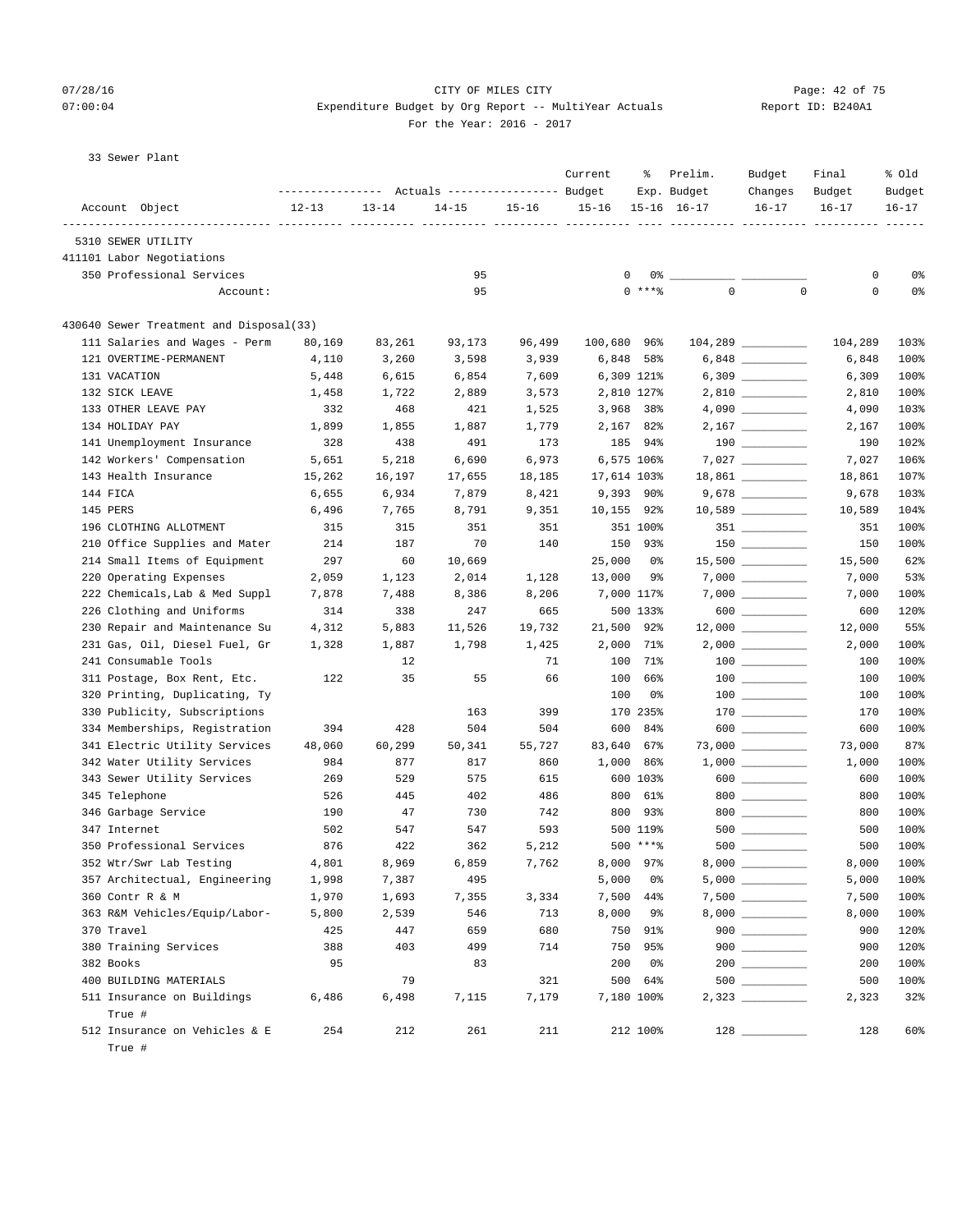# 07/28/16 Page: 43 of 75 07:00:04 Expenditure Budget by Org Report -- MultiYear Actuals Report ID: B240A1 For the Year: 2016 - 2017

# 33 Sewer Plant

|                                  |                                                       |           |                   | Current  |            | % Prelim.                                                        | Budget   | Final               | % old          |
|----------------------------------|-------------------------------------------------------|-----------|-------------------|----------|------------|------------------------------------------------------------------|----------|---------------------|----------------|
|                                  | ---------------    Actuals ----------------    Budget |           |                   |          |            | Exp. Budget                                                      | Changes  | Budget              | Budget         |
| $12-13$<br>Account Object        |                                                       | $13 - 14$ | 14-15 15-16 15-16 |          |            | 15-16 16-17 16-17 16-17                                          |          |                     | $16 - 17$      |
| 513 Liability                    |                                                       |           |                   |          |            |                                                                  |          |                     | 2,000 100%     |
| 533 Machinery and Equipment R 40 |                                                       | 100       |                   |          | $2,000$ 0% |                                                                  |          | 2,000               | $100\%$        |
| 920 Buildings                    |                                                       |           |                   |          |            |                                                                  |          | $\overline{0}$      | 0 <sup>8</sup> |
| 940 Machinery & Equipment        |                                                       |           |                   |          |            | 410,785 6,800,000 6% 6,900,000 600 6,900,000 101%                |          |                     |                |
| 951 WWTP Phase II                |                                                       |           |                   | $\Omega$ | 0 %        |                                                                  |          | $1 \t + \t * * * *$ |                |
| Account:                         | 218,705                                               |           |                   |          |            | 242,982 263,757 690,211 7,167,207 10% 7,233,181 0 7,233,181 100% |          |                     |                |
| 430690 Sewer Lift Stations(32)   |                                                       |           |                   |          |            |                                                                  |          |                     |                |
| 346 Garbage Service              | 43                                                    |           |                   | $\Omega$ |            |                                                                  |          | 0                   | 0%             |
| Account:                         | 43                                                    |           |                   |          |            | $0 \; * * *$ $*$<br>$\Omega$                                     | $\Omega$ | $\mathbf{0}$        | 0 <sup>o</sup> |
|                                  |                                                       |           |                   |          |            |                                                                  |          |                     |                |
| Fund:                            | 218,748                                               |           |                   |          |            | 242,982 263,852 690,211 7,167,207 10% 7,233,181 0 7,233,181      |          |                     | 100%           |
|                                  |                                                       |           |                   |          |            |                                                                  |          |                     |                |
| Orgn:                            | 218,748                                               |           |                   |          |            |                                                                  |          | $0 \quad 7.233.181$ | 100%           |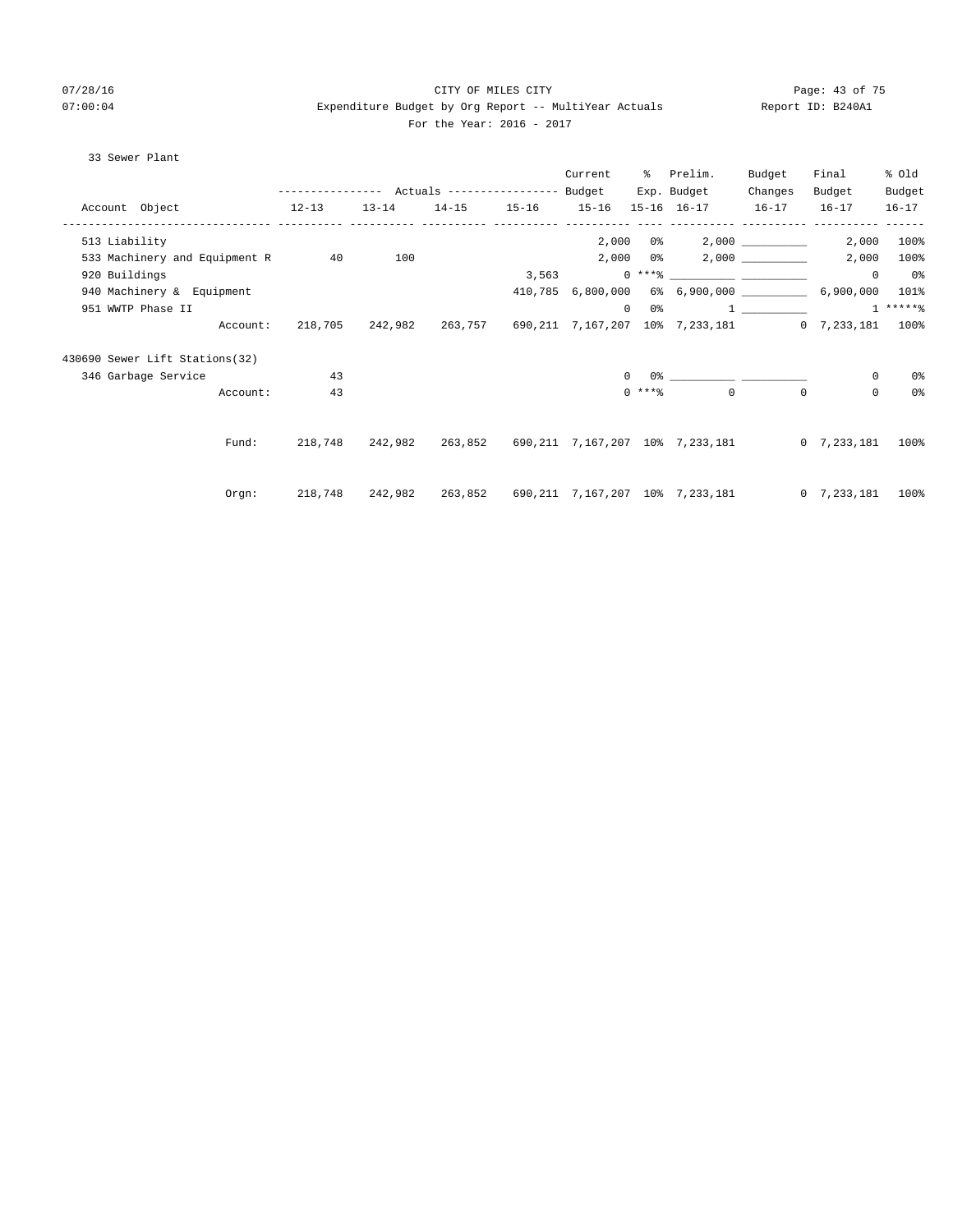# 07/28/16 Page: 44 of 75 07:00:04 Expenditure Budget by Org Report -- MultiYear Actuals Report ID: B240A1 For the Year: 2016 - 2017

| 34 Gas Tax                                                                           |                                                                                 |                             |                                  |        |             |                                                        |           |                    |        |
|--------------------------------------------------------------------------------------|---------------------------------------------------------------------------------|-----------------------------|----------------------------------|--------|-------------|--------------------------------------------------------|-----------|--------------------|--------|
|                                                                                      |                                                                                 |                             |                                  |        | Current     | % Prelim.                                              | Budget    | Final              | % Old  |
|                                                                                      |                                                                                 |                             |                                  |        |             | Exp. Budget                                            | Changes   | Budget             | Budget |
| Account Object                                                                       | 12-13 13-14 14-15 15-16 15-16 15-16 16-17 16-17 16-17 16-17                     |                             |                                  |        |             |                                                        |           |                    |        |
| 2820 GAS TAX                                                                         |                                                                                 |                             |                                  |        |             |                                                        |           |                    |        |
| 521000 Interfund Operating Transfers Out                                             |                                                                                 |                             |                                  |        |             |                                                        |           |                    |        |
| 820 Transfers to Other Funds 5,665                                                   |                                                                                 |                             |                                  |        |             | $5,765$ 6,129 6,387 6,387 100% 6,686 2009              |           | 6,686              | 104%   |
| Account:                                                                             | 5,665                                                                           | 5,765                       | 6,129                            | 6,387  | 6,387 100%  |                                                        | $6,686$ 0 | 6,686              | 104%   |
| 521204 TRANSFER: SID 204                                                             |                                                                                 |                             |                                  |        |             |                                                        |           |                    |        |
| 820 Transfers to Other Funds                                                         | 87,800                                                                          |                             | 88,212 87,274 87,133 87,134 100% |        |             |                                                        | 86,220    | 86,220             | 98%    |
| Account:                                                                             |                                                                                 | 87,800 88,212 87,274 87,133 |                                  |        |             | 87,134 100% 86,220                                     |           | $\Omega$<br>86,220 | 98%    |
| 521205 TRANSFER: SID 205                                                             |                                                                                 |                             |                                  |        |             |                                                        |           |                    |        |
| 820 Transfers to Other Funds 87,800 88,212 87,274 87,133 87,133 100% 86,219 ________ |                                                                                 |                             |                                  |        |             |                                                        |           | 86,219             | 98%    |
| Account:                                                                             | 87,800                                                                          | 88,212                      | 87,274                           | 87,133 | 87,133 100% |                                                        | 86,219 0  | 86,219             | 98%    |
|                                                                                      |                                                                                 |                             |                                  |        |             |                                                        |           |                    |        |
| Fund:                                                                                | 181,265                                                                         |                             |                                  |        |             | 182,189   180,677   180,653   180,654   100%   179,125 |           | $0 \t179.125$      | 99%    |
|                                                                                      |                                                                                 |                             |                                  |        |             |                                                        |           |                    |        |
| Orem:                                                                                | $181,265$ $182,189$ $180,677$ $180,653$ $180,654$ $100\%$ $179,125$ 0 $179,125$ |                             |                                  |        |             |                                                        |           |                    | 99%    |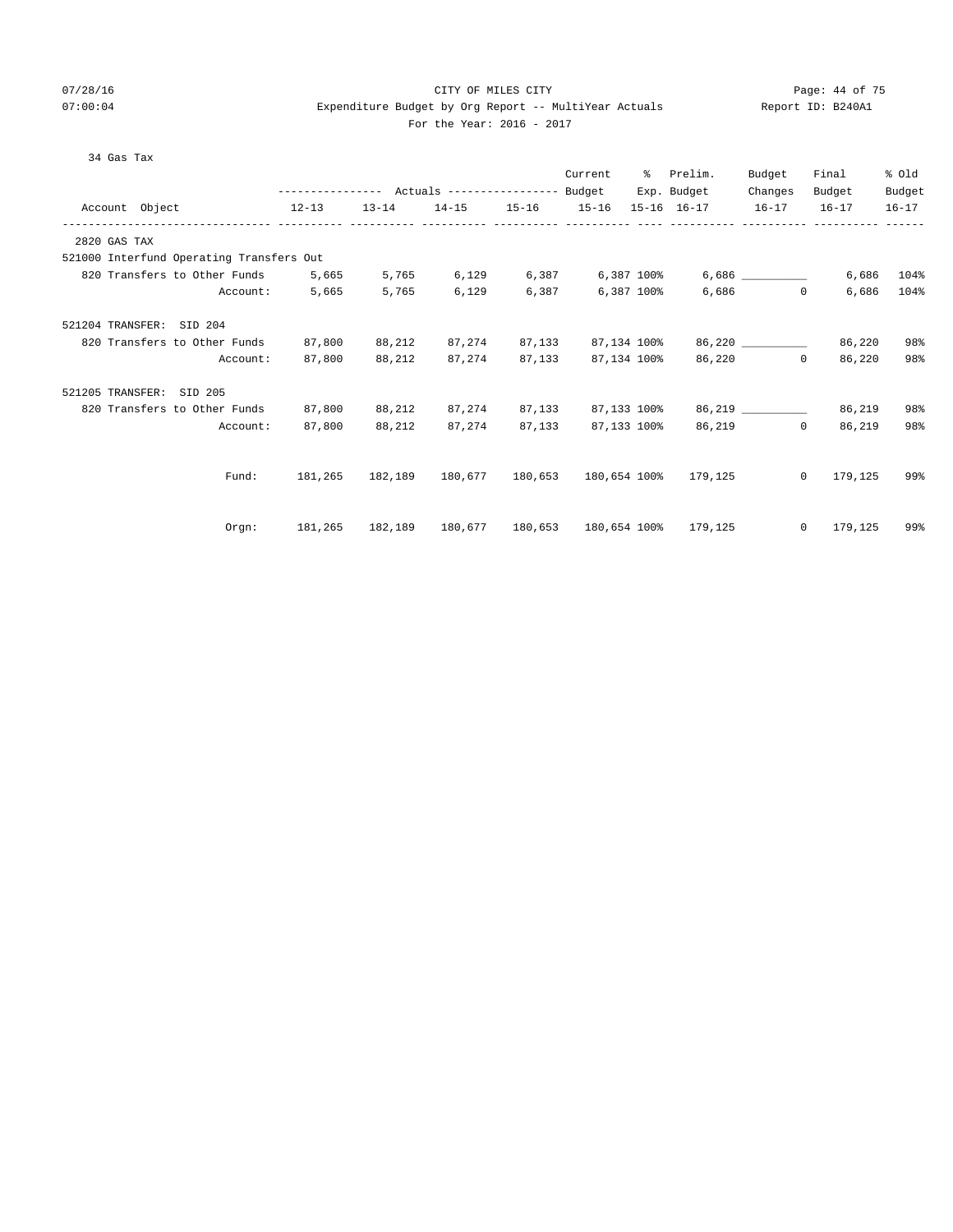# 07/28/16 Page: 45 of 75 07:00:04 Expenditure Budget by Org Report -- MultiYear Actuals Report ID: B240A1 For the Year: 2016 - 2017

# 36 Planning & Community Services

|               |                                      |           |           | Actuals ----------------- Budget |           | Current     | ႜ               | Prelim.<br>Exp. Budget | Budget<br>Changes                                                                           | Final<br>Budget | % Old<br>Budget |
|---------------|--------------------------------------|-----------|-----------|----------------------------------|-----------|-------------|-----------------|------------------------|---------------------------------------------------------------------------------------------|-----------------|-----------------|
|               | Account Object                       | $12 - 13$ | $13 - 14$ | $14 - 15$                        | $15 - 16$ | $15 - 16$   |                 | 15-16 16-17            | $16 - 17$                                                                                   | $16 - 17$       | $16 - 17$       |
|               |                                      |           |           |                                  |           |             |                 |                        |                                                                                             |                 |                 |
| 1000 GENERAL  |                                      |           |           |                                  |           |             |                 |                        |                                                                                             |                 |                 |
|               | 411020 Community Services & Planning |           |           |                                  |           |             |                 |                        |                                                                                             |                 |                 |
|               | 111 Salaries and Wages - Perm        | 75,256    | 36,415    | 36,954                           | 35,522    | 33,924 105% |                 |                        | $38,228$ _________                                                                          | 38,228          | 112%            |
|               | \$2.00 raise applied                 |           |           |                                  |           |             |                 |                        |                                                                                             |                 |                 |
|               | 121 OVERTIME-PERMANENT               | 54        | 93        | 222                              | 210       | 500         | 42%             |                        |                                                                                             | 500             | 100%            |
| 131 VACATION  |                                      | 5,239     | 5,340     | 1,673                            | 2,942     | 4,000 74%   |                 |                        |                                                                                             | 4,000           | 100%            |
|               | 132 SICK LEAVE                       | 1,220     | 2,433     | 936                              | 1,024     | 2,000       | 51%             |                        |                                                                                             | 2,000           | 100%            |
|               | 133 OTHER LEAVE PAY                  | 1,739     | 1,345     | 1,663                            | 1,272     | 3,159       | 40 <sup>8</sup> |                        |                                                                                             | 3,529           | 111%            |
|               | 141 Unemployment Insurance           | 293       | 207       | 187                              | 62        | 66          | 94%             |                        | 72                                                                                          | 72              | 109%            |
|               | 142 Workers' Compensation            | 424       | 240       | 201                              | 196       | 200         | 98%             |                        |                                                                                             | 227             | 113%            |
|               | 143 Health Insurance                 | 15,186    | 8,714     | 8,222                            | 8,467     | 8,421 101%  |                 |                        |                                                                                             | 9,017           | 107%            |
| 144 FICA      |                                      | 6,362     | 3,467     | 3,175                            | 3,146     | 3,334 94%   |                 |                        |                                                                                             | 3,692           | 110%            |
| 145 PERS      |                                      | 5,851     | 3,615     | 3,266                            | 3,317     | $3,605$ 92% |                 |                        |                                                                                             | 4,039           | 112%            |
|               | 196 CLOTHING ALLOTMENT               | 314       | 314       | 164                              | 164       |             | 314 52%         |                        | $314$ _________                                                                             | 314             | 100%            |
|               | 210 Office Supplies and Mater        | 635       | 423       | 599                              | 1,066     |             | 800 133%        |                        | 800                                                                                         | 800             | 100%            |
|               | 214 Small Items of Equipment         | 2,224     | 212       | 800                              | 349       | 800         | 44%             |                        | $800$                                                                                       | 800             | 100%            |
|               | 220 Operating Expenses               | 124       | 71        | 267                              | 211       |             | 100 211%        |                        |                                                                                             | 200             | 200%            |
|               | 311 Postage, Box Rent, Etc.          | 263       | 118       | 167                              | 156       | 250         | 62%             |                        |                                                                                             | 250             | 100%            |
|               | 320 Printing, Duplicating, Ty        | 27        |           | 310                              | 218       | 500         | $44\%$          |                        | $1\, , \, 0\, 0\, 0 \quad \underline{\hspace{1cm}} \rule{2.2cm}{0.2cm} \rule{2.2cm}{0.2cm}$ | 1,000           | 200%            |
|               | 327 Map Printing                     | 28        |           |                                  |           | 100         | 0%              |                        |                                                                                             | 100             | 100%            |
|               | 330 Publicity, Subscriptions         | 33        | 33        | 64                               | 460       | 775         | 59%             |                        |                                                                                             | 1,500           | 193%            |
|               | 331 Publication of Formal & L        | 474       |           | 354                              | 162       | 300         | 54%             |                        |                                                                                             | 300             | 100%            |
|               | 334 Memberships, Registration        | 275       |           | 110                              | 70        | 200         | 35%             |                        | $200$                                                                                       | 200             | 100%            |
| 345 Telephone |                                      | 887       | 949       | 913                              | 1,002     |             | 900 111%        |                        | $900$                                                                                       | 900             | 100%            |
| 347 Internet  |                                      | 40        |           |                                  |           | 100         | 0%              |                        | $\begin{array}{c}\n100 \quad \text{---} \\ \end{array}$                                     | 100             | 100%            |
|               | 350 Professional Services            | 10,599    | 28,035    | 38,710                           | 130,501   | 195,000     | 67%             |                        |                                                                                             | 47,611          | 24%             |
|               | 360 Contr R & M                      | 1,955     | 2,318     | 1,627                            | 1,018     | 1,500       | 68%             |                        | $1,819$ _________                                                                           | 1,819           | 121%            |
| 370 Travel    |                                      | 2,278     | 405       | 913                              | 1,276     | 1,200 106%  |                 |                        | $1,500$ __________                                                                          | 1,500           | 125%            |
|               | 380 Training Services                | 280       | 175       | 399                              | 575       | 1,000       | 58%             |                        |                                                                                             | 1,200           | 120%            |
| 382 Books     |                                      |           | 58        | 114                              | 23        | 150         | 15%             |                        |                                                                                             | 150             | 100%            |
|               | 940 Machinery & Equipment            | 5,520     |           |                                  |           | 0           | 0%              |                        |                                                                                             | $\circ$         | 0 <sub>8</sub>  |
|               | Account:                             | 137,580   | 94,980    | 102,010                          | 193,409   | 263,198 73% |                 | 124,048                | $\mathbf 0$                                                                                 | 124,048         | 47%             |
|               | Fund:                                | 137,580   | 94,980    | 102,010                          | 193,409   | 263,198 73% |                 | 124,048                | 0                                                                                           | 124,048         | 47%             |
|               | Orgn:                                | 137,580   | 94,980    | 102,010                          | 193,409   | 263,198     | 73%             | 124,048                | $\mathbf 0$                                                                                 | 124,048         | 47%             |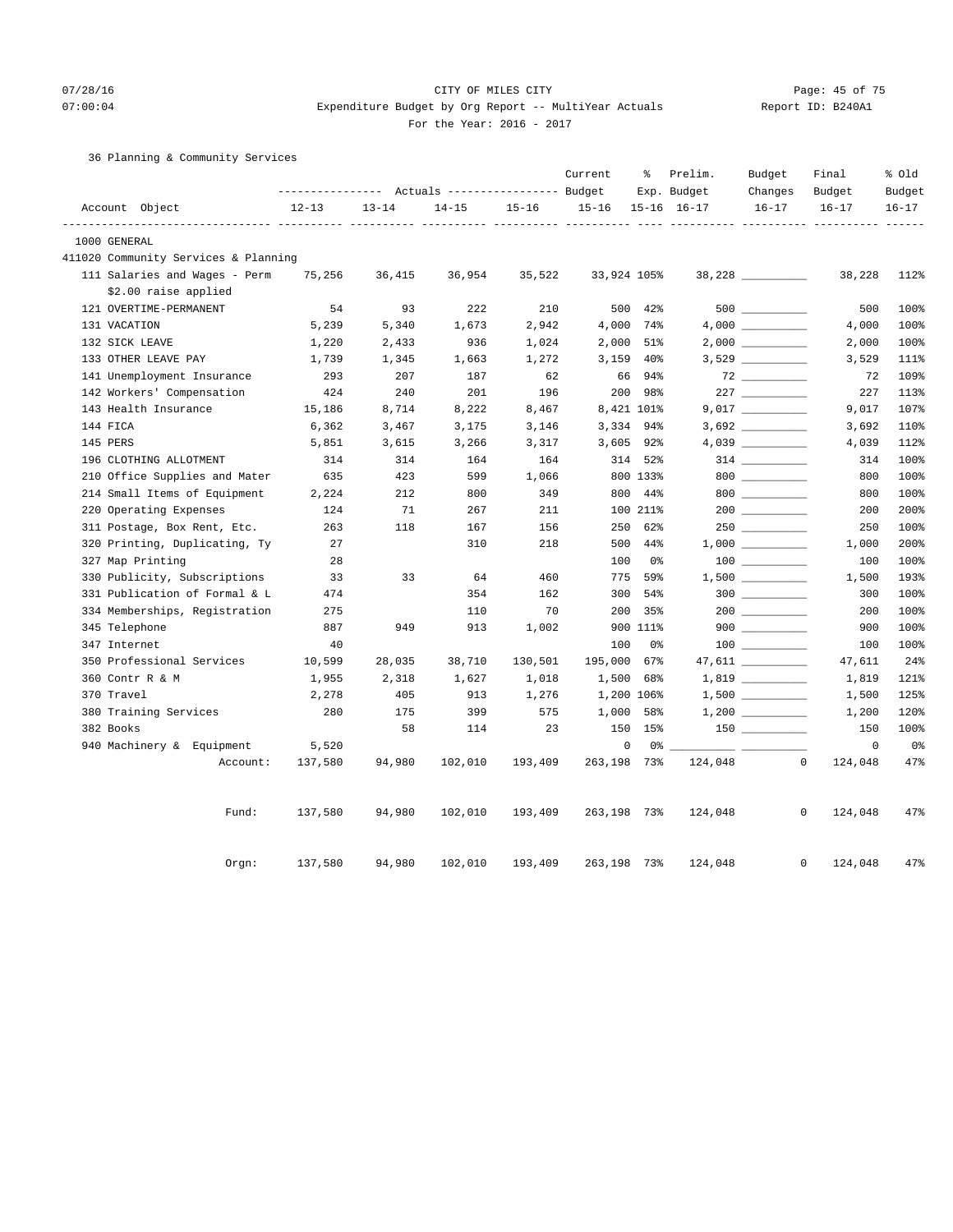## 07/28/16 CITY OF MILES CITY Page: 46 of 75 07:00:04 Expenditure Budget by Org Report -- MultiYear Actuals Report ID: B240A1 For the Year: 2016 - 2017

## 37 CITY HEALTH

| Account Object                                                                                      |          | $12 - 13$ | $13 - 14$ | --------------- Actuals ---------------- Budget |        | Current                   | ိ | Prelim.<br>Exp. Budget<br>14-15 15-16 15-16 15-16 16-17 16-17 16-17 | Budget<br>Changes | Final<br>Budget | % Old<br>Budget<br>$16 - 17$ |
|-----------------------------------------------------------------------------------------------------|----------|-----------|-----------|-------------------------------------------------|--------|---------------------------|---|---------------------------------------------------------------------|-------------------|-----------------|------------------------------|
|                                                                                                     |          |           |           |                                                 |        |                           |   |                                                                     |                   |                 |                              |
| 1000 GENERAL                                                                                        |          |           |           |                                                 |        |                           |   |                                                                     |                   |                 |                              |
| 521000 Interfund Operating Transfers Out                                                            |          |           |           |                                                 |        |                           |   |                                                                     |                   |                 |                              |
| 820 Transfers to Other Funds 30,000                                                                 |          |           | 30,000    | 30,000                                          |        | 16,500 16,500 100%        |   |                                                                     | 6,500             | 6,500           | 39%                          |
|                                                                                                     | Account: | 30,000    | 30,000    | 30,000                                          | 16,500 | 16,500 100%               |   |                                                                     | $6,500$ 0         | 6,500           | 39%                          |
|                                                                                                     | Fund:    | 30,000    | 30,000    |                                                 |        | 30,000 16,500 16,500 100% |   |                                                                     | 6,500<br>$\circ$  | 6,500           | 39%                          |
| 2270 Health                                                                                         |          |           |           |                                                 |        |                           |   |                                                                     |                   |                 |                              |
| 440140 Registration and Inspection                                                                  |          |           |           |                                                 |        |                           |   |                                                                     |                   |                 |                              |
| 311 Postage, Box Rent, Etc. 99 62 51                                                                |          |           |           |                                                 |        |                           |   | $7 \t 200 \t 4\% \t 200 \t 200$                                     |                   | 200             | 100%                         |
| 350 Professional Services 32,500 33,000 33,000 32,100 33,000 97%                                    |          |           |           |                                                 |        |                           |   |                                                                     | 25,500            | 25,500          | 77%                          |
| City no longer pays the Sanitation. Effective Jan 16 the County will bill the                       |          |           |           |                                                 |        |                           |   |                                                                     |                   |                 |                              |
| City for his services. It will be at a percentage. Rinaldo says it will be<br>about \$2125 a month. |          |           |           |                                                 |        |                           |   |                                                                     |                   |                 |                              |
|                                                                                                     |          |           |           |                                                 |        |                           |   | Account: 32,599 33,062 33,051 32,107 33,200 97% 25,700              | $\Omega$          | 25,700          | 77%                          |
|                                                                                                     | Fund:    | 32,599    |           | 33,062 33,051                                   |        | 32,107 33,200 97%         |   |                                                                     | 25,700<br>$\circ$ | 25,700          | 77%                          |
|                                                                                                     | Orem:    | 62,599    | 63,062    | 63,051                                          | 48,607 | 49,700 98%                |   | 32,200                                                              | $\circ$           | 32,200          | 64%                          |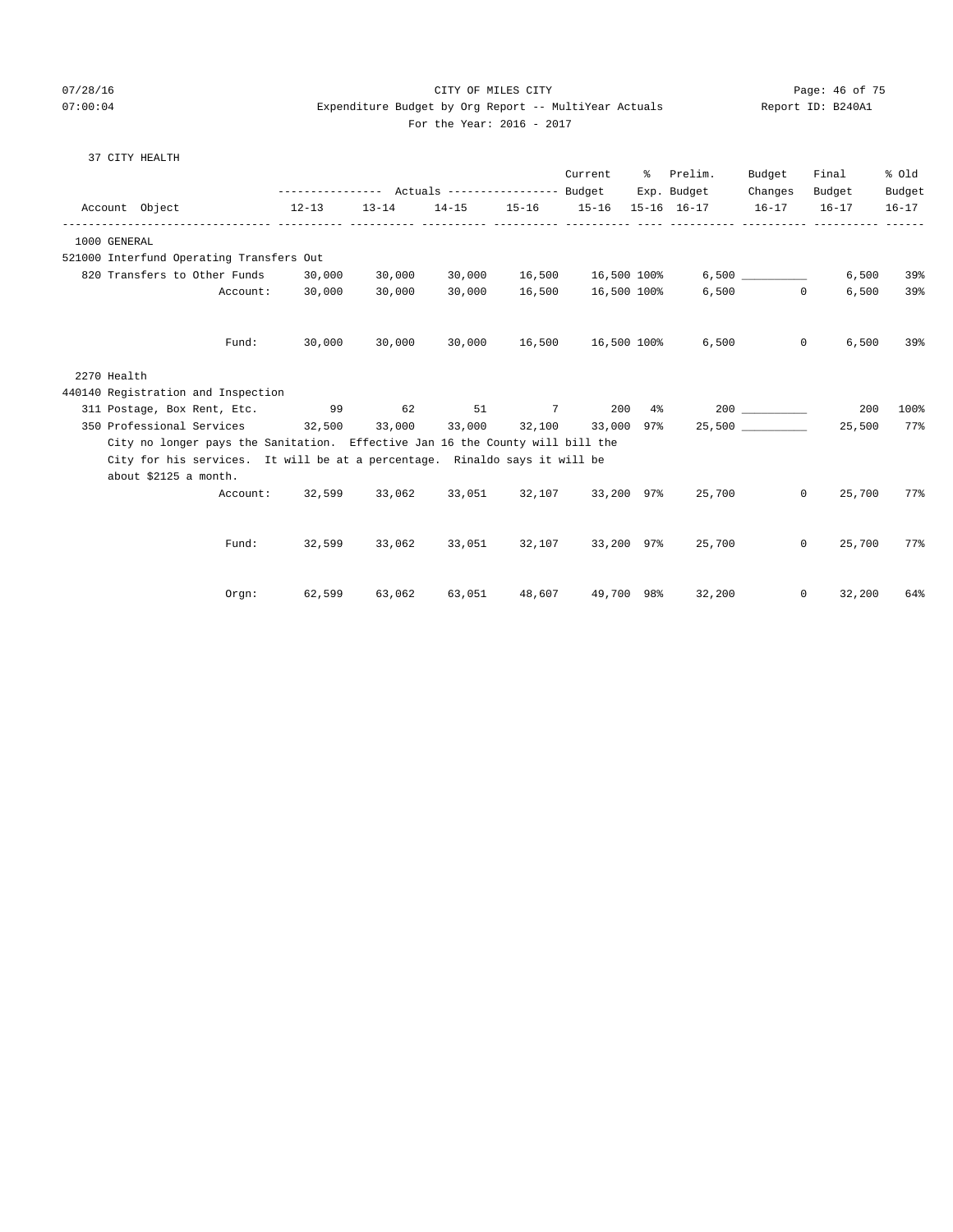## 07/28/16 CITY OF MILES CITY Page: 47 of 75 07:00:04 Expenditure Budget by Org Report -- MultiYear Actuals Report ID: B240A1  $2016 - 2017$

|  | For the Year: 20<br>--- |  |
|--|-------------------------|--|
|  |                         |  |

| 39 Partners Program         |                  |           |                                  |           |                |     |             |              |           |           |
|-----------------------------|------------------|-----------|----------------------------------|-----------|----------------|-----|-------------|--------------|-----------|-----------|
|                             |                  |           |                                  |           | Current        |     | % Prelim.   | Budget       | Final     | % old     |
|                             | ---------------- |           | Actuals ----------------- Budget |           |                |     | Exp. Budget | Changes      | Budget    | Budget    |
| Account Object              | $12 - 13$        | $13 - 14$ | $14 - 15$                        | $15 - 16$ | $15 - 16$      |     | 15-16 16-17 | $16 - 17$    | $16 - 17$ | $16 - 17$ |
| 2880 LIBRARY GRANTS         |                  |           |                                  |           |                |     |             |              |           |           |
| 460100 Library Services(16) |                  |           |                                  |           |                |     |             |              |           |           |
| 311 Postage, Box Rent, Etc. | 2,302            | 2,439     | 3,088                            | 2,898     | $6,900$ $42\%$ |     |             | 4,900        | 4,900     | 71%       |
| 382 Books                   |                  |           |                                  |           | 100            | 0%  | 100         |              | 100       | 100%      |
| Account:                    | 2,302            | 2,439     | 3,088                            | 2,898     | 7,000          | 41% | 5,000       | $\mathbf 0$  | 5,000     | 71%       |
|                             |                  |           |                                  |           |                |     |             |              |           |           |
| Fund:                       | 2,302            | 2,439     | 3,088                            | 2,898     | 7,000 41%      |     | 5,000       | $\mathbf{0}$ | 5,000     | 71%       |
|                             |                  |           |                                  |           |                |     |             |              |           |           |
| Orgn:                       | 2,302            | 2,439     | 3,088                            | 2,898     | 7,000 41%      |     | 5,000       | $\mathbf 0$  | 5,000     | 71%       |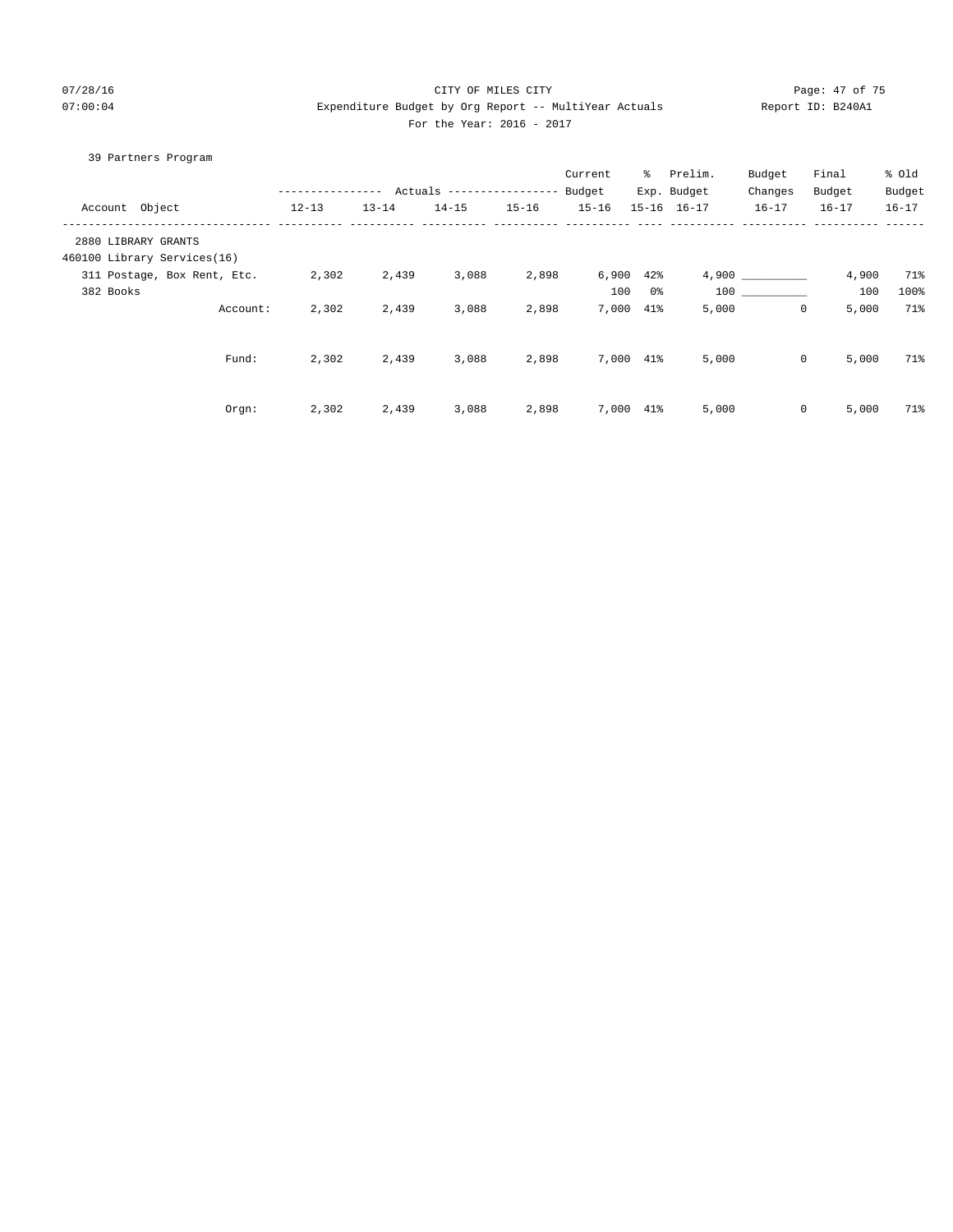# 07/28/16 Page: 48 of 75 07:00:04 Expenditure Budget by Org Report -- MultiYear Actuals Report ID: B240A1 For the Year: 2016 - 2017

41 Sagebrush Fed/Coal Sev Tax

|                |                               |              |           |                           |           | Current     | ွေ             | Prelim.                                                                                                              | Budget    | Final                | % Old          |
|----------------|-------------------------------|--------------|-----------|---------------------------|-----------|-------------|----------------|----------------------------------------------------------------------------------------------------------------------|-----------|----------------------|----------------|
|                |                               | ------------ |           | Actuals ----------------- |           | Budget      |                | Exp. Budget                                                                                                          | Changes   | Budget               | Budget         |
| Account Object |                               | $12 - 13$    | $13 - 14$ | $14 - 15$                 | $15 - 16$ | $15 - 16$   |                | 15-16 16-17                                                                                                          | $16 - 17$ | $16 - 17$            | $16 - 17$      |
|                | 2880 LIBRARY GRANTS           |              |           |                           |           |             |                |                                                                                                                      |           |                      |                |
|                | 460100 Library Services(16)   |              |           |                           |           |             |                |                                                                                                                      |           |                      |                |
|                | 210 Office Supplies and Mater | 167          | 594       | 60                        |           | 351         | 0 <sup>°</sup> |                                                                                                                      | 350       | 350                  | 99%            |
|                | 214 Small Items of Equipment  |              | 364       |                           |           | $\mathbf 0$ | 0 <sup>°</sup> |                                                                                                                      |           | 0                    | 0 <sup>°</sup> |
|                | 311 Postage, Box Rent, Etc.   | 45           |           |                           |           | $\mathbf 0$ | 0 <sup>°</sup> |                                                                                                                      |           | $\mathbf 0$          | 0%             |
|                | 350 Professional Services     | 3,116        | 2,284     | 3,688                     | 1,572     | 2,932       | 54%            |                                                                                                                      | 3,443     | 3,443                | 117%           |
| 370 Travel     |                               | 617          | 557       | 1,131                     | 548       | 1,010       | 54%            | <u> 1999 - Johann John Harry Harry Harry Harry Harry Harry Harry Harry Harry Harry Harry Harry Harry Harry Harry</u> |           | $\circ$              | 0%             |
|                | 380 Training Services         | 400          | 89        | 166                       | 489       | 500         | 98%            |                                                                                                                      |           | 1,000                | 200%           |
|                | Account:                      | 4,345        | 3,888     | 5,045                     | 2,609     | 4,793       | 54%            | 4,793                                                                                                                |           | $\mathbf 0$<br>4,793 | 100%           |
|                | Fund:                         | 4,345        | 3,888     | 5,045                     | 2,609     |             | 4,793 54%      | 4,793                                                                                                                |           | $\mathbf 0$<br>4,793 | 100%           |
|                | Orgn:                         | 4,345        | 3,888     | 5,045                     | 2,609     | 4,793       | 54%            | 4,793                                                                                                                |           | $\mathbf 0$<br>4,793 | 100%           |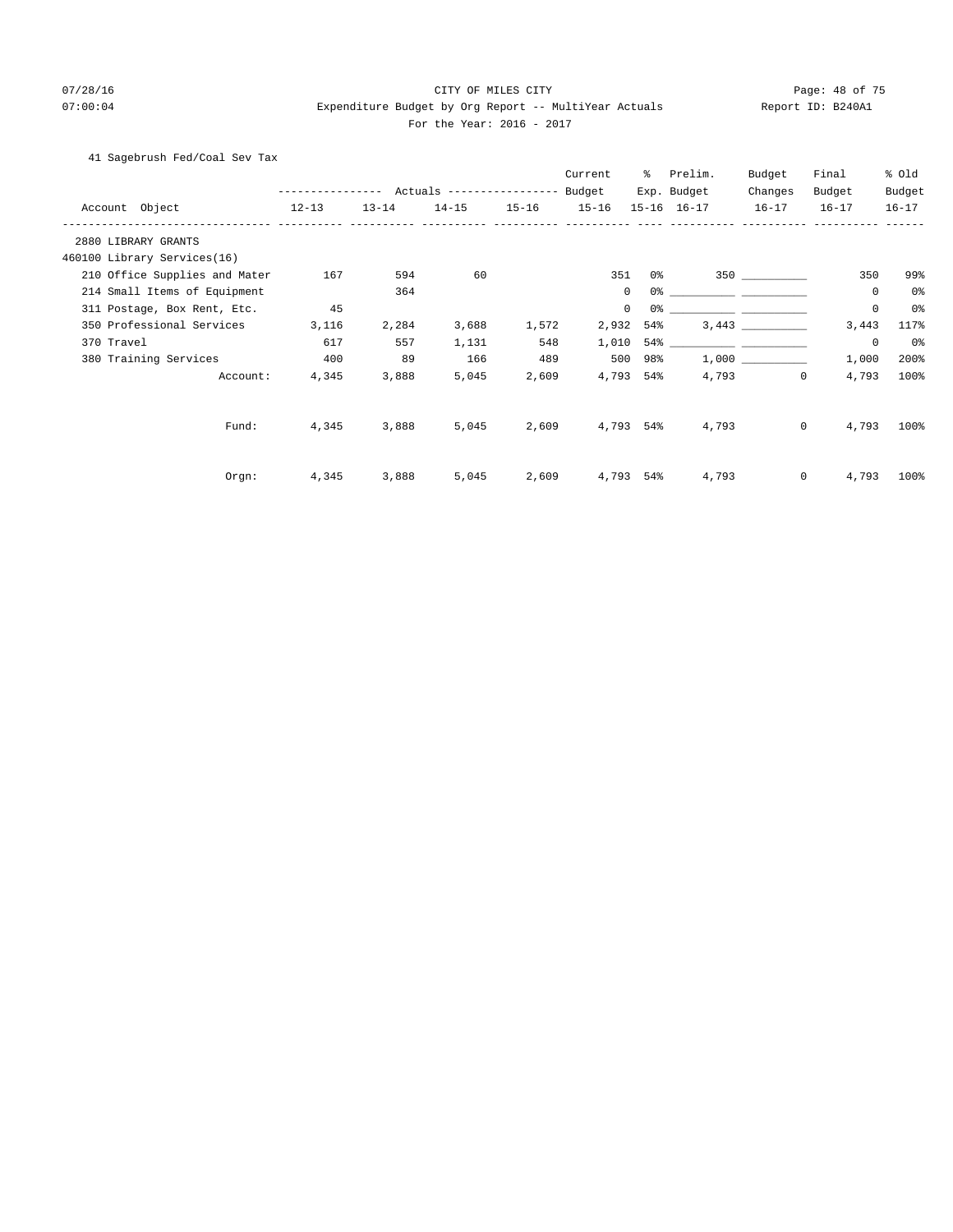## 07/28/16 CITY OF MILES CITY Page: 49 of 75 07:00:04 Expenditure Budget by Org Report -- MultiYear Actuals Report ID: B240A1 For the Year: 2016 - 2017

# 43 State Aid Per Capita-Tech Serv

|                               |                  |           |                                  |           | Current   | ွေ                 | Prelim.     | Budget              | Final     | % old           |
|-------------------------------|------------------|-----------|----------------------------------|-----------|-----------|--------------------|-------------|---------------------|-----------|-----------------|
|                               | ---------------- |           | Actuals ----------------- Budget |           |           |                    | Exp. Budget | Changes             | Budget    | Budget          |
| Account Object                | $12 - 13$        | $13 - 14$ | $14 - 15$                        | $15 - 16$ | $15 - 16$ |                    | 15-16 16-17 | $16 - 17$           | $16 - 17$ | $16 - 17$       |
| 2880 LIBRARY GRANTS           |                  |           |                                  |           |           |                    |             |                     |           |                 |
| 460100 Library Services(16)   |                  |           |                                  |           |           |                    |             |                     |           |                 |
| 210 Office Supplies and Mater |                  |           |                                  |           |           | $\circ$<br>0 %     |             | 1,000               |           | $1,000$ *****%  |
| 214 Small Items of Equipment  |                  |           | 3,354                            | 413       | 5,000     |                    |             |                     | $\circ$   | 0%              |
| 350 Professional Services     | 675              | 599       | 1,347                            |           | 5,399     | 0%                 |             | $12,610$ __________ | 12,610    | 233%            |
| 370 Travel                    |                  |           |                                  |           |           | $\mathbf{0}$<br>0% |             | 3,000               |           | $3,000$ ***** % |
| Account:                      | 675              | 599       | 4,701                            | 413       | 10,399    | $4\%$              | 16,610      | $\mathbf{0}$        | 16,610    | 159%            |
| Fund:                         | 675              | 599       | 4,701                            | 413       | 10,399    | $4\,$              | 16,610      | $\circ$             | 16,610    | 159%            |
|                               |                  |           |                                  |           |           |                    |             |                     |           |                 |
| Orgn:                         | 675              | 599       | 4,701                            | 413       | 10,399    | $4\%$              | 16,610      | $\circ$             | 16,610    | 159%            |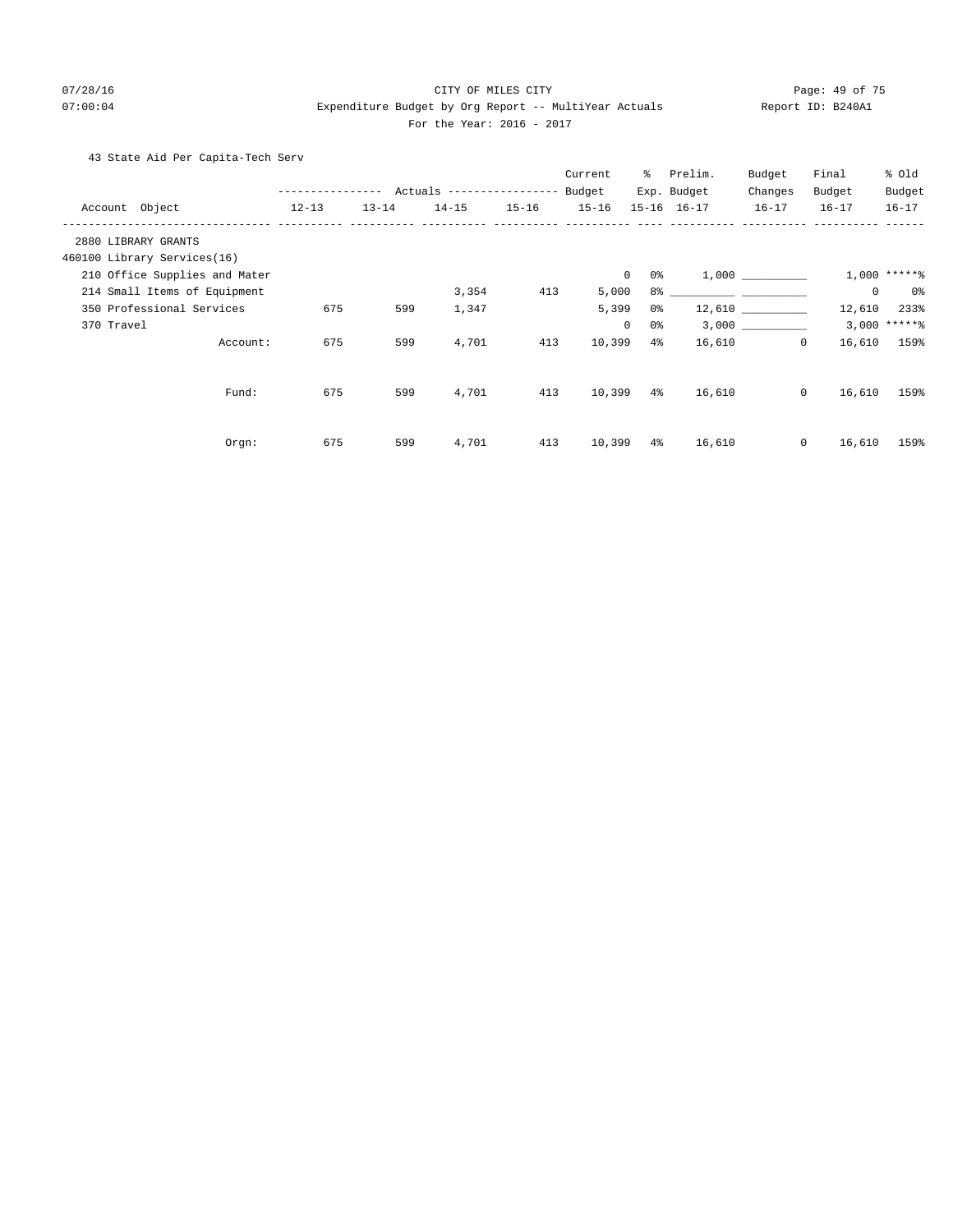# 07/28/16 Page: 50 of 75 07:00:04 Expenditure Budget by Org Report -- MultiYear Actuals Report ID: B240A1 For the Year: 2016 - 2017

| 44 Humanities Grant           |               |           |           |                                  |           |                            |             |             |             |             |                |
|-------------------------------|---------------|-----------|-----------|----------------------------------|-----------|----------------------------|-------------|-------------|-------------|-------------|----------------|
|                               |               |           |           |                                  | Current   |                            | % Prelim.   | Budget      | Final       |             | % Old          |
|                               | ------------- |           |           | Actuals ----------------- Budget |           |                            | Exp. Budget | Changes     | Budget      |             | Budget         |
| Account Object                | $12 - 13$     | $13 - 14$ | $14 - 15$ | $15 - 16$                        | $15 - 16$ |                            | 15-16 16-17 | $16 - 17$   | $16 - 17$   |             | $16 - 17$      |
| 2880 LIBRARY GRANTS           |               |           |           |                                  |           |                            |             |             |             |             |                |
| 460100 Library Services(16)   |               |           |           |                                  |           |                            |             |             |             |             |                |
| 210 Office Supplies and Mater | 257           |           |           |                                  |           | 0<br>0%                    |             |             |             | 0           | 0%             |
| 350 Professional Services     | 800           | 400       |           |                                  |           | 0<br>0 <sup>o</sup>        |             |             |             | $\mathsf 0$ | 0 <sup>°</sup> |
| 370 Travel                    |               | 302       |           |                                  |           | 0 <sup>o</sup><br>$\Omega$ |             |             |             | 0           | 0 <sup>°</sup> |
| Account:                      | 1,057         | 702       |           |                                  |           | $0***$                     |             | $\mathbf 0$ | $\mathbf 0$ | $\mathsf 0$ | 0 <sup>°</sup> |
| Fund:                         | 1,057         | 702       |           |                                  |           | $\Omega$<br>0 <sup>o</sup> |             | $\mathbf 0$ | $\mathbf 0$ | $\mathbf 0$ | 0 <sup>°</sup> |
| Orgn:                         | 1,057         | 702       |           |                                  |           | 0%<br>$\mathbf 0$          |             | $\mathbf 0$ | $\mathbf 0$ | 0           | 0%             |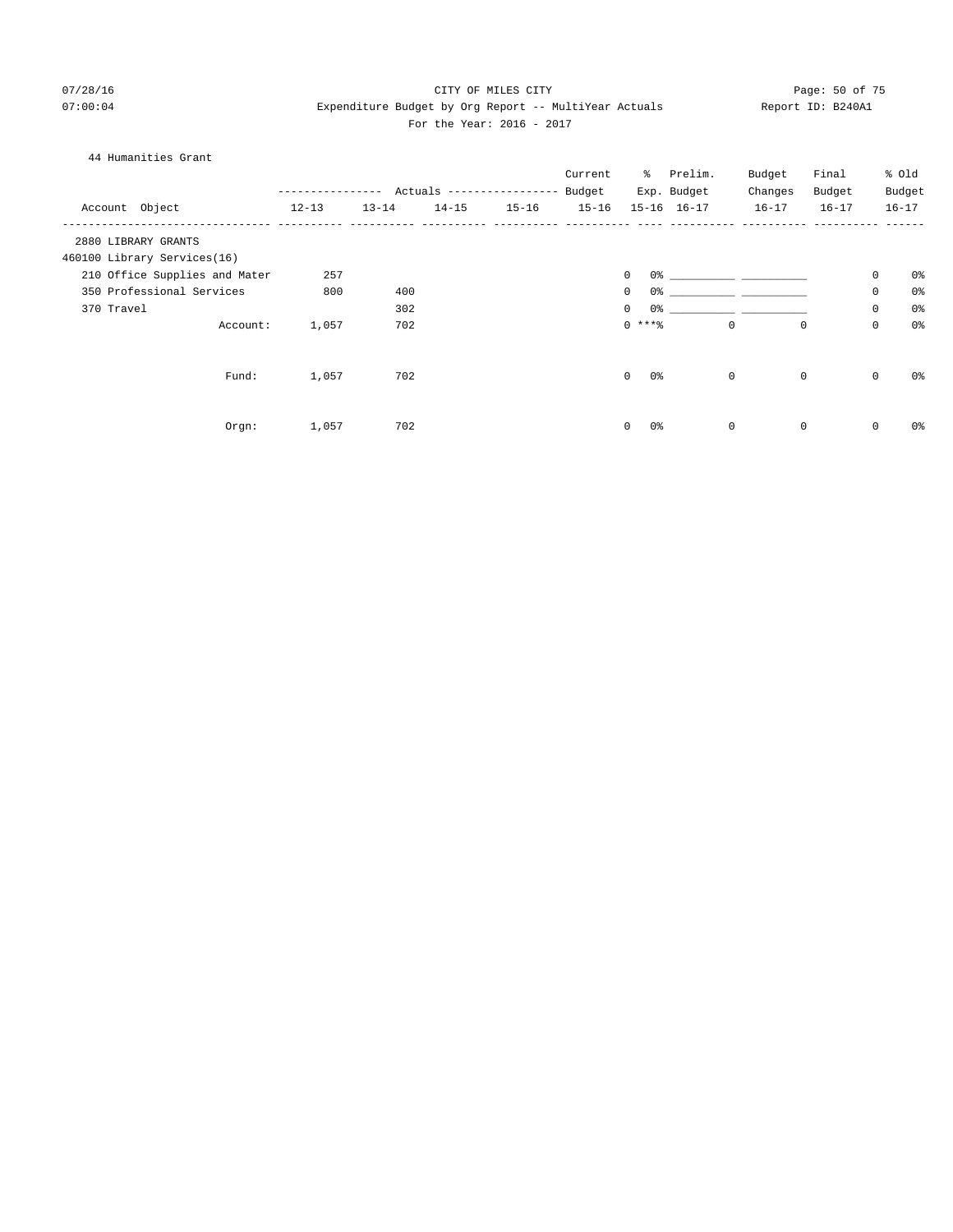# 07/28/16 Page: 51 of 75 07:00:04 Expenditure Budget by Org Report -- MultiYear Actuals Report ID: B240A1 For the Year: 2016 - 2017

| Report ID: B2 |  |
|---------------|--|
|               |  |

|                                          |                                                |           |                              |           | Current      |            | % Prelim.           | Budget              | Final             | % old     |
|------------------------------------------|------------------------------------------------|-----------|------------------------------|-----------|--------------|------------|---------------------|---------------------|-------------------|-----------|
|                                          | --------------- Actuals --------------- Budget |           |                              |           |              |            | Exp. Budget         | Changes             | Budget            | Budget    |
| Account Object<br>$12-13$                |                                                | $13 - 14$ | $14 - 15$                    | $15 - 16$ | $15 - 16$    |            | $15 - 16$ $16 - 17$ | $16 - 17$           | $16 - 17$         | $16 - 17$ |
|                                          |                                                |           |                              |           |              |            |                     |                     |                   |           |
| 2400 LTG M D#165-(Gen City)              |                                                |           |                              |           |              |            |                     |                     |                   |           |
| 430263 STREET LIGHTING                   |                                                |           |                              |           |              |            |                     |                     |                   |           |
| 341 Electric Utility Services            | 121,344                                        | 116,770   | 110,154                      | 115,193   | 117,500 98%  |            |                     |                     | $117,500$ 117,500 | 100%      |
| 533 Machinery and Equipment R            | 40,675                                         | 51,339    | 46,852                       | 58,102    | 47,000 124%  |            |                     | 47,000              | 47,000            | 100%      |
| Account:                                 | 162,019                                        | 168,109   | 157,006                      | 173,295   | 164,500 105% |            |                     | 164,500<br>$\Omega$ | 164,500           | 100%      |
| 521000 Interfund Operating Transfers Out |                                                |           |                              |           |              |            |                     |                     |                   |           |
| 820 Transfers to Other Funds 1,000       |                                                | 1,000     | 1,000                        | 1,000     | 1,000 100%   |            |                     |                     | 1,000             | 100%      |
| Account:                                 | 1,000                                          | 1,000     | 1,000                        | 1,000     |              | 1,000 100% |                     | 1,000<br>$\Omega$   | 1,000             | 100%      |
|                                          |                                                |           |                              |           |              |            |                     |                     |                   |           |
| Fund:                                    | 163,019                                        | 169,109   | 158,006 174,295 165,500 105% |           |              |            | 165,500             | $\Omega$            | 165,500           | $100\%$   |
|                                          |                                                |           |                              |           |              |            |                     |                     |                   |           |
| Orgn:                                    | 163,019                                        | 169,109   | 158,006 174,295 165,500 105% |           |              |            | 165,500             | $\circ$             | 165,500           | $100\%$   |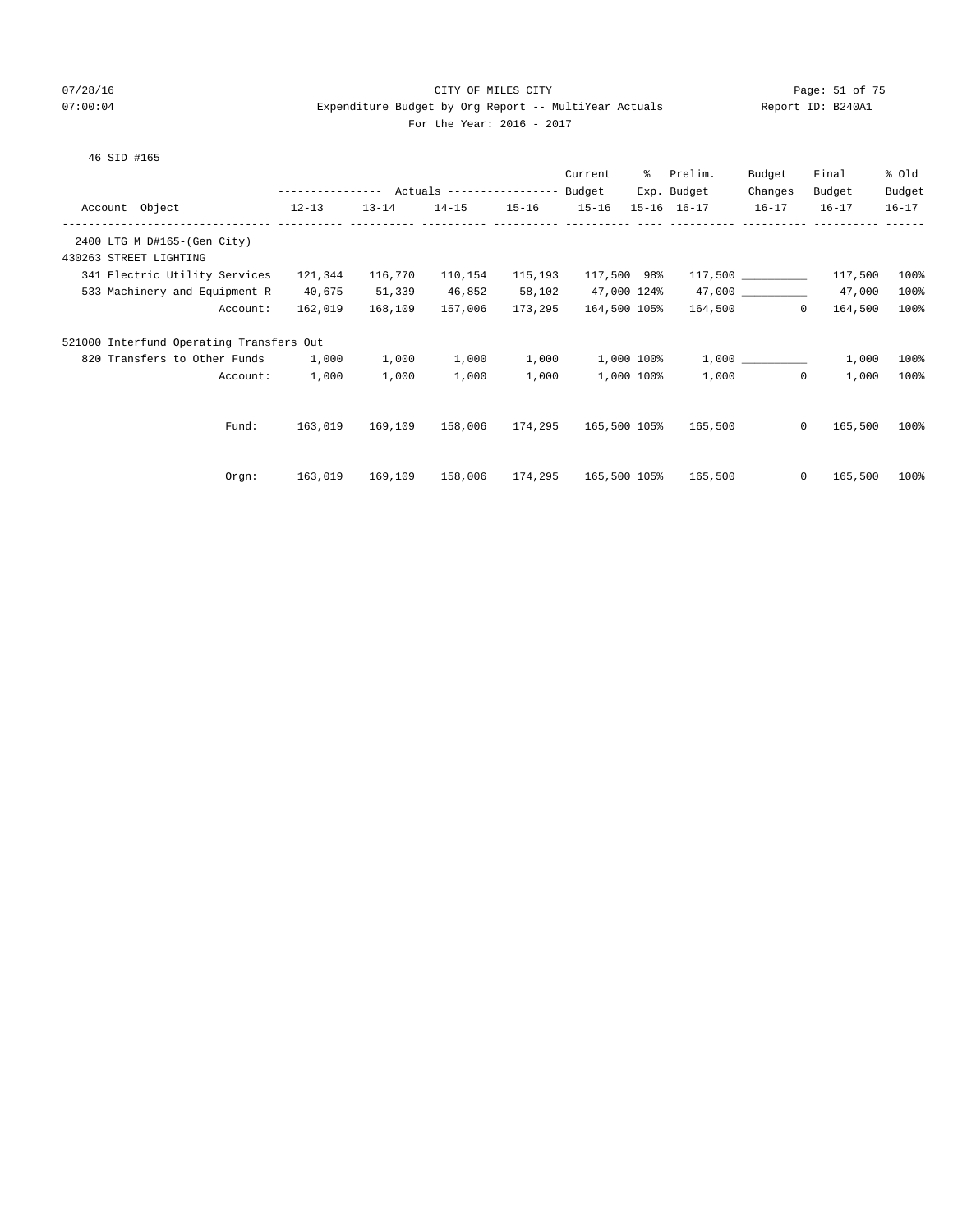# 07/28/16 Page: 52 of 75 07:00:04 Expenditure Budget by Org Report -- MultiYear Actuals Report ID: B240A1 For the Year: 2016 - 2017

# 47 SID #173(Ltg-Milestown)

|                                           |                                                 |           |           |           | Current   | ႜ        | Prelim.             | Budget       | Final     | % Old     |
|-------------------------------------------|-------------------------------------------------|-----------|-----------|-----------|-----------|----------|---------------------|--------------|-----------|-----------|
|                                           | --------------- Actuals ---------------- Budget |           |           |           |           |          | Exp. Budget         | Changes      | Budget    | Budget    |
| Account Object<br>------------ ---------- | $12 - 13$                                       | $13 - 14$ | $14 - 15$ | $15 - 16$ | $15 - 16$ |          | $15 - 16$ $16 - 17$ | $16 - 17$    | $16 - 17$ | $16 - 17$ |
| 2480 LTG M M#173-(Milestown Estates)      |                                                 |           |           |           |           |          |                     |              |           |           |
| 430263 STREET LIGHTING                    |                                                 |           |           |           |           |          |                     |              |           |           |
| 230 Repair and Maintenance Su             |                                                 | 35        | 69        | 35        | 460       | 8%       |                     |              | 460       | 100%      |
| 341 Electric Utility Services             | 676                                             | 712       | 1,212     | 1,280     | 1,400     | 91%      |                     |              | 1,400     | 100%      |
| 360 Contr R & M                           |                                                 |           |           |           | 100       | 0%       |                     | 100 000      | 100       | 100%      |
| Account:                                  | 676                                             | 747       | 1,281     | 1,315     | 1,960     | 67%      | 1,960               | $\circ$      | 1,960     | 100%      |
| 521000 Interfund Operating Transfers Out  |                                                 |           |           |           |           |          |                     |              |           |           |
| 820 Transfers to Other Funds              | 250                                             |           | 250       | 250       |           | 250 100% |                     | 250          | 250       | 100%      |
| Account:                                  | 250                                             |           | 250       | 250       |           | 250 100% | 250                 | $\mathbf 0$  | 250       | 100%      |
|                                           |                                                 |           |           |           |           |          |                     |              |           |           |
| Fund:                                     | 926                                             | 747       | 1,531     | 1,565     | 2,210 71% |          | 2,210               | $\mathbf{0}$ | 2,210     | 100%      |
|                                           |                                                 |           |           |           |           |          |                     |              |           |           |
| Orgn:                                     | 926                                             | 747       | 1,531     | 1,565     | 2,210 71% |          | 2,210               | $\mathbf{0}$ | 2,210     | 100%      |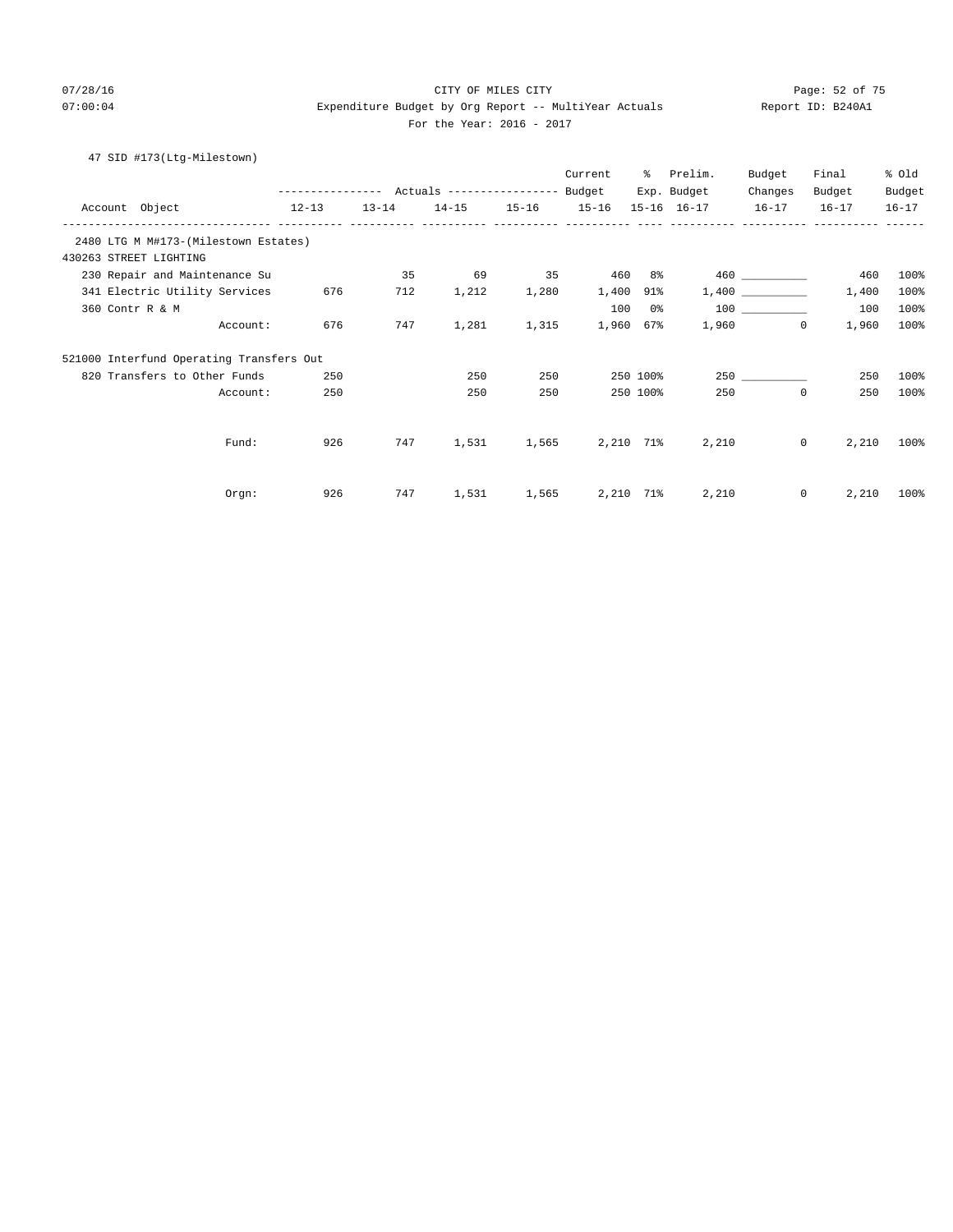48 SID #167

# 07/28/16 Page: 53 of 75 07:00:04 Expenditure Budget by Org Report -- MultiYear Actuals Report ID: B240A1 For the Year: 2016 - 2017

|                                                                  | --------------- Actuals ----------------- |           |        |                   | Current<br>Budget | ႜႜၟ | Prelim.<br>Exp. Budget | Budget<br>Changes | Final<br>Budget   | % Old<br>Budget |
|------------------------------------------------------------------|-------------------------------------------|-----------|--------|-------------------|-------------------|-----|------------------------|-------------------|-------------------|-----------------|
| Account Object<br>$12-13$                                        |                                           | $13 - 14$ |        | 14-15 15-16 15-16 |                   |     | $15 - 16$ $16 - 17$    | $16 - 17$         | $16 - 17$         | $16 - 17$       |
| ----------------------------<br>2420 LTG M D#167-(MilesAddn Etc) |                                           |           |        |                   |                   |     |                        |                   |                   |                 |
| 430263 STREET LIGHTING                                           |                                           |           |        |                   |                   |     |                        |                   |                   |                 |
| 341 Electric Utility Services 19,093                             |                                           | 21,454    | 22,538 | 21,280            | 23,280 91%        |     |                        | 23,280            | 23,280            | 100%            |
| 360 Contr R & M                                                  |                                           |           |        |                   |                   |     | $9,000$ $0$ %          | 9,000             | 9,000             | 100%            |
| 533 Machinery and Equipment R                                    | 7,320                                     | 8,031     | 6,911  | 8,004             |                   |     |                        |                   | 0                 | 0%              |
| Account:                                                         | 26,413                                    | 29,485    | 29,449 | 29,284            | 32,280 91%        |     |                        | 32,280<br>0       | 32,280            | 100%            |
| 521000 Interfund Operating Transfers Out                         |                                           |           |        |                   |                   |     |                        |                   |                   |                 |
| 820 Transfers to Other Funds 1,000                               |                                           | 1,000     | 1,000  | 1,000             | 1,000 100%        |     |                        | 1,000             | 1,000             | 100%            |
| Account:                                                         | 1,000                                     | 1,000     | 1,000  | 1,000             | 1,000 100%        |     | 1,000                  | $\mathbf 0$       | 1,000             | 100%            |
|                                                                  |                                           |           |        |                   |                   |     |                        |                   |                   |                 |
| Fund:                                                            | 27,413                                    | 30,485    | 30,449 | 30,284            | 33,280 91%        |     | 33,280                 |                   | $\circ$<br>33,280 | 100%            |
|                                                                  |                                           |           |        |                   |                   |     |                        |                   |                   |                 |
| Orgn:                                                            | 27,413                                    | 30,485    | 30,449 | 30,284            | 33,280 91%        |     | 33,280                 | $\circ$           | 33,280            | 100%            |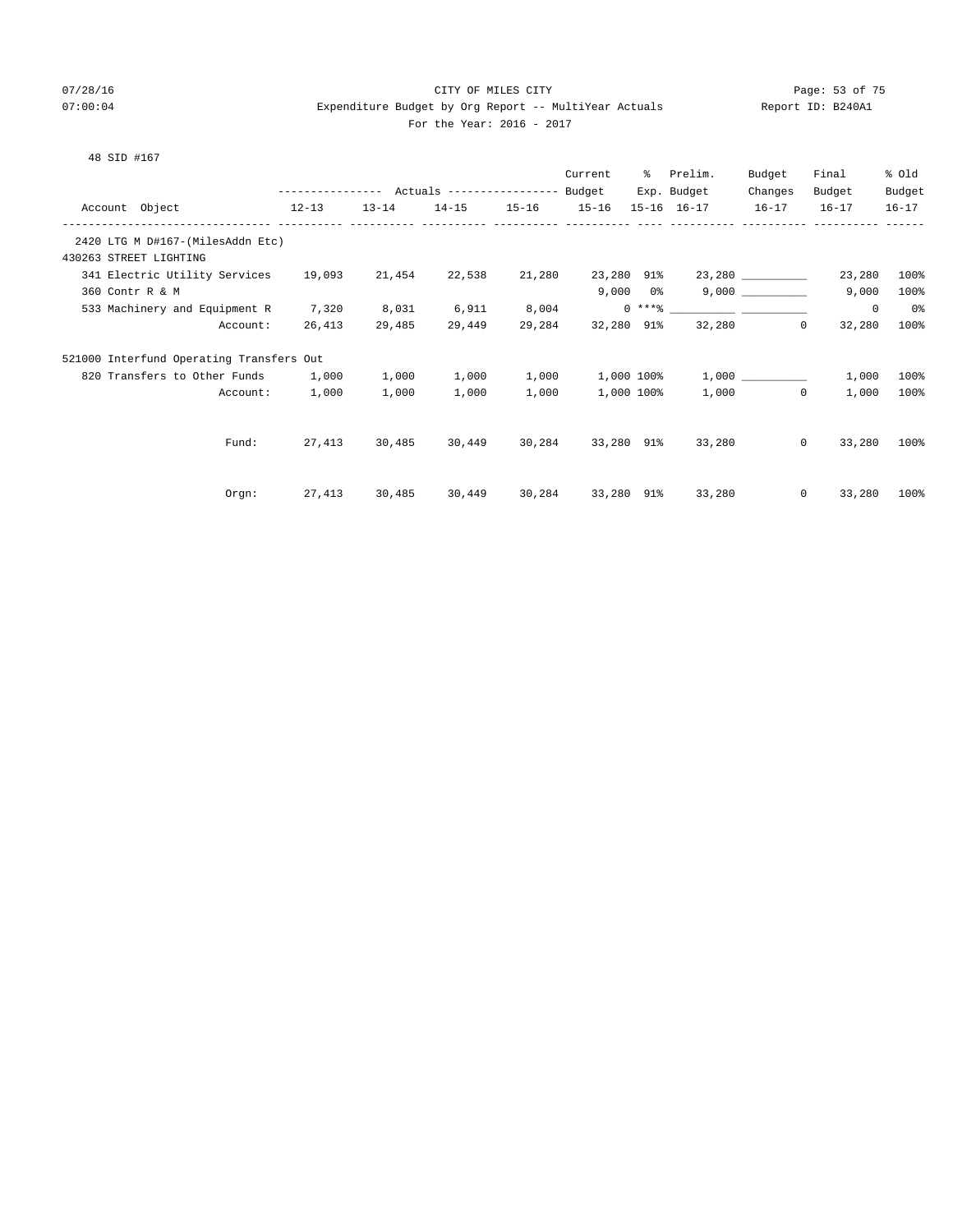# 07/28/16 Page: 54 of 75 07:00:04 Expenditure Budget by Org Report -- MultiYear Actuals Report ID: B240A1 For the Year: 2016 - 2017

|                                          |                                                 |           |       |                   | Current    | ိ         | Prelim.     | Budget                | Final  | % old     |
|------------------------------------------|-------------------------------------------------|-----------|-------|-------------------|------------|-----------|-------------|-----------------------|--------|-----------|
|                                          | --------------- Actuals ---------------- Budget |           |       |                   |            |           | Exp. Budget | Changes               | Budget | Budget    |
| Account Object                           | $12-13$                                         | $13 - 14$ |       | 14-15 15-16 15-16 |            |           | 15-16 16-17 | $16-17$ $16-17$       |        | $16 - 17$ |
| 2430 LTG M D#171-(Balsam Est)            |                                                 |           |       |                   |            |           |             |                       |        |           |
| 430263 STREET LIGHTING                   |                                                 |           |       |                   |            |           |             |                       |        |           |
| 230 Repair and Maintenance Su            |                                                 | 459       | 300   | 671               |            | 600 112%  |             | 850 _____________     | 850    | 141%      |
| 341 Electric Utility Services            | 1,446                                           | 1,522     | 1,527 | 1,642             | 1,801 91%  |           |             |                       | 1,801  | 100%      |
| 360 Contr R & M                          | 119                                             | 122       | 700   | 1,438             | 1,600 90%  |           |             |                       | 1,500  | 93%       |
| Account:                                 | 1,565                                           | 2,103     | 2,527 | 3,751             |            | 4,001 94% |             | 4,151<br>$\mathbf{0}$ | 4,151  | 103%      |
| 521000 Interfund Operating Transfers Out |                                                 |           |       |                   |            |           |             |                       |        |           |
| 820 Transfers to Other Funds             | 1,000                                           | 1,000     | 1,000 | 1,000             | 1,000 100% |           |             |                       | 1,000  | 100%      |
| Account:                                 | 1,000                                           | 1,000     | 1,000 | 1,000             | 1,000 100% |           |             | 1,000<br>$\Omega$     | 1,000  | 100%      |
|                                          |                                                 |           |       |                   |            |           |             |                       |        |           |
| Fund:                                    | 2,565                                           | 3,103     | 3,527 | 4,751             | 5,001 95%  |           | 5,151       | $\circ$               | 5,151  | 102%      |
|                                          |                                                 |           |       |                   |            |           |             |                       |        |           |
| Orgn:                                    | 2,565                                           | 3,103     | 3,527 | 4,751             | 5,001 95%  |           | 5,151       | $\circ$               | 5,151  | 102%      |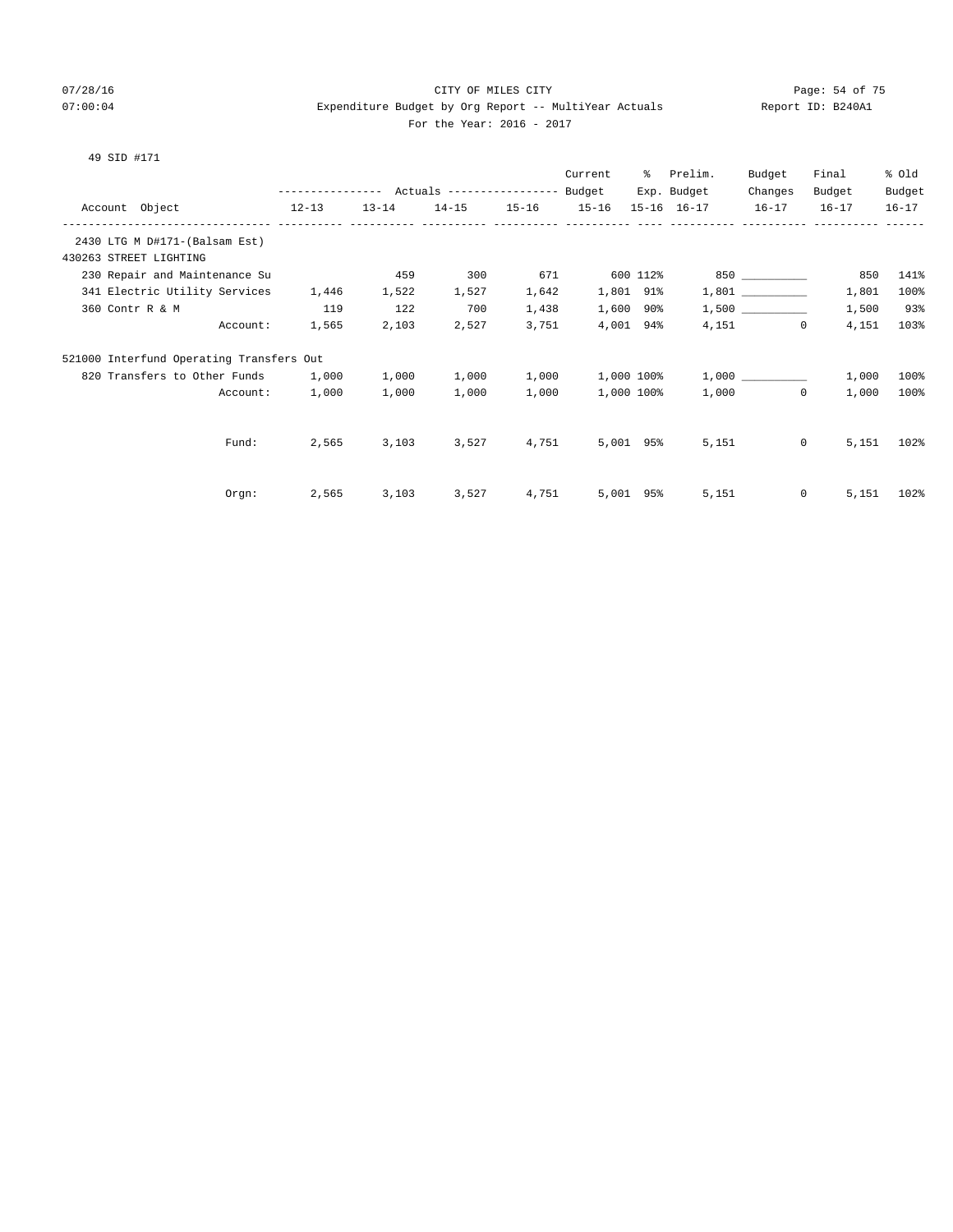# 07/28/16 Page: 55 of 75 07:00:04 Expenditure Budget by Org Report -- MultiYear Actuals Report ID: B240A1 For the Year: 2016 - 2017

|                                          |                                                 |                      |               |                   | Current    | ႜႜၟ            | Prelim.     | Budget            | Final     | % old     |
|------------------------------------------|-------------------------------------------------|----------------------|---------------|-------------------|------------|----------------|-------------|-------------------|-----------|-----------|
|                                          | --------------- Actuals ---------------- Budget |                      |               |                   |            |                | Exp. Budget | Changes           | Budget    | Budget    |
| Account Object<br>$12-13$                |                                                 | $13 - 14$            |               | 14-15 15-16 15-16 |            |                | 15-16 16-17 | $16 - 17$         | $16 - 17$ | $16 - 17$ |
| 2440 LTG M D#172-(Main Str)              |                                                 |                      |               |                   |            |                |             |                   |           |           |
| 430263 STREET LIGHTING                   |                                                 |                      |               |                   |            |                |             |                   |           |           |
| 230 Repair and Maintenance Su            | 112                                             | 4,623                | 1,182         | 896               |            | $3,000$ $30\%$ |             | 3,000             | 3,000     | 100%      |
| 341 Electric Utility Services            | 12,950                                          | 13,489               | 12,680        | 13,894            | 14,890 93% |                |             | 14,890            | 14,890    | 100%      |
| 360 Contr R & M                          | 58                                              | 1,242                | 1,678         | 703               |            | 1,700 41%      |             |                   | 1,700     | 100%      |
| Account:                                 | 13,120                                          | 19,354               | 15,540        | 15,493            | 19,590 79% |                |             | 19,590 0          | 19,590    | 100%      |
| 521000 Interfund Operating Transfers Out |                                                 |                      |               |                   |            |                |             |                   |           |           |
| 820 Transfers to Other Funds             | 1,000                                           | 1,000                | 1,000         | 1,000             |            | 1,000 100%     |             | 1,000             | 1,000     | 100%      |
| Account:                                 | 1,000                                           | 1,000                | 1,000         | 1,000             |            | 1,000 100%     |             | $1,000$ 0         | 1,000     | 100%      |
|                                          |                                                 |                      |               |                   |            |                |             |                   |           |           |
| Fund:                                    | 14,120                                          | 20,354               | 16,540 16,493 |                   | 20,590 80% |                |             | $\circ$<br>20,590 | 20,590    | 100%      |
|                                          |                                                 |                      |               |                   |            |                |             |                   |           |           |
| Orgn:                                    |                                                 | 14,120 20,354 16,540 |               | 16,493            | 20,590 80% |                | 20,590      | $\Omega$          | 20,590    | 100%      |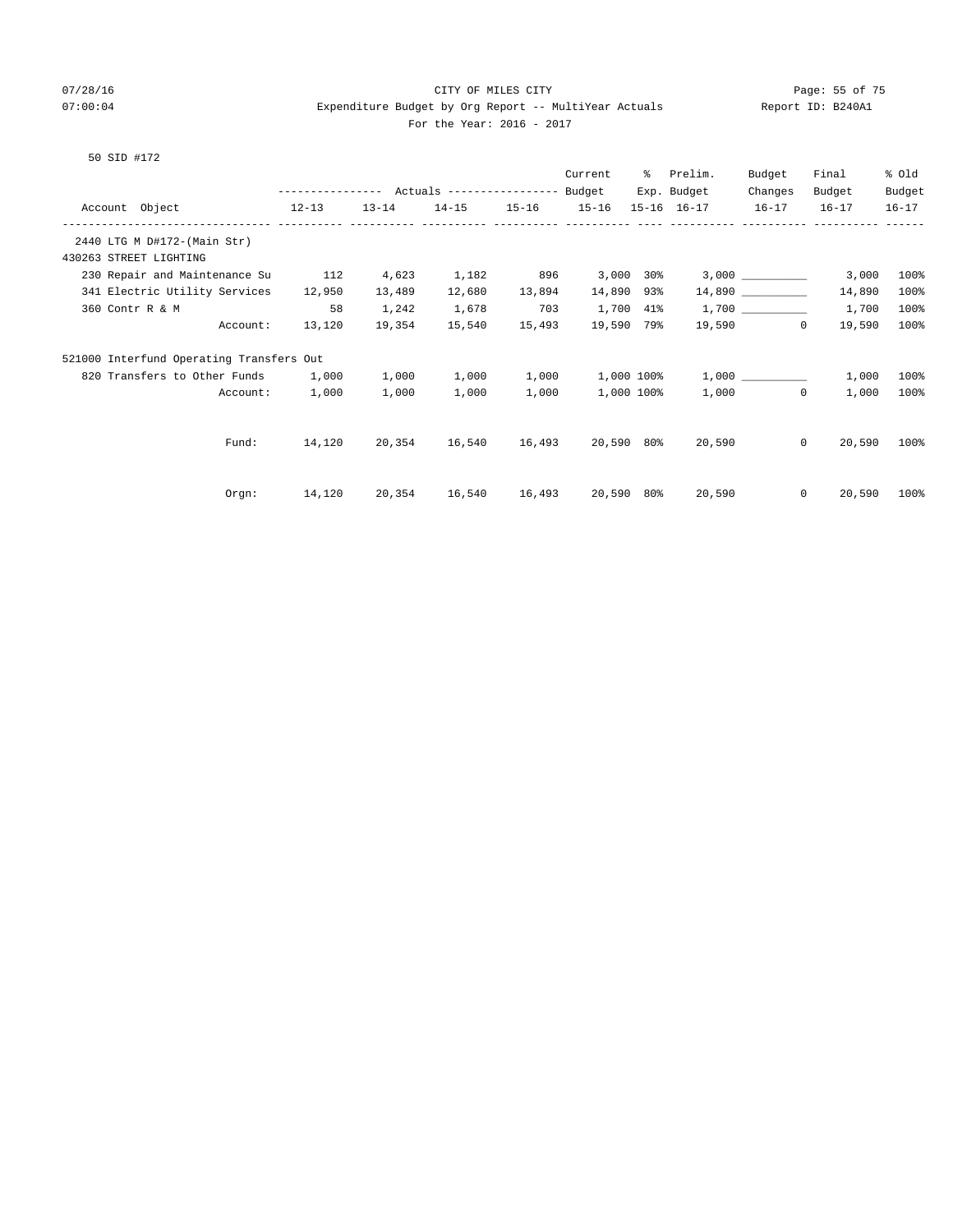# 07/28/16 Page: 56 of 75 07:00:04 Expenditure Budget by Org Report -- MultiYear Actuals Report ID: B240A1 For the Year: 2016 - 2017

|                                          |          |                                           |           |           |           | Current     | ႜႜ  | Prelim.     | Budget       | Final     | % old     |
|------------------------------------------|----------|-------------------------------------------|-----------|-----------|-----------|-------------|-----|-------------|--------------|-----------|-----------|
|                                          |          | --------------- Actuals ----------------- |           |           |           | Budget      |     | Exp. Budget | Changes      | Budget    | Budget    |
| Account Object                           |          | $12 - 13$                                 | $13 - 14$ | $14 - 15$ | $15 - 16$ | $15 - 16$   |     | 15-16 16-17 | $16 - 17$    | $16 - 17$ | $16 - 17$ |
| 2450 LTG M D#195-(SG-Trico)              |          |                                           |           |           |           |             |     |             |              |           |           |
| 430263 STREET LIGHTING                   |          |                                           |           |           |           |             |     |             |              |           |           |
| 341 Electric Utility Services            |          | 4,822                                     | 4,822     | 4,822     | 4,866     | 5,505       | 88% |             |              | 5,505     | 100%      |
|                                          | Account: | 4,822                                     | 4,822     | 4,822     | 4,866     | 5,505       | 88% | 5,505       | $\Omega$     | 5,505     | 100%      |
| 521000 Interfund Operating Transfers Out |          |                                           |           |           |           |             |     |             |              |           |           |
| 820 Transfers to Other Funds             |          | 1,000                                     | 1,000     | 1,000     | 1,000     | 1,000 100%  |     |             | 1,000        | 1,000     | 100%      |
|                                          | Account: | 1,000                                     | 1,000     | 1,000     | 1,000     | 1,000 100%  |     | 1,000       | $\Omega$     | 1,000     | 100%      |
|                                          |          |                                           |           |           |           |             |     |             |              |           |           |
|                                          | Fund:    | 5,822                                     | 5,822     | 5,822     | 5,866     | $6,505$ 90% |     | 6,505       | $\mathbf{0}$ | 6,505     | 100%      |
|                                          |          |                                           |           |           |           |             |     |             |              |           |           |
|                                          | $0$ rgn: | 5,822                                     | 5,822     | 5,822     | 5,866     | 6,505       | 90% | 6,505       | $\mathbf{0}$ | 6,505     | 100%      |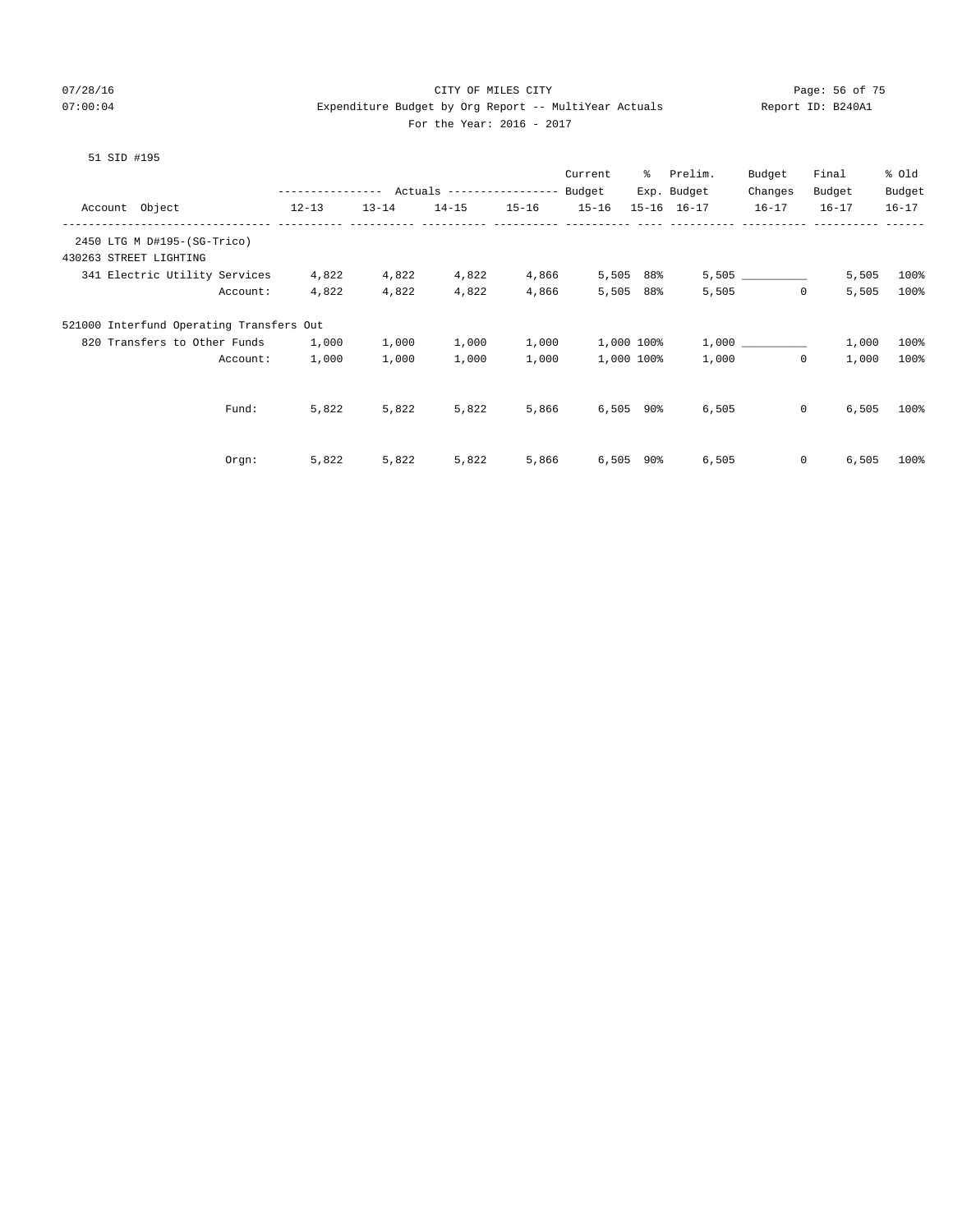# 07/28/16 Page: 57 of 75 07:00:04 Expenditure Budget by Org Report -- MultiYear Actuals Report ID: B240A1 For the Year: 2016 - 2017

|  | 72 SID #202 |  |
|--|-------------|--|
|  |             |  |

|                                          |                  |           |                           |           | Current   | ႜႜ         | Prelim.             | Budget      | Final            | % old     |
|------------------------------------------|------------------|-----------|---------------------------|-----------|-----------|------------|---------------------|-------------|------------------|-----------|
|                                          | ---------------- |           | Actuals ----------------- |           | Budget    |            | Exp. Budget         | Changes     | Budget           | Budget    |
| Account Object                           | $12 - 13$        | $13 - 14$ | $14 - 15$                 | $15 - 16$ | $15 - 16$ |            | $15 - 16$ $16 - 17$ | $16 - 17$   | $16 - 17$        | $16 - 17$ |
| 2470 LTG M D#202-(SG-MDU&NV)             |                  |           |                           |           |           |            |                     |             |                  |           |
| 430263 STREET LIGHTING                   |                  |           |                           |           |           |            |                     |             |                  |           |
| 341 Electric Utility Services            | 3,403            | 3,250     | 3,019                     | 3,406     |           | 3,809 89%  |                     |             | 3,809            | 100%      |
| 533 Machinery and Equipment R            | 3,285            | 3,649     | 3,282                     | 3,345     |           | 3,200 105% |                     |             | 3,200            | 100%      |
| Account:                                 | 6,688            | 6,899     | 6,301                     | 6,751     |           | 7,009 96%  | 7,009               | $\mathbf 0$ | 7,009            | 100%      |
| 521000 Interfund Operating Transfers Out |                  |           |                           |           |           |            |                     |             |                  |           |
| 820 Transfers to Other Funds             | 1,000            | 1,000     | 1,000                     | 1,000     |           | 1,000 100% |                     | 1,000       | 1,000            | 100%      |
| Account:                                 | 1,000            | 1,000     | 1,000                     | 1,000     |           | 1,000 100% | 1,000               | $\mathbf 0$ | 1,000            | 100%      |
|                                          |                  |           |                           |           |           |            |                     |             |                  |           |
| Fund:                                    | 7,688            | 7,899     | 7,301                     | 7,751     |           | 8,009 97%  | 8,009               |             | $\circ$<br>8,009 | 100%      |
|                                          |                  |           |                           |           |           |            |                     |             |                  |           |
| Orgn:                                    | 7,688            | 7,899     | 7,301                     | 7,751     |           | 8,009 97%  | 8,009               |             | $\circ$<br>8,009 | 100%      |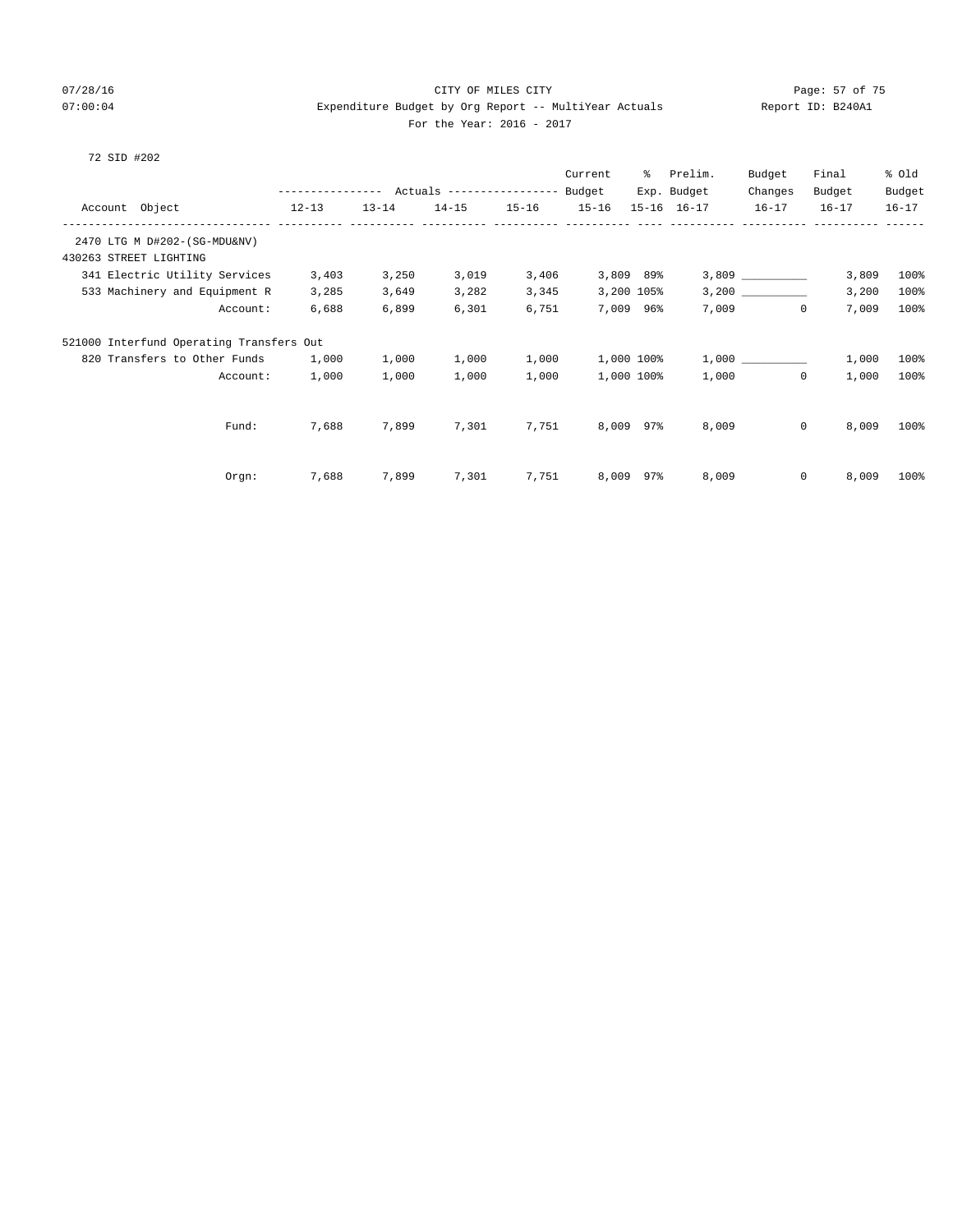# 07/28/16 Page: 58 of 75 07:00:04 Expenditure Budget by Org Report -- MultiYear Actuals Report ID: B240A1 For the Year: 2016 - 2017

80 Water Purification

|                                         |           |           |           |        | Current        | ႜႜၟ      | Prelim.                    | Budget               | Final                     | % old               |
|-----------------------------------------|-----------|-----------|-----------|--------|----------------|----------|----------------------------|----------------------|---------------------------|---------------------|
| Account Object                          | $12 - 13$ | $13 - 14$ | $14 - 15$ |        | 15-16 15-16    |          | Exp. Budget<br>15-16 16-17 | Changes<br>$16 - 17$ | Budget<br>$16 - 17$       | Budget<br>$16 - 17$ |
| 5210 WATER UTILITY                      |           |           |           |        |                |          |                            |                      |                           |                     |
| 430540 Water Purification and Treatment |           |           |           |        |                |          |                            |                      |                           |                     |
| 210 Office Supplies and Mater           | 107       | 209       | 341       | 272    |                | 200 136% |                            |                      | 200                       | 100%                |
| 214 Small Items of Equipment            | 2,540     | 742       |           | 65     | $9,200$ 1%     |          |                            |                      | 13,700                    | 148%                |
| 220 Operating Expenses                  | 3,183     | 2,616     | 1,538     | 1,566  | $3,000$ 52%    |          |                            |                      | 3,000                     | 100%                |
| 222 Chemicals, Lab & Med Suppl          | 49,206    | 57,580    | 63,535    | 52,487 | 58,350 90%     |          |                            | 58,350 _________     | 58,350                    | 100%                |
| 226 Clothing and Uniforms               | 344       | 253       | 279       | 431    |                | 400 108% |                            |                      | 500                       | 125%                |
| 230 Repair and Maintenance Su           | 5,759     | 4,311     | 8,114     | 5,031  | 9,500 53%      |          |                            | 9,500                | 9,500                     | 100%                |
| 231 Gas, Oil, Diesel Fuel, Gr           | 1,406     | 1,211     | 1,059     | 771    | 1,300 59%      |          |                            |                      | 1,000                     | 76%                 |
| 241 Consumable Tools                    | 39        | 109       | 118       | 105    | 150            | 70%      |                            | $150$ _________      | 150                       | 100%                |
| 311 Postage, Box Rent, Etc.             | 115       | 19        | 81        | 53     | 150            | 35%      |                            |                      | 150                       | 100%                |
| 320 Printing, Duplicating, Ty           |           |           |           |        | 100            | 0 %      |                            |                      | 100                       | 100%                |
| 330 Publicity, Subscriptions            | 201       |           |           | 30     | 400            | 8%       |                            |                      | 400                       | 100%                |
| 331 Publication of Formal & L           |           | 235       |           |        | $\overline{0}$ |          |                            |                      | $\overline{0}$            | 0 <sub>8</sub>      |
| 334 Memberships, Registration           | 455       | 212       | 214       | 203    | 450            | 45%      |                            | 450 000              | 450                       | 100%                |
| 352 Wtr/Swr Lab Testing                 | 3,680     | 6,832     | 6,375     | 3,953  | 10,000 40%     |          |                            |                      | 10,000                    | 100%                |
| 357 Architectual, Engineering           |           |           |           |        | 12,000         | 0 %      |                            |                      | 12,000                    | 100%                |
| 360 Contr R & M                         | 206       | 444       | 454       | 1,151  | $6,000$ 19%    |          |                            | $6,000$              | 6,000                     | 100%                |
| 369 Other Repair and Maintena           |           |           |           |        | 1,500          | 0%       |                            | $1,500$ _________    | 1,500                     | 100%                |
| 370 Travel                              | 819       | 707       | 816       | 601    | 1,200          | 50%      |                            | $1,500$ __________   | 1,500                     | 125%                |
| 380 Training Services                   | 775       | 189       | 678       | 814    | 1,000          | 81%      |                            |                      | 1,250                     | 125%                |
| 382 Books                               | 130       |           | 53        |        | 200            | 0%       |                            |                      | 200                       | 100%                |
| 533 Machinery and Equipment R           | 180       |           |           |        | 1,000          | 0 %      |                            |                      | 1,000                     | 100%                |
| 930 Improvements Other than B           |           |           |           |        | 15,500         | 0 %      |                            |                      | 15,500                    | 100%                |
| Account:                                | 69,145    | 75,669    | 83,655    | 67,533 | 131,600 51%    |          |                            | 136,450              | $\overline{0}$<br>136,450 | 103%                |
| Fund:                                   | 69,145    | 75,669    | 83,655    | 67,533 | 131,600 51%    |          | 136,450                    |                      | $\mathbf{0}$<br>136,450   | 103%                |
| Orgn:                                   | 69,145    | 75,669    | 83,655    | 67,533 | 131,600 51%    |          | 136,450                    |                      | $\mathbf{0}$<br>136,450   | 103%                |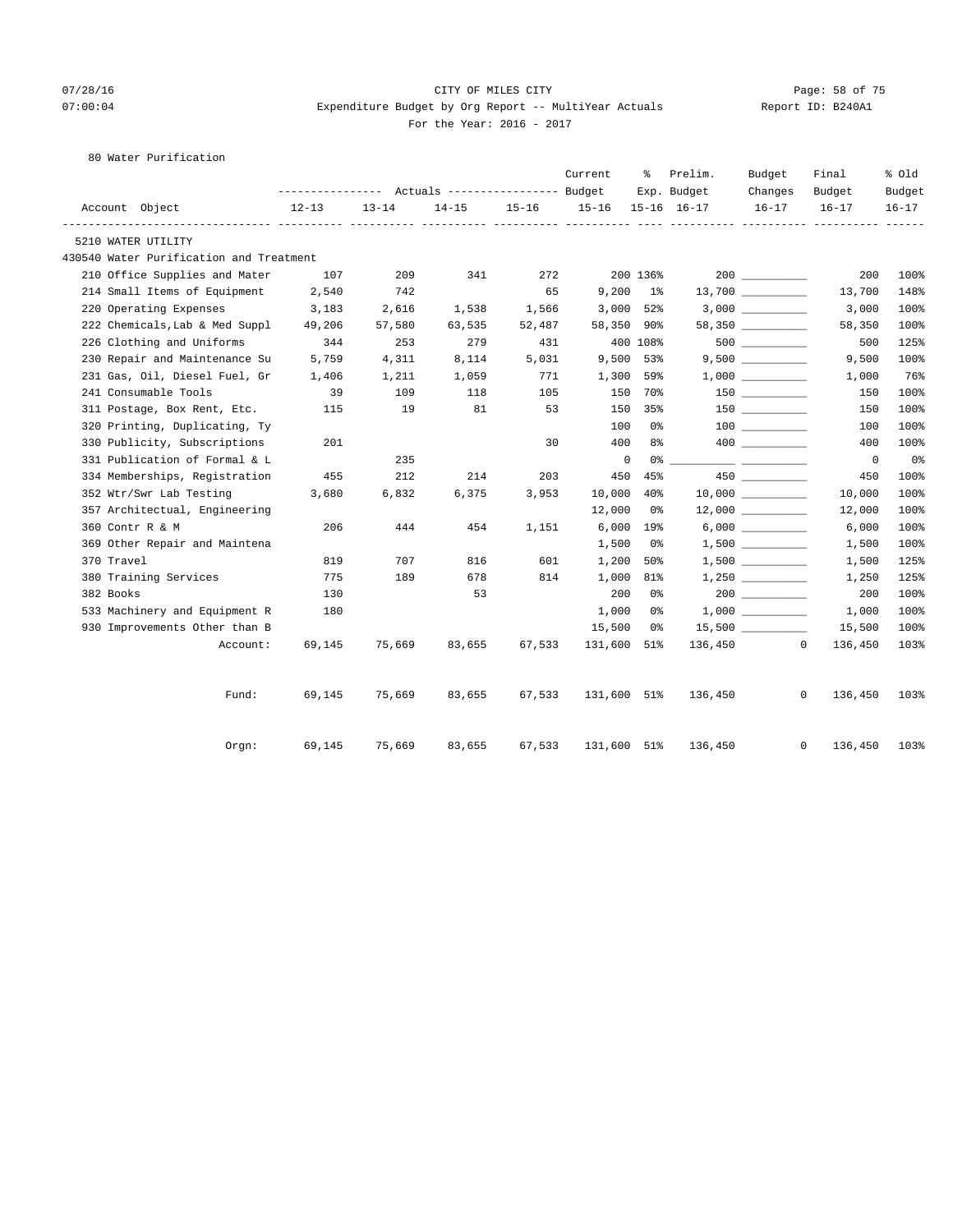# 07/28/16 Page: 59 of 75  $07:00:04$  Expenditure Budget by Org Report -- MultiYear Actuals For the Year: 2016 - 2017

| Report ID: B240A1 |  |
|-------------------|--|
|                   |  |

| 87 Airport |  |
|------------|--|
|------------|--|

|                                        | ------------- |           | Actuals ----------------- Budget |                | Current           | ႜ              | Prelim.<br>Exp. Budget | Budget<br>Changes    | Final<br>Budget | % old<br>Budget |
|----------------------------------------|---------------|-----------|----------------------------------|----------------|-------------------|----------------|------------------------|----------------------|-----------------|-----------------|
| Account Object                         | $12 - 13$     | $13 - 14$ | $14 - 15$                        | $15 - 16$      | $15 - 16$         |                | $15 - 16$ $16 - 17$    | $16 - 17$            | $16 - 17$       | $16 - 17$       |
| 4056 Airport- Capital Improvement Plan |               |           |                                  |                |                   |                |                        |                      |                 |                 |
| 430300 Airport (87)                    |               |           |                                  |                |                   |                |                        |                      |                 |                 |
| 230 Repair and Maintenance Su          |               |           |                                  |                | 1,250             | 0%             |                        |                      | 1,000           | 80%             |
| 360 Contr R & M                        |               |           |                                  | 5,813          |                   | 5,813 100%     |                        | $50,000$ ___________ | 50,000          | 860%            |
| 940 Machinery & Equipment              |               |           |                                  | 10,621         | $17,184$ 62% $\_$ |                |                        |                      | 0               | 0%              |
| Account:                               |               |           |                                  | 16,434         | 24,247 68%        |                | 51,000                 | 0                    | 51,000          | 210%            |
|                                        |               |           |                                  |                |                   |                |                        |                      |                 |                 |
| Fund:                                  |               |           |                                  | 16,434         | 24,247 68%        |                | 51,000                 | 0                    | 51,000          | 210%            |
| 5310 SEWER UTILITY                     |               |           |                                  |                |                   |                |                        |                      |                 |                 |
| 430300 Airport (87)                    |               |           |                                  |                |                   |                |                        |                      |                 |                 |
| 230 Repair and Maintenance Su          |               |           |                                  | 595            |                   | 0 ****         |                        |                      | 0               | 0%              |
| Account:                               |               |           |                                  | 595            |                   | $0$ ****       | $\mathbf 0$            | $\mathbf 0$          | $\mathbf 0$     | 0 <sup>°</sup>  |
| Fund:                                  |               |           |                                  | 595            |                   | $0***$         | 0                      | $\mathbf 0$          | 0               | 0%              |
| 5610 AIRPORT OPERATING                 |               |           |                                  |                |                   |                |                        |                      |                 |                 |
| 430300 Airport (87)                    |               |           |                                  |                |                   |                |                        |                      |                 |                 |
| 111 Salaries and Wages - Perm          | 70,239        | 102,431   | 75,457                           | 90,638         | 77,386 117%       |                |                        | 80,594 __________    | 80,594          | 104%            |
| 121 OVERTIME-PERMANENT                 | 18,331        | 2,902     |                                  | 435            |                   | 4,500 10%      |                        | $5,000$              | 5,000           | 111%            |
| 131 VACATION                           | 2,281         | 9,930     |                                  | 154            | 8,000             | $2\frac{6}{9}$ |                        | $10,000$ _________   | 10,000          | 125%            |
| 132 SICK LEAVE                         | 456           | 3,805     | 225                              |                | 4,500             | 0%             |                        |                      | 6,000           | 133%            |
| 133 OTHER LEAVE PAY                    |               | 249       |                                  | 414            |                   | 2,500 17%      |                        |                      | 4,340           | 173%            |
| 134 HOLIDAY PAY                        | 577           | 2,608     |                                  | 136            | 2,100             | 6%             |                        | $2,500$ __________   | 2,500           | 119%            |
| 141 Unemployment Insurance             | 322           | 550       | 341                              | 138            | 550               | 25%            |                        | $163$                | 163             | 29%             |
| 142 Workers' Compensation              | 4,658         | 6,285     | 4,222                            | 5,017          |                   | 4,330 116%     |                        |                      | 5,922           | 136%            |
| 143 Health Insurance                   | 11,511        | 12,367    | 10,068                           | 14,573         | 15,451 94%        |                |                        |                      | 16,545          | 107%            |
| 144 FICA                               | 7,041         | 9,356     | 5,790                            | 6,680          |                   | 6,327 106%     |                        | 8,296 _________      | 8,296           | 131%            |
| 145 PERS                               | 5,584         | 9,655     | 5,779                            | 7,215          |                   | 6,839 105%     |                        |                      | 9,076           | 132%            |
| 196 CLOTHING ALLOTMENT                 | 150           | 375       |                                  | 375            |                   | 300 125%       |                        | $300$                | 300             | 100%            |
| 210 Office Supplies and Mater          | 596           | 2,705     | 1,900                            | 928            |                   | 1,250 74%      |                        |                      | 1,100           | 88%             |
| 214 Small Items of Equipment           | 924           | 568       |                                  | 470            |                   | 795 59%        |                        |                      | 500             | 62%             |
| 220 Operating Expenses                 | 19,584        | 2,078     | 3,586                            | 6,911          |                   | 3,225 214%     |                        | $3,500$ __________   | 3,500           | 108%            |
| 230 Repair and Maintenance Su          | 13,824        | 10,142    | 27,629                           | 25,566         | 15,500 165%       |                |                        |                      | 10,000          | 64%             |
| 231 Gas, Oil, Diesel Fuel, Gr          | 7,990         | 12,409    | 4,891                            | 1,716          |                   | 5,625 31%      |                        | $5,500$ __________   | 5,500           | 97%             |
| 237 Aviation Fuel                      | 639,669       | 297,930   | 240,515                          | 244,458        | 250,567 98%       |                | 286,000                |                      | 286,000         | 114%            |
| 239 Tires, Tubes Etc.                  | 374           | 2,180     |                                  |                | 650               | 0%             |                        |                      | 1,000           | 153%            |
| 250 Supplies for Resale                |               | 316       |                                  |                | 300               | 0%             |                        |                      | 400             | 133%            |
| 311 Postage, Box Rent, Etc.            | 143           | 292       | 107                              | $\overline{7}$ | 375               | $2\frac{6}{9}$ |                        | $300$                | 300             | 80%             |
| 319 Other Communication and T          | 332           | 420       | 731                              | 676            |                   | 656 103%       |                        | 650                  | 650             | 99%             |
| 320 Printing, Duplicating, Ty          | 9             |           |                                  |                | $\mathbb O$       | 0 %            |                        |                      | $\circ$         | 0 <sup>°</sup>  |
| 330 Publicity, Subscriptions           | 60            | 50        | 51                               | 271            |                   | 70 387%        |                        | $300$                | 300             | 428%            |
| 334 Memberships, Registration          |               | 180       | 612                              | 691            |                   | $0***$ $*$     |                        |                      | 0               | 0%              |
| 341 Electric Utility Services          | 8,605         | 10,986    | 8,414                            | 7,964          |                   | 9,659 82%      |                        |                      | 8,500           | 88%             |
| 344 Gas Utility Service                | 4,100         | 7,493     | 6,502                            | 3,399          |                   | 7,599 45%      |                        | $5,000$              | 5,000           | 65%             |
| 345 Telephone                          | 2,791         | 2,410     | 3,347                            | 2,774          |                   | 3,500 79%      |                        | $3,800$ _________    | 3,800           | 108%            |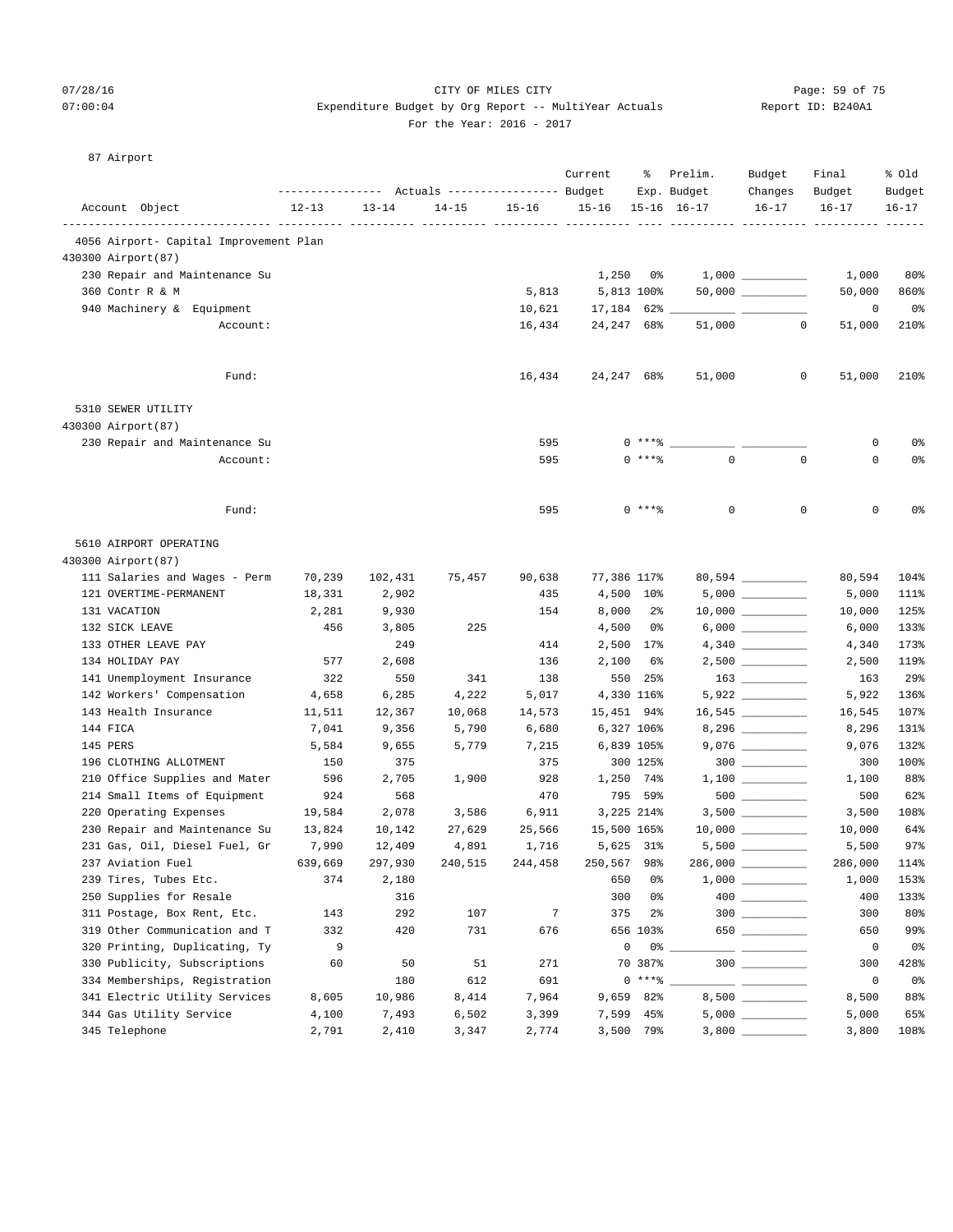# 07/28/16 Page: 60 of 75 07:00:04 Expenditure Budget by Org Report -- MultiYear Actuals Report ID: B240A1 For the Year: 2016 - 2017

# 87 Airport

|                                          | --------------- Actuals ---------------- Budget |           |           |                                  | Current                      | ႜ          | Prelim.<br>Exp. Budget  | Budget<br>Changes    | Final<br>Budget   | % old<br>Budget |
|------------------------------------------|-------------------------------------------------|-----------|-----------|----------------------------------|------------------------------|------------|-------------------------|----------------------|-------------------|-----------------|
| Account Object                           | $12 - 13$                                       | $13 - 14$ | $14 - 15$ | $15 - 16$                        | 15-16 15-16 16-17            |            |                         | $16 - 17$            | $16 - 17$         | $16 - 17$       |
| 347 Internet                             | 412                                             | 469       | 563       | 528                              | -----------                  | 628 84%    |                         | 650                  | 650               | 103%            |
| 350 Professional Services                | 12,936                                          | 313,712   | 66,935    | 707                              |                              | 3,800 19%  |                         |                      | 1,500             | 39%             |
| 356 Purchased Services/Projec            |                                                 |           |           | 8,645                            |                              |            | $0***$ $\frac{20}{100}$ |                      | $\circ$           | - 0%            |
| 360 Contr R & M                          | 3,375                                           | 5,245     |           |                                  | $\mathbf 0$                  |            |                         |                      | 0                 | 0%              |
| 363 R&M Vehicles/Equip/Labor-            | 117                                             | 2,260     | 4,745     | 3,310                            |                              | 4,500 74%  |                         |                      | 5,000             | 111%            |
| 367 Plumbing, Heating, Electr            | 434                                             | 1,469     | 6,344     |                                  | 1,500                        | 0 %        |                         |                      | 1,000             | 66%             |
| 370 Travel                               | 3,767                                           | 1,005     |           |                                  | $\overline{0}$               |            | 0 %                     |                      | 0                 | 0%              |
| 380 Training Services                    |                                                 |           | 595       | 173                              |                              | $0***8$    |                         |                      |                   | 150 ******      |
| 511 Insurance on Buildings               | 3,319                                           | 2,813     | 3,182     | 3,155                            |                              | 3,155 100% |                         |                      | 3,109             | 98%             |
| True #                                   |                                                 |           |           |                                  |                              |            |                         |                      |                   |                 |
| 512 Insurance on Vehicles & E            | 1,908                                           | 1,768     | 1,832     | 1,695                            |                              | 1,696 100% |                         |                      | 1,850             | 109%            |
| True #                                   |                                                 |           |           |                                  |                              |            |                         |                      |                   |                 |
| 513 Liability                            | 5,278                                           | 4,500     | 4,500     | 4,615                            | 4,700 98%                    |            |                         |                      | 4,700             | 100%            |
| 530 Rent                                 | 311                                             | 18,500    | 24,050    | 12,950                           | 22,500                       | 58%        |                         |                      | 0                 | 0%              |
| 911 FFA AIP17-2017                       |                                                 |           |           |                                  | $\circ$                      | 0 %        |                         |                      | 110,000 ******    |                 |
| 939 AIP-3-30-055-016-2015                |                                                 |           |           |                                  | 4, 140, 246 4, 147, 114 100% |            |                         |                      | 252,800           | 6%              |
| Account:                                 | 852,008                                         | 862,413   |           | 512,913 4,597,630 4,622,147 99%  |                              |            | 856,045                 | $^{\circ}$           | 856,045           | 18%             |
| 490500 Other Debt Service Payments       |                                                 |           |           |                                  |                              |            |                         |                      |                   |                 |
| 220 Operating Expenses                   |                                                 |           |           | 16                               |                              | $0***$ $*$ |                         |                      | 0                 | 0%              |
| 641 Principal - Aeronautics L<br>True #  |                                                 |           |           | 4,921                            |                              | 4,921 100% |                         |                      | 4,921             | 100%            |
| 642 Interest - Aeronautics Lo<br>True #  | 1,070                                           | 892       | 714       | 535                              |                              | 535 100%   |                         |                      | 357               | 66%             |
| 645 Equipment-Principle<br>True #        |                                                 |           |           | 5,066                            |                              | 5,715 89%  |                         | 5,426                | 5,426             | 94%             |
| 646 Equipment-Interest                   |                                                 |           | 361       | 649                              |                              | 553 117%   |                         | 289 7                | 289               | 52%             |
| True #<br>648 MT Aero Principle 06-2015  |                                                 |           |           | 16,953                           |                              | 3,340 508% |                         | $16,953$ ___________ | 16,953            | 507%            |
| True #<br>649 MT Aero Interest06-2015    |                                                 |           |           | 2,755                            |                              | 565 488%   |                         |                      | 2,480             | 438%            |
| True #<br>650 Principle-Purchase Fuel T  |                                                 |           |           | 8,494                            |                              | $0$ ****   |                         |                      |                   | 20,892 ******   |
| True #<br>651 Interest-Purchase Fuel Tr  |                                                 |           |           | 756                              |                              | $0***$     |                         |                      |                   | $1,308$ *****%  |
| True #                                   |                                                 |           |           |                                  |                              |            |                         |                      |                   |                 |
| Account:                                 | 1,070                                           | 892       | 1,075     | 40,145                           | 15,629 257%                  |            | 52,626                  |                      | $\circ$<br>52,626 | 336%            |
| 521000 Interfund Operating Transfers Out |                                                 |           |           |                                  |                              |            |                         |                      |                   |                 |
| 820 Transfers to Other Funds             | 14,961                                          | 15,368    | 17,222    | 18,336                           | 18,335 100%                  |            | $19,609$ $\_$           |                      | 19,609            | 106%            |
| Account:                                 | 14,961                                          | 15,368    | 17,222    | 18,336                           | 18,335 100%                  |            | 19,609                  | $\mathsf{O}\xspace$  | 19,609            | 106%            |
| Fund:                                    | 868,039                                         | 878,673   |           | 531,210 4,656,111 4,656,111 100% |                              |            | 928,280                 |                      | 928,280<br>0      | 19%             |
| Orgn:                                    | 868,039                                         | 878,673   |           | 531,210 4,673,140 4,680,358 100% |                              |            | 979,280                 |                      | 0<br>979,280      | 20 <sup>o</sup> |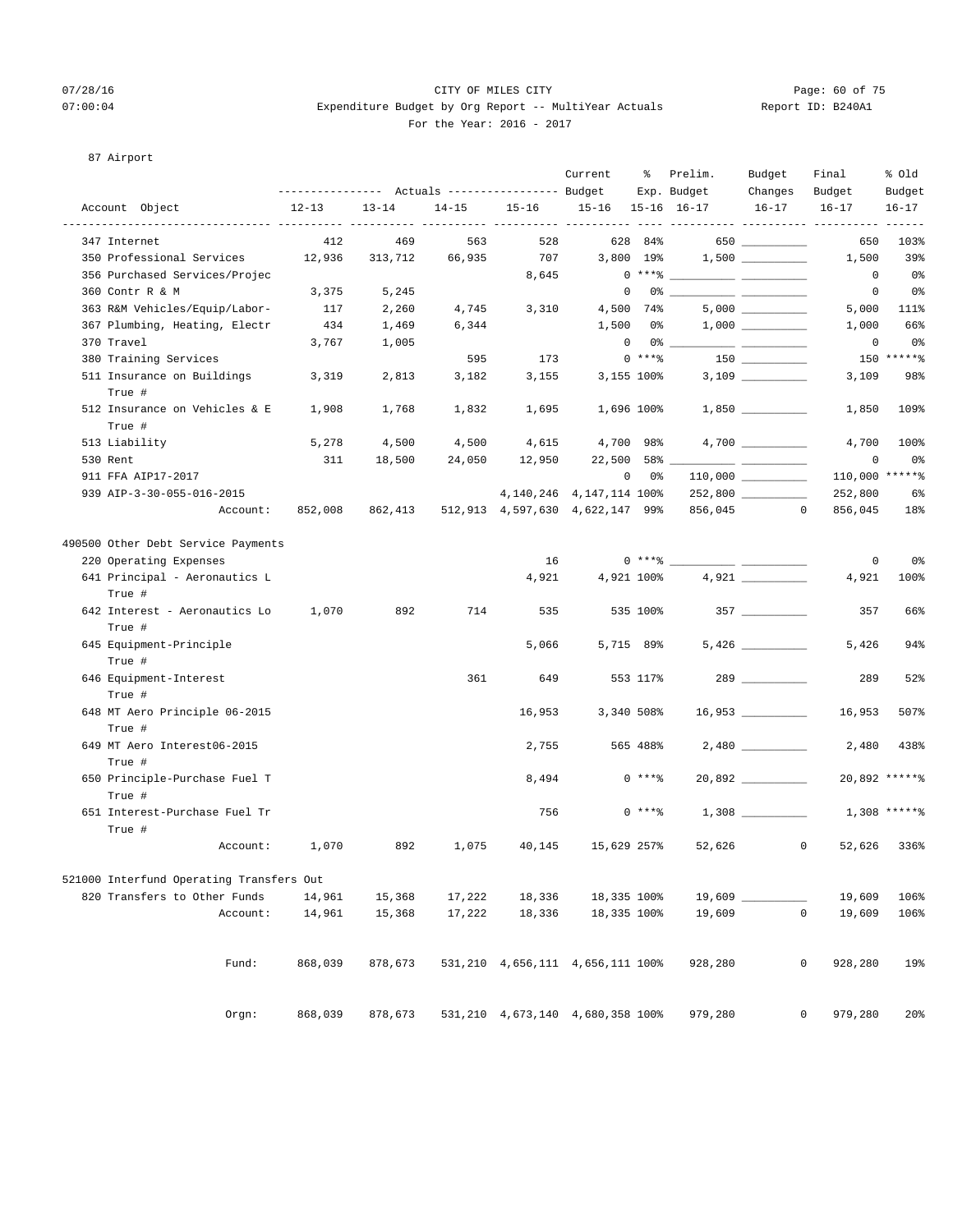# 07/28/16 Page: 61 of 75  $07:00:04$  Expenditure Budget by Org Report -- MultiYear Actuals For the Year: 2016 - 2017

| Report ID: B240A1 |  |  |
|-------------------|--|--|
|-------------------|--|--|

105 Enhanced 911

|                                            |                                                        |           |           |                                                                    |           | Current      | ႜ             | Prelim.                    | Budget                  | Final                     | % old               |
|--------------------------------------------|--------------------------------------------------------|-----------|-----------|--------------------------------------------------------------------|-----------|--------------|---------------|----------------------------|-------------------------|---------------------------|---------------------|
| Account Object                             |                                                        | $12 - 13$ | $13 - 14$ | ---------------    Actuals ----------------    Budget<br>$14 - 15$ | $15 - 16$ | $15 - 16$    |               | Exp. Budget<br>15-16 16-17 | Changes<br>$16 - 17$    | Budget<br>$16 - 17$       | Budget<br>$16 - 17$ |
|                                            |                                                        |           |           |                                                                    |           |              |               | ----------- ----------     |                         |                           |                     |
| 2850 911 EMERGENCY                         |                                                        |           |           |                                                                    |           |              |               |                            |                         |                           |                     |
| 420140 Crime Control and Investigation(05) |                                                        |           |           |                                                                    |           |              |               |                            |                         |                           |                     |
| 210 Office Supplies and Mater              |                                                        | 708       |           | 15,147                                                             | 263       | 1,000 26%    |               |                            |                         | 1,000                     | 100%                |
| 214 Small Items of Equipment               |                                                        |           |           |                                                                    | 68        | 2,000        | 3%            |                            |                         | 2,000                     | 100%                |
| 220 Operating Expenses                     |                                                        | 8,093     | 9,403     | 1,996                                                              | 960       | 2,000        | 48%           |                            |                         | 2,000                     | 100%                |
| 226 Clothing and Uniforms                  |                                                        | 47        |           |                                                                    |           | $\mathbf 0$  | 0%            |                            |                         | 0                         | 0%                  |
| 311 Postage, Box Rent, Etc.                |                                                        |           |           |                                                                    |           | 100          | 0%            |                            |                         | 100                       | 100%                |
| 320 Printing, Duplicating, Ty              |                                                        |           |           |                                                                    |           | 100          | 0%            |                            | 100 000                 | 100                       | 100%                |
| 334 Memberships, Registration              |                                                        | 180       |           |                                                                    |           | 100          | 0%            |                            | $100$                   | 100                       | 100%                |
| 341 Electric Utility Services              |                                                        | 553       | 558       | 525                                                                | 495       | 600          | 83%           |                            | $600$                   | 600                       | 100%                |
| 345 Telephone                              |                                                        | 26,345    | 19,083    | 33,601                                                             | 29,943    | 25,250 119%  |               |                            | 25,250 _________        | 25,250                    | 100%                |
| 350 Professional Services                  |                                                        | 58,878    | 53,153    | 53,275                                                             | 43,396    | 60,000       | 72%           |                            | $60,000$ __________     | 60,000                    | 100%                |
| 366 R&M Vehicles - Police/Ani              |                                                        | 40        |           |                                                                    |           | 0            | 0%            |                            |                         | 0                         | 0%                  |
| 370 Travel                                 |                                                        | 218       | 450       |                                                                    |           | 500          | 0%            |                            | $500$ _________         | 500                       | 100%                |
| 380 Training Services                      |                                                        | 724       | 1,451     |                                                                    |           | 2,000        | 0%            |                            | $2,000$ $\qquad \qquad$ | 2,000                     | 100%                |
| 512 Insurance on Vehicles & E              |                                                        | 124       | 124       | 124                                                                | 140       |              | 140 100%      |                            |                         | 153                       | 109%                |
| True #                                     |                                                        |           |           |                                                                    |           |              |               |                            |                         |                           |                     |
| 940 Machinery & Equipment                  |                                                        |           |           | 16,810                                                             |           | 10,000       | 0%            |                            |                         | 115,000                   | 1150%               |
| New 911 system                             |                                                        |           |           |                                                                    |           |              |               |                            |                         |                           |                     |
| 941 911 Eq & Software (2/01)               |                                                        |           |           |                                                                    |           | 26,000       | 0%            |                            | 82,000 ______           | 82,000                    | 315%                |
|                                            | Account:                                               | 95,910    | 84,222    | 121,478                                                            | 75,265    | 129,790 58%  |               | 290,803                    |                         | $\overline{0}$<br>290,803 | 224%                |
| 521000 Interfund Operating Transfers Out   |                                                        |           |           |                                                                    |           |              |               |                            |                         |                           |                     |
| 820 Transfers to Other Funds               |                                                        | 108,546   | 112,000   | 112,000                                                            | 112,000   | 112,000 100% |               |                            |                         | 56,000                    | 50%                 |
|                                            | 911 Board cut the wage transfer in half- No Supervisor |           |           |                                                                    |           |              |               |                            |                         |                           |                     |
|                                            | Account:                                               | 108,546   | 112,000   | 112,000                                                            | 112,000   | 112,000 100% |               | 56,000                     |                         | $\mathbf{0}$<br>56,000    | 50%                 |
|                                            | Fund:                                                  | 204,456   | 196,222   | 233,478                                                            | 187,265   | 241,790 77%  |               | 346,803                    |                         | 0<br>346,803              | 143%                |
| 5510 AMBULANCE FUND                        |                                                        |           |           |                                                                    |           |              |               |                            |                         |                           |                     |
| 490500 Other Debt Service Payments         |                                                        |           |           |                                                                    |           |              |               |                            |                         |                           |                     |
| 602 Prpl-Ambulance                         |                                                        |           |           |                                                                    |           | 0            | 0%            |                            |                         |                           | 13,282 ******       |
| 629 Interest-Ambulance                     |                                                        |           |           |                                                                    |           | 0            | 0%            |                            |                         |                           | 102 ******          |
|                                            | Account:                                               |           |           |                                                                    |           |              | $0***8$       |                            | 13,384 0                |                           | 13,384 ******       |
| 510330 Comprehensive Liability Insurance   |                                                        |           |           |                                                                    |           |              |               |                            |                         |                           |                     |
| 513 Liability                              |                                                        |           |           |                                                                    |           |              | $0\qquad 0$ % | 3,031                      |                         |                           | $3.031$ ***** %     |
|                                            | Account:                                               |           |           |                                                                    |           |              | $0***8$       | 3,031                      |                         | $\circ$                   | $3,031$ *****%      |
|                                            | Fund:                                                  |           |           |                                                                    |           |              | $0\qquad 0$ % | 16,415                     |                         | $\overline{0}$            | 16,415 ******       |
|                                            |                                                        |           |           |                                                                    |           |              |               |                            |                         |                           |                     |
|                                            | Orgn:                                                  | 204,456   | 196,222   | 233,478                                                            | 187,265   | 241,790 77%  |               | 363,218                    |                         | 0<br>363,218 150%         |                     |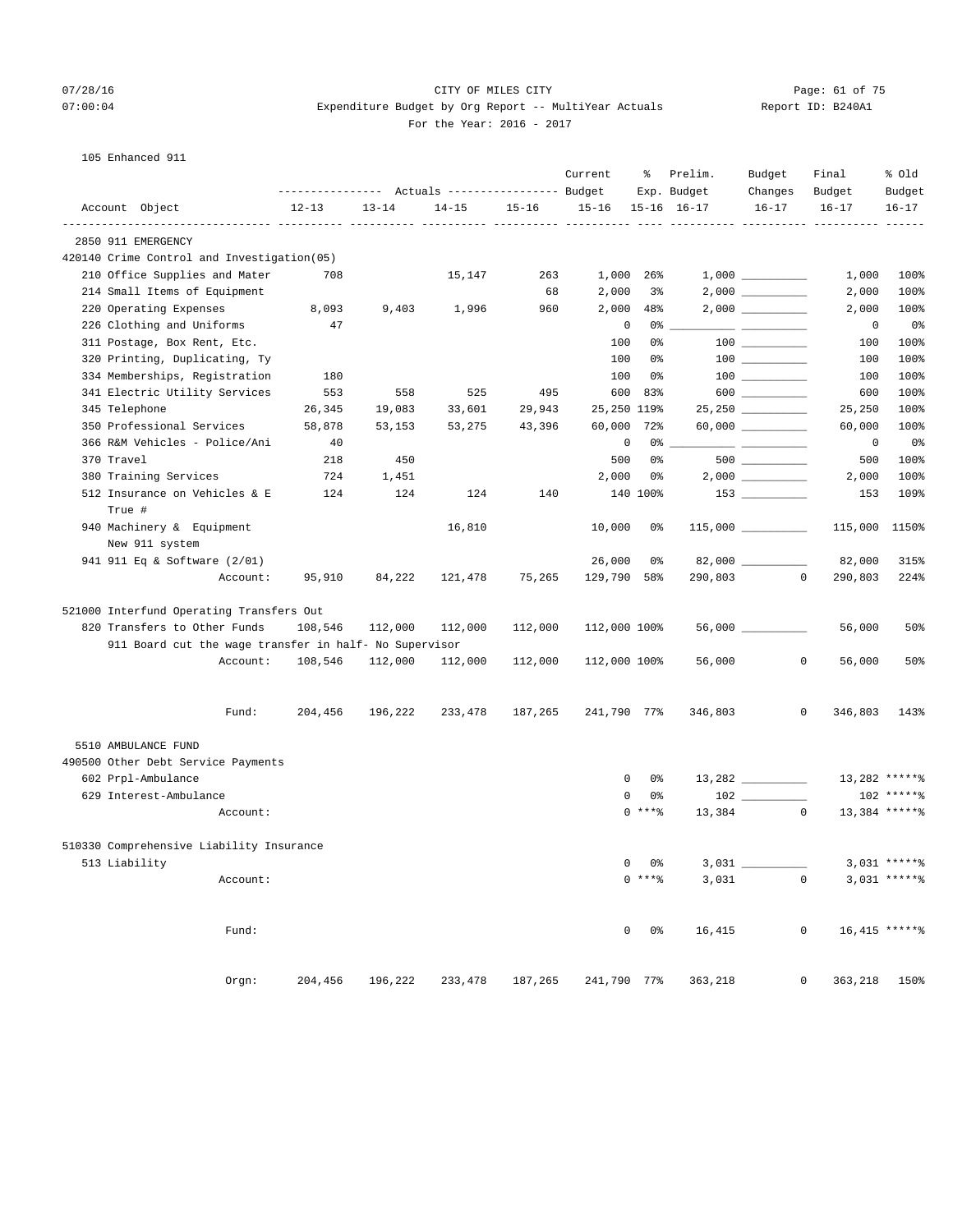# 07/28/16 Page: 62 of 75 07:00:04 Expenditure Budget by Org Report -- MultiYear Actuals Report ID: B240A1 For the Year: 2016 - 2017

## 107 Paved St. Maint. Dist.#204

|                                |           |           | Actuals ----------------- Budget |           | Current     | ႜ              | Prelim.<br>Exp. Budget                        | Budget<br>Changes                      | Final<br>Budget | % old<br>Budget |
|--------------------------------|-----------|-----------|----------------------------------|-----------|-------------|----------------|-----------------------------------------------|----------------------------------------|-----------------|-----------------|
| Account Object                 | $12 - 13$ | $13 - 14$ | $14 - 15$                        | $15 - 16$ | $15 - 16$   |                | $15 - 16$ $16 - 17$<br>----------- ---------- | $16 - 17$                              | $16 - 17$       | $16 - 17$       |
| 2510 STR MAINT DIST #204       |           |           |                                  |           |             |                |                                               |                                        |                 |                 |
| 411101 Labor Negotiations      |           |           |                                  |           |             |                |                                               |                                        |                 |                 |
| 350 Professional Services      |           |           | 247                              |           | 0           | 0%             |                                               |                                        | 0               | 0%              |
| Account:                       |           |           | 247                              |           |             | $0$ ****       | $\mathsf 0$                                   | $\mathbf 0$                            | $\mathbf 0$     | 0%              |
| 430220 Operations              |           |           |                                  |           |             |                |                                               |                                        |                 |                 |
| 111 Salaries and Wages - Perm  | 137,809   | 185,142   | 193,890                          | 200,041   | 230,608     | 87%            |                                               | 240,512 ________                       | 240,512         | 104%            |
| 121 OVERTIME-PERMANENT         | 5,137     | 6,386     | 6,575                            | 4,284     |             | $6,800$ $63\%$ |                                               | 800                                    | 800             | 11%             |
| 131 VACATION                   | 9,402     | 10,471    | 13,856                           | 13,334    | 10,000 133% |                |                                               | $10,000$ __________                    | 10,000          | 100%            |
| 132 SICK LEAVE                 | 5,832     | 3,761     | 7,379                            | 14,089    |             | 5,000 282%     |                                               |                                        | 5,000           | 100%            |
| 133 OTHER LEAVE PAY            |           |           |                                  | 2,292     | 4,000       | 57%            |                                               |                                        | 4,135           | 103%            |
| 134 HOLIDAY PAY                | 786       | 972       | 1,344                            | 407       | 1,200       | 34%            |                                               |                                        | 400             | 33%             |
| 141 Unemployment Insurance     | 558       | 933       | 1,007                            | 353       | 390         | 91%            |                                               |                                        | 392             | 100%            |
| 142 Workers' Compensation      | 8,203     | 11,050    | 12,679                           | 13,192    | 12,880 102% |                |                                               |                                        | 14,008          | 108%            |
| 143 Health Insurance           | 28,168    | 33,287    | 36,908                           | 39,790    | 42,645      | 93%            |                                               |                                        | 45,456          | 106%            |
| 144 FICA                       | 11,521    | 15,067    | 16,392                           | 17,263    | 19,850      | 87%            |                                               | 19,955 _________                       | 19,955          | 100%            |
| 145 PERS                       | 10,770    | 15,937    | 17,850                           | 19,223    | 21,459      | 90%            |                                               |                                        | 21,833          | 101%            |
| 196 CLOTHING ALLOTMENT         | 540       | 593       | 680                              | 768       | 800         | 96%            |                                               |                                        | 800             | 100%            |
| 210 Office Supplies and Mater  | 617       | 473       | 486                              | 340       | 500         | 68%            |                                               | $500$                                  | 500             | 100%            |
| 214 Small Items of Equipment   | 3,591     | 5,414     | 5,664                            | 6,039     | 7,000       | 86%            |                                               |                                        | 7,000           | 100%            |
| 220 Operating Expenses         | 4,963     | 9,775     | 12,909                           | 10,060    | 15,000      | 67%            |                                               | $15,000$ _________                     | 15,000          | 100%            |
| 222 Chemicals, Lab & Med Suppl | 18        | 438       | 100                              |           | 600         | 0%             |                                               | $600$                                  | 600             | 100%            |
| 226 Clothing and Uniforms      | 516       | 456       | 600                              | 390       | 700         | 56%            |                                               |                                        | 700             | 100%            |
| 230 Repair and Maintenance Su  | 8,307     | 12,553    | 3,448                            | 7,637     | 18,000      | 42%            |                                               | $18,000$ __________                    | 18,000          | 100%            |
| 231 Gas, Oil, Diesel Fuel, Gr  | 29,697    | 35,621    | 37,258                           | 23,648    | 36,000      | 66%            |                                               |                                        | 36,000          | 100%            |
| 241 Consumable Tools           |           |           |                                  |           | 50          | 0%             |                                               |                                        | 50              | 100%            |
| 242 Sign Parts and Supplies    | 8,162     | 7,654     | 7,119                            | 7,246     |             | 7,000 104%     |                                               |                                        | 8,000           | 114%            |
| 311 Postage, Box Rent, Etc.    | 29        | 18        | 23                               | 20        |             | 75 27%         |                                               | $75$ ___________                       | 75              | 100%            |
| 320 Printing, Duplicating, Ty  |           |           | 78                               |           | 100         | 0%             |                                               | $\begin{tabular}{c} 100 \end{tabular}$ | 100             | 100%            |
| 330 Publicity, Subscriptions   | 714       | 761       | 485                              | 175       | 700         | 25%            |                                               | $500$ __________                       | 500             | 71%             |
| 331 Publication of Formal & L  |           |           |                                  | 290       |             | $0***8$        |                                               |                                        | 0               | 0%              |
| 334 Memberships, Registration  |           |           | 147                              | 151       | 250         | 60%            |                                               | $250$ _________                        | 250             | 100%            |
| 341 Electric Utility Services  | 865       | 1,089     | 1,036                            | 5,390     |             | 1,060 508%     |                                               |                                        | 1,060           | 100%            |
| 344 Gas Utility Service        | 367       | 627       | 501                              | 1,846     |             | 1,050 176%     |                                               |                                        | 1,050           | 100%            |
| 345 Telephone                  | 1,690     | 2,252     | 2,248                            | 1,535     |             | 2,000 77%      |                                               |                                        | 2,000           | 100%            |
| 346 Garbage Service            |           |           |                                  |           | 175         | 0%             |                                               |                                        | 175             | 100%            |
| 347 Internet                   | 5         |           |                                  |           | 200         | 0%             |                                               |                                        | 200             | 100%            |
| 350 Professional Services      | 956       | 2,301     | 1,679                            | 2,369     |             | 5,000 47%      | 15,000                                        |                                        | 15,000          | 300%            |
| 360 Contr R & M                | 881       | 5,068     | 7,958                            | 5,215     | 10,000 52%  |                |                                               |                                        | 10,453          | 104%            |
| 363 R&M Vehicles/Equip/Labor-  | 90,860    | 94,070    | 81,997                           | 89,046    | 80,000 111% |                |                                               |                                        | 80,000          | 100%            |
| 370 Travel                     | 832       | 806       | 570                              | 196       |             | 1,000 20%      |                                               |                                        | 1,000           | 100%            |
| 380 Training Services          | 312       | 448       | 300                              | 660       |             | 700 94%        |                                               |                                        | 1,000           | 142%            |
| 382 Books                      | 81        | 111       | 65                               | 23        |             | 200 12%        |                                               |                                        | 200             | 100%            |
| 511 Insurance on Buildings     | 640       | 548       | 791                              | 769       |             | 770 100%       |                                               |                                        | 748             | 97%             |
| True #                         |           |           |                                  |           |             |                |                                               |                                        |                 |                 |
| 512 Insurance on Vehicles & E  | 2,732     | 2,448     | 2,732                            | 2,694     |             | 2,694 100%     |                                               |                                        | 3,034           | 112%            |
| True #                         |           |           |                                  |           |             |                |                                               |                                        |                 |                 |
| 513 Liability                  | 5,381     | 13,864    | 5,035                            | 3,036     |             | 3,036 100%     |                                               |                                        | 3,271           | 107%            |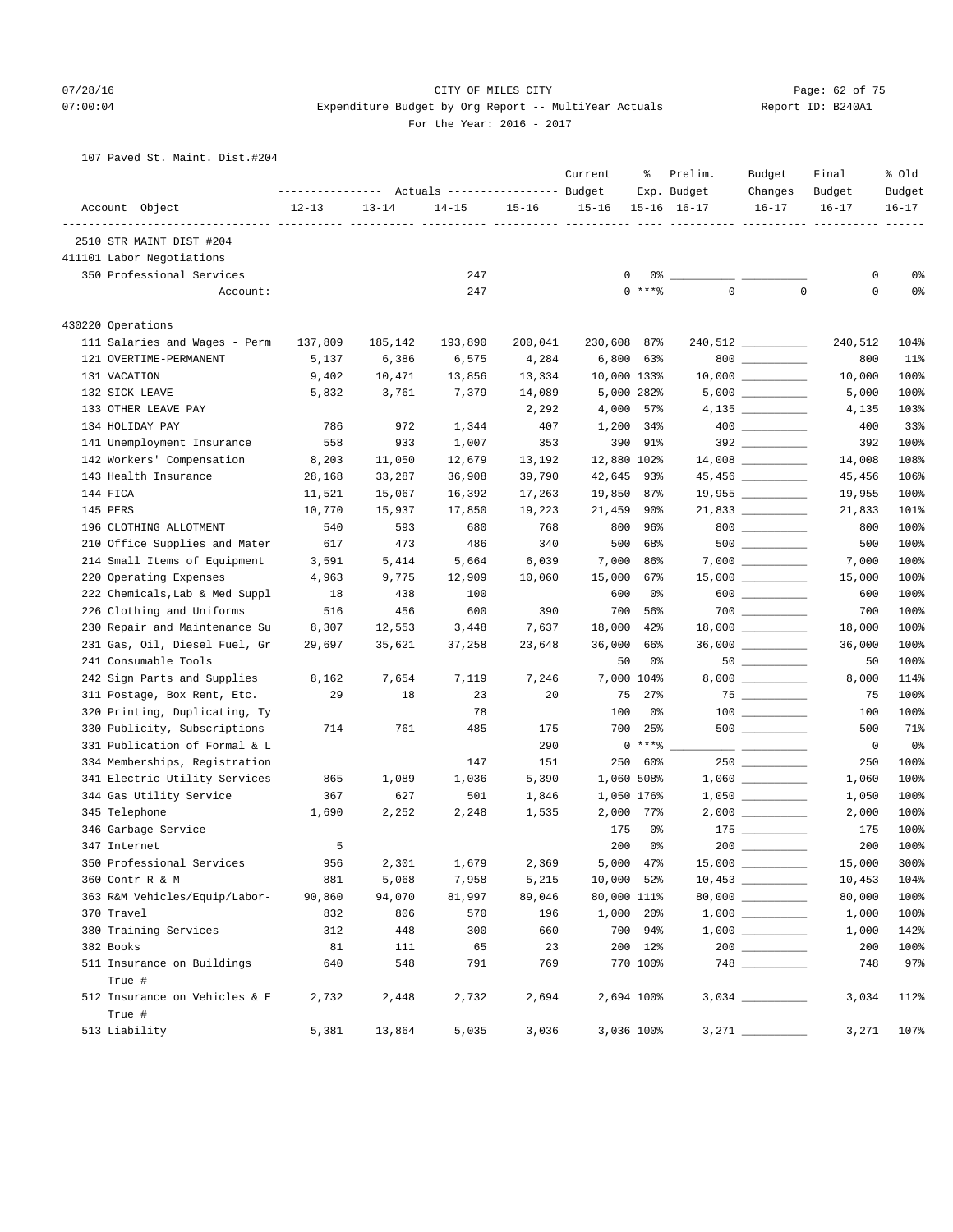# 07/28/16 Page: 63 of 75 07:00:05 Expenditure Budget by Org Report -- MultiYear Actuals Report ID: B240A1 For the Year: 2016 - 2017

# 107 Paved St. Maint. Dist.#204

|                             |                                          |                  |                                                 |         |                               | Current          | ိ | Prelim.                                                                     | Budget                   | Final               | % old                   |
|-----------------------------|------------------------------------------|------------------|-------------------------------------------------|---------|-------------------------------|------------------|---|-----------------------------------------------------------------------------|--------------------------|---------------------|-------------------------|
|                             |                                          |                  | --------------- Actuals ---------------- Budget |         |                               |                  |   | Exp. Budget                                                                 | Changes                  | Budget              | Budget                  |
| Account Object              |                                          | $12 - 13$<br>.   | $13 - 14$                                       |         | 14-15 15-16 15-16 15-16 16-17 |                  |   |                                                                             | $16-17$ $16-17$          |                     | $16 - 17$               |
|                             | 531 Building & Office Rental 4,200       |                  | 4,200                                           | 4,200   |                               | 4,200 4,200 100% |   |                                                                             |                          | 4,200               | 100%                    |
| 532 Land Rental             |                                          | 8,274            |                                                 |         |                               |                  |   | 4,877 5,023 5,174 8,100 64% 8,100 8,100                                     |                          |                     | 100%                    |
|                             |                                          |                  |                                                 |         |                               |                  |   | Account: 393,416 489,471 491,012 503,185 561,792 90% 581,557 0              |                          | 581,557             | 103%                    |
| 430233 Roadway/Re-surfacing |                                          |                  |                                                 |         |                               |                  |   |                                                                             |                          |                     |                         |
|                             | 350 Professional Services 641,650        |                  | 274,156                                         |         | 203,874 258,915               | 300,000 86%      |   |                                                                             |                          | 200,000             | 66%                     |
|                             | Account:                                 | 641,650          | 274,156                                         | 203,874 | 258,915                       | 300,000 86%      |   |                                                                             | $200,000$ 0              | 200,000             | 66%                     |
| 430234 CURB AND GUTTER      |                                          |                  |                                                 |         |                               |                  |   |                                                                             |                          |                     |                         |
|                             | 350 Professional Services 2,112          |                  | 5,330                                           | 46,597  | 120,898                       |                  |   | $120,000$ $101$ % 50,000 _________                                          |                          | 50,000              | 41%                     |
| 940 Machinery & Equipment   |                                          | 832,162          | 483,189                                         | 56,859  |                               |                  |   |                                                                             |                          | $\circ$             | $0\,$ s                 |
|                             | Account:                                 | 834,274          | 488,519                                         | 103,456 | 120,898                       | 120,000 101%     |   |                                                                             | 50,000 0                 | 50,000              | 41%                     |
|                             | 430235 Storm Drain & Culvert Maintenance |                  |                                                 |         |                               |                  |   |                                                                             |                          |                     |                         |
| 220 Operating Expenses      |                                          |                  |                                                 |         | 308                           | $0***8$          |   |                                                                             |                          |                     | $0 \qquad \qquad$<br>0% |
|                             | 230 Repair and Maintenance Su 157,417    |                  |                                                 | 16,897  | 54,895                        | 50,000 110%      |   |                                                                             | $525,000$ ______________ | 525,000 1050%       |                         |
|                             | 350 Professional Services 11,455         |                  | 1,380                                           |         | 4,875                         |                  |   |                                                                             |                          | 25,000 *****%       |                         |
|                             |                                          | Account: 168,872 | 1,380                                           | 16,897  | 60,078                        |                  |   | 50,000 120% 550,000 0                                                       |                          | 550,000 1100%       |                         |
|                             | 521000 Interfund Operating Transfers Out |                  |                                                 |         |                               |                  |   |                                                                             |                          |                     |                         |
|                             | 820 Transfers to Other Funds 46,086      |                  | 53,412                                          | 202,992 | 237,599                       | 241,071 99%      |   |                                                                             | 205,690                  | 205,690             | 85%                     |
| \$160,000 for Equipment     |                                          |                  |                                                 |         |                               |                  |   |                                                                             |                          |                     |                         |
| \$27830 for Admin Fees      |                                          |                  |                                                 |         |                               |                  |   |                                                                             |                          |                     |                         |
|                             | \$17860 for Planners wages               |                  |                                                 |         |                               |                  |   |                                                                             |                          |                     |                         |
|                             | Account:                                 |                  |                                                 |         |                               |                  |   | 46,086 53,412 202,992 237,599 241,071 99% 205,690                           |                          | $0\qquad 205,690$   | 85%                     |
|                             |                                          |                  |                                                 |         |                               |                  |   |                                                                             |                          |                     |                         |
|                             | Fund:                                    |                  |                                                 |         |                               |                  |   | 2,084,298 1,306,938 1,018,478 1,180,675 1,272,863 93% 1,587,247 0 1,587,247 |                          |                     | 124%                    |
|                             | Orgn:                                    |                  |                                                 |         |                               |                  |   | 2,084,298 1,306,938 1,018,478 1,180,675 1,272,863 93% 1,587,247             |                          | $0 \quad 1,587,247$ | 124%                    |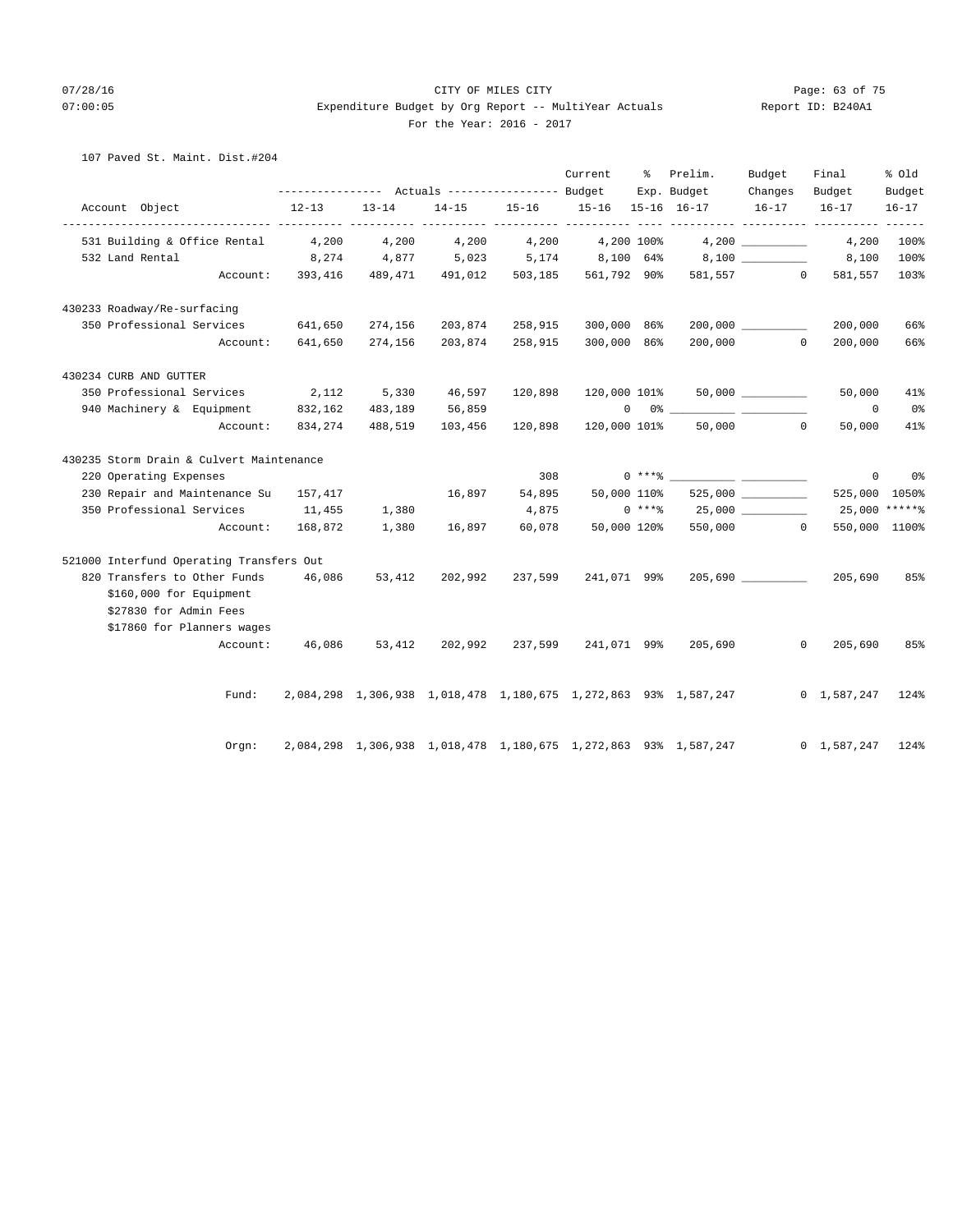# 07/28/16 Page: 64 of 75 07:00:05 expenditure Budget by Org Report -- MultiYear Actuals Report ID: B240A1 For the Year: 2016 - 2017

## 108 Unpaved Street Maintenance

|                                |           |           | Actuals ----------------- Budget |           | Current     | ႜ               | Prelim.<br>Exp. Budget | Budget<br>Changes                          | Final<br>Budget | % old<br>Budget |
|--------------------------------|-----------|-----------|----------------------------------|-----------|-------------|-----------------|------------------------|--------------------------------------------|-----------------|-----------------|
| Account Object                 | $12 - 13$ | $13 - 14$ | $14 - 15$                        | $15 - 16$ | $15 - 16$   |                 | $15 - 16$ $16 - 17$    | $16 - 17$                                  | $16 - 17$       | $16 - 17$       |
| 2510 STR MAINT DIST #204       |           |           |                                  |           |             |                 |                        |                                            |                 |                 |
| 430220 Operations              |           |           |                                  |           |             |                 |                        |                                            |                 |                 |
| 350 Professional Services      |           | 25        | 118                              |           | 0           |                 |                        |                                            | 0               | 0%              |
| 370 Travel                     |           | 99        |                                  |           | 0           |                 |                        |                                            | 0               | 0%              |
| Account:                       |           | 124       | 118                              |           |             | $0***$          | $\mathbf{0}$           | $\mathbf 0$                                | $\mathbf 0$     | 0%              |
| Fund:                          |           | 124       | 118                              |           | 0           | 0%              | $\mathbf 0$            | $\mathbf 0$                                | $\circ$         | 0%              |
|                                |           |           |                                  |           |             |                 |                        |                                            |                 |                 |
| 2520 STR MAINT DIST #205       |           |           |                                  |           |             |                 |                        |                                            |                 |                 |
| 411101 Labor Negotiations      |           |           |                                  |           |             |                 |                        |                                            |                 |                 |
| 350 Professional Services      |           |           | 63                               |           | 0           | 0%              |                        |                                            | 0               | 0%              |
| Account:                       |           |           | 63                               |           |             | $0***$          | $\mathbf 0$            | $\mathbf 0$                                | 0               | 0 <sup>°</sup>  |
| 430220 Operations              |           |           |                                  |           |             |                 |                        |                                            |                 |                 |
| 111 Salaries and Wages - Perm  | 40,757    | 56,281    | 58,747                           | 60,002    | 59,070 102% |                 |                        | 62,903 __________                          | 62,903          | 106%            |
| 121 OVERTIME-PERMANENT         | 1,395     | 1,774     | 1,875                            | 1,286     | 2,900       | 44%             |                        | $800$                                      | 800             | 27%             |
| 131 VACATION                   | 2,865     | 3,172     | 4,102                            | 3,877     | 10,000      | 39%             |                        |                                            | 10,000          | 100%            |
| 132 SICK LEAVE                 | 1,704     | 1,199     | 2,110                            | 4,127     | 5,000       | 83%             |                        | 5,000                                      | 5,000           | 100%            |
| 133 OTHER LEAVE PAY            |           |           |                                  | 869       | 1,415       | 61%             |                        |                                            | 1,463           | 103%            |
| 134 HOLIDAY PAY                | 199       | 247       | 341                              | 104       | 400         | 26%             |                        | $\begin{tabular}{c} 400 \end{tabular}$     | 400             | 100%            |
| 141 Unemployment Insurance     | 165       | 283       | 303                              | 106       | 124         | 85%             |                        |                                            | 122             | 98%             |
| 142 Workers' Compensation      | 2,148     | 2,836     | 3,552                            | 3,686     | 3,734       | 99%             |                        |                                            | 4,147           | 111%            |
| 143 Health Insurance           | 8,182     | 9,906     | 11,031                           | 11,813    | 12,515      | 94%             |                        |                                            | 13,153          | 105%            |
| 144 FICA                       | 3,352     | 4,496     | 4,923                            | 5,171     | 6,277       | 82%             |                        |                                            | 6,164           | 98%             |
| 145 PERS                       | 3,199     | 4,848     | 5,373                            | 5,748     | 6,786       | 85%             |                        | $6,744 \ \ \underline{\hspace{1cm}}$       | 6,744           | 99%             |
| 196 CLOTHING ALLOTMENT         | 159       | 173       | 206                              | 228       | 250         | 91%             |                        |                                            | 250             | 100%            |
| 210 Office Supplies and Mater  | 156       | 134       | 129                              | 128       | 200         | 64%             |                        |                                            | 200             | 100%            |
| 214 Small Items of Equipment   | 898       | 1,353     | 1,418                            | 1,510     | 3,000       | 50%             |                        |                                            | 3,000           | 100%            |
| 220 Operating Expenses         | 2,346     | 2,461     | 3,352                            | 2,421     | 3,500       | 69%             |                        | $3,500$ __________                         | 3,500           | 100%            |
| 222 Chemicals, Lab & Med Suppl | 139       |           |                                  |           | 500         | 0%              |                        | $500$                                      | 500             | 100%            |
| 226 Clothing and Uniforms      | 129       | 131       | 150                              | 98        | 200         | 49%             |                        |                                            | 200             | 100%            |
| 230 Repair and Maintenance Su  | 1,977     | 2,857     | 824                              | 1,988     | 5,000       | $40\%$          |                        |                                            | 5,000           | 100%            |
| 231 Gas, Oil, Diesel Fuel, Gr  | 7,423     | 8,900     | 9,353                            | 5,698     | 10,000      | 57%             |                        |                                            | 10,000          | 100%            |
| 242 Sign Parts and Supplies    | 2,142     | 2,363     | 1,779                            | 1,811     | 2,600       | 70%             |                        |                                            | 2,500           | 96%             |
| 311 Postage, Box Rent, Etc.    | 17        | 5         | 4                                | 8         | 40          | 20 <sub>8</sub> |                        |                                            | 40              | 100%            |
| 320 Printing, Duplicating, Ty  |           |           | 20                               |           | 0           | 0%              |                        | $ -$                                       | 0               | 0 <sup>8</sup>  |
| 330 Publicity, Subscriptions   | 375       | 118       | 121                              | 83        | 150         | 55%             | $150$ $-$              |                                            | 150             | 100%            |
| 334 Memberships, Registration  |           |           | 37                               | 38        | 50          | 76%             |                        |                                            | 50              | 100%            |
| 341 Electric Utility Services  | 66        | 85        | 67                               | 38        | 150         | 25%             |                        |                                            | 150             | 100%            |
| 344 Gas Utility Service        | 106       | 157       | 125                              | 19        | 200         | 10%             |                        | $200$                                      | 200             | 100%            |
| 345 Telephone                  | 705       | 812       | 755                              | 614       | 750         | 82%             |                        |                                            | 750             | 100%            |
| 347 Internet                   | 5         |           |                                  |           | $\mathsf 0$ | $0\degree$ $-$  |                        | <u> 1999 - Johann Barnett, mars et al.</u> | $\circ$         | 0%              |
| 350 Professional Services      | 222       | 523       | 194                              | 477       | 1,000       | 48%             |                        |                                            | 1,000           | 100%            |
| 360 Contr R & M                | 333       | 654       | 717                              | 841       | 1,000       | 84%             |                        | $1\, , 242 \ \ \underline{\hspace{1.5cm}}$ | 1,242           | 124%            |
| 363 R&M Vehicles/Equip/Labor-  | 53,044    | 38,309    | 30,098                           | 31,847    | 35,000      | 91%             |                        |                                            | 35,000          | 100%            |
| 370 Travel                     | 421       | 127       | 143                              | 108       |             | 250 43%         |                        |                                            | 250             | 100%            |
| 380 Training Services          | 78        | 112       | 75                               | 165       |             | 150 110%        | 200                    |                                            | 200             | 133%            |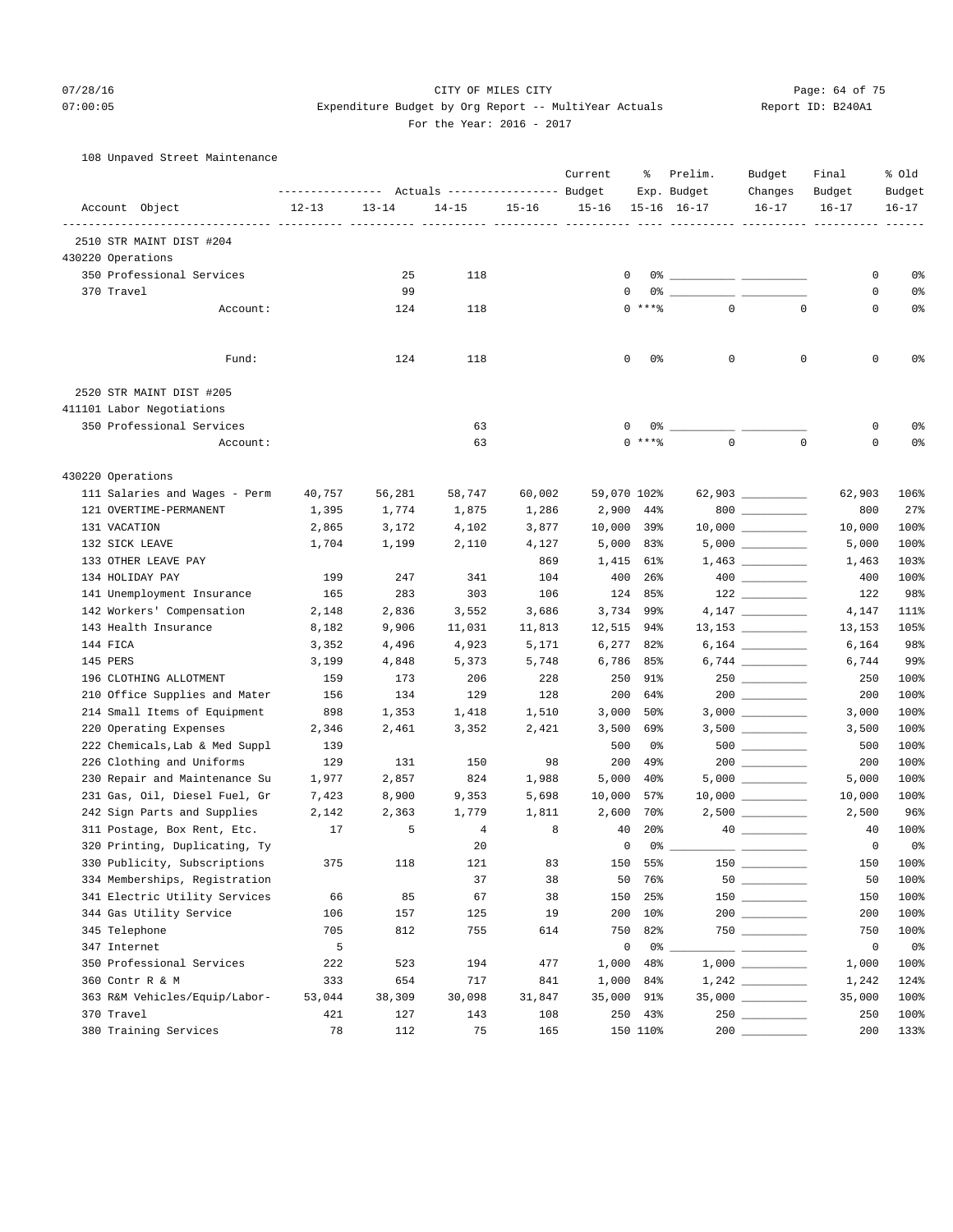# 07/28/16 Page: 65 of 75 07:00:05 expenditure Budget by Org Report -- MultiYear Actuals Report ID: B240A1 For the Year: 2016 - 2017

# 108 Unpaved Street Maintenance

|               |                             |                                                           |           |                 |           |           | Current           | ႜႜ       | Prelim.                                                                                                                                                                                                                                                                                                                                                                                                                                               | Budget             | Final                                              | % Old     |
|---------------|-----------------------------|-----------------------------------------------------------|-----------|-----------------|-----------|-----------|-------------------|----------|-------------------------------------------------------------------------------------------------------------------------------------------------------------------------------------------------------------------------------------------------------------------------------------------------------------------------------------------------------------------------------------------------------------------------------------------------------|--------------------|----------------------------------------------------|-----------|
|               |                             |                                                           |           |                 |           |           |                   |          | Exp. Budget                                                                                                                                                                                                                                                                                                                                                                                                                                           | Changes            | Budget                                             | Budget    |
|               | Account Object              |                                                           | $12 - 13$ | $13 - 14$       | $14 - 15$ | $15 - 16$ | 15-16 15-16 16-17 |          |                                                                                                                                                                                                                                                                                                                                                                                                                                                       | $16 - 17$          | $16 - 17$<br>-------- ---------- ---------- ------ | $16 - 17$ |
| 382 Books     |                             |                                                           | 20        | 28              | 16        | 12        |                   | 100 12%  |                                                                                                                                                                                                                                                                                                                                                                                                                                                       |                    | 100                                                | 100%      |
|               |                             | 511 Insurance on Buildings                                | 160       | 137             | 198       | 192       |                   | 193 99%  |                                                                                                                                                                                                                                                                                                                                                                                                                                                       |                    | 187                                                | 96%       |
| True #        |                             |                                                           |           |                 |           |           |                   |          |                                                                                                                                                                                                                                                                                                                                                                                                                                                       |                    |                                                    |           |
| True #        |                             | 512 Insurance on Vehicles & E                             | 683       | 532             | 783       | 673       |                   | 674 100% |                                                                                                                                                                                                                                                                                                                                                                                                                                                       |                    | 761                                                | 112%      |
| 513 Liability |                             |                                                           | 1,586     | 1,180           | 797       | 761       |                   | 761 100% |                                                                                                                                                                                                                                                                                                                                                                                                                                                       | 461 7              | 461                                                | 60%       |
| True #        |                             |                                                           |           |                 |           |           |                   |          |                                                                                                                                                                                                                                                                                                                                                                                                                                                       |                    |                                                    |           |
|               |                             | 531 Building & Office Rental                              | 2,000     | 2,000           | 2,000     | 2,000     | 2,000 100%        |          |                                                                                                                                                                                                                                                                                                                                                                                                                                                       |                    | 2,000                                              | 100%      |
|               | 532 Land Rental             |                                                           | 962       |                 |           |           | 1,500             | 0 %      |                                                                                                                                                                                                                                                                                                                                                                                                                                                       |                    | 1,500                                              | 100%      |
|               |                             | Account:                                                  | 140,118   | 148,193         | 145,718   | 148,547   | 177,439 84%       |          |                                                                                                                                                                                                                                                                                                                                                                                                                                                       | 180,087 0          | 180,087                                            | 101%      |
|               | 430233 Roadway/Re-surfacing |                                                           |           |                 |           |           |                   |          |                                                                                                                                                                                                                                                                                                                                                                                                                                                       |                    |                                                    |           |
|               |                             | 350 Professional Services                                 | 126,406   | 158,101         | 149,178   | 405,149   | 425,000 95%       |          |                                                                                                                                                                                                                                                                                                                                                                                                                                                       |                    | 375,000                                            | 88%       |
|               |                             | 940 Machinery & Equipment                                 | 552       |                 |           |           | $\mathbf 0$       |          | 0 왕<br>$\frac{1}{2} \left( \frac{1}{2} \right) = \frac{1}{2} \left( \frac{1}{2} \right) = \frac{1}{2} \left( \frac{1}{2} \right) = \frac{1}{2} \left( \frac{1}{2} \right) = \frac{1}{2} \left( \frac{1}{2} \right) = \frac{1}{2} \left( \frac{1}{2} \right) = \frac{1}{2} \left( \frac{1}{2} \right) = \frac{1}{2} \left( \frac{1}{2} \right) = \frac{1}{2} \left( \frac{1}{2} \right) = \frac{1}{2} \left( \frac{1}{2} \right) = \frac{1}{2} \left($ |                    | $\Omega$                                           | 0%        |
|               |                             | Account:                                                  | 126,958   | 158,101         | 149,178   | 405,149   | 425,000 95%       |          |                                                                                                                                                                                                                                                                                                                                                                                                                                                       | 375,000 0          | 375,000                                            | 88%       |
|               |                             | 430235 Storm Drain & Culvert Maintenance                  |           |                 |           |           |                   |          |                                                                                                                                                                                                                                                                                                                                                                                                                                                       |                    |                                                    |           |
|               |                             | 230 Repair and Maintenance Su                             | 498       | 19,952          | 307       | 2,766     | 20,000 14%        |          |                                                                                                                                                                                                                                                                                                                                                                                                                                                       | $20,000$ _________ | 20,000                                             | 100%      |
|               |                             | 350 Professional Services                                 | 211       |                 |           |           | 0                 |          | 0 왕 1                                                                                                                                                                                                                                                                                                                                                                                                                                                 |                    | $\mathbf{0}$                                       | 0%        |
|               |                             | Account:                                                  | 709       | 19,952          | 307       | 2,766     | 20,000 14%        |          |                                                                                                                                                                                                                                                                                                                                                                                                                                                       | $20,000$ 0         | 20,000                                             | 100%      |
|               |                             | 521000 Interfund Operating Transfers Out                  |           |                 |           |           |                   |          |                                                                                                                                                                                                                                                                                                                                                                                                                                                       |                    |                                                    |           |
|               |                             | 820 Transfers to Other Funds                              | 23,159    | 19,394          | 57,723    | 66,619    | 66,619 100%       |          |                                                                                                                                                                                                                                                                                                                                                                                                                                                       | 59,207 __________  | 59,207                                             | 88%       |
|               |                             | \$40,000 for Equipment- True #                            |           |                 |           |           |                   |          |                                                                                                                                                                                                                                                                                                                                                                                                                                                       |                    |                                                    |           |
|               |                             | \$4,465 for Planners Wages- True # if stay # \$2.00 raise |           |                 |           |           |                   |          |                                                                                                                                                                                                                                                                                                                                                                                                                                                       |                    |                                                    |           |
|               |                             | \$14,742 for Admin Fees-Subject to change                 |           |                 |           |           |                   |          |                                                                                                                                                                                                                                                                                                                                                                                                                                                       |                    |                                                    |           |
|               |                             | Account:                                                  |           | 23, 159 19, 394 | 57,723    | 66,619    | 66,619 100%       |          | 59,207                                                                                                                                                                                                                                                                                                                                                                                                                                                |                    | $\circ$<br>59,207                                  | 88%       |
|               |                             |                                                           |           |                 |           |           |                   |          |                                                                                                                                                                                                                                                                                                                                                                                                                                                       |                    |                                                    |           |
|               |                             | Fund:                                                     | 290,944   | 345,640         | 352,989   | 623,081   | 689,058 90%       |          | 634,294                                                                                                                                                                                                                                                                                                                                                                                                                                               |                    | 634,294<br>0                                       | 92%       |
|               |                             |                                                           |           |                 |           |           |                   |          |                                                                                                                                                                                                                                                                                                                                                                                                                                                       |                    |                                                    |           |
|               |                             | Orgn:                                                     | 290,944   | 345,764         | 353,107   | 623,081   | 689,058           | 90%      | 634,294                                                                                                                                                                                                                                                                                                                                                                                                                                               | $\Omega$           | 634,294                                            | 92%       |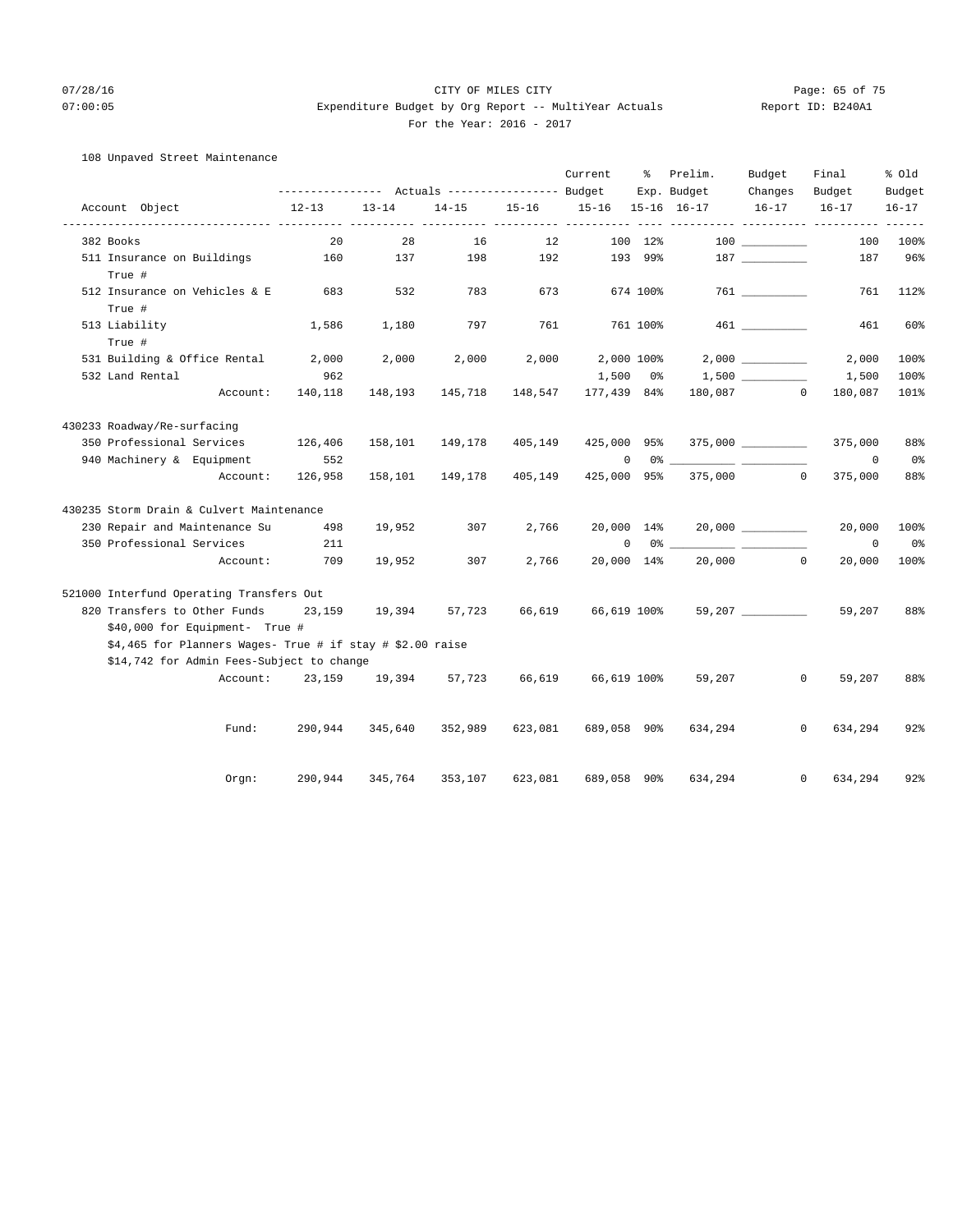# 07/28/16 Page: 66 of 75 07:00:05 expenditure Budget by Org Report -- MultiYear Actuals Report ID: B240A1

## For the Year: 2016 - 2017

109 Milestown Estates Maintenance Dist.

|                        |                                             |           |           |       |                | Current                       | ိ              | Prelim.     | Budget                                                                                                                                                                                                                                                                                                                                                        | Final                 | % Old     |
|------------------------|---------------------------------------------|-----------|-----------|-------|----------------|-------------------------------|----------------|-------------|---------------------------------------------------------------------------------------------------------------------------------------------------------------------------------------------------------------------------------------------------------------------------------------------------------------------------------------------------------------|-----------------------|-----------|
|                        |                                             |           |           |       |                |                               |                | Exp. Budget | Changes                                                                                                                                                                                                                                                                                                                                                       | Budget                | Budget    |
| Account Object         |                                             | $12 - 13$ | $13 - 14$ |       |                | 14-15 15-16 15-16 15-16 16-17 |                |             | $16 - 17$                                                                                                                                                                                                                                                                                                                                                     | $16 - 17$             | $16 - 17$ |
|                        | 2540 STR MAINT DIST#207-(MILESTOWN ESTATES) |           |           |       |                |                               |                |             |                                                                                                                                                                                                                                                                                                                                                               |                       |           |
| 430220 Operations      |                                             |           |           |       |                |                               |                |             |                                                                                                                                                                                                                                                                                                                                                               |                       |           |
|                        | 111 Salaries and Wages - Perm 2,073         |           | 2,849     |       |                | 3,028 3,163 3,178 100%        |                |             |                                                                                                                                                                                                                                                                                                                                                               | 3,322                 | 104%      |
| 121 OVERTIME-PERMANENT |                                             | 89        | 99        | 114   | 80             |                               | 100 80%        |             | 100 000                                                                                                                                                                                                                                                                                                                                                       | 100                   | 100%      |
| 131 VACATION           |                                             | 152       | 166       | 224   | 218            |                               | 300 73%        |             |                                                                                                                                                                                                                                                                                                                                                               | 300                   | 100%      |
| 132 SICK LEAVE         |                                             | 95        | 58        | 116   | 212            |                               | 100 212%       |             | $\begin{array}{c c} 100 & \text{---} \end{array}$                                                                                                                                                                                                                                                                                                             | 100                   | 100%      |
| 133 OTHER LEAVE PAY    |                                             |           |           |       | 40             |                               | 55 73%         |             |                                                                                                                                                                                                                                                                                                                                                               | 58                    | 105%      |
| 134 HOLIDAY PAY        |                                             | 11        | 17        | 22    | $7\phantom{0}$ |                               | 20 35%         |             |                                                                                                                                                                                                                                                                                                                                                               | 20                    | 100%      |
|                        | 141 Unemployment Insurance                  | 9         | 14        | 16    | $-5$           |                               | $683\%$        |             | $6 \quad \overbrace{\qquad \qquad }$                                                                                                                                                                                                                                                                                                                          | -6                    | 100%      |
|                        | 142 Workers' Compensation                   | 158       | 145       | 185   | 195            |                               | 183 107%       |             | 199                                                                                                                                                                                                                                                                                                                                                           | 199                   | 108%      |
| 143 Health Insurance   |                                             | 415       | 502       | 575   | 622            |                               | 618 101%       |             | 662 300                                                                                                                                                                                                                                                                                                                                                       | 662                   | 107%      |
| 144 FICA               |                                             | 171       | 229       | 257   | 275            |                               | 322 85%        |             | $300$                                                                                                                                                                                                                                                                                                                                                         | 300                   | 93%       |
| 145 PERS               |                                             | 165       | 247       | 281   | 305            |                               | 318 96%        |             | 326                                                                                                                                                                                                                                                                                                                                                           | 326                   | 102%      |
| 196 CLOTHING ALLOTMENT |                                             | 8         | 9         | 11    | 12             |                               | 20 60%         |             | $20 \begin{tabular}{l} \hline \rule{0.2cm}{0.1cm} \rule{0.2cm}{0.1cm} \rule{0.2cm}{0.1cm} \rule{0.2cm}{0.1cm} \rule{0.2cm}{0.1cm} \rule{0.2cm}{0.1cm} \rule{0.2cm}{0.1cm} \rule{0.2cm}{0.1cm} \rule{0.2cm}{0.1cm} \rule{0.2cm}{0.1cm} \rule{0.2cm}{0.1cm} \rule{0.2cm}{0.1cm} \rule{0.2cm}{0.1cm} \rule{0.2cm}{0.1cm} \rule{0.2cm}{0.1cm} \rule{0.2cm}{0.1cm$ | 20                    | 100%      |
|                        | 350 Professional Services                   |           |           | 3     | 149            |                               | 1,000 15%      |             |                                                                                                                                                                                                                                                                                                                                                               | 1,000                 | 100%      |
|                        | Account:                                    | 3,346     | 4,335     | 4,832 | 5,283          |                               | $6,220$ $85%$  |             | $6,413$ 0                                                                                                                                                                                                                                                                                                                                                     | 6,413                 | 103%      |
|                        | 510330 Comprehensive Liability Insurance    |           |           |       |                |                               |                |             |                                                                                                                                                                                                                                                                                                                                                               |                       |           |
| 513 Liability          |                                             | 62        | 46        | 29    | 40             |                               | 40 100%        |             | 25                                                                                                                                                                                                                                                                                                                                                            | 25                    | 62%       |
| True #                 |                                             |           |           |       |                |                               |                |             |                                                                                                                                                                                                                                                                                                                                                               |                       |           |
|                        | Account:                                    | 62        | 46        | 29    | 40             |                               | 40 100%        | 25          |                                                                                                                                                                                                                                                                                                                                                               | $\mathbf{0}$<br>25    | 62%       |
|                        |                                             |           |           |       |                |                               |                |             |                                                                                                                                                                                                                                                                                                                                                               |                       |           |
|                        | Fund:                                       | 3,408     | 4,381     | 4,861 | 5,323          |                               | $6,260$ $85\%$ | 6,438       |                                                                                                                                                                                                                                                                                                                                                               | $\mathbf{0}$<br>6,438 | 102%      |
|                        | Orgn:                                       | 3,408     | 4,381     | 4,861 | 5,323          |                               | $6,260$ $85\%$ | 6,438       |                                                                                                                                                                                                                                                                                                                                                               | $\mathsf{O}$<br>6,438 | 102%      |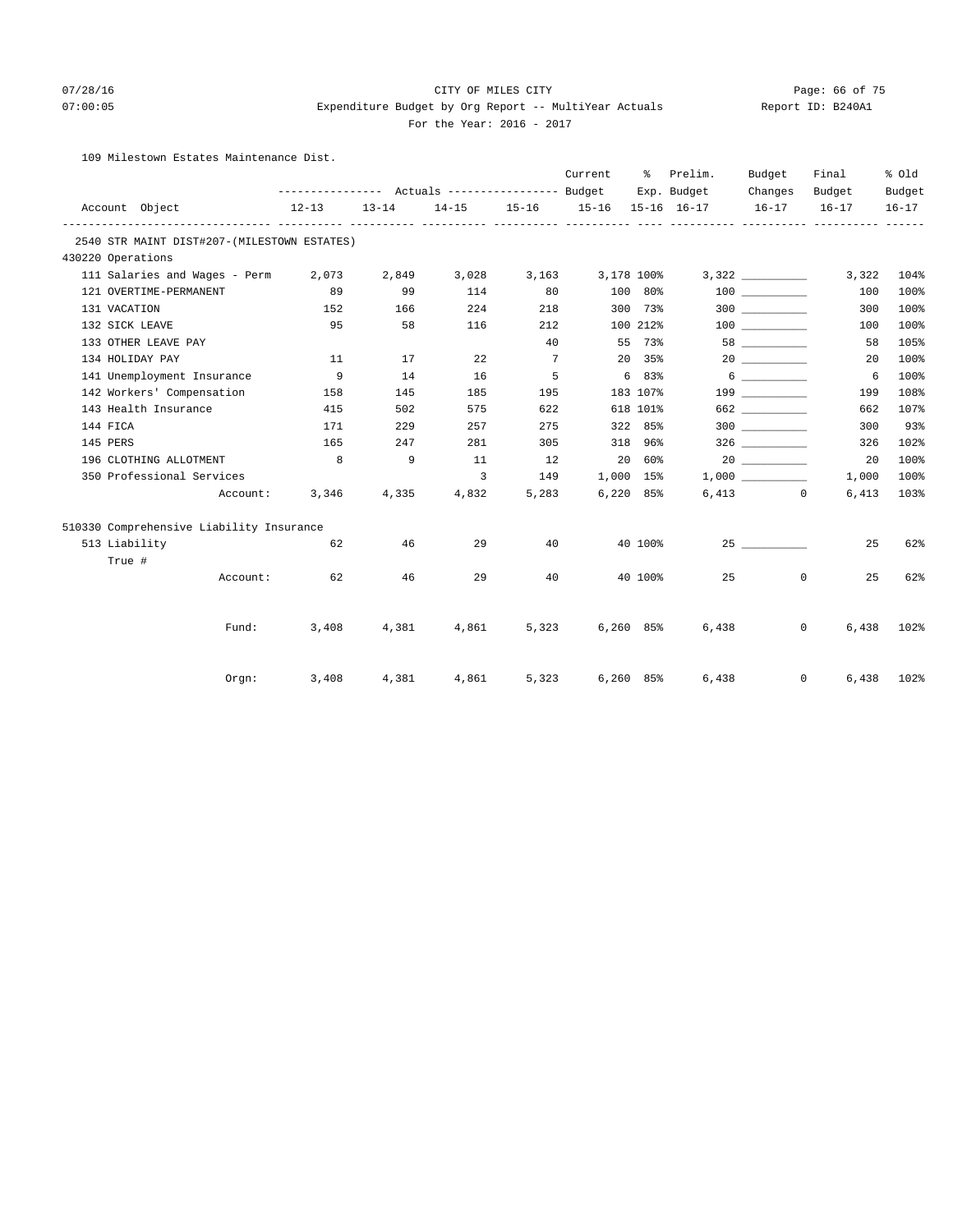## 07/28/16 Page: 67 of 75 07:00:05 Expenditure Budget by Org Report -- MultiYear Actuals Report ID: B240A1 For the Year: 2016 - 2017

| $\Omega$<br>1.<br>. . | STD |  | 21 |  |
|-----------------------|-----|--|----|--|
|-----------------------|-----|--|----|--|

|           |               |           | Current   | ိ                                                                    | Prelim. | Budget                                                                                      | Final          | % old                                    |
|-----------|---------------|-----------|-----------|----------------------------------------------------------------------|---------|---------------------------------------------------------------------------------------------|----------------|------------------------------------------|
|           |               |           |           |                                                                      |         | Changes                                                                                     | Budget         | Budget                                   |
| $13 - 14$ | $14 - 15$     | $15 - 16$ | $15 - 16$ |                                                                      |         | $16 - 17$                                                                                   | $16 - 17$      | $16 - 17$                                |
|           |               |           |           |                                                                      |         |                                                                                             |                |                                          |
|           |               |           |           |                                                                      |         |                                                                                             |                |                                          |
|           |               |           |           |                                                                      |         |                                                                                             | 3,667          | 92%                                      |
|           |               |           |           |                                                                      |         |                                                                                             |                |                                          |
|           |               | 278       |           |                                                                      |         |                                                                                             | 884            | 56%                                      |
|           |               |           |           |                                                                      |         |                                                                                             |                |                                          |
|           |               |           |           |                                                                      |         |                                                                                             | 4,551          | 81%                                      |
|           |               |           |           |                                                                      |         |                                                                                             |                |                                          |
|           |               |           |           |                                                                      |         |                                                                                             |                |                                          |
|           |               |           |           |                                                                      |         |                                                                                             | 4,551          | 81%                                      |
|           |               |           |           |                                                                      |         |                                                                                             |                |                                          |
|           |               |           |           |                                                                      |         |                                                                                             |                |                                          |
|           |               |           |           |                                                                      | 4,551   |                                                                                             | 4,551          | 81%                                      |
|           | ------------- |           |           | Actuals ----------------- Budget<br>1,882<br>2,160<br>2,160<br>2,160 |         | Exp. Budget<br>15-16 16-17<br>3,980 47%<br>1,576 18%<br>5,556 39%<br>5,556 39%<br>5,556 39% | 4,551<br>4,551 | $\circ$<br>$\overline{0}$<br>$\mathbf 0$ |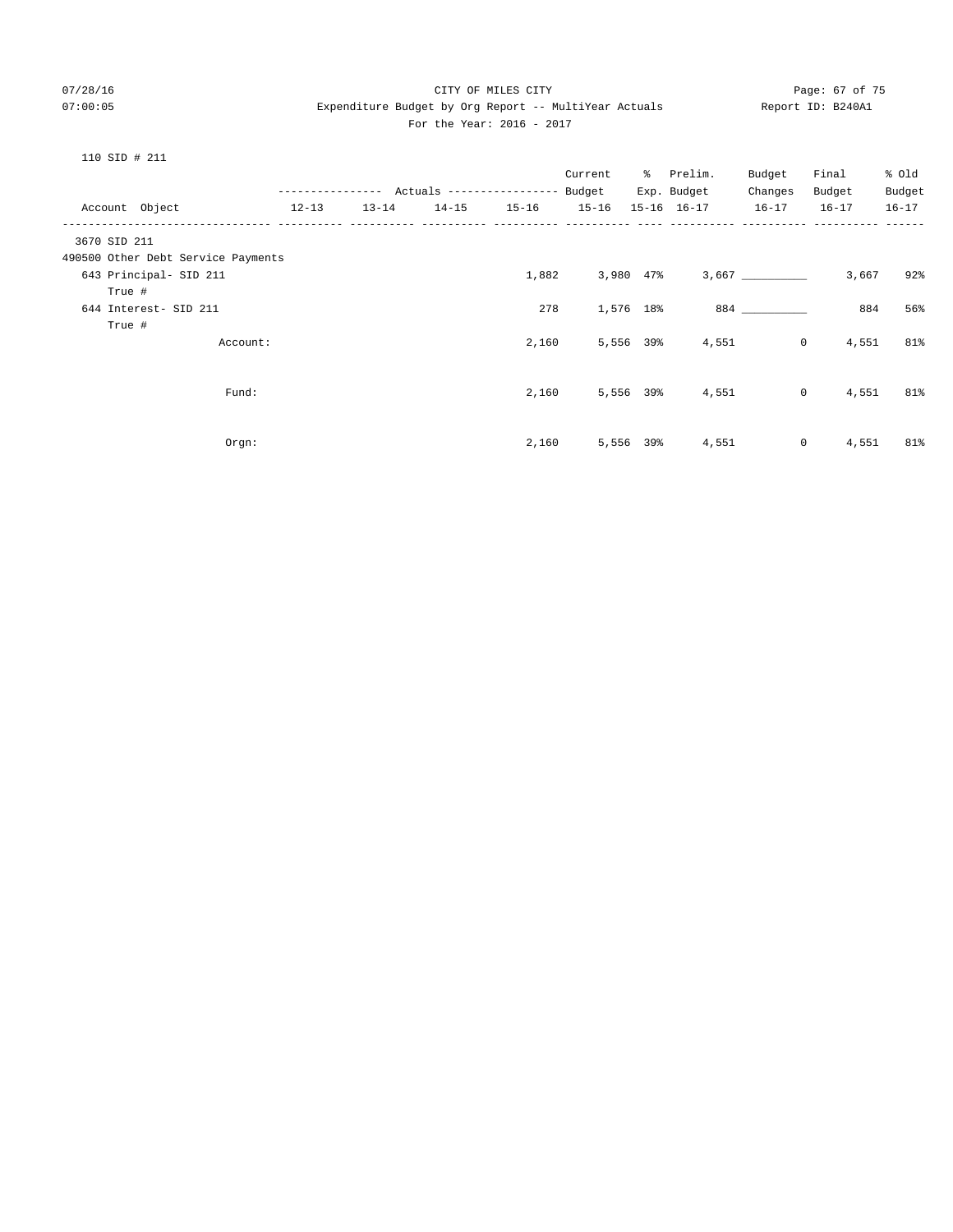## 07/28/16 Page: 68 of 75 07:00:05 Expenditure Budget by Org Report -- MultiYear Actuals Report ID: B240A1 For the Year: 2016 - 2017

201 Flood Prevention

|                                          |           |           | Actuals ----------------- Budget |           | Current     | ႜ                   | Prelim.<br>Exp. Budget | Budget<br>Changes                       | Final<br>Budget         | % Old<br>Budget |
|------------------------------------------|-----------|-----------|----------------------------------|-----------|-------------|---------------------|------------------------|-----------------------------------------|-------------------------|-----------------|
| Account Object                           | $12 - 13$ | $13 - 14$ | $14 - 15$                        | $15 - 16$ | $15 - 16$   |                     | $15 - 16$ $16 - 17$    | $16 - 17$                               | $16 - 17$               | $16 - 17$       |
| 1000 GENERAL                             |           |           |                                  |           |             |                     |                        |                                         |                         |                 |
| 431200 Flood Control                     |           |           |                                  |           |             |                     |                        |                                         |                         |                 |
| 111 Salaries and Wages - Perm            | 11,018    | 14,305    | 13,731                           | 14,126    | 10,597 133% |                     |                        | $12,956$ __________                     | 12,956                  | 122%            |
| 131 VACATION                             | 897       | 619       | 914                              | 1,048     |             | 2,200 48%           |                        |                                         | 2,200                   | 100%            |
| 132 SICK LEAVE                           | 321       | 847       | 865                              | 541       | 700         | 77%                 |                        | $\begin{tabular}{c} 700 \end{tabular}$  | 700                     | 100%            |
| 133 OTHER LEAVE PAY                      |           |           |                                  |           | 1,168       | 0%                  |                        |                                         | 1,372                   | 117%            |
| 141 Unemployment Insurance               | 43        | 71        | 70                               | 24        |             | 22 109%             |                        | 26                                      | 26                      | 118%            |
| 142 Workers' Compensation                | 140       | 929       | 868                              | 866       |             | 756 115%            |                        | $941$ _________                         | 941                     | 124%            |
| 143 Health Insurance                     | 2,301     | 2,972     | 3,018                            | 3,109     |             | 2,704 115%          |                        |                                         | 3,309                   | 122%            |
| 144 FICA                                 | 936       | 1,211     | 1,191                            | 1,206     |             | 1,122 107%          |                        |                                         | 1,320                   | 117%            |
| 145 PERS                                 | 899       | 1,221     | 1,220                            | 1,300     |             | 1,212 107%          |                        |                                         | 1,425                   | 117%            |
| 196 CLOTHING ALLOTMENT                   | 60        | 60        | 60                               | 60        |             | 60 100%             |                        |                                         | 60                      | 100%            |
| 210 Office Supplies and Mater            | 284       | 323       | 256                              | 121       |             | $300$ $40\%$        |                        | $300$                                   | 300                     | 100%            |
| 214 Small Items of Equipment             | 2,244     | 12        | 4,455                            | 804       |             | 5,000 16%           |                        |                                         | 2,500                   | 50%             |
| 220 Operating Expenses                   |           | 231       | 426                              | 1,009     |             | 1,000 101%          |                        |                                         | 1,000                   | 100%            |
| 231 Gas, Oil, Diesel Fuel, Gr            | 118       |           |                                  |           | 350         | 0%                  |                        |                                         | 350                     | 100%            |
| 311 Postage, Box Rent, Etc.              | 137       | 1,124     | 3,104                            | 2,521     | 5,000       | 50%                 |                        |                                         | 4,000                   | 80%             |
| 327 Map Printing                         | 33        |           |                                  |           | 100         | 0%                  |                        |                                         | 0                       | 0%              |
| 330 Publicity, Subscriptions             |           | 495       |                                  |           | 100         | 0%                  |                        |                                         | 100                     | 100%            |
| 331 Publication of Formal & L            | 1,587     | 132       | 2,069                            | 2,538     | 3,000       | 85%                 |                        |                                         | 3,000                   | 100%            |
| 334 Memberships, Registration            | 110       | 170       | 60                               | 140       | 250         | 56%                 |                        |                                         | 250                     | 100%            |
| 345 Telephone                            |           |           |                                  |           | 100         | 0%                  |                        | $\begin{array}{c} 100 \\ - \end{array}$ | 100                     | 100%            |
| 350 Professional Services                |           | 125,390   | 78,833                           | 32,003    | 43,000      | 74%                 |                        | $362,900$ _________                     | 362,900                 | 843%            |
| 100400 for expenses                      |           |           |                                  |           |             |                     |                        |                                         |                         |                 |
| 262500 for loan expenses                 |           |           |                                  |           |             |                     |                        |                                         |                         |                 |
| 370 Travel                               | 229       | 33        | 829                              | 1,171     | 1,200       | 98%                 |                        |                                         | 1,200                   | 100%            |
| 380 Training Services                    | 632       | $-412$    |                                  |           | 500         | 0%                  |                        |                                         | 250                     | 50%             |
| 382 Books                                |           |           |                                  | 23        | 100         | 23%                 |                        |                                         | 100                     | 100%            |
| 513 Liability                            |           | 1,152     | 1,500                            |           | $\mathbf 0$ | 0%                  |                        |                                         | 0                       | 0 <sup>8</sup>  |
| 533 Machinery and Equipment R            |           |           |                                  |           | 100         | 0%                  |                        | $\begin{tabular}{c} 100 \end{tabular}$  | 100                     | 100%            |
| 540 Special Assessments                  |           | 250       | 500                              |           | 500         | 0%                  |                        |                                         | 500                     | 100%            |
|                                          |           |           |                                  |           |             |                     |                        |                                         | $\circ$                 | 494%            |
| Account:                                 | 21,989    | 151,135   | 113,969                          | 62,610    | 81,141      | 77%                 | 400,959                |                                         | 400,959                 |                 |
| 490500 Other Debt Service Payments       |           |           |                                  |           |             |                     |                        |                                         |                         |                 |
| 652 Principle- Flood Study Lo            |           |           |                                  |           |             | 0<br>0%             |                        | $11,000$ _________                      |                         | 11,000 ******   |
| 653 Interest- Flood Study Loa            |           |           |                                  |           |             | 0<br>0%             |                        |                                         |                         | 12,959 ******   |
| Account:                                 |           |           |                                  |           |             | $0$ ****            | 23,959                 |                                         | $\circ$                 | 23,959 ******   |
| Fund:                                    | 21,989    | 151,135   | 113,969                          | 62,610    | 81,141 77%  |                     | 424,918                |                                         | $\mathbf{0}$<br>424,918 | 523%            |
| 2260 EMERGENCY DISASTER                  |           |           |                                  |           |             |                     |                        |                                         |                         |                 |
| 521000 Interfund Operating Transfers Out |           |           |                                  |           |             |                     |                        |                                         |                         |                 |
| 820 Transfers to Other Funds             |           | 1,483     |                                  |           |             | 0<br>0 %            |                        |                                         | 0                       | 0%              |
| Account:                                 |           | 1,483     |                                  |           |             | $0$ *** $%$         | $\Omega$               |                                         | $\Omega$<br>$\Omega$    | 0%              |
|                                          |           |           |                                  |           |             |                     |                        |                                         |                         |                 |
| Fund:                                    |           | 1,483     |                                  |           |             | $\mathbf{0}$<br>0 % | 0                      |                                         | 0<br>0                  | 0%              |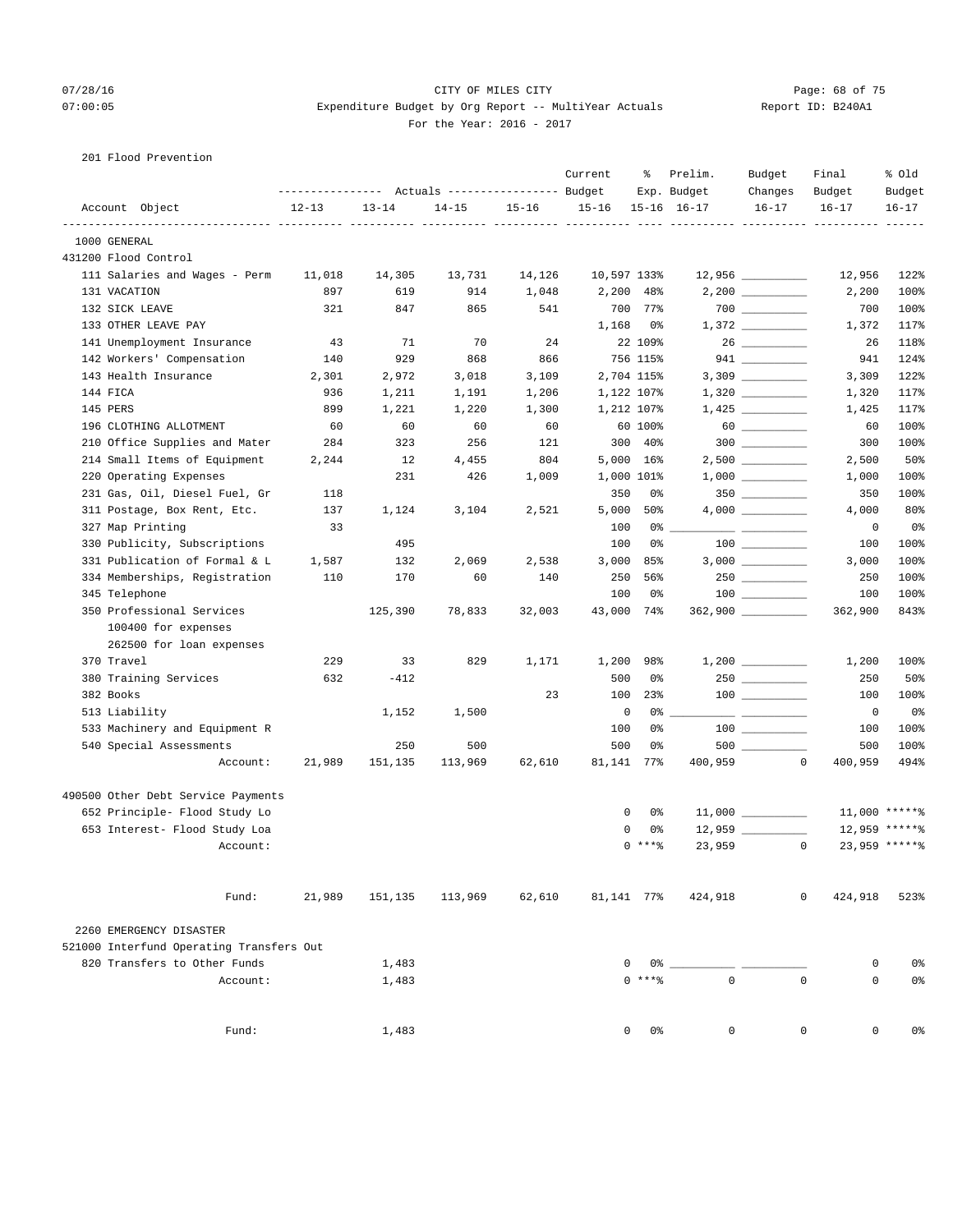## 07/28/16 CITY OF MILES CITY Page: 69 of 75 07:00:05 Expenditure Budget by Org Report -- MultiYear Actuals Report ID: B240A1 For the Year: 2016 - 2017

|  | For the Year: 2016 |  |  |
|--|--------------------|--|--|
|--|--------------------|--|--|

|                | 201 Flood Prevention |       |                  |           |                            |           |           |       |                     |            |           |           |
|----------------|----------------------|-------|------------------|-----------|----------------------------|-----------|-----------|-------|---------------------|------------|-----------|-----------|
|                |                      |       |                  |           |                            |           | Current   | ፟፟፟፟፟ | Prelim.             | Budget     | Final     | % old     |
|                |                      |       | ---------------- |           | Actuals ------------------ |           | Budget    |       | Exp. Budget         | Changes    | Budget    | Budget    |
| Account Object |                      |       | $12 - 13$        | $13 - 14$ | $14 - 15$                  | $15 - 16$ | $15 - 16$ |       | $15 - 16$ $16 - 17$ | $16 - 17$  | $16 - 17$ | $16 - 17$ |
|                |                      |       |                  |           |                            |           |           |       |                     |            |           |           |
|                |                      | Orgn: | 21,989           | 152,618   | 113,969                    | 62,610    | 81,141    | 77%   | 424,918             | $^{\circ}$ | 424,918   | 523%      |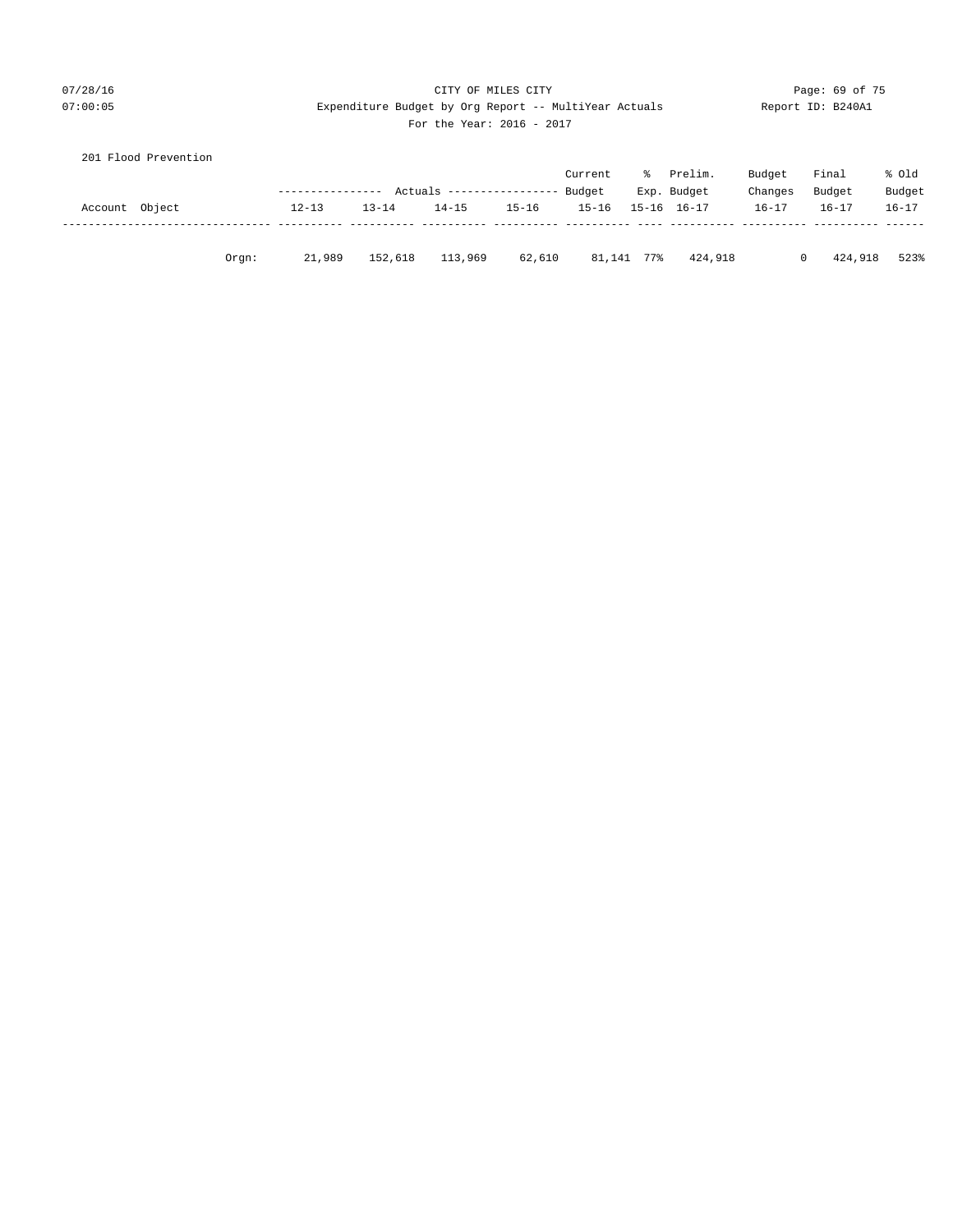## 07/28/16 Page: 70 of 75 07:00:05 Expenditure Budget by Org Report -- MultiYear Actuals Report ID: B240A1 For the Year: 2016 - 2017

| 202                       |          |           |           |                          |           | Current   |                               | % Prelim.                     | Budget      | Final       |             | % old          |
|---------------------------|----------|-----------|-----------|--------------------------|-----------|-----------|-------------------------------|-------------------------------|-------------|-------------|-------------|----------------|
|                           |          |           |           | Actuals ---------------- |           | Budget    |                               | Exp. Budget                   | Changes     | Budget      |             | Budget         |
| Account Object            |          | $12 - 13$ | $13 - 14$ | $14 - 15$                | $15 - 16$ | $15 - 16$ |                               | 15-16 16-17                   | $16 - 17$   | $16 - 17$   |             | $16 - 17$      |
| 2260 EMERGENCY DISASTER   |          |           |           |                          |           |           |                               |                               |             |             |             |                |
| 431200 Flood Control      |          |           |           |                          |           |           |                               |                               |             |             |             |                |
| 350 Professional Services |          | 44,646    |           |                          |           |           | $\mathbf 0$                   | 0.왕 - 이 그는 아이들은 아이들이 아이들이 없다. |             |             | 0           | 0%             |
| 940 Machinery & Equipment |          | 13,249    |           |                          |           |           | $\mathbf 0$<br>0%             |                               |             |             | 0           | 0 <sub>8</sub> |
|                           | Account: | 57,895    |           |                          |           |           | $0***8$                       |                               | $\mathbf 0$ | $\mathbf 0$ | $\mathbf 0$ | 0 <sub>8</sub> |
|                           | Fund:    | 57,895    |           |                          |           |           | $\mathbf 0$<br>0응             |                               | $\mathbf 0$ | $\mathbf 0$ | $\mathbf 0$ | 0 <sub>8</sub> |
|                           | Orgn:    | 57,895    |           |                          |           |           | 0 <sup>°</sup><br>$\mathbf 0$ |                               | $\mathbf 0$ | $\mathbf 0$ | $\mathbf 0$ | 0 <sup>°</sup> |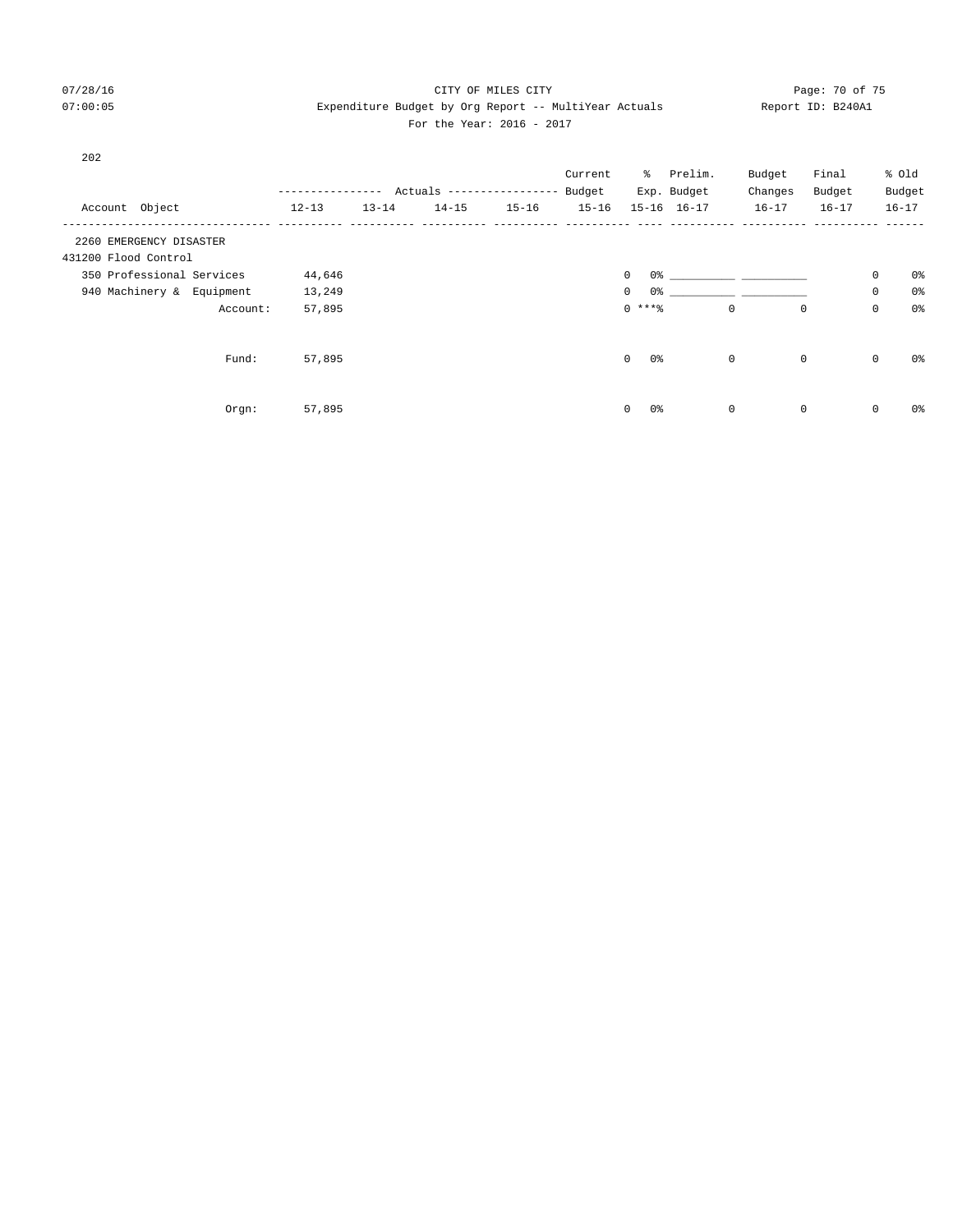# 07/28/16 Page: 71 of 75 07:00:05 Expenditure Budget by Org Report -- MultiYear Actuals Report ID: B240A1 For the Year: 2016 - 2017

301 Elections

|                                                              | ------------- |           | Actuals ------------------ |           | Current<br>Budget |            | % Prelim.<br>Exp. Budget | Budget<br>Changes | Final<br>Budget | % old<br>Budget |
|--------------------------------------------------------------|---------------|-----------|----------------------------|-----------|-------------------|------------|--------------------------|-------------------|-----------------|-----------------|
| Account Object                                               | $12 - 13$     | $13 - 14$ | $14 - 15$                  | $15 - 16$ | $15 - 16$         |            | 15-16 16-17              | $16 - 17$         | $16 - 17$       | $16 - 17$       |
| 1000 GENERAL                                                 |               |           |                            |           |                   |            |                          |                   |                 |                 |
| 410600 Elections                                             |               |           |                            |           |                   |            |                          |                   |                 |                 |
| 300 PURCHASED SERVICES                                       |               | 4,382     | 8,372                      | 5,361     |                   | 5,362 100% |                          | 6,772             | 6,772           | 126%            |
| True # from Linda Corbett \$8372-\$1600 for Study Commission |               |           |                            |           |                   |            |                          |                   |                 |                 |
| Account:                                                     |               | 4,382     | 8,372                      | 5,361     |                   | 5,362 100% | 6,772                    | $\circ$           | 6,772           | 126%            |
|                                                              |               |           |                            |           |                   |            |                          |                   |                 |                 |
| Fund:                                                        |               | 4,382     | 8,372                      | 5,361     |                   | 5,362 100% | 6,772                    | $\circ$           | 6,772           | 126%            |
|                                                              |               |           |                            |           |                   |            |                          |                   |                 |                 |
|                                                              |               |           |                            |           |                   |            |                          |                   |                 |                 |
| Orgn:                                                        |               | 4,382     | 8,372                      | 5,361     |                   | 5,362 100% | 6,772                    | $\circ$           | 6,772           | 126%            |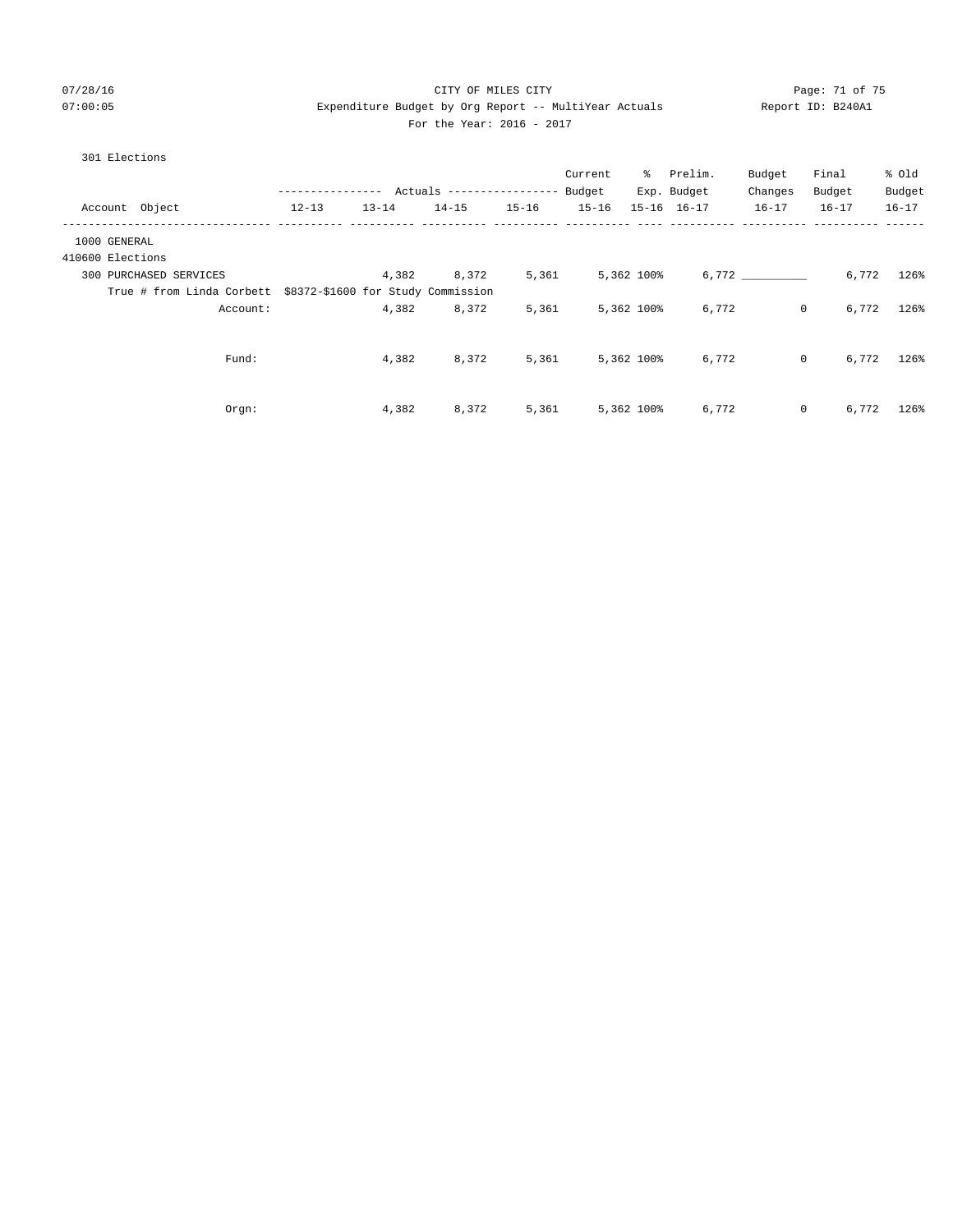# 07/28/16 Page: 72 of 75 07:00:05 expenditure Budget by Org Report -- MultiYear Actuals Report ID: B240A1 For the Year: 2016 - 2017

## 302 Local Government/Study Commission

|                                        |           |           |                                                       |     | Current   | ႜႜ             | Prelim.           | Budget       | Final                 | % Old          |
|----------------------------------------|-----------|-----------|-------------------------------------------------------|-----|-----------|----------------|-------------------|--------------|-----------------------|----------------|
|                                        |           |           | ---------------    Actuals ----------------    Budget |     |           |                | Exp. Budget       | Changes      | Budget                | Budget         |
| Account Object                         | $12 - 13$ | $13 - 14$ | 14-15 15-16 15-16                                     |     |           |                | 15-16 16-17       | $16 - 17$    | $16 - 17$             | $16 - 17$      |
| 2350 Local Government/Study Commission |           |           |                                                       |     |           |                |                   |              |                       |                |
| 410130 Committees and Special Bodies   |           |           |                                                       |     |           |                |                   |              |                       |                |
| 210 Office Supplies and Mater          |           |           |                                                       |     | 500       | 0%             |                   | 500 000      | 500                   | 100%           |
| 220 Operating Expenses                 |           |           | 175                                                   | 57  | 325       |                | $18$ <sup>*</sup> |              | $\mathbf 0$           | 0%             |
| 311 Postage, Box Rent, Etc.            |           |           |                                                       |     | 1,000     | 0 %            |                   |              | 2,000                 | 200%           |
| 320 Printing, Duplicating, Ty          |           |           | 89                                                    |     | 500       | 0 %            |                   |              | 3,000                 | 600%           |
| 350 Professional Services              |           |           | 1,508                                                 |     | 8,142     | 0 %            |                   |              | 3,500                 | 42%            |
| 370 Travel                             |           |           | 1,292                                                 | 466 | 1,272     | 37%            |                   | 692 7        | 692                   | 54%            |
| 380 Training Services                  |           |           | 936                                                   |     | $\circ$   |                |                   |              | $\mathbf 0$           | 0 <sup>o</sup> |
| Account:                               |           |           | 4,000                                                 | 523 | 11,739    | 4 <sup>°</sup> | 9,692             | $\mathbf{0}$ | 9,692                 | 82%            |
|                                        |           |           |                                                       |     |           |                |                   |              |                       |                |
| Fund:                                  |           |           | 4,000                                                 | 523 | 11,739 4% |                | 9,692             |              | $\mathbf{0}$<br>9,692 | 82%            |
|                                        |           |           |                                                       |     |           |                |                   |              |                       |                |
| Orgn:                                  |           |           | 4,000                                                 | 523 | 11,739 4% |                | 9,692             | $\mathbf{0}$ | 9,692                 | 82%            |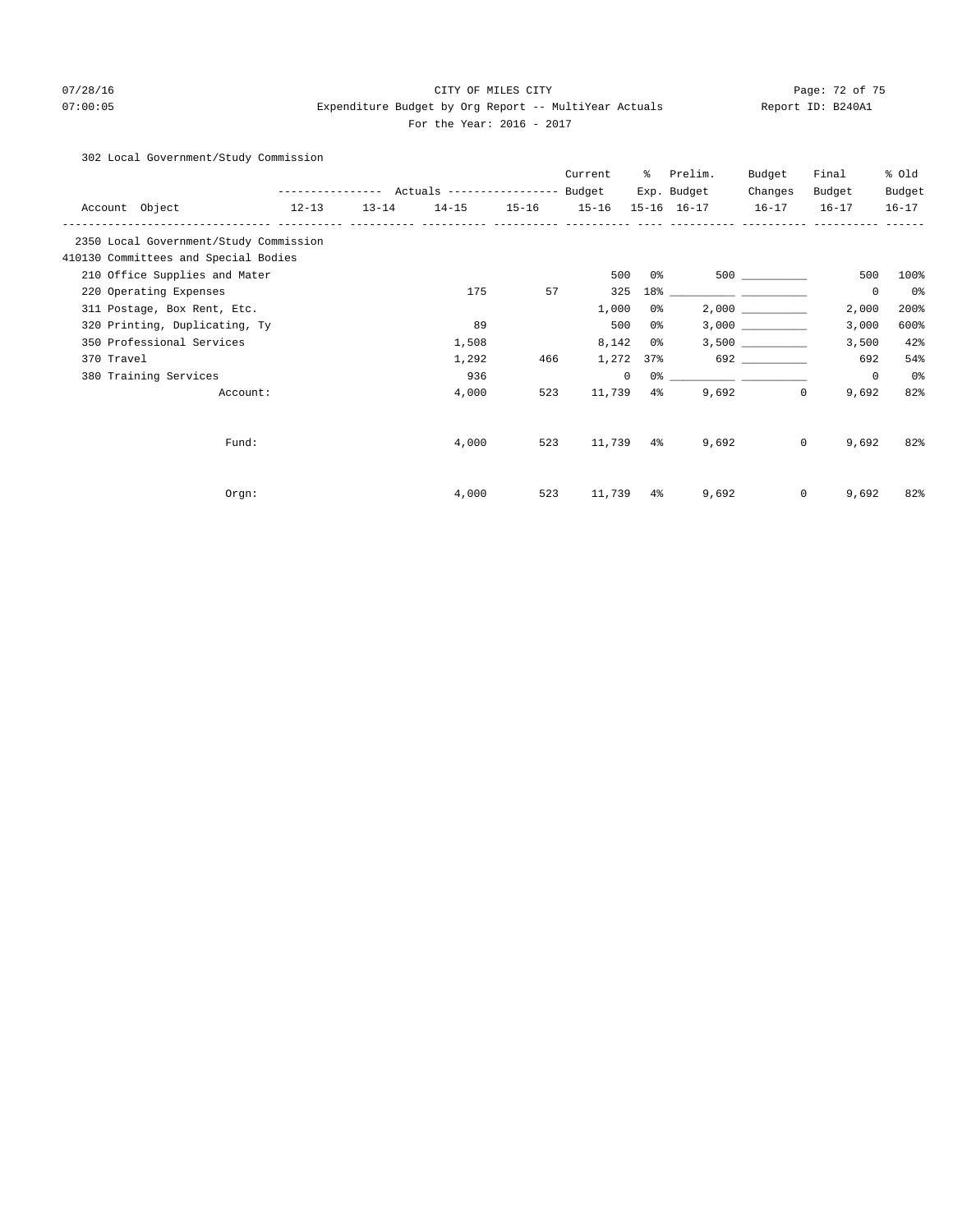07/28/16 Page: 73 of 75 07:00:05 Expenditure Budget by Org Report -- MultiYear Actuals Report ID: B240A1

## For the Year: 2016 - 2017

| 501 Capital Purchases |  |
|-----------------------|--|
|-----------------------|--|

|                                                                                                      |           |                         | Current            |          | % Prelim.<br>Exp. Budget                                       | Budget<br>Changes | Final<br>Budget        | % old<br>Budget |
|------------------------------------------------------------------------------------------------------|-----------|-------------------------|--------------------|----------|----------------------------------------------------------------|-------------------|------------------------|-----------------|
| Account Object                                                                                       | $12 - 13$ | 13-14 14-15 15-16 15-16 | ----------- ----   |          | 15-16 16-17 16-17                                              |                   | $16 - 17$              | $16 - 17$       |
| 4000 General Fund Capitol Improvement Fund                                                           |           |                         |                    |          |                                                                |                   |                        |                 |
| 410100 Legislative Services(02)                                                                      |           |                         |                    |          |                                                                |                   |                        |                 |
| 940 Machinery & Equipment 43,007 24,220 107,977 70,898 105,000 68% 40,000 10000000000000000000000000 |           |                         |                    |          |                                                                |                   | 40,000                 | 38%             |
| Denton Field- \$10,000                                                                               |           |                         |                    |          |                                                                |                   |                        |                 |
| Fountain- \$10,000                                                                                   |           |                         |                    |          |                                                                |                   |                        |                 |
| Server for Fire Dept                                                                                 |           |                         |                    |          |                                                                |                   |                        |                 |
| Bleacher- \$20,000 ??????????                                                                        |           |                         |                    |          |                                                                |                   |                        |                 |
| Account:                                                                                             |           |                         |                    |          | $43,007$ $24,220$ $107,977$ $70,898$ $105,000$ $68\%$ $40,000$ |                   | 40,000<br>$\mathbf{0}$ | 38%             |
| 420100 Law Enforcement Services                                                                      |           |                         |                    |          |                                                                |                   |                        |                 |
| 700 Grants, Contributions & I                                                                        | 14,600    |                         |                    | $\Omega$ |                                                                |                   | $\mathbf{0}$           | 0%              |
| Account:                                                                                             | 14,600    |                         |                    | $0$ **** | $\cap$                                                         | $\Omega$          | $\Omega$               | 0%              |
|                                                                                                      |           |                         |                    |          |                                                                |                   |                        |                 |
| Fund:                                                                                                |           | 57,607 24,220 107,977   |                    |          | 70,898 105,000 68% 40,000                                      |                   | $\circ$<br>40,000      | 38%             |
| Orgn:                                                                                                |           | 57,607 24,220 107,977   | 70,898 105,000 68% |          | 40,000                                                         |                   | $\circ$<br>40,000      | 38%             |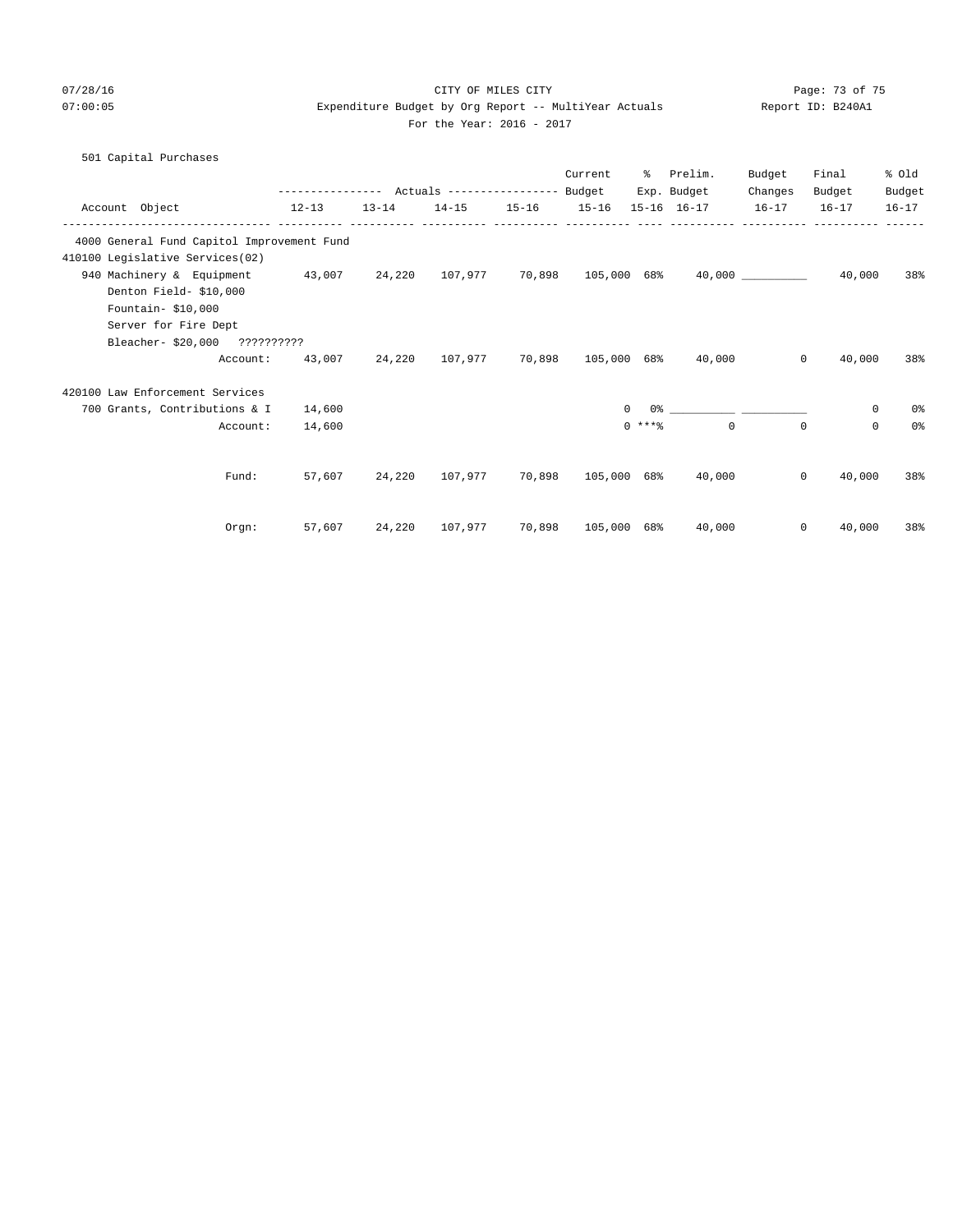## 07/28/16 Page: 74 of 75 07:00:05 Expenditure Budget by Org Report -- MultiYear Actuals Report ID: B240A1 For the Year: 2016 - 2017

910 Public Works City Garage

|                                          | ----------------- |           | Actuals ----------------- Budget |           | Current     | ႜ          | Prelim.<br>Exp. Budget | Budget<br>Changes                                                   | Final<br>Budget                    | % old<br>Budget |
|------------------------------------------|-------------------|-----------|----------------------------------|-----------|-------------|------------|------------------------|---------------------------------------------------------------------|------------------------------------|-----------------|
| Account Object                           | $12 - 13$         | $13 - 14$ | $14 - 15$                        | $15 - 16$ | $15 - 16$   |            | $15 - 16$ $16 - 17$    | $16 - 17$                                                           | $16 - 17$                          | $16 - 17$       |
| 6040 PUBLIC WORKS                        |                   |           | ----- ----                       |           |             |            |                        |                                                                     |                                    |                 |
| 430220 Operations                        |                   |           |                                  |           |             |            |                        |                                                                     |                                    |                 |
| 111 Salaries and Wages - Perm            | 69,242            | 74,216    | 84,132                           | 78,375    | 98,814 79%  |            |                        | $103,347$ ________                                                  | 103,347                            | 104%            |
| 121 OVERTIME-PERMANENT                   | 1,227             | 1,477     | 1,198                            | 911       |             | 1,220 75%  |                        |                                                                     | 1,220                              | 100%            |
| 131 VACATION                             | 2,579             | 5,538     | 5,177                            | 7,735     |             | 4,424 175% |                        |                                                                     | 5,424                              | 122%            |
| 132 SICK LEAVE                           | 1,614             | 2,328     | 3,127                            | 8,482     |             | 3,157 269% |                        | $4,157$ __________                                                  | 4,157                              | 131%            |
| 133 OTHER LEAVE PAY                      |                   |           |                                  | 2,658     |             | $0$ ****   |                        | $\overline{\phantom{a}}$ . The contract of $\overline{\phantom{a}}$ | 0                                  | 0%              |
| 134 HOLIDAY PAY                          |                   | 240       | 173                              | 438       |             | 250 175%   |                        |                                                                     | 250                                | 100%            |
| 141 Unemployment Insurance               | 262               | 378       | 423                              | 148       |             | 154 96%    |                        |                                                                     | 160                                | 103%            |
| 142 Workers' Compensation                | 4,063             | 4,371     | 5,218                            | 5,404     |             | 5,372 101% |                        |                                                                     | 5,847                              | 108%            |
| 143 Health Insurance                     | 15,137            | 14,862    | 16,340                           | 17,487    | 17,383 101% |            |                        |                                                                     | 18,612                             | 107%            |
| 144 FICA                                 | 5,681             | 6,348     | 7,140                            | 7,533     |             | 7,825 96%  |                        |                                                                     | 8,171                              | 104%            |
| 145 PERS                                 | 5,279             | 6,763     | 7,664                            | 8,154     |             | 8,459 96%  |                        | 8,941                                                               | 8,941                              | 105%            |
| 196 CLOTHING ALLOTMENT                   | 300               | 300       | 300                              | 338       |             | 300 113%   |                        |                                                                     | 400                                | 133%            |
| 210 Office Supplies and Mater            | 188               | 404       | 964                              | 1,043     |             | 500 209%   |                        |                                                                     | 500                                | 100%            |
| 214 Small Items of Equipment             | 2,436             | 10,254    | 9,378                            | 10,179    | 10,000 102% |            |                        | $10,000$ __________                                                 | 10,000                             | 100%            |
| 220 Operating Expenses                   | 1,704             | 976       | 1,154                            | 2,753     |             | 1,800 153% |                        |                                                                     | 3,000                              | 166%            |
| 222 Chemicals, Lab & Med Suppl           |                   | 223       |                                  | 28        |             | 150 19%    |                        | $3,000$ __________                                                  | 150                                | 100%            |
| 226 Clothing and Uniforms                | 220               | 300       | 300                              | 255       |             | 400 64%    |                        |                                                                     |                                    |                 |
|                                          |                   |           |                                  |           |             |            |                        | 600                                                                 | 400                                | 100%<br>100%    |
| 230 Repair and Maintenance Su            | 1,155             | 50        | 569                              | 526       |             | 600 88%    |                        |                                                                     | 600                                |                 |
| 231 Gas, Oil, Diesel Fuel, Gr            | 622               | 313       | 651                              | 257       |             | 1,200 21%  |                        |                                                                     | 1,200                              | 100%            |
| 241 Consumable Tools                     | 40                |           |                                  | 54        |             | 100 54%    |                        |                                                                     | 100                                | 100%            |
| 341 Electric Utility Services            | 4,455             | 4,722     | 3,764                            | 4,518     |             | 5,287 85%  |                        |                                                                     | 5,287                              | 100%            |
| 342 Water Utility Services               | 1,286             | 1,190     | 1,198                            | 1,222     |             | 1,300 94%  |                        |                                                                     | 1,300                              | 100%            |
| 343 Sewer Utility Services               | 716               | 725       | 725                              | 842       |             | 750 112%   |                        |                                                                     | 750                                | 100%            |
| 344 Gas Utility Service                  | 1,401             | 2,109     | 2,270                            | 1,090     |             | 2,500 44%  |                        | $2,500$ __________                                                  | 2,500                              | 100%            |
| 345 Telephone                            | 441               | 484       | 439                              | 582       |             | 550 106%   |                        | 550                                                                 | 550                                | 100%            |
| 346 Garbage Service                      | 284               | 71        | 284                              | 3,993     |             | 3,930 102% |                        |                                                                     | 5,000                              | 127%            |
| 347 Internet                             | 206               | 671       | 653                              | 705       |             | 550 128%   |                        | 550                                                                 | 550                                | 100%            |
| 350 Professional Services                | 78                |           | 75                               | 413       |             | $0***8$    |                        |                                                                     | 1,000                              | $*****$         |
| 360 Contr R & M                          | 2,772             | 2,574     | 2,893                            | 5,051     |             | 3,500 144% |                        |                                                                     | 5,000                              | 142%            |
| 370 Travel                               |                   |           |                                  |           | 200         | 0%         |                        | $200$ _________                                                     | 200                                | 100%            |
| 380 Training Services                    | 75                |           |                                  |           | 100         | 0%         |                        |                                                                     | 100                                | 100%            |
| 513 Liability                            |                   |           |                                  |           | 1,561       | 0%         |                        |                                                                     | 1,561                              | 100%            |
| Account:                                 | 123,463           | 141,887   | 156,209                          | 171,174   | 182,336     | 94%        | 196,277                |                                                                     | $\mathbf 0$<br>196,277             | 107%            |
| 510330 Comprehensive Liability Insurance |                   |           |                                  |           |             |            |                        |                                                                     |                                    |                 |
| 513 Liability                            | 1,561             | 1,427     | 765                              | 1,061     | 1,061 100%  |            | 647                    |                                                                     | 647                                | 60%             |
| True #                                   |                   |           |                                  |           |             |            |                        |                                                                     |                                    |                 |
| Account:                                 | 1,561             | 1,427     | 765                              | 1,061     |             | 1,061 100% | 647                    |                                                                     | $\mathbf 0$<br>647                 | 60%             |
|                                          |                   |           |                                  |           |             |            |                        |                                                                     |                                    |                 |
| 521000 Interfund Operating Transfers Out |                   |           |                                  |           |             |            |                        |                                                                     |                                    |                 |
| 820 Transfers to Other Funds             | 10,197            |           |                                  |           | 0           | 0%         |                        |                                                                     | 0                                  | 0%              |
| Account:                                 | 10,197            |           |                                  |           |             | $0***$ $*$ | $\mathbf 0$            |                                                                     | $\mathbb O$<br>$\mathsf{O}\xspace$ | 0 <sub>8</sub>  |
| Fund:                                    | 135,221           | 143,314   | 156,974                          | 172,235   | 183,397 94% |            | 196,924                |                                                                     | 0<br>196,924                       | 107%            |
| Orgn:                                    | 135,221           | 143,314   | 156,974                          | 172,235   | 183,397 94% |            | 196,924                |                                                                     | 0<br>196,924                       | 107%            |